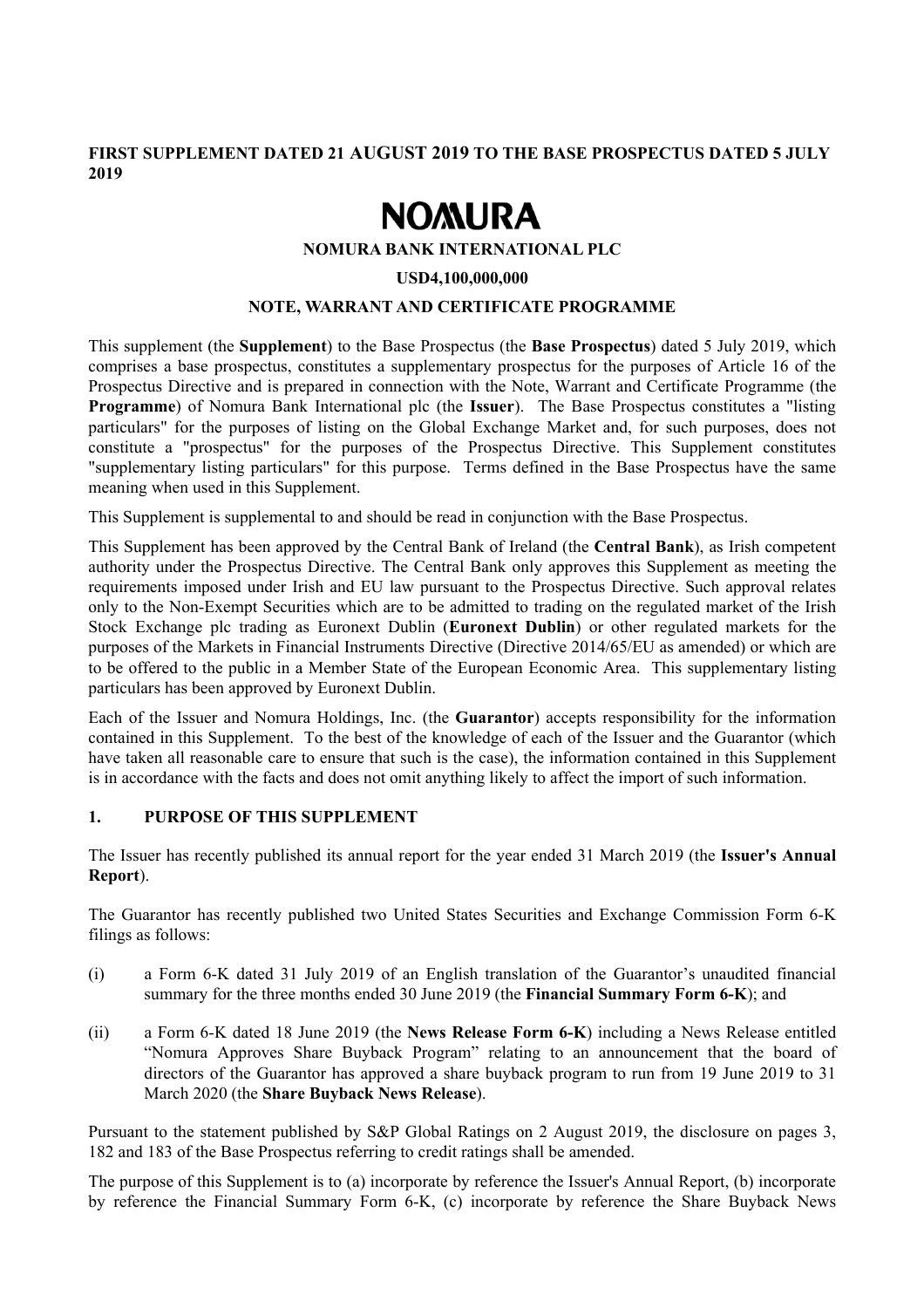Release, (d) update the credit ratings disclosure, (e) update the significant change statement in relation to the Issuer and the Guarantor, (f) update the material adverse change statement in relation to the Issuer and (g) update the "Summary of the Programme".

# **2. PUBLICATION OF THE ISSUER'S ANNUAL REPORT**

The Issuer has recently published the Issuer's Annual Report.

A copy of the Issuer's Annual Report (available at https://www.nomuranow.com/portal/site/login/engb/resources/upload/NBI-Annual-Report-310319.pdf) has been filed with the Central Bank and, by virtue of this Supplement, the Issuer's Annual Report is incorporated by reference in, and forms part of, the Base Prospectus.

# **3. PUBLICATION OF THE GUARANTOR'S FINANCIAL SUMMARY FORM 6-K**

The Guarantor has recently published the Financial Summary Form 6-K.

A copy of the Financial Summary Form 6-K (available at https://www.nomuraholdings.com/investor/library/sec/6k/190731/190731\_1.pdf) has been filed with the Central Bank and, by virtue of this Supplement, the Financial Summary Form 6-K is incorporated by reference in, and forms part of, the Base Prospectus.

# **4. PUBLICATION OF THE GUARANTOR'S NEWS RELEASE FORM 6-K**

The Guarantor has recently published the News Release Form 6-K.

A copy of the News Release Form 6-K (available at https://www.nomuraholdings.com/investor/library/sec/6k/190618/190618 1.pdf) has been filed with the Central Bank and Euronext Dublin. By virtue of this Supplement, the Share Buyback News Release on page 6 of the News Release Form 6-K is incorporated by reference in, and forms part of, the Base Prospectus.

# **5. UPDATE OF CREDIT RATINGS**

As of 2 August 2019, the ratings of the Issuer and the Guarantor as issued by S&P Global Ratings Japan Inc. have been updated.

As such, the paragraphs beginning "The long-term debt of the Issuer" and beginning "The long-term debt of the Guarantor" on page 3 of the Base Prospectus are deemed to be deleted in their entirety and replaced with the following:

"The long-term debt of the Issuer has been rated A- by S&P Global Ratings Japan Inc. (**S&P Japan**) and AA- by Japan Credit Rating Agency, Ltd. (**JCR**) and the short-term debt of the Issuer has been rated A-1 by S&P Japan. Securities issued under the Programme may be rated or unrated.

The long-term debt of the Guarantor has been rated BBB+ by S&P Japan, Baa1 by Moody's Japan K.K. (**Moody's Japan**), A- by Fitch Ratings Japan Limited (**Fitch Japan**), A+ by Rating and Investment Information, Inc. (**R&I Japan**) and AA- by JCR."

The lists of credit ratings contained in the paragraphs beginning "The Issuer's long-term credit ratings" and beginning "The Guarnator's long-term credit ratings" on page 182 of the Base Prospectus are deemed to be deleted in their entirety and replaced with the following: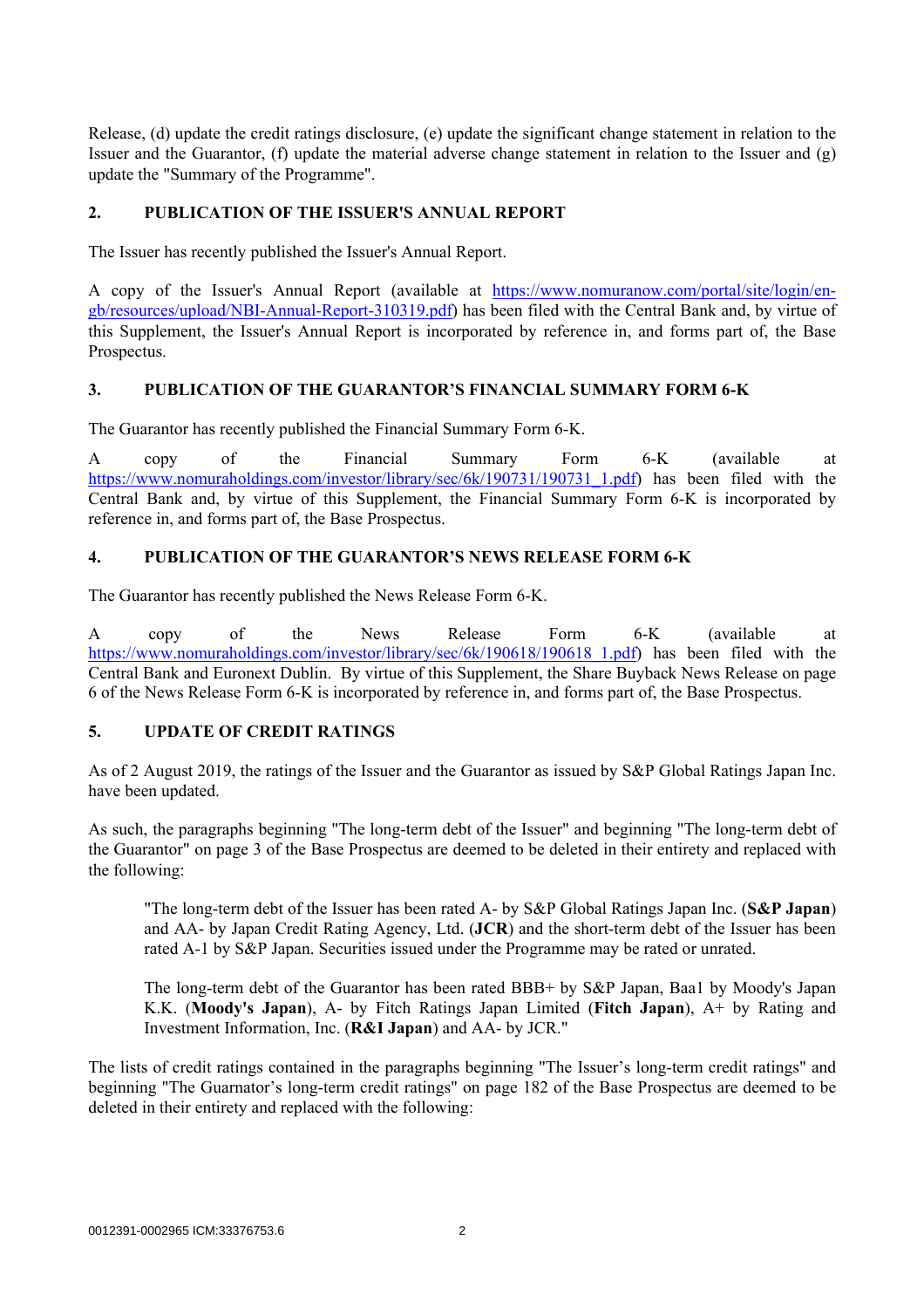"The Issuer's long-term credit ratings are: S&P Japan: A-JCR: AA-The Guarantor's long-term credit ratings are: S&P Japan: BBB+ Moody's Japan: Baa1 Fitch Japan: A-R&I Japan: A+ JCR: AA-

The paragraph beginning "An obligor rated 'A' by S&P" on page 182 of the Base Prospectus is deemed to be deleted in its entirety and replaced with the following:

"An obligor rated 'A' by S&P has strong capacity to meet its financial commitments but is somewhat more susceptible to the adverse effects of changes in circumstances and economic conditions than obligors in higher-rated categories. An obligor rated 'BBB' by S&P exhibits adequate protection parameters. However adverse economic conditions or changing circumstances are more likely to weaken the obligor's capacity to meet its financial commitments on the obligation. The ratings from "AA" to "CCC" may be modified by the addition of a plus (+) or minus (-) sign to show relative standing within the major rating categories."

# **6. UPDATE OF THE SIGNIFICANT CHANGE STATEMENTS AND THE MATERIAL ADVERSE CHANGE STATEMENT**

There has been no significant change in the financial or trading position of the Guarantor or the Nomura Group since 30 June 2019. There has been no significant change in the financial position of the Issuer since 31 March 2019. There has been no material adverse change in the prospects of the Issuer or the Guarantor since 31 March 2019.

# **7. UPDATE OF THE "SUMMARY OF THE PROGRAMME"**

The Summary of the Base Prospectus shall be deemed updated and replaced with the Summary in the Annex to this Supplement.

#### **8. GENERAL**

All references to pages in this Supplement are to the original unsupplemented Base Prospectus, notwithstanding any amendments described herein.

To the extent that there is any inconsistency between (a) any statement in this Supplement or any statement incorporated by reference into this Supplement and (b) any other statement in or incorporated by reference in the Base Prospectus, the statements in (a) above will prevail.

Save as disclosed in this Supplement, there has been no other significant new factor, material mistake or inaccuracy relating to information included in the Base Prospectus since the publication of the Base Prospectus.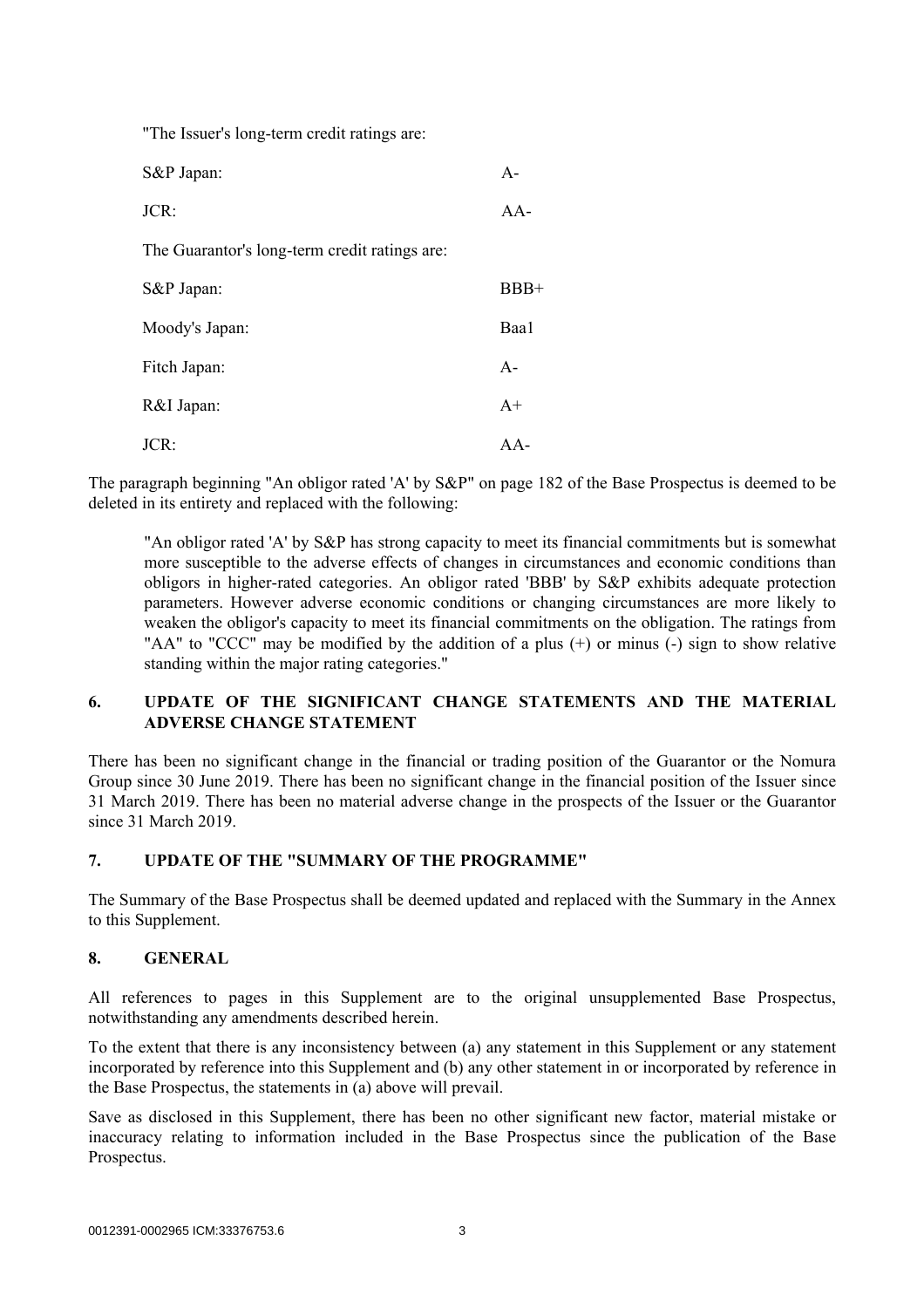Copies of all documents incorporated by reference in the Base Prospectus can be obtained from the Principal Agent as described on page 180 of the Base Prospectus.

If documents which are incorporated by reference themselves incorporate any information or other documents therein, either expressly or implicitly, such information or other documents will not form part of this Supplement for the purposes of the Prospectus Directive.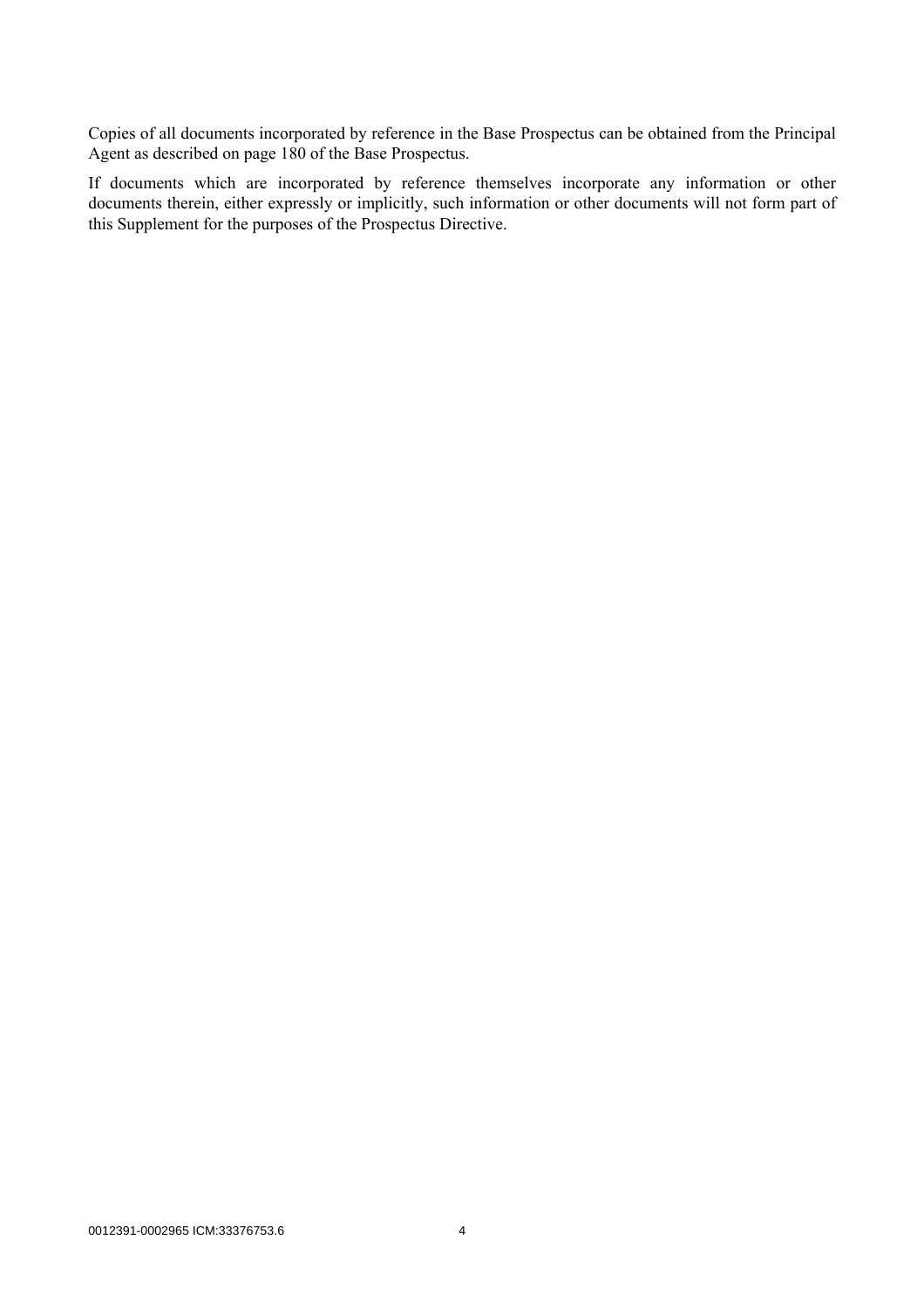#### **ANNEX**

#### **SUMMARY OF THE PROGRAMME**

#### *The following section applies to Non-Exempt Securities only.*

*Summaries are made up of disclosure requirements known as "Elements". These Elements are numbered in Section A – E (A.1 – E.7). This Summary contains all the Elements required to be included in a summary for this type of Security, the Issuer and the Guarantor. Because some Elements are not required to be addressed, there may be gaps in the numbering sequence of the Elements. Even though an Element may be required to be inserted in the summary because of the type of Security, the Issuer and the Guarantor, it is possible that no relevant information can be given regarding the Element. In this case a short description of the Element is included in the summary with the mention of "not applicable". Information described in the italicised drafting prompts will be completed (where applicable) when preparing the issue specific summary for a Series of Securities.*

| Element | <b>Title</b>                                                                                              |                                                                                                                                                                                                                                                                                                                                                                                                                                                                                                                                         |  |
|---------|-----------------------------------------------------------------------------------------------------------|-----------------------------------------------------------------------------------------------------------------------------------------------------------------------------------------------------------------------------------------------------------------------------------------------------------------------------------------------------------------------------------------------------------------------------------------------------------------------------------------------------------------------------------------|--|
| A.1     | Warning that the<br>summary should<br>be read as an<br>introduction and<br>provision as to<br>claims      | This summary should be read as an introduction to the Base<br>$\bullet$<br>Prospectus and the applicable Final Terms.<br>Any decision to invest in the Securities should be based on<br>$\bullet$<br>consideration of the Base Prospectus as a whole, including any<br>documents incorporated by reference and the applicable Final                                                                                                                                                                                                     |  |
|         |                                                                                                           | Terms.                                                                                                                                                                                                                                                                                                                                                                                                                                                                                                                                  |  |
|         |                                                                                                           | Where a claim relating to the information contained in the Base<br>Prospectus and the applicable Final Terms is brought before a<br>court, the plaintiff investor might, under the national legislation of<br>the Member State, have to bear the costs of translating the Base<br>Prospectus and the applicable Final Terms before the legal<br>proceedings are initiated.                                                                                                                                                              |  |
|         |                                                                                                           | Civil liability attaches only to those persons who have tabled the<br>$\bullet$<br>summary, including any translation hereof, but only if the summary<br>is misleading, inaccurate or inconsistent when read together with<br>the other parts of this Base Prospectus and the applicable Final<br>Terms or it does not provide, when read together with the other<br>parts of the Base Prospectus and the applicable Final Terms, key<br>information in order to aid investors when considering whether to<br>invest in the Securities. |  |
| A.2     | Consent as to use<br>of the Base<br>Prospectus, period<br>of validity and<br>other conditions<br>attached | Certain Tranches of Securities with a denomination or issue price of less<br>than $£100,000$ (or its equivalent in any other currency) may be offered<br>in circumstances where there is no exemption from the obligation under<br>the Prospectus Directive to publish a prospectus. Any such offer is<br>referred to as a Non-Exempt Offer.                                                                                                                                                                                            |  |
|         |                                                                                                           | Issue specific summary:                                                                                                                                                                                                                                                                                                                                                                                                                                                                                                                 |  |
|         |                                                                                                           | [Not Applicable – the Securities are not being offered to the public as part of                                                                                                                                                                                                                                                                                                                                                                                                                                                         |  |

**Section A − Introduction and warnings**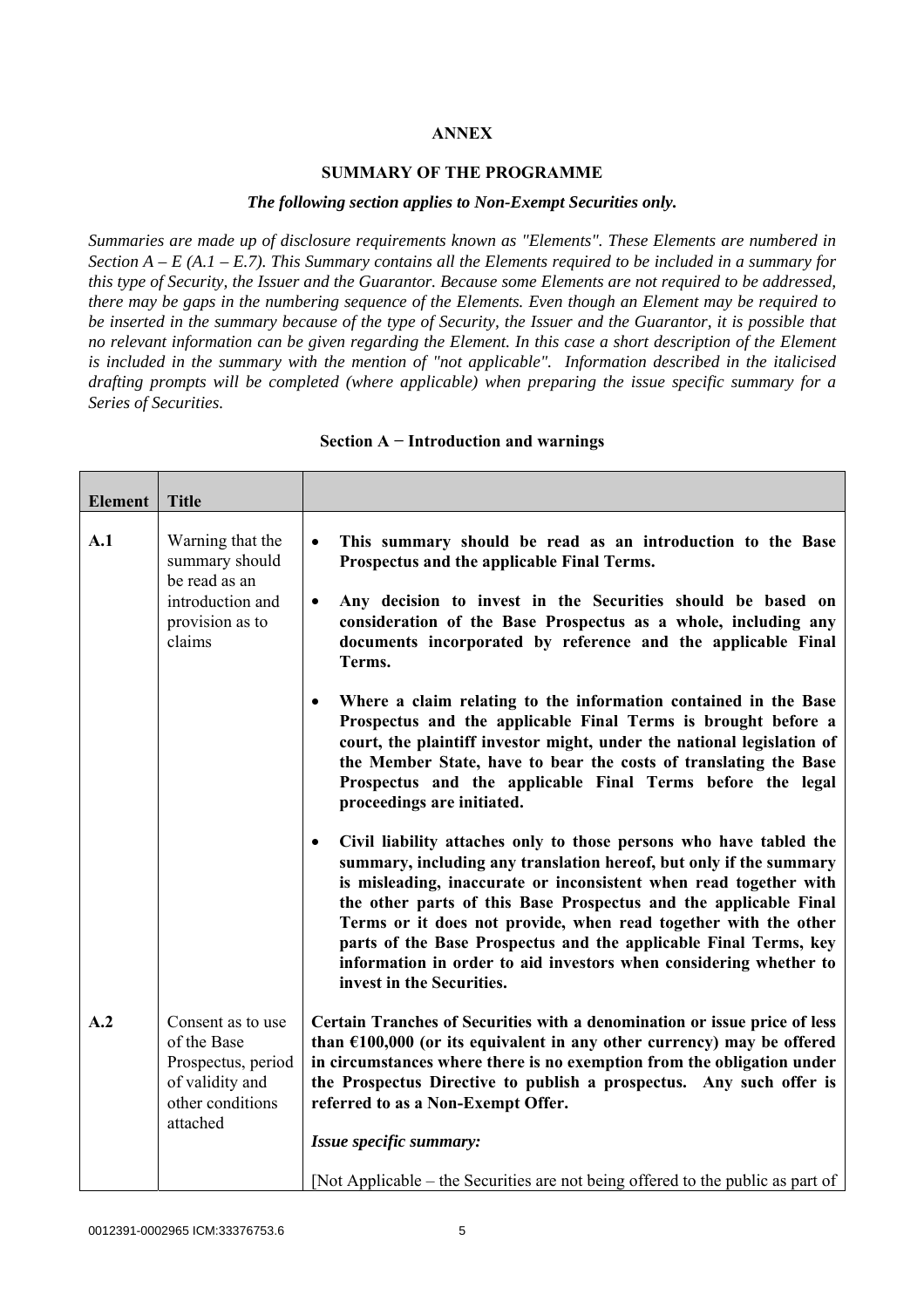| <b>Element</b> | <b>Title</b> |                                                                                                                                                                                                                                                                                                                                                                                                                                                                                                                                                                                  |  |
|----------------|--------------|----------------------------------------------------------------------------------------------------------------------------------------------------------------------------------------------------------------------------------------------------------------------------------------------------------------------------------------------------------------------------------------------------------------------------------------------------------------------------------------------------------------------------------------------------------------------------------|--|
|                |              | a Non-Exempt Offer.]                                                                                                                                                                                                                                                                                                                                                                                                                                                                                                                                                             |  |
|                |              | [ <i>Consent:</i> Subject to the conditions set out below, the Issuer consents to the<br>use of the Base Prospectus in connection with a Non-Exempt Offer of<br>Securities by the relevant Dealer, [names of specific financial intermediaries<br>listed in final terms,] [and] [each financial intermediary whose name is<br>published on the Issuer's website (see the "Corporate Disclosure" section at<br>www.nomuranow.com) and identified as an Authorised Offeror in respect of<br>the relevant Non-Exempt Offer].                                                        |  |
|                |              | Offer period: The Issuer's consent referred to above is given for Non-Exempt<br>Offers of Securities during [offer period for the issue to be specified here]<br>(the Offer Period).                                                                                                                                                                                                                                                                                                                                                                                             |  |
|                |              | Conditions to consent: The conditions to the Issuer's consent are that such<br>consent (a) is only valid during the Offer Period; and (b) only extends to the<br>use of the Base Prospectus to make Non-Exempt Offers of these Securities<br>in [specify each relevant Member State in which the particular Tranche of<br>Securities can be offered.                                                                                                                                                                                                                             |  |
|                |              | AN INVESTOR INTENDING TO PURCHASE OR PURCHASING<br>ANY SECURITIES IN A NON-EXEMPT OFFER FROM AN<br><b>AUTHORISED OFFEROR WILL DO SO, AND OFFERS AND SALES</b><br>OF SUCH TO AN INVESTOR BY SUCH AUTHORISED OFFEROR<br>WILL BE MADE, IN ACCORDANCE WITH THE TERMS AND<br><b>CONDITIONS OF THE OFFER IN PLACE BETWEEN SUCH</b><br>AUTHORISED OFFEROR AND SUCH INVESTOR INCLUDING<br>ARRANGEMENTS IN RELATION TO PRICE, ALLOCATIONS,<br><b>EXPENSES AND SETTLEMENT. THE RELEVANT INFORMATION</b><br>WILL BE PROVIDED BY THE AUTHORISED OFFEROR AT THE<br><b>TIME OF SUCH OFFER.</b> |  |

# **Section B – Issuer [and Guarantor]**

| <b>Element</b>   | <b>Title</b>                                                           |                                                                                                                                                                         |
|------------------|------------------------------------------------------------------------|-------------------------------------------------------------------------------------------------------------------------------------------------------------------------|
| B.1              | Legal and<br>commercial<br>name of the<br><i>Issuer</i>                | Nomura Bank International plc.                                                                                                                                          |
| B.2              | Domicile/legal<br>form/<br>legislation/<br>country of<br>incorporation | The Issuer is a public limited company registered in England and Wales<br>under number 1981122 and was incorporated under the Companies Act<br>1985 on 22 January 1986. |
| B.4 <sub>b</sub> | Trend                                                                  | Not applicable, there are no known trends, uncertainties, demands,                                                                                                      |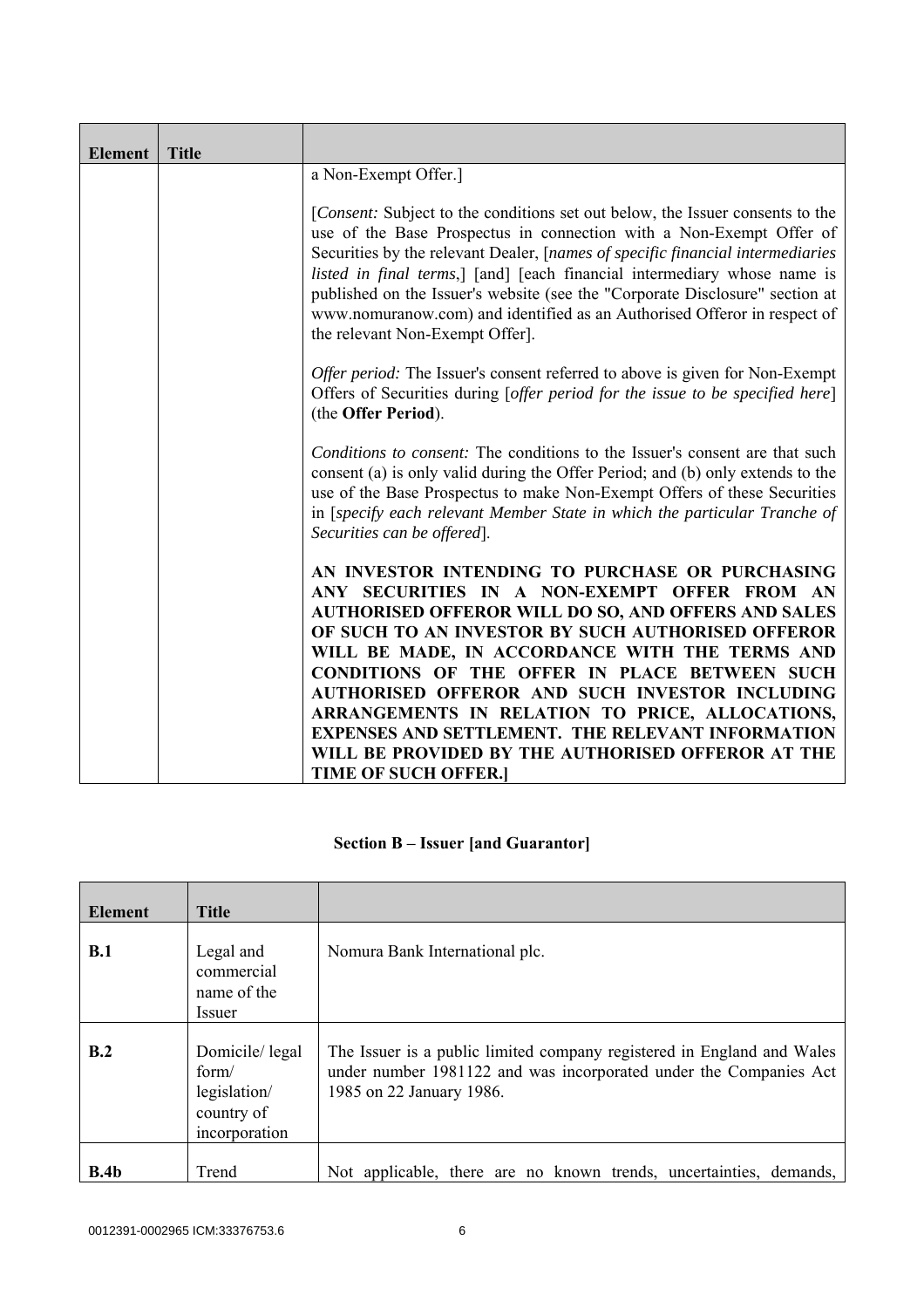|             | information<br>affecting the<br>Issuer and the<br>industries<br>in which it<br>operates | financial year.                                                                                                                                                                                                                                                                                                                                                                                                                                                                                        | commitments or events that are reasonably likely to have a material effect<br>on the Issuer and the industries in which it operates for at least the current |                    |
|-------------|-----------------------------------------------------------------------------------------|--------------------------------------------------------------------------------------------------------------------------------------------------------------------------------------------------------------------------------------------------------------------------------------------------------------------------------------------------------------------------------------------------------------------------------------------------------------------------------------------------------|--------------------------------------------------------------------------------------------------------------------------------------------------------------|--------------------|
| B.5         | Description of<br>the Group                                                             | The Issuer is a wholly owned subsidiary of Nomura Europe Holdings plc<br>(the main European holding company of the Nomura Group (as defined<br>below)) which in turn is a wholly owned subsidiary of Nomura Holdings,<br>Inc. (the Guarantor). The Guarantor is the ultimate holding company of<br>a group of companies and manages financial operations for those<br>subsidiary companies (together the Nomura Group). Nomura Holdings,<br>Inc. was formerly known as The Nomura Securities Co., Ltd. |                                                                                                                                                              |                    |
| B.9         | Profit<br>forecast<br>or estimate                                                       | Not applicable, no profit forecasts or estimates have been made in the<br>Base Prospectus in relation to the Issuer.                                                                                                                                                                                                                                                                                                                                                                                   |                                                                                                                                                              |                    |
| B.10        | Audit<br>report<br>qualifications                                                       |                                                                                                                                                                                                                                                                                                                                                                                                                                                                                                        | Not applicable, no qualifications are contained in any audit report<br>included in the Base Prospectus in relation to the Issuer.                            |                    |
| <b>B.12</b> | <b>Income Statement</b><br>2019:                                                        | Selected historical key financial information <sup>1</sup><br>The key financial information below is extracted from the Issuer's audited non-consolidated<br>income statement and statement of comprehensive income for the year ended 31 March                                                                                                                                                                                                                                                        |                                                                                                                                                              |                    |
|             |                                                                                         | 31 March 2018<br>31 March 2019                                                                                                                                                                                                                                                                                                                                                                                                                                                                         |                                                                                                                                                              |                    |
|             |                                                                                         |                                                                                                                                                                                                                                                                                                                                                                                                                                                                                                        |                                                                                                                                                              | (Thousands of USD) |
|             | Net interest income                                                                     |                                                                                                                                                                                                                                                                                                                                                                                                                                                                                                        | 65,062                                                                                                                                                       | 59,478             |
|             | Fee and commission income                                                               |                                                                                                                                                                                                                                                                                                                                                                                                                                                                                                        | 49,057                                                                                                                                                       | 56,555             |
|             | Dealing loss                                                                            |                                                                                                                                                                                                                                                                                                                                                                                                                                                                                                        | (75, 320)                                                                                                                                                    | (80, 440)          |
|             | Administrative expenses                                                                 |                                                                                                                                                                                                                                                                                                                                                                                                                                                                                                        | (12,902)                                                                                                                                                     | (12, 174)          |
|             | Profit on ordinary activities before<br>taxation                                        |                                                                                                                                                                                                                                                                                                                                                                                                                                                                                                        | 19,840                                                                                                                                                       | 18,970             |
|             | Tax charge on profit on ordinary<br>activities                                          |                                                                                                                                                                                                                                                                                                                                                                                                                                                                                                        | (3,709)                                                                                                                                                      | (3,779)            |
|             | Profit for the year                                                                     |                                                                                                                                                                                                                                                                                                                                                                                                                                                                                                        | 16,131                                                                                                                                                       | 15,191             |
|             |                                                                                         | Total comprehensive income for the                                                                                                                                                                                                                                                                                                                                                                                                                                                                     | 7,580                                                                                                                                                        | 51,407             |

<sup>&</sup>lt;sup>1</sup> By virtue of a Supplement dated 21 August 2019, selected key financial information for the year ended 31 March 2019 has been included. The significant and material adverse change statements have been updated accordingly.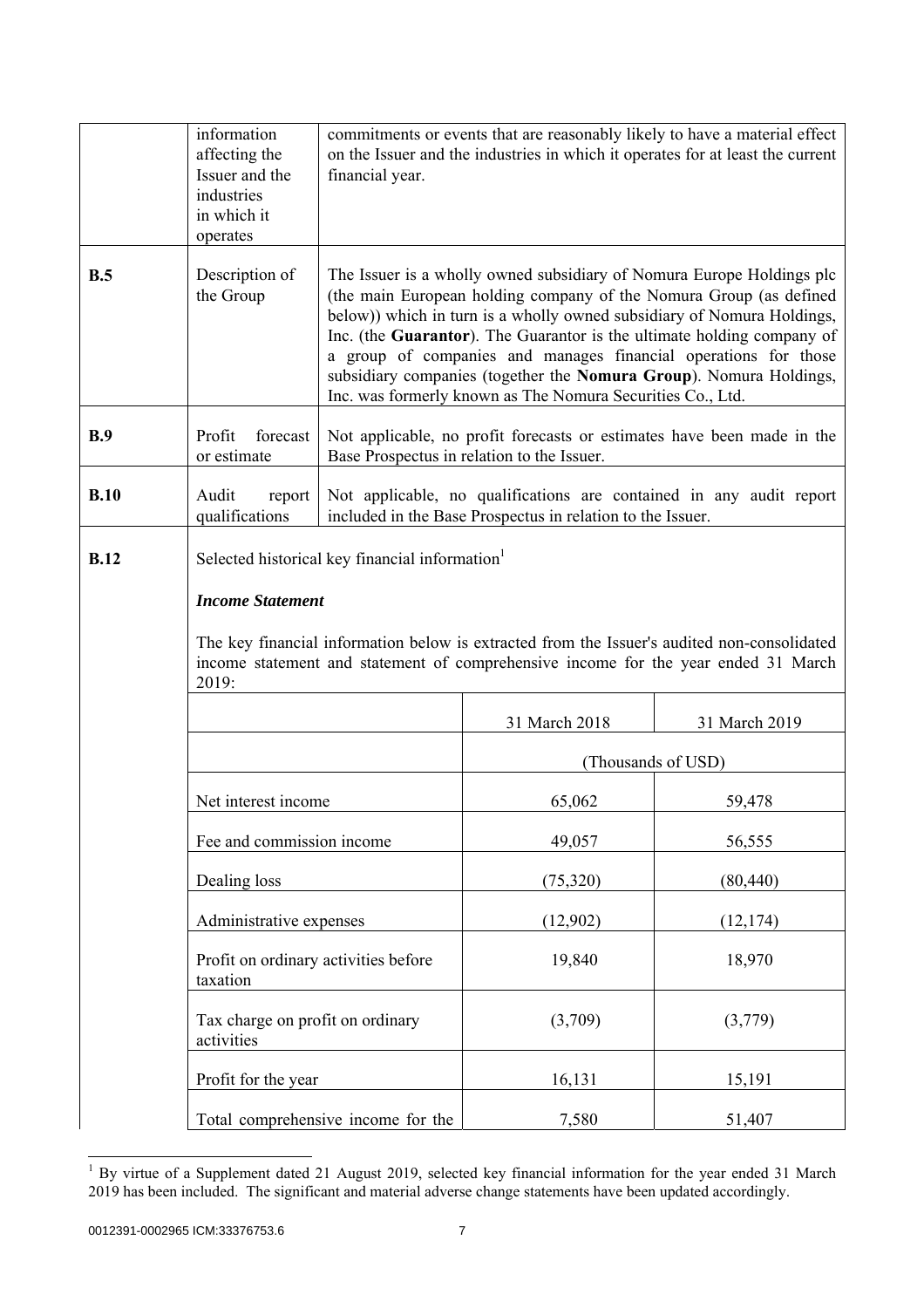|             | year                                                                                                                                                |                                                                                                                                                                                                                                                                                                                                                                                                                                                                                                                                                                                                                                                                                                                                                                                                                                                        |                    |               |
|-------------|-----------------------------------------------------------------------------------------------------------------------------------------------------|--------------------------------------------------------------------------------------------------------------------------------------------------------------------------------------------------------------------------------------------------------------------------------------------------------------------------------------------------------------------------------------------------------------------------------------------------------------------------------------------------------------------------------------------------------------------------------------------------------------------------------------------------------------------------------------------------------------------------------------------------------------------------------------------------------------------------------------------------------|--------------------|---------------|
|             |                                                                                                                                                     |                                                                                                                                                                                                                                                                                                                                                                                                                                                                                                                                                                                                                                                                                                                                                                                                                                                        |                    |               |
|             | <b>Statement of Financial Position</b>                                                                                                              |                                                                                                                                                                                                                                                                                                                                                                                                                                                                                                                                                                                                                                                                                                                                                                                                                                                        |                    |               |
|             | The key financial information below is extracted from the Issuer's audited non-consolidated<br>statement of financial position as at 31 March 2019: |                                                                                                                                                                                                                                                                                                                                                                                                                                                                                                                                                                                                                                                                                                                                                                                                                                                        |                    |               |
|             |                                                                                                                                                     |                                                                                                                                                                                                                                                                                                                                                                                                                                                                                                                                                                                                                                                                                                                                                                                                                                                        | 31 March 2018      | 31 March 2019 |
|             |                                                                                                                                                     |                                                                                                                                                                                                                                                                                                                                                                                                                                                                                                                                                                                                                                                                                                                                                                                                                                                        | (Thousands of USD) |               |
|             | Total assets                                                                                                                                        |                                                                                                                                                                                                                                                                                                                                                                                                                                                                                                                                                                                                                                                                                                                                                                                                                                                        | 7,844,926          | 6,638,475     |
|             | Total equity                                                                                                                                        |                                                                                                                                                                                                                                                                                                                                                                                                                                                                                                                                                                                                                                                                                                                                                                                                                                                        | 482,740            | 235,205       |
|             | Total liabilities                                                                                                                                   |                                                                                                                                                                                                                                                                                                                                                                                                                                                                                                                                                                                                                                                                                                                                                                                                                                                        | 7,362,186          | 6,403,270     |
|             |                                                                                                                                                     | Statements of no significant or material adverse change                                                                                                                                                                                                                                                                                                                                                                                                                                                                                                                                                                                                                                                                                                                                                                                                |                    |               |
|             | March 2019.                                                                                                                                         | There has been no significant change in the financial position of the Issuer since 31 March<br>2019 and there has been no material adverse change in the prospects of the Issuer since 31                                                                                                                                                                                                                                                                                                                                                                                                                                                                                                                                                                                                                                                              |                    |               |
| <b>B.13</b> | Events<br>impacting the<br>Issuer's<br>solvency                                                                                                     | Not applicable, there are no recent events particular to the Issuer which are<br>to a material extent relevant to the evaluation of the Issuer's solvency.                                                                                                                                                                                                                                                                                                                                                                                                                                                                                                                                                                                                                                                                                             |                    |               |
| <b>B.14</b> | Dependence<br>upon<br>other<br>group entities                                                                                                       | The Issuer is dependent upon the Guarantor and other members of the<br>Nomura Group. See also Element B.5 above.                                                                                                                                                                                                                                                                                                                                                                                                                                                                                                                                                                                                                                                                                                                                       |                    |               |
| <b>B.15</b> | Principal<br>activities                                                                                                                             | The Issuer's primary role is to support the Global Wholesale Business of<br>the Nomura Group. Its principal activities include (i) issuance of<br>guaranteed credit and equity-linked notes and certificates, (ii) provision of<br>sub-participation and structured loans (including bridge and warehouse<br>financing), (iii) purchase of structured credit assets and structured loans,<br>(iv) provision of traditional banking products such as loans and credit<br>facilities in major currencies, repurchase and reverse repurchase<br>transactions, letters of credit and guarantees; and (v) taking deposits<br>(including foreign exchange and other reference-linked deposits). The<br>Issuer has a representative office in Istanbul, Turkey. The Issuer has closed<br>its branch in Milan, Italy and its representative office in Beijing. |                    |               |
| <b>B.16</b> | Controlling<br>shareholders                                                                                                                         | The Issuer is an indirectly owned wholly owned subsidiary of the<br>Guarantor. Nomura Europe Holdings plc (the main European holding<br>company of the Nomura Group) holds 100 per cent. of the share capital of<br>Nomura Europe Holdings plc is a direct wholly owned<br>the Issuer.<br>subsidiary of the Guarantor.                                                                                                                                                                                                                                                                                                                                                                                                                                                                                                                                 |                    |               |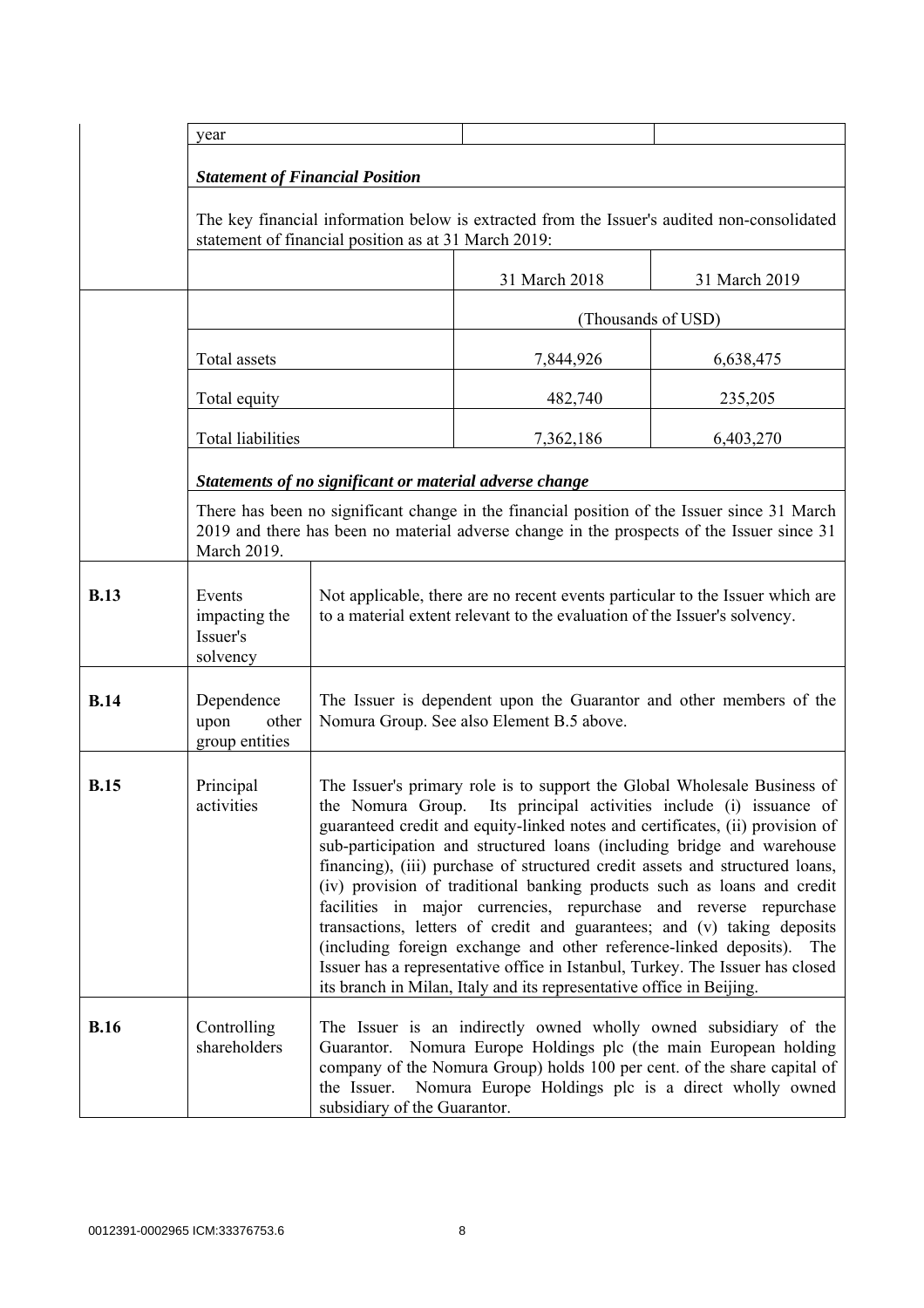| <b>B.17</b> | Credit ratings                                                                                     | The long-term debt of the Issuer has been rated A- by S&P Global Ratings<br>Japan Inc. (S&P Japan) and AA- by Japan Credit Rating Agency, Ltd.<br>$(JCR).$ <sup>2</sup><br>The Programme has not been rated but Securities issued under the<br>Programme may be rated or unrated.                                                                                                                                                                                                                                                                                                                                                                                                                                                                                                                                                                                                                                                                                                                                                                                                                                                                                                                                                       |  |
|-------------|----------------------------------------------------------------------------------------------------|-----------------------------------------------------------------------------------------------------------------------------------------------------------------------------------------------------------------------------------------------------------------------------------------------------------------------------------------------------------------------------------------------------------------------------------------------------------------------------------------------------------------------------------------------------------------------------------------------------------------------------------------------------------------------------------------------------------------------------------------------------------------------------------------------------------------------------------------------------------------------------------------------------------------------------------------------------------------------------------------------------------------------------------------------------------------------------------------------------------------------------------------------------------------------------------------------------------------------------------------|--|
|             |                                                                                                    | Issue specific summary:                                                                                                                                                                                                                                                                                                                                                                                                                                                                                                                                                                                                                                                                                                                                                                                                                                                                                                                                                                                                                                                                                                                                                                                                                 |  |
|             |                                                                                                    | [The Securities [have been/are expected to be] rated [specify rating(s) of<br>Tranche being issued] by [specify rating agent(s)].                                                                                                                                                                                                                                                                                                                                                                                                                                                                                                                                                                                                                                                                                                                                                                                                                                                                                                                                                                                                                                                                                                       |  |
|             |                                                                                                    | A security rating is not a recommendation to buy, sell or hold securities<br>and may be subject to suspension, reduction or withdrawal at any time by<br>the assigning rating agency.]                                                                                                                                                                                                                                                                                                                                                                                                                                                                                                                                                                                                                                                                                                                                                                                                                                                                                                                                                                                                                                                  |  |
|             |                                                                                                    | [Not applicable - No ratings have been assigned to the debt securities at the<br>request of or with the co-operation of the Issuer in the rating process.                                                                                                                                                                                                                                                                                                                                                                                                                                                                                                                                                                                                                                                                                                                                                                                                                                                                                                                                                                                                                                                                               |  |
| <b>B.18</b> | Description of<br>the Guarantee                                                                    | Securities issued under the Programme may be unguaranteed or may be<br>issued with the benefit of a guarantee from the Guarantor.                                                                                                                                                                                                                                                                                                                                                                                                                                                                                                                                                                                                                                                                                                                                                                                                                                                                                                                                                                                                                                                                                                       |  |
|             | insert<br>(Only<br>this<br>Element<br>B.18<br>if<br>the<br>Securities are<br>guaranteed)           | Issue specific summary:<br>[ <i>If the Securities are N&amp;C Securities insert:</i> The payment of [principal][,]<br>[interest] and all other amounts [payable] [or] [deliverable] by the Issuer in<br>respect of the Securities] [If the Securities are W&C Securities insert: the<br>Issuer's [payment] [and/or] [delivery] obligations in respect of the<br>Securities] are unconditionally and irrevocably guaranteed pursuant to a<br>deed of guarantee executed by the Guarantor on or about 5 July 2019 (the<br>Guarantee). The obligations of the Guarantor under the Guarantee<br>constitute direct, unconditional, unsubordinated and [If the Securities are<br><i>N&amp;C Securities insert:</i> (subject to the provisions of a negative pledge)]<br>unsecured obligations of the Guarantor and will ( $[If the Securities are N&C]$<br>Securities insert: subject as aforesaid and] save for obligations in respect of<br>national and local taxes and certain other statutory exceptions) at all times<br>rank at least equally with all other present and future unsecured and<br>unsubordinated obligations of the Guarantor.<br>The Guarantee will be governed by, and construed in accordance with,<br>English law.] |  |
| <b>B.19</b> | Information<br>about<br>the<br>Guarantor                                                           |                                                                                                                                                                                                                                                                                                                                                                                                                                                                                                                                                                                                                                                                                                                                                                                                                                                                                                                                                                                                                                                                                                                                                                                                                                         |  |
|             | (Only<br>insert<br>this<br>Element<br>B.19<br>if<br>the<br><b>Securities</b><br>are<br>guaranteed) |                                                                                                                                                                                                                                                                                                                                                                                                                                                                                                                                                                                                                                                                                                                                                                                                                                                                                                                                                                                                                                                                                                                                                                                                                                         |  |

<sup>&</sup>lt;sup>2</sup> By virtue of a Supplement dated 21 August 2019, the credit ratings of the Issuer have been updated.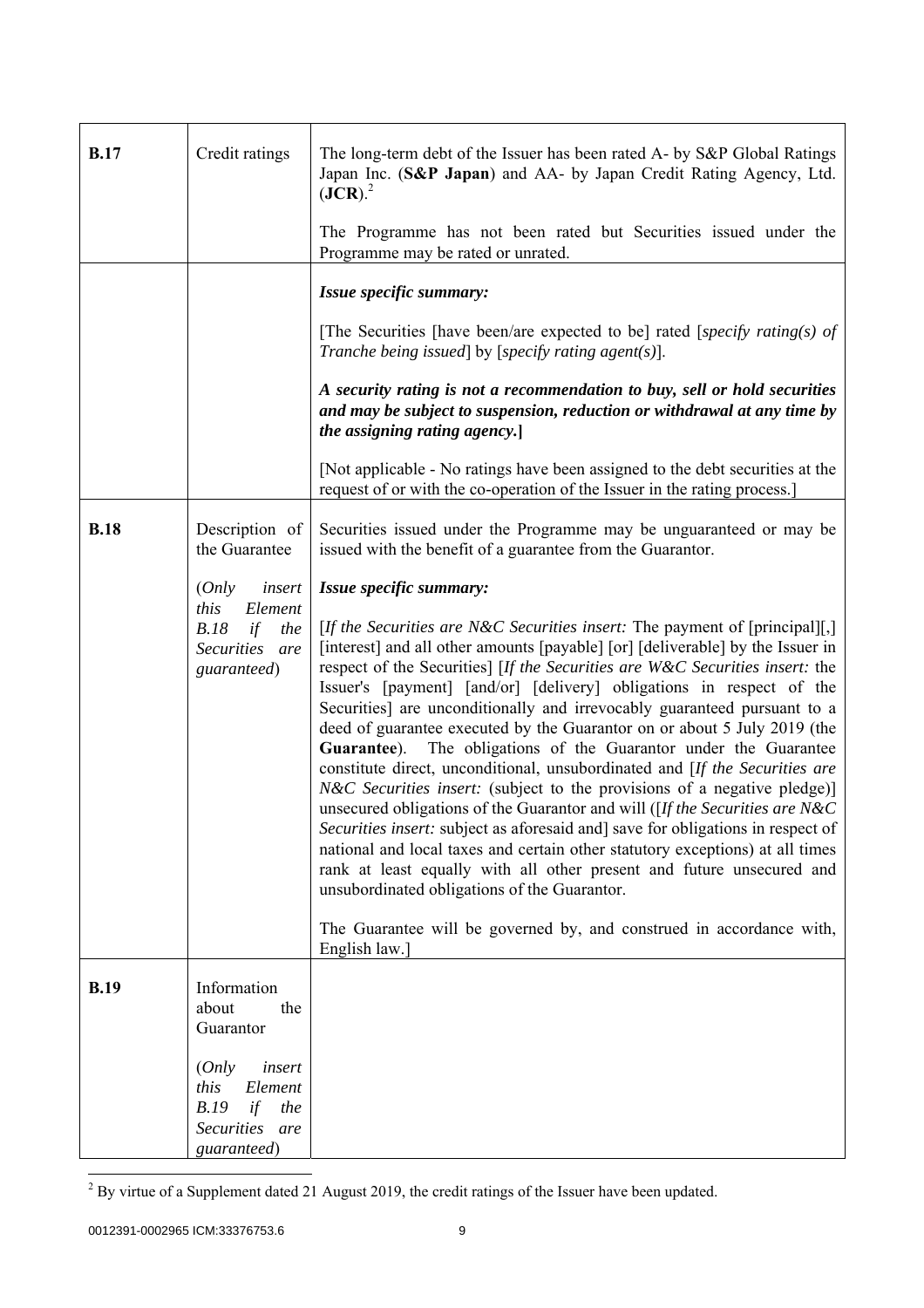| B.19/B.1         | Legal and<br>commercial<br>name of the<br>Guarantor                                                                                                                                                  | Nomura Holdings, Inc.                                                                                                                                                                                                                                                                                                                                                                                                                                                               |                   |               |
|------------------|------------------------------------------------------------------------------------------------------------------------------------------------------------------------------------------------------|-------------------------------------------------------------------------------------------------------------------------------------------------------------------------------------------------------------------------------------------------------------------------------------------------------------------------------------------------------------------------------------------------------------------------------------------------------------------------------------|-------------------|---------------|
| B.19/ B.2        | Domicile/<br>legal form/<br>legislation/<br>country of<br>incorporation                                                                                                                              | The Guarantor was established in Japan and is a joint stock corporation<br>incorporated under the laws of Japan.                                                                                                                                                                                                                                                                                                                                                                    |                   |               |
| <b>B19/ B.4b</b> | Trend<br>information<br>affecting the<br>Guarantor and<br>the industries<br>in which it<br>operates                                                                                                  | Not applicable, there are no known trends, uncertainties, demands,<br>commitments or events that are reasonably likely to have a material effect<br>on the Guarantor's prospects and the industries in which it operates, for its<br>current financial year.                                                                                                                                                                                                                        |                   |               |
| <b>B19/B.5</b>   | Description of<br>the Group                                                                                                                                                                          | The Guarantor is the ultimate holding company of a group of companies<br>and manages financial operations for those subsidiary companies (together<br>the Nomura Group). Nomura Holdings, Inc. was formerly known as The<br>Nomura Securities Co., Ltd. The Issuer is a wholly owned subsidiary of<br>Nomura Europe Holdings plc (the main European holding company of the<br>Nomura Group) which in turn is a wholly owned subsidiary of Nomura<br>Holdings, Inc. (the Guarantor). |                   |               |
| <b>B19/B.9</b>   | Profit forecast<br>or estimate                                                                                                                                                                       | Not applicable, no profit forecasts or estimates have been made in the Base<br>Prospectus in relation to the Guarantor.                                                                                                                                                                                                                                                                                                                                                             |                   |               |
| <b>B19/ B.10</b> | Audit report<br>qualifications                                                                                                                                                                       | Not applicable, no qualifications are contained in any audit report included<br>in the Base Prospectus in relation to the Guarantor.                                                                                                                                                                                                                                                                                                                                                |                   |               |
| B19/ B.12        | Selected historical key financial information <sup>3</sup> :                                                                                                                                         |                                                                                                                                                                                                                                                                                                                                                                                                                                                                                     |                   |               |
|                  | <b>Income Statement</b>                                                                                                                                                                              |                                                                                                                                                                                                                                                                                                                                                                                                                                                                                     |                   |               |
|                  | The key financial information below is extracted from the Guarantor's audited consolidated<br>statements of income for each of the two years ended 31 March 2018 and 31 March 2019,<br>respectively: |                                                                                                                                                                                                                                                                                                                                                                                                                                                                                     |                   |               |
|                  |                                                                                                                                                                                                      |                                                                                                                                                                                                                                                                                                                                                                                                                                                                                     | 31 March 2018     | 31 March 2019 |
|                  |                                                                                                                                                                                                      |                                                                                                                                                                                                                                                                                                                                                                                                                                                                                     | (Millions of Yen) |               |
|                  | Total revenue                                                                                                                                                                                        |                                                                                                                                                                                                                                                                                                                                                                                                                                                                                     | 1,972,158         | 1,835,118     |
|                  | Interest expense                                                                                                                                                                                     |                                                                                                                                                                                                                                                                                                                                                                                                                                                                                     | 475,189           | 718,348       |
|                  | Net revenue                                                                                                                                                                                          |                                                                                                                                                                                                                                                                                                                                                                                                                                                                                     | 1,496,969         | 1,116,770     |

<sup>&</sup>lt;sup>3</sup> By virtue of a Supplement dated 21 August 2019, selected key financial information for the three months ended 30 June 2019, together with comparative financial information for the same period in the previous financial year has been included. The significant change and material adverse change statements have been updated accordingly.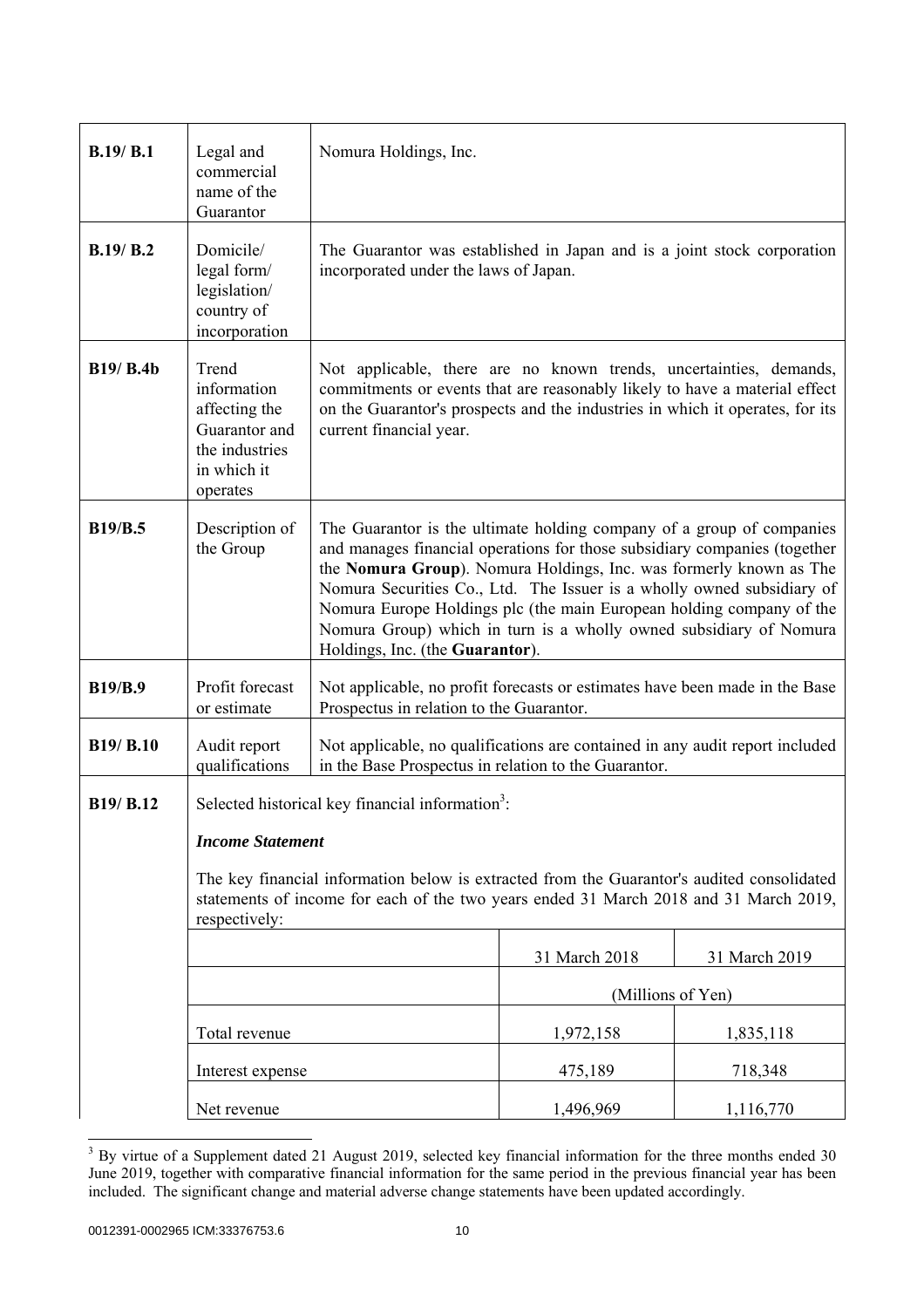| 1,168,811 | 1,154,471  |
|-----------|------------|
| 328,158   | (37,701)   |
| 103,866   | 57,010     |
| 224,292   | (94, 711)  |
| 219,343   | (100, 442) |
| 7.9%      | $(3.7\%)$  |
|           |            |

 The key financial information below is extracted from the Guarantor's unaudited consolidated statements of income for the three months ended 30 June 2019 as they appear in the English translation of the Guarantor's unaudited financial summary for the three months ended 30 June 2019:

|                                                                                                                                  | 30 June 2018 | 30 June 2019      |
|----------------------------------------------------------------------------------------------------------------------------------|--------------|-------------------|
|                                                                                                                                  |              | (Millions of Yen) |
| Total revenue                                                                                                                    | 430,985      | 511,379           |
| Interest expense                                                                                                                 | 158,988      | 179,378           |
| Net revenue                                                                                                                      | 271,997      | 332,001           |
| Total non-interest expenses                                                                                                      | 258,354      | 257,195           |
| Income before income taxes                                                                                                       | 13,643       | 74,806            |
| Income tax expense                                                                                                               | 6,930        | 17,917            |
| Net income                                                                                                                       | 6,713        | 56,889            |
| Net income attributable to NHI<br>shareholders                                                                                   | 5,223        | 55,833            |
| Return on equity $(1)$                                                                                                           | 0.8%         | 8.4%              |
| <sup>(1)</sup> Calculated as net income attributable to NHI shareholders divided by total NHI shareholders' equity (annualised). |              |                   |

# *Statement of Financial Position*

 The key financial information below is extracted from the Guarantor's audited consolidated balance sheets as at 31 March 2018 and 31 March 2019:

|              | 31 March 2018<br>$(Restated)^{(1)}$ | 31 March 2019 |
|--------------|-------------------------------------|---------------|
|              | (Millions of Yen)                   |               |
| Total assets | 40,343,947                          | 40,969,439    |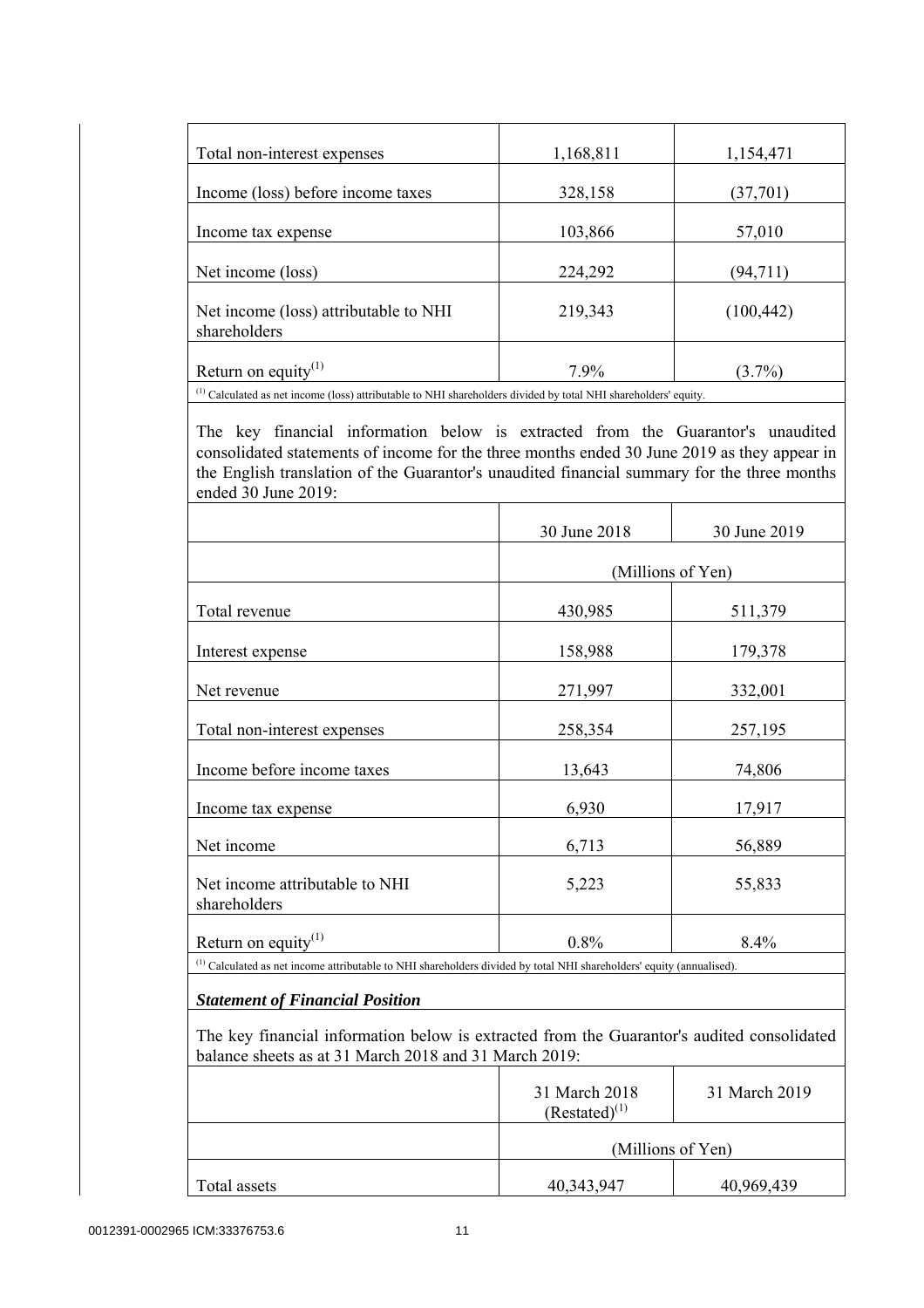|                  | Total equity                                                                                                                                                                                                                                                           |                                                                                                                                                                                                                                                                                                                       | 2,799,824  | 2,680,793  |
|------------------|------------------------------------------------------------------------------------------------------------------------------------------------------------------------------------------------------------------------------------------------------------------------|-----------------------------------------------------------------------------------------------------------------------------------------------------------------------------------------------------------------------------------------------------------------------------------------------------------------------|------------|------------|
|                  | <b>Total liabilities</b>                                                                                                                                                                                                                                               |                                                                                                                                                                                                                                                                                                                       | 37,544,123 | 38,288,646 |
|                  | <sup>(1)</sup> The numbers for the year ended 31 March 2018 have been restated to reflect changes in accounting policy adopted on 1 April<br>2018.                                                                                                                     |                                                                                                                                                                                                                                                                                                                       |            |            |
|                  | The key financial information below is extracted from the Guarantor's unaudited<br>consolidated balance sheets as at 30 June 2019 as they appear in the English translation of<br>the Guarantor's unaudited financial summary for the three months ended 30 June 2019: |                                                                                                                                                                                                                                                                                                                       |            |            |
|                  | 30 June 2019                                                                                                                                                                                                                                                           |                                                                                                                                                                                                                                                                                                                       |            |            |
|                  | (Millions of Yen)                                                                                                                                                                                                                                                      |                                                                                                                                                                                                                                                                                                                       |            |            |
|                  | Total assets                                                                                                                                                                                                                                                           |                                                                                                                                                                                                                                                                                                                       | 42,532,614 |            |
|                  | Total equity                                                                                                                                                                                                                                                           |                                                                                                                                                                                                                                                                                                                       | 2,726,868  |            |
|                  | <b>Total liabilities</b>                                                                                                                                                                                                                                               |                                                                                                                                                                                                                                                                                                                       | 39,805,746 |            |
|                  |                                                                                                                                                                                                                                                                        | Statements of no significant or material adverse change                                                                                                                                                                                                                                                               |            |            |
|                  | There has been no significant change in the financial or trading position of the Guarantor or<br>the Nomura Group since 30 June 2019.                                                                                                                                  |                                                                                                                                                                                                                                                                                                                       |            |            |
|                  | 2019.                                                                                                                                                                                                                                                                  | There has been no material adverse change in the prospects of the Guarantor since 31 March                                                                                                                                                                                                                            |            |            |
| B19/ B.13        | Events<br>impacting the<br>Guarantor's<br>solvency                                                                                                                                                                                                                     | Not applicable, there are no recent events particular to the Guarantor which<br>are to a material extent relevant to the evaluation of its solvency.                                                                                                                                                                  |            |            |
| <b>B19/ B.14</b> | Dependence<br>upon other<br>Group entities                                                                                                                                                                                                                             | See Element B.5 above. The Guarantor is the ultimate holding company<br>for the Nomura Group. The Guarantor depends on dividends, distributions<br>and other payments from subsidiaries to make payments on its obligations.                                                                                          |            |            |
| B19/ B.15        | The<br>Guarantor's<br>Principal<br>activities                                                                                                                                                                                                                          | The Guarantor is a holding company of one of the leading financial<br>services groups in Japan. The Nomura Group operates offices in countries<br>and regions worldwide including Japan, the United States, the United<br>Kingdom, Singapore and Hong Kong Special Administrative Region<br>through its subsidiaries. |            |            |
|                  |                                                                                                                                                                                                                                                                        | The Nomura Group's clients include individuals, corporations, financial<br>institutions, governments and governmental agencies.                                                                                                                                                                                       |            |            |
|                  |                                                                                                                                                                                                                                                                        | The Nomura Group's business consists of Retail, Asset Management,<br>Wholesale and Merchant Banking.                                                                                                                                                                                                                  |            |            |
|                  |                                                                                                                                                                                                                                                                        | In its Retail segment, the Nomura Group provides investment consultation<br>services mainly to individual clients in Japan. In its Asset Management<br>segment, the Nomura Group develops and manages investment trusts, and                                                                                          |            |            |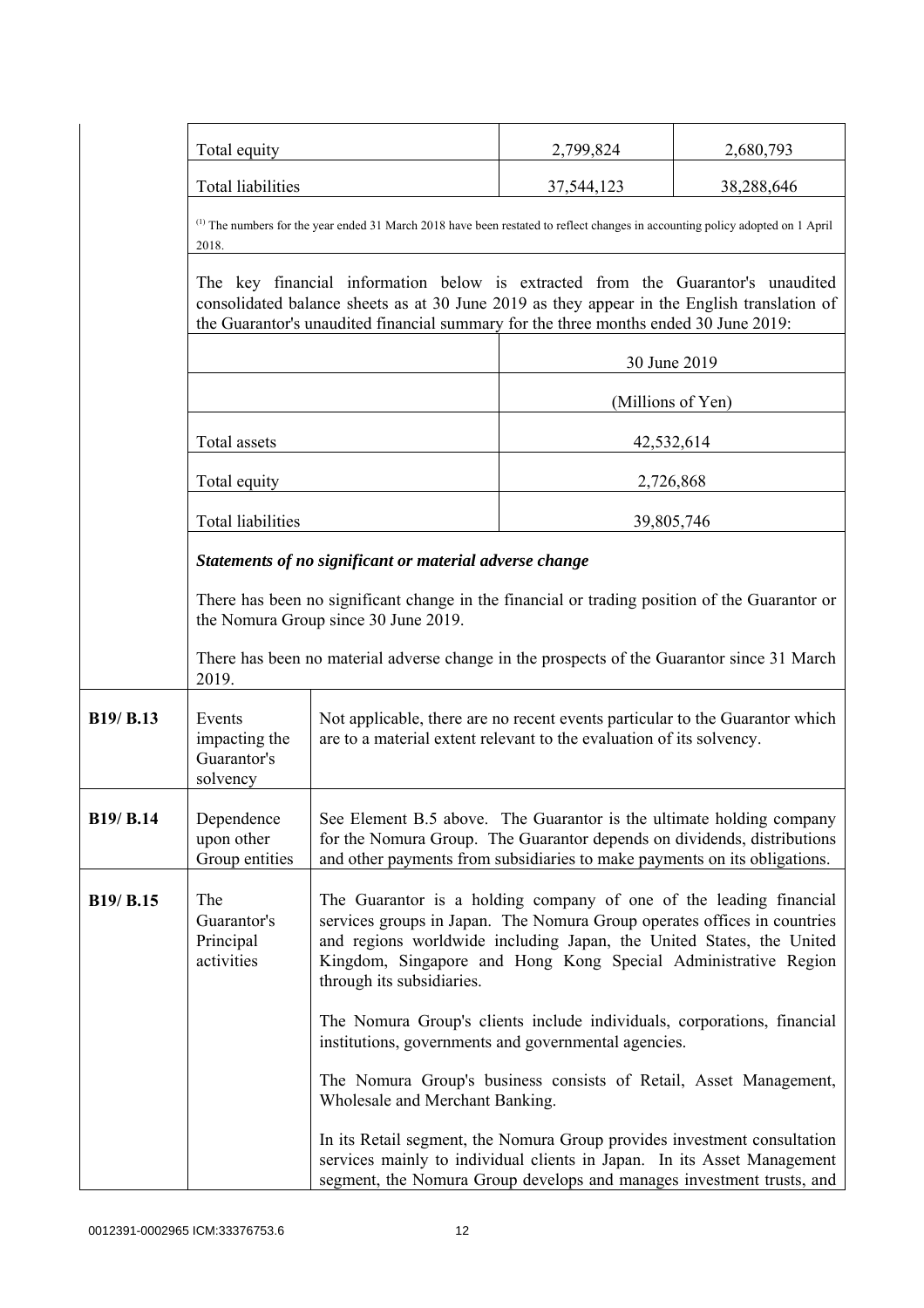|                  |                             | acquisitions and financial advice.<br>management buyouts.                                                                                                                                                                                                                                                                                  | provides investment advisory services. In its Wholesale segment, the<br>Nomura Group is engaged in the sales and trading of debt and equity<br>securities, derivatives, and currencies on a global basis to various<br>institutions, and provides investment banking services such as the<br>underwriting of debt and equity securities as well as mergers and<br>The Nomura Group established a Merchant Banking Division in January<br>2018. In the Merchant Banking Division, the Nomura Group has embarked<br>on principal business to primarily provide equity to transactions such as<br>business reorganisations and revitalisations, business succession as well as |
|------------------|-----------------------------|--------------------------------------------------------------------------------------------------------------------------------------------------------------------------------------------------------------------------------------------------------------------------------------------------------------------------------------------|-----------------------------------------------------------------------------------------------------------------------------------------------------------------------------------------------------------------------------------------------------------------------------------------------------------------------------------------------------------------------------------------------------------------------------------------------------------------------------------------------------------------------------------------------------------------------------------------------------------------------------------------------------------------------------|
| <b>B19/ B.16</b> | Controlling<br>shareholders | To its knowledge, the Guarantor is not directly or indirectly owned or<br>controlled by another corporation, by any government or by any other<br>natural or legal person severally or jointly. The Guarantor knows of no<br>arrangements the operation of which may at a later time result in a change<br>of control of the Nomura Group. |                                                                                                                                                                                                                                                                                                                                                                                                                                                                                                                                                                                                                                                                             |
| <b>B19/ B.17</b> | Credit ratings              | Long-term credit ratings of the Guarantor: <sup>4</sup>                                                                                                                                                                                                                                                                                    |                                                                                                                                                                                                                                                                                                                                                                                                                                                                                                                                                                                                                                                                             |
|                  |                             | S&P Global Ratings Japan Inc.                                                                                                                                                                                                                                                                                                              | $BBB+$                                                                                                                                                                                                                                                                                                                                                                                                                                                                                                                                                                                                                                                                      |
|                  |                             | Moody's Japan K.K.                                                                                                                                                                                                                                                                                                                         | Baa1                                                                                                                                                                                                                                                                                                                                                                                                                                                                                                                                                                                                                                                                        |
|                  |                             | Fitch Ratings Japan Limited<br>$A-$                                                                                                                                                                                                                                                                                                        |                                                                                                                                                                                                                                                                                                                                                                                                                                                                                                                                                                                                                                                                             |
|                  |                             | Rating and Investment<br>Information, Inc.                                                                                                                                                                                                                                                                                                 | $A+$                                                                                                                                                                                                                                                                                                                                                                                                                                                                                                                                                                                                                                                                        |
|                  |                             | Japan Credit Rating Agency,<br>Ltd.                                                                                                                                                                                                                                                                                                        | $AA-$                                                                                                                                                                                                                                                                                                                                                                                                                                                                                                                                                                                                                                                                       |

# **Section C – Securities**

| <b>Element</b> | <b>Title</b>                         |                                                                                                                                                                                                                                                                                                                                                                                                                                                                                                                                                                                                                                                                                                                                                                                                                                                                                                                                                                                                                                                                   |
|----------------|--------------------------------------|-------------------------------------------------------------------------------------------------------------------------------------------------------------------------------------------------------------------------------------------------------------------------------------------------------------------------------------------------------------------------------------------------------------------------------------------------------------------------------------------------------------------------------------------------------------------------------------------------------------------------------------------------------------------------------------------------------------------------------------------------------------------------------------------------------------------------------------------------------------------------------------------------------------------------------------------------------------------------------------------------------------------------------------------------------------------|
|                |                                      |                                                                                                                                                                                                                                                                                                                                                                                                                                                                                                                                                                                                                                                                                                                                                                                                                                                                                                                                                                                                                                                                   |
| C.1            | Type and class of<br>Securities/ISIN | The Securities described in this section are debt securities, warrants or<br>exercisable certificates with a denomination or issue price of less than<br>$\epsilon$ 100,000 (or its equivalent in any other currency). The Programme<br>allows for the issuance of Notes, Warrants and Certificates. The<br>Securities to be issued under the Programme may be Fixed Rate N&C<br>Securities, Floating Rate N&C Securities, Zero Coupon N&C<br>Securities, Securities for which the coupon, redemption and/or cash<br>settlement amount payments (as applicable) are linked to currency<br>exchange rates (Fixed FX Interest N&C Securities, FX Redemption<br>N&C Securities, Fixed Denomination FX Redemption N&C<br>Securities, FX Basket Knock-Out W&C Securities or FX Basket<br>Knock-In W&C Securities), a share or a basket of shares (Equity<br>Basket Conditional Interest N&C Securities, Equity Basket Knock-In<br>N&C Securities, Equity Basket Barrier Knock-In N&C Securities,<br>Equity Basket Bonus Barrier N&C Securities, Equity Basket Autocall |

<sup>&</sup>lt;sup>4</sup> By virtue of a Supplement dated 21 August 2019, the credit ratings of the Guarantor have been updated.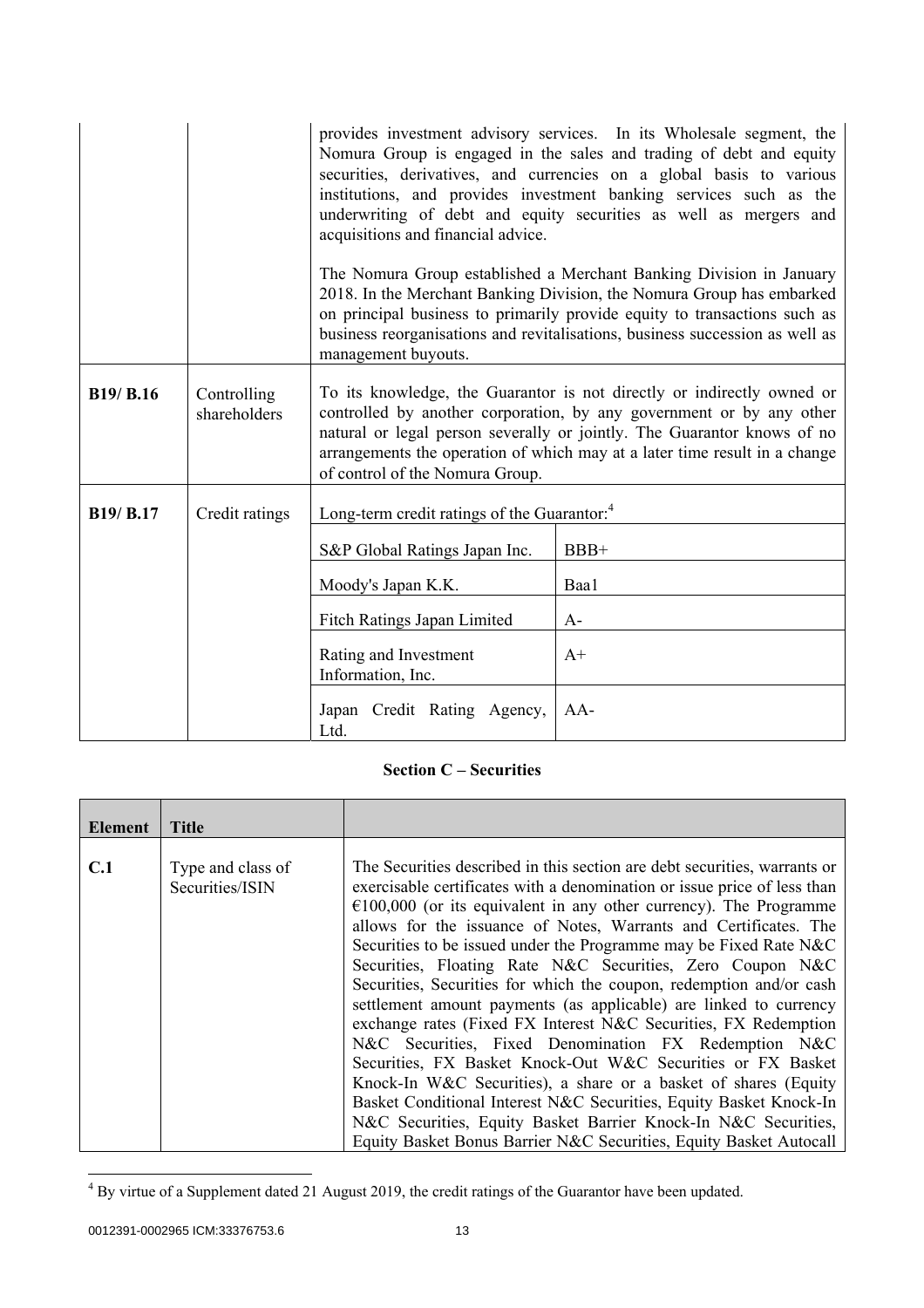| <b>Element</b> | <b>Title</b> |                                                                                                                                                                                                                                                                                                                                                                                                                                                                                                                                                                                                                                                                                                                                                                                                                                                                                                                                                                                                                                                                                                                                                                                                                                                                           |
|----------------|--------------|---------------------------------------------------------------------------------------------------------------------------------------------------------------------------------------------------------------------------------------------------------------------------------------------------------------------------------------------------------------------------------------------------------------------------------------------------------------------------------------------------------------------------------------------------------------------------------------------------------------------------------------------------------------------------------------------------------------------------------------------------------------------------------------------------------------------------------------------------------------------------------------------------------------------------------------------------------------------------------------------------------------------------------------------------------------------------------------------------------------------------------------------------------------------------------------------------------------------------------------------------------------------------|
|                |              | N&C Securities, Equity Delta One Redemption N&C Securities or<br>Equity Delta One W&C Securities), an index or basket of indices<br>(Index Basket Conditional Interest N&C Securities, Index Basket<br>Knock-In N&C Securities, Index Basket Barrier Knock-In N&C<br>Securities, Index Basket Bonus Barrier N&C Securities or Index<br>Basket Autocall N&C Securities), one or more fixed or floating<br>interest rates (Multi-Rate Interest N&C Securities, Range Accrual<br>Interest N&C Securities or Dual Range Accrual Interest N&C<br>Securities), an inflation index (Leveraged Inflation Interest N&C<br>Securities), one or more swap rates (Swap Rate Linked Interest N&C<br>Securities, Reverse Convertible Swap Rate Redemption N&C<br>Securities or Geared Put Swap Rate Redemption N&C Securities) or<br>the creditworthiness of a single reference entity, a basket or index of<br>reference entities or a tranche of reference entities comprising an<br>index (Auction to Cash Settled Credit Linked N&C Securities or Zero<br>Recovery Single Name Credit Linked N&C Securities, Zero Recovery<br>Basket Credit Linked N&C Securities and Tranched Zero Recovery<br>Credit Linked N&C Securities (respectively)), or a combination of the<br>foregoing. |
|                |              | Issue specific summary:                                                                                                                                                                                                                                                                                                                                                                                                                                                                                                                                                                                                                                                                                                                                                                                                                                                                                                                                                                                                                                                                                                                                                                                                                                                   |
|                |              | The Securities are <i>[insert title of Securities]</i> . The Series Number of the<br>Securities is $\lceil \bullet \rceil$ . The Tranche number is $\lceil \bullet \rceil$ .                                                                                                                                                                                                                                                                                                                                                                                                                                                                                                                                                                                                                                                                                                                                                                                                                                                                                                                                                                                                                                                                                              |
|                |              | International Securities Identification Number (ISIN): [ $\bullet$ ].                                                                                                                                                                                                                                                                                                                                                                                                                                                                                                                                                                                                                                                                                                                                                                                                                                                                                                                                                                                                                                                                                                                                                                                                     |
|                |              | [Committee on Uniform Securities Identification Procedures (CUSIP)<br>number: $\begin{bmatrix} 1 \end{bmatrix}$                                                                                                                                                                                                                                                                                                                                                                                                                                                                                                                                                                                                                                                                                                                                                                                                                                                                                                                                                                                                                                                                                                                                                           |
|                |              | [The Securities will be consolidated and form a single series with<br>[identify earlier Tranches] on [the Issue Date/ exchange of the<br>Temporary Bearer Global N&C Security for interests in the<br>Permanent Bearer Global N&C Security, which is expected to occur<br>on or about [date]]]                                                                                                                                                                                                                                                                                                                                                                                                                                                                                                                                                                                                                                                                                                                                                                                                                                                                                                                                                                            |
| C.2            | Currency     | Subject to compliance with all applicable laws, regulations and<br>directives, Securities may be issued in any currency agreed between<br>the Issuer and the relevant Dealer at the time of issue.                                                                                                                                                                                                                                                                                                                                                                                                                                                                                                                                                                                                                                                                                                                                                                                                                                                                                                                                                                                                                                                                        |
|                |              | Issue specific summary:                                                                                                                                                                                                                                                                                                                                                                                                                                                                                                                                                                                                                                                                                                                                                                                                                                                                                                                                                                                                                                                                                                                                                                                                                                                   |
|                |              | [If the Securities are W&C Securities, insert: The Securities are<br>payable in $\lceil \bullet \rceil$ (the Specified Currency).]                                                                                                                                                                                                                                                                                                                                                                                                                                                                                                                                                                                                                                                                                                                                                                                                                                                                                                                                                                                                                                                                                                                                        |
|                |              | [If the Securities are N&C Securities, insert: The Securities are<br>[denominated] in [ $\bullet$ ] (the Specified Currency) and payable in [ $\bullet$ ]<br>(the Settlement Currency).]                                                                                                                                                                                                                                                                                                                                                                                                                                                                                                                                                                                                                                                                                                                                                                                                                                                                                                                                                                                                                                                                                  |
|                |              | [Insert if the payments in respect of the Securities are payable in<br>Renminbi and CNY Currency Event applies: If the Issuer determines,<br>in respect of the date for payment of any amount payable in respect of                                                                                                                                                                                                                                                                                                                                                                                                                                                                                                                                                                                                                                                                                                                                                                                                                                                                                                                                                                                                                                                       |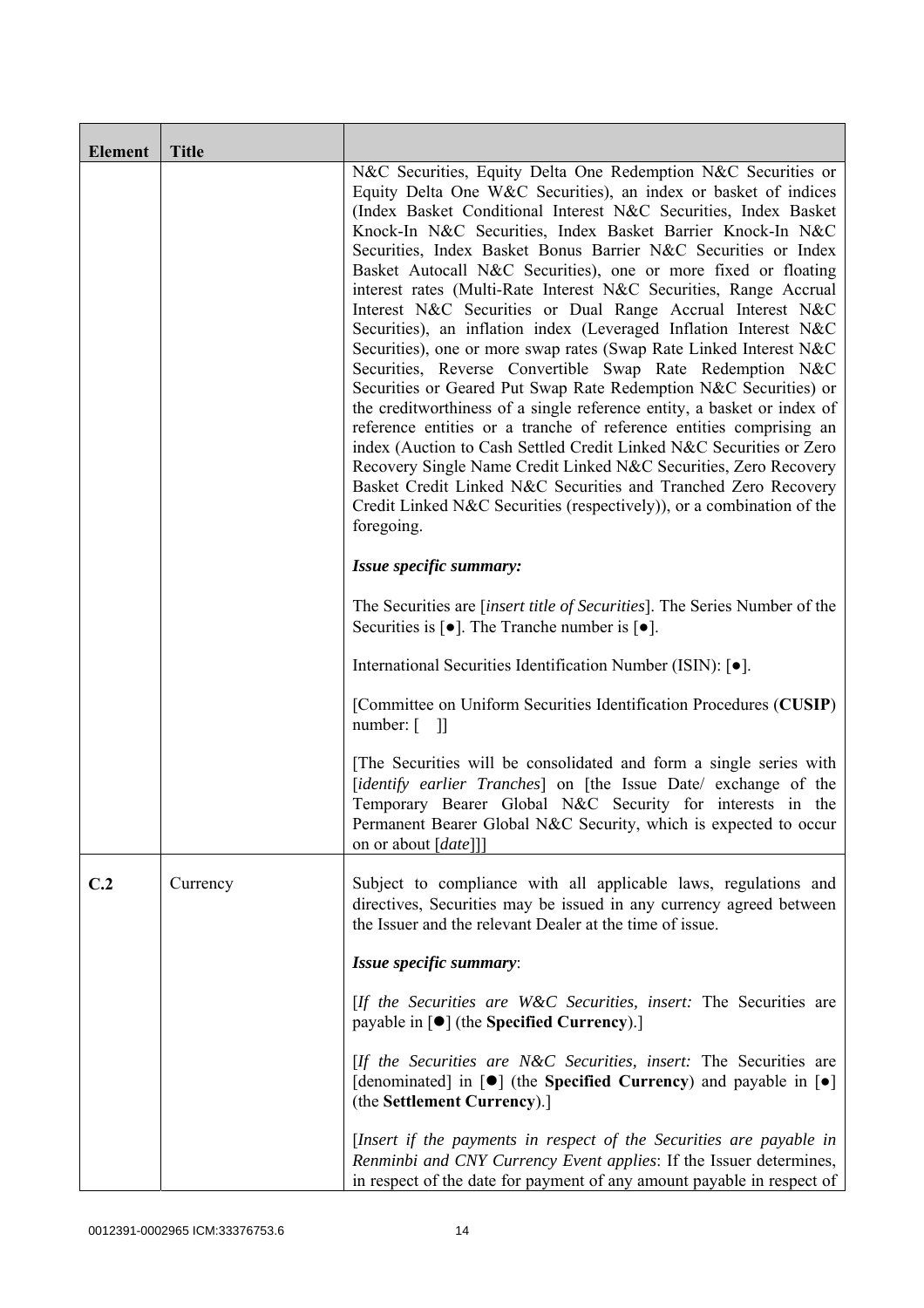| <b>Element</b> | <b>Title</b>                                                                |                                                                                                                                                                                                                                                                                                                                                                                                                                                                                                                                                                                                                                                                                                                                                                                                                                                                                                    |
|----------------|-----------------------------------------------------------------------------|----------------------------------------------------------------------------------------------------------------------------------------------------------------------------------------------------------------------------------------------------------------------------------------------------------------------------------------------------------------------------------------------------------------------------------------------------------------------------------------------------------------------------------------------------------------------------------------------------------------------------------------------------------------------------------------------------------------------------------------------------------------------------------------------------------------------------------------------------------------------------------------------------|
|                |                                                                             | the Securities, that the Issuer will be unable to make a payment in<br>Renminbi in accordance with the terms of the Securities on such date<br>due to illiquidity, inconvertibility or non-transferability of Renminbi,<br>the Issuer's obligation to pay such amount in Renminbi may be<br>replaced by an obligation to pay such amount in U.S. dollars<br>converted using the spot rate for exchange of Renminbi into U.S.<br>dollars in respect of the relevant payment date.]                                                                                                                                                                                                                                                                                                                                                                                                                  |
| C.5            | Restrictions on<br>transferability                                          | The Securities will be freely transferable, subject to the offering and<br>selling restrictions in Australia, Argentina, Belgium, Brazil, Chile,<br>Colombia, Denmark, the Dubai International Financial Centre, El<br>Salvador, France, Guatemala, Hungary, Hong Kong Special<br>Administrative Region, Ireland, Italy, Japan, the Republic of Korea,<br>Kuwait, Malaysia, Mexico, Panama, the People's Republic of China,<br>Peru, the Philippines, Poland, Portugal, Qatar, Romania, Singapore,<br>Spain, Sweden, Switzerland, Taiwan, Thailand, the United Arab<br>Emirates, the United Kingdom, the United States, Venezuela and<br>under the Prospectus Directive and the laws of any jurisdiction in<br>which the relevant Securities are offered or sold. Purchasers of<br>Securities in the U.S. are advised to consult legal counsel prior to<br>making any transfer of such Securities. |
| C.8            | Rights attaching to the<br>Securities, including<br>ranking and limitations | Securities issued under the Programme will have terms and conditions<br>relating to, among other matters:                                                                                                                                                                                                                                                                                                                                                                                                                                                                                                                                                                                                                                                                                                                                                                                          |
|                | on those rights                                                             | <b>Status (Ranking)</b>                                                                                                                                                                                                                                                                                                                                                                                                                                                                                                                                                                                                                                                                                                                                                                                                                                                                            |
|                |                                                                             | Securities are direct, unconditional, unsubordinated and [If the<br>Securities are N&C Securities, insert: (subject to the provisions of a<br>negative pledge)] unsecured obligations of the Issuer and rank pari<br><i>passu</i> and without prejudice among themselves and ([If the Securities]<br>are N&C Securities, insert: subject as aforesaid and] save for such<br>exceptions as may be provided by applicable legislation) at least<br>equally with all other unsecured and unsubordinated obligations of the<br>Issuer, from time to time outstanding.                                                                                                                                                                                                                                                                                                                                  |
|                |                                                                             | <b>Taxation</b>                                                                                                                                                                                                                                                                                                                                                                                                                                                                                                                                                                                                                                                                                                                                                                                                                                                                                    |
|                |                                                                             | [If the Securities are N&C Securities, insert: All payments of principal<br>and interest in respect of the Securities will be made free and clear of,<br>and without withholding taxes (or other similar withholdings or<br>deductions) in the United Kingdom (in the case of the Issuer) [or Japan<br>(in the case of the Guarantor)], unless such withholding or deduction<br>is required by law. In the event any such deduction is made, the<br>Issuer [or the Guarantor, as applicable] [Insert if tax gross-up does not<br>apply to the N&C Securities: will not be required to pay additional<br>amounts to cover the amounts so deducted.] [Insert if tax gross-up<br>applies to the N&C Securities: will, save in certain limited<br>circumstances, be required to pay additional amounts to cover the<br>amounts so deducted.]                                                           |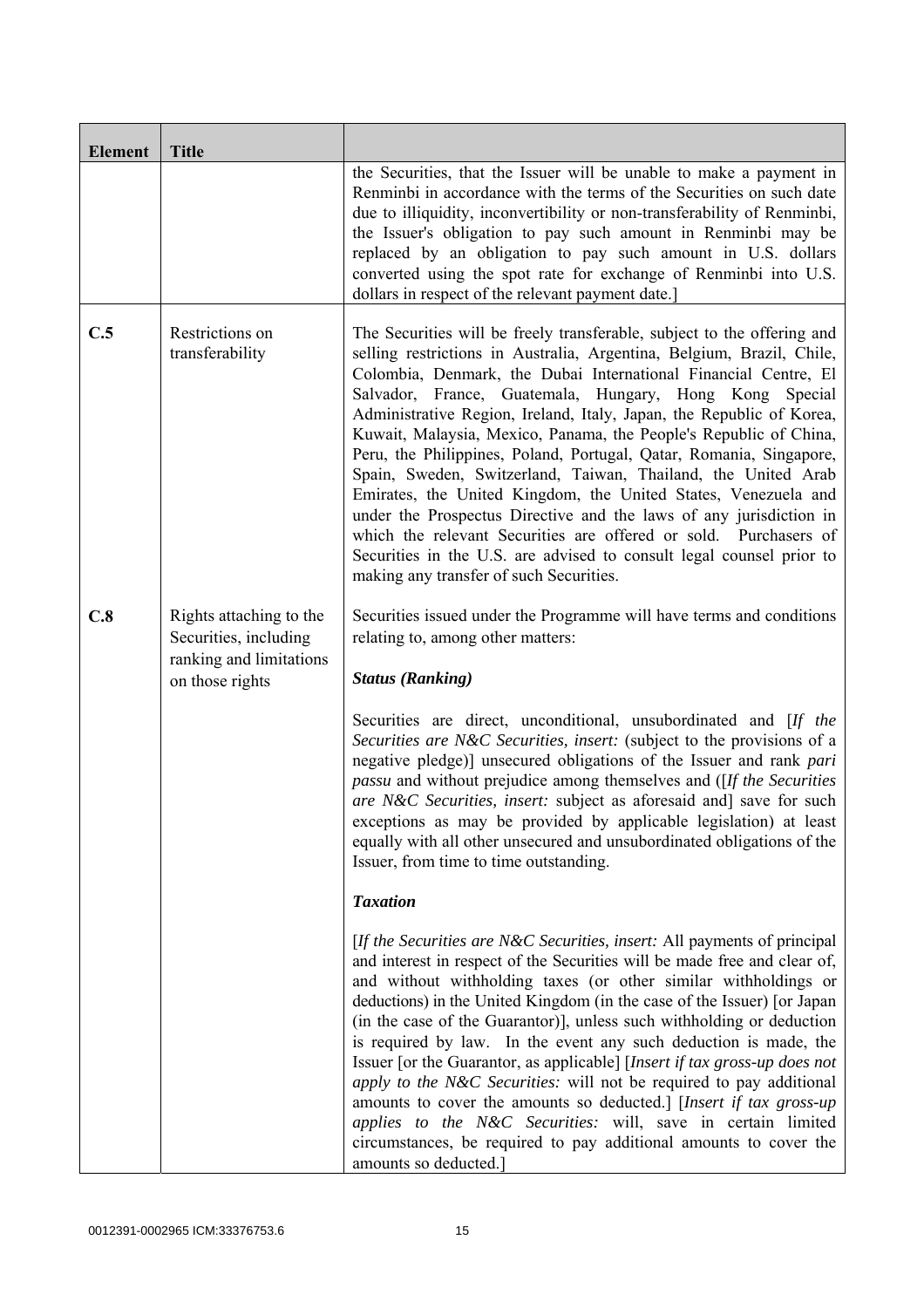| <b>Element</b> | <b>Title</b> |                                                                                                                                                                                                                                                                                                                                                                                                                                                                                                                                                                                                                                                                                                                                                                                                                                                                                                                                                                                                                                                                                                                                                                                       |
|----------------|--------------|---------------------------------------------------------------------------------------------------------------------------------------------------------------------------------------------------------------------------------------------------------------------------------------------------------------------------------------------------------------------------------------------------------------------------------------------------------------------------------------------------------------------------------------------------------------------------------------------------------------------------------------------------------------------------------------------------------------------------------------------------------------------------------------------------------------------------------------------------------------------------------------------------------------------------------------------------------------------------------------------------------------------------------------------------------------------------------------------------------------------------------------------------------------------------------------|
|                |              | [If the Securities are W&C Securities, insert: [The Issuer shall not be]<br>[Neither the Issuer nor the Guarantor shall be] liable for or otherwise<br>obliged to pay any tax, duty, withholding or other payment (including<br>any stamp or transfer tax) which may arise as a result of the<br>ownership, transfer, exercise or enforcement of any Security by any<br>person and all payments made by the Issuer [or the Guarantor] shall<br>be made subject to any such tax, duty, withholding, deduction or other<br>payment which may be required to be made, paid, withheld or<br>deducted.]                                                                                                                                                                                                                                                                                                                                                                                                                                                                                                                                                                                    |
|                |              | [All payments in respect of the Securities will be subject in all cases to<br>(i) any fiscal or other laws and regulations applicable thereto in the<br>place of payment, (ii) any withholding or deduction required pursuant<br>to Section 871(m) of the U.S. Internal Revenue Code of 1986 (the<br>Code), and (iii) any withholding or deduction required pursuant to an<br>agreement described in Section 1471(b) of the Code or otherwise<br>imposed pursuant to Sections 1471 through 1474 of the Code, any<br>regulations or agreements thereunder, any official interpretations<br>thereof, or (without prejudice to the provisions of N&C Securities<br>Condition 9 ( <i>Taxation</i> )) any law implementing an intergovernmental<br>approach thereto.]                                                                                                                                                                                                                                                                                                                                                                                                                      |
|                |              | [If the Securities are N&C Securities, insert:                                                                                                                                                                                                                                                                                                                                                                                                                                                                                                                                                                                                                                                                                                                                                                                                                                                                                                                                                                                                                                                                                                                                        |
|                |              | [Issuer's] [N][n]egative pledge                                                                                                                                                                                                                                                                                                                                                                                                                                                                                                                                                                                                                                                                                                                                                                                                                                                                                                                                                                                                                                                                                                                                                       |
|                |              | So long as any of the Securities remain outstanding, the Issuer will not<br>create or have outstanding any mortgage, charge, pledge or other<br>security interest upon the whole or any part of its undertaking, assets<br>or revenues, present or future, to secure any of its own Indebtedness<br>or to secure its guarantee of or any indemnity in respect of any<br>Indebtedness of any third party for the benefit of the existing or future<br>holders thereof, without at the same time either securing the Securities<br>at least equally and rateably with such Indebtedness or, as the case<br>may be, such guarantee or indemnity or according to the Securities<br>such other security or guarantee as shall have been approved by an<br>Extraordinary Resolution of the Securityholders for the time being,<br>where Indebtedness means any indebtedness represented by<br>securities which have a maturity of greater than one year and are for<br>the time being, or are intended to be, quoted, listed, ordinarily dealt in<br>or traded on any stock exchange or over-the-counter or other securities<br>market in the jurisdiction of incorporation of the Issuer.] |
|                |              | [If the Securities are Guaranteed N&C Securities insert:                                                                                                                                                                                                                                                                                                                                                                                                                                                                                                                                                                                                                                                                                                                                                                                                                                                                                                                                                                                                                                                                                                                              |
|                |              | Guarantor's negative pledge                                                                                                                                                                                                                                                                                                                                                                                                                                                                                                                                                                                                                                                                                                                                                                                                                                                                                                                                                                                                                                                                                                                                                           |
|                |              | So long as the Securities remain outstanding, the Guarantor will not<br>create or permit to be outstanding any mortgage, charge, pledge or<br>other security interest upon the whole or any part of its property,<br>assets or revenues, present or future, to secure for the benefit of the                                                                                                                                                                                                                                                                                                                                                                                                                                                                                                                                                                                                                                                                                                                                                                                                                                                                                          |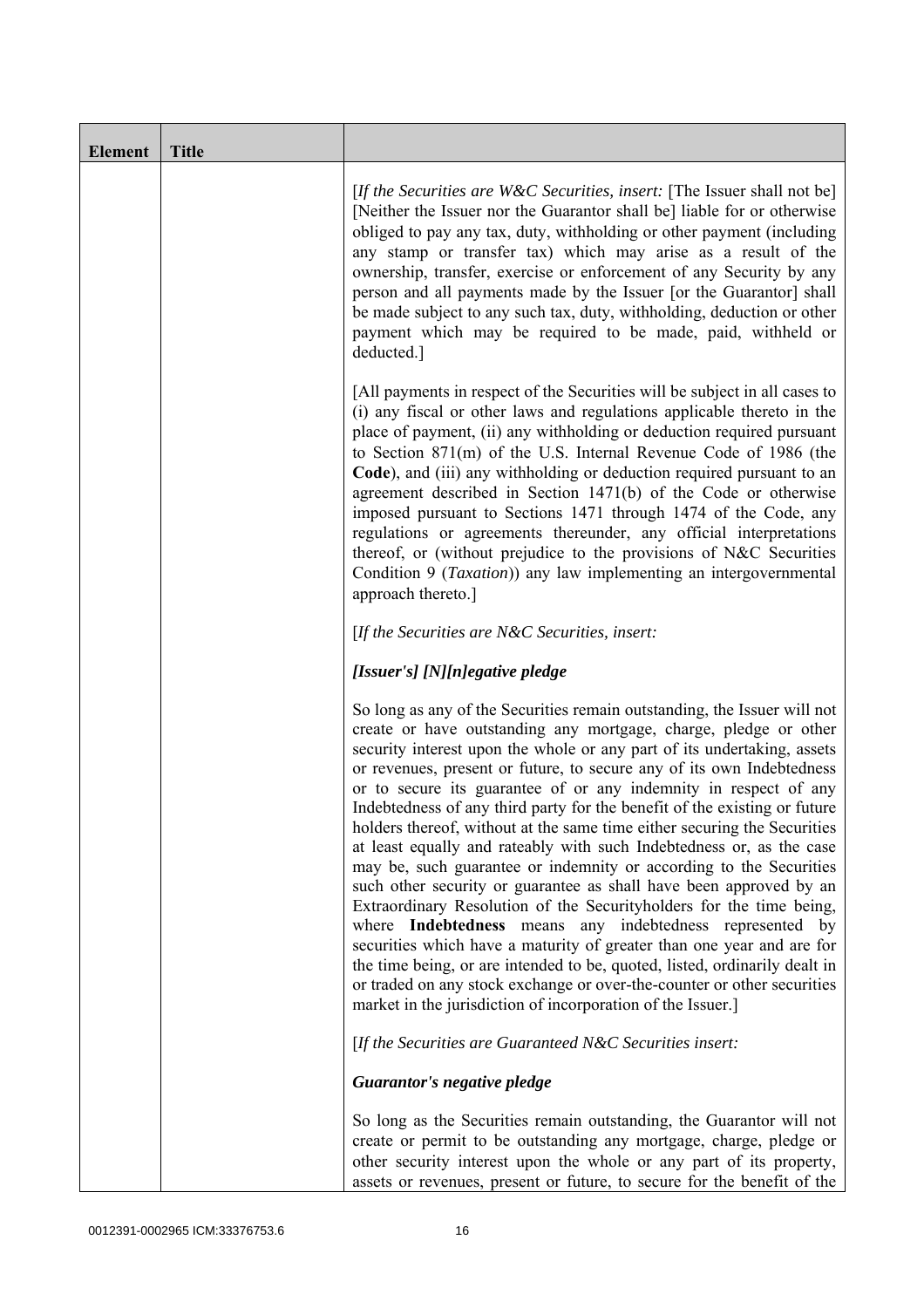| <b>Element</b> | <b>Title</b> |                                                                                                                                                                                                                                                                                                                                                                                                                                                                                                                                                                                                      |
|----------------|--------------|------------------------------------------------------------------------------------------------------------------------------------------------------------------------------------------------------------------------------------------------------------------------------------------------------------------------------------------------------------------------------------------------------------------------------------------------------------------------------------------------------------------------------------------------------------------------------------------------------|
|                |              | holders of any securities (i) payment of any sum due in respect of any<br>securities or (ii) any payment under any guarantee of securities or (iii)<br>any payment under any indemnity or other like obligation relating to<br>securities, in any such case in which:                                                                                                                                                                                                                                                                                                                                |
|                |              | either such securities are by their terms payable, or confer a<br>(a)<br>right to receive payment, in any currency other than the<br>currency of the jurisdiction of incorporation of the Guarantor<br>which is Japanese Yen, or such securities are denominated in<br>Japanese Yen and more than 50 per cent. of the aggregate<br>principal amount thereof is initially distributed outside the<br>jurisdiction of incorporation of the Guarantor which is Japan,<br>by or with the authorisation of the Guarantor or (if not the<br>Guarantor) the Issuer; and                                     |
|                |              | (b)<br>such securities are for the time being, or are intended to be,<br>quoted, listed, ordinarily dealt in or traded on any stock<br>exchange or over-the-counter or other securities market<br>outside Japan,                                                                                                                                                                                                                                                                                                                                                                                     |
|                |              | without in any such case at the same time according to the Guarantee<br>either the same security as is granted to or is outstanding in respect of<br>such securities, guarantee, indemnity or other like obligation or such<br>other security or guarantee as shall be approved by an Extraordinary<br>Resolution of the Securityholders. For the purposes of the above,<br>"securities" means bonds, debentures, notes or other similar<br>investment securities of the Issuer or the Guarantor, or any other<br>person with a stated maturity of more than one year from the creation<br>thereof.] |
|                |              | [If the Securities are W&C Securities, insert:                                                                                                                                                                                                                                                                                                                                                                                                                                                                                                                                                       |
|                |              | Negative pledge                                                                                                                                                                                                                                                                                                                                                                                                                                                                                                                                                                                      |
|                |              | The terms of the Securities will not contain a negative pledge<br>provision in respect of either the Issuer [or the Guarantor].]                                                                                                                                                                                                                                                                                                                                                                                                                                                                     |
|                |              | <b>Events of default</b>                                                                                                                                                                                                                                                                                                                                                                                                                                                                                                                                                                             |
|                |              | [If the Securities are $N\&C$ Securities, insert:                                                                                                                                                                                                                                                                                                                                                                                                                                                                                                                                                    |
|                |              | The terms of the Securities will contain, amongst others, the following<br>events of default:                                                                                                                                                                                                                                                                                                                                                                                                                                                                                                        |
|                |              | default for a period of 30 days or more in payment of any sum<br>(a)<br>due in respect of the Securities;                                                                                                                                                                                                                                                                                                                                                                                                                                                                                            |
|                |              | failure by the Issuer [or the Guarantor] to perform or observe<br>(b)<br>any of [its][their respective] other covenants or agreements<br>under the Securities[, the Guarantee] or (where such other<br>covenants or agreements are for the benefit of the<br>Securityholders) the Agency Agreement continuing for a                                                                                                                                                                                                                                                                                  |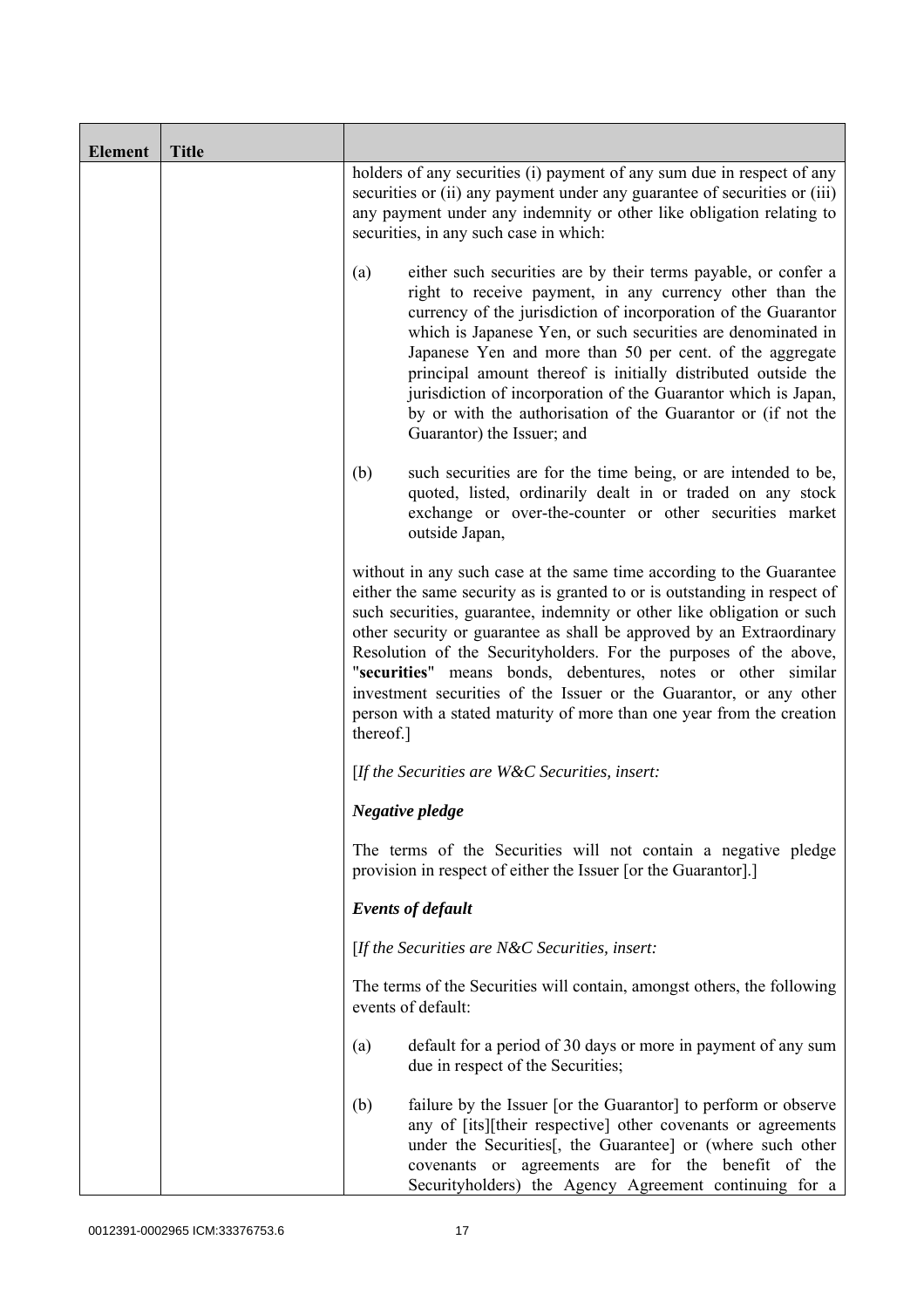| <b>Element</b> | <b>Title</b> |     |                                                                                                                                                                                                                                                                                                                                                                                                                                                                                                                                                                                                                                                                                                                                                                                                                                                                                                                                                                                                                                                                                             |
|----------------|--------------|-----|---------------------------------------------------------------------------------------------------------------------------------------------------------------------------------------------------------------------------------------------------------------------------------------------------------------------------------------------------------------------------------------------------------------------------------------------------------------------------------------------------------------------------------------------------------------------------------------------------------------------------------------------------------------------------------------------------------------------------------------------------------------------------------------------------------------------------------------------------------------------------------------------------------------------------------------------------------------------------------------------------------------------------------------------------------------------------------------------|
|                |              |     | period of 90 days after the date on which written notice is<br>given to the Issuer [and the Guarantor] by any Securityholder<br>requiring remedy of such default;                                                                                                                                                                                                                                                                                                                                                                                                                                                                                                                                                                                                                                                                                                                                                                                                                                                                                                                           |
|                |              | (c) | any indebtedness for borrowed money other than the<br>Securities having an aggregate outstanding principal amount<br>equal to or greater than U.S.\$10,000,000 (or its equivalent) of<br>the Issuer [or the Guarantor] becomes prematurely repayable<br>following a default, or the Issuer [or the Guarantor] defaults in<br>the repayment of any such indebtedness at the maturity<br>thereof or at the expiration of any applicable grace period<br>therefor (or in the case of such indebtedness due on demand,<br>defaults in the payment of such indebtedness at the expiration<br>of three business days after demand therefor or, if longer, any<br>applicable grace period therefor) or any guarantee of or<br>indemnity in respect of any indebtedness for borrowed money<br>of others having a principal amount or aggregate principal<br>amount for the time being outstanding of at least<br>U.S.\$10,000,000 (or its equivalent) given by the Issuer [or the<br>Guarantor] shall not be honoured when due and called upon at<br>the expiration of any applicable grace period; |
|                |              | (d) | subject to certain exceptions, and, in certain instances, the<br>passing of a specified time period, events resulting from a<br>decree or order by a court relating to the reorganisation,<br>winding up, insolvency, bankruptcy or similar procedure of<br>the Issuer [or the Guarantor];                                                                                                                                                                                                                                                                                                                                                                                                                                                                                                                                                                                                                                                                                                                                                                                                  |
|                |              | (e) | events resulting from the instigation by the Issuer [or the<br>Guarantor] of, or the consent of the Issuer [or the Guarantor]<br>to, proceedings relating to the reorganisation, bankruptcy or<br>similar procedure of the Issuer [or the Guarantor] or the<br>moratorium of payments in respect of the Issuer; [or]                                                                                                                                                                                                                                                                                                                                                                                                                                                                                                                                                                                                                                                                                                                                                                        |
|                |              | (f) | subject to certain exceptions, the Issuer [or the Guarantor]<br>ceasing to carry on the whole or substantially the whole of its<br>business or disposing of the whole or substantially the whole<br>of its assets[.] $\lceil$ ; or                                                                                                                                                                                                                                                                                                                                                                                                                                                                                                                                                                                                                                                                                                                                                                                                                                                          |
|                |              | (g) | for any reason whatsoever the Guarantee not being (or being<br>claimed by the Guarantor not to be) in full force and effect.]                                                                                                                                                                                                                                                                                                                                                                                                                                                                                                                                                                                                                                                                                                                                                                                                                                                                                                                                                               |
|                |              |     | [If the Securities are W&C Securities, insert:                                                                                                                                                                                                                                                                                                                                                                                                                                                                                                                                                                                                                                                                                                                                                                                                                                                                                                                                                                                                                                              |
|                |              |     | The terms of the Securities will contain; amongst others, the following<br>events of default:                                                                                                                                                                                                                                                                                                                                                                                                                                                                                                                                                                                                                                                                                                                                                                                                                                                                                                                                                                                               |
|                |              | (a) | events resulting from a decree or order by a court relating to<br>the reorganisation, winding-up, insolvency, bankruptcy or<br>similar procedure of the Issuer [or the Guarantor] (subject to<br>certain exceptions); or                                                                                                                                                                                                                                                                                                                                                                                                                                                                                                                                                                                                                                                                                                                                                                                                                                                                    |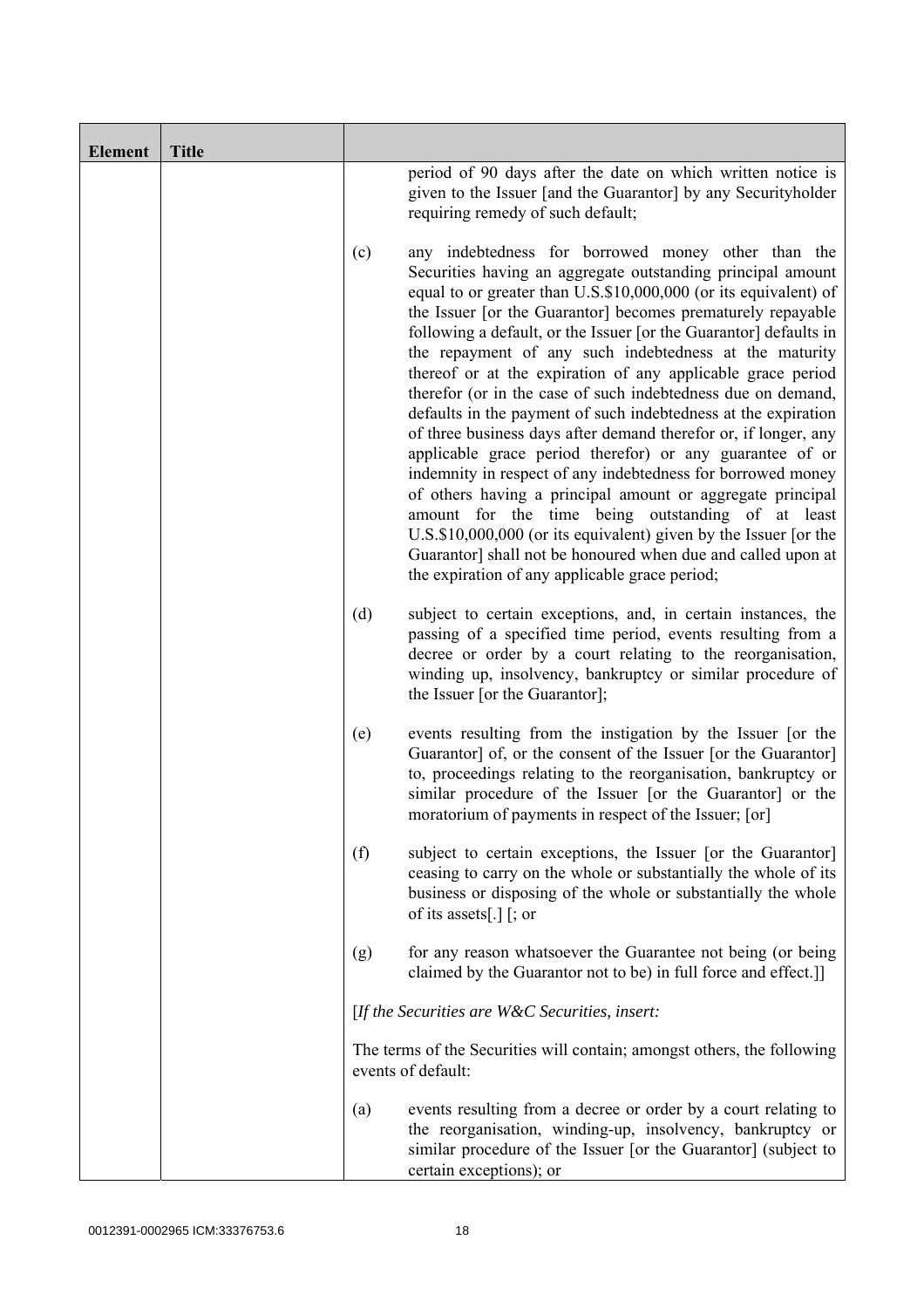| <b>Element</b>  | <b>Title</b>                                                                                                                            |                                                                                                                                                                                                                                                                                                                                                                                                                                                                                                                                 |
|-----------------|-----------------------------------------------------------------------------------------------------------------------------------------|---------------------------------------------------------------------------------------------------------------------------------------------------------------------------------------------------------------------------------------------------------------------------------------------------------------------------------------------------------------------------------------------------------------------------------------------------------------------------------------------------------------------------------|
|                 |                                                                                                                                         | (b)<br>events resulting from the instigation by the Issuer [or the<br>Guarantor] of, or the consent of the Issuer [or the Guarantor]<br>to, proceedings relating to the reorganisation, bankruptcy or<br>similar procedure of the Issuer [or the Guarantor] or the<br>moratorium of payments in respect of the Issuer.]                                                                                                                                                                                                         |
|                 |                                                                                                                                         | <b>Meetings</b>                                                                                                                                                                                                                                                                                                                                                                                                                                                                                                                 |
|                 |                                                                                                                                         | The relevant Conditions contain provisions for calling meetings of<br>Securityholders to consider matters affecting their interests generally.<br>These provisions permit defined majorities to bind all Securityholders<br>including Securityholders who did not attend and vote at the relevant<br>meeting and Securityholders who voted in a manner contrary to the<br>majority.                                                                                                                                             |
| $\mathcal{C}.9$ | Interest/Redemption of                                                                                                                  | <b>Interest</b>                                                                                                                                                                                                                                                                                                                                                                                                                                                                                                                 |
|                 | N&C Securities<br>(Do not include this<br>Element C.9 if the<br>relevant Securities are<br>derivative securities for<br>the purpose of  | Securities may or may not bear interest. Interest-bearing Securities<br>will either bear interest payable at a fixed rate, a floating rate, a<br>structured floating rate, an FX linked rate, an equity linked rate, an<br>index linked rate, an inflation index linked rate or a swap rate linked<br>rate.                                                                                                                                                                                                                     |
|                 | <b>Commission Regulation</b>                                                                                                            | Issue specific summary:                                                                                                                                                                                                                                                                                                                                                                                                                                                                                                         |
|                 | $(EC)$ No. 809/2004 (as<br>amended) (being<br>Securities which may<br>redeem at an amount<br>other than 100% of<br>their nominal amount | [For fixed rate interest Securities: The Securities bear interest [from<br>their date of issue/from $\lceil \bullet \rceil$ at the fixed rate of $\lceil \bullet \rceil$ per cent. per<br>annum. As of the Issue Date, the yield of the Securities is $\lceil \bullet \rceil$ per<br>cent. Interest will be paid [annually] in arrear on $\lceil \bullet \rceil$ in each year.<br>The first interest payment will be made on $\lceil \bullet \rceil$ .]                                                                         |
|                 | <i>(Derivative Securities))</i>                                                                                                         | [For floating rate interest Securities: The Securities bear interest<br>[from their date of issue/from $\lceil \bullet \rceil$ ] at floating rates calculated by<br>reference to [specify reference rate for Securities being issued]<br>[plus/minus] a margin of [ $\bullet$ ] per cent. Interest will be paid<br>[quarterly/semi-annually/annually] in arrear on [ $\bullet$ ] in each year[,<br>subject to adjustment for non-business days]. The first interest<br>payment will be made on $\lceil \bullet \rceil$ .]       |
|                 |                                                                                                                                         | [For Securities with a derivative component to the interest payment:<br>The Securities bear interest [from their date of issue/from [ $\bullet$ ]] at [a<br>structured floating rate/a FX linked rate/an equity linked rate/an index<br>linked rate/an inflation index linked rate/a swap rate linked rate] as set<br>out in item C.10. Interest will be paid [quarterly/semi-annually/annually]<br>in arrear on $\lceil \bullet \rceil$ in each year. The first interest payment will be made<br>on $\lceil \bullet \rceil$ .] |
|                 |                                                                                                                                         | [Include for floating rate securities only where a maximum and/or<br>minumum rate of interest applies: The Rate of Interest [for any<br>Coupon Period] shall not [exceed the Maximum Rate of Interest] [or]<br>Minimum<br>less<br>than<br>the<br>Rate<br>Interest].<br>[be<br>of<br>The                                                                                                                                                                                                                                         |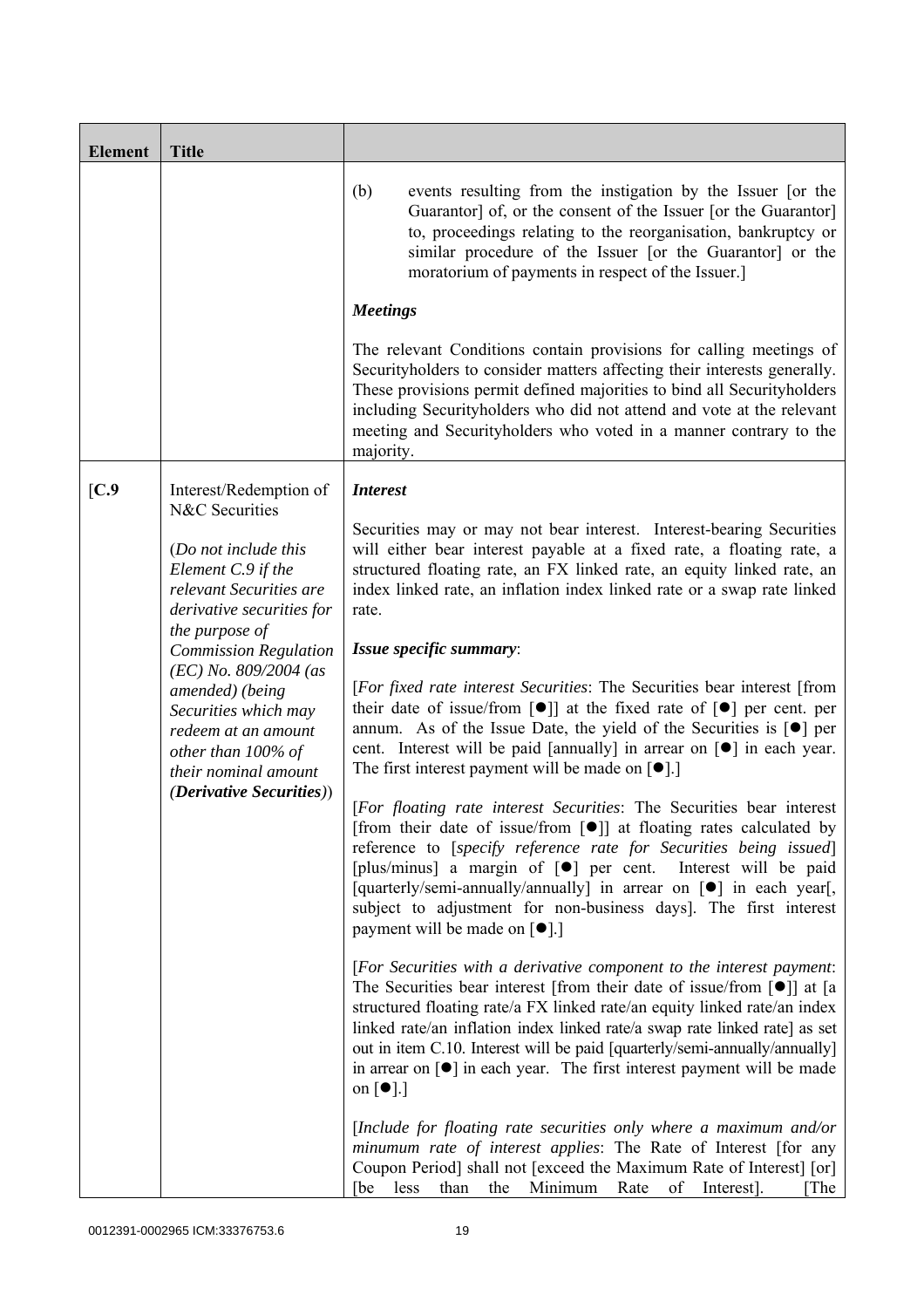| <b>Element</b> | <b>Title</b>                                                           |                                                                                                                                                                                                                                                                                                                                                                                                                                                                                                                                                                                                                                                                                                                                                                                                                                                                                                                                                                                                                                                                                                                                                                                      |
|----------------|------------------------------------------------------------------------|--------------------------------------------------------------------------------------------------------------------------------------------------------------------------------------------------------------------------------------------------------------------------------------------------------------------------------------------------------------------------------------------------------------------------------------------------------------------------------------------------------------------------------------------------------------------------------------------------------------------------------------------------------------------------------------------------------------------------------------------------------------------------------------------------------------------------------------------------------------------------------------------------------------------------------------------------------------------------------------------------------------------------------------------------------------------------------------------------------------------------------------------------------------------------------------|
|                |                                                                        | [Maximum][Minimum] Rate of Interest for [each Coupon Period] will<br>be [specify (per Coupon Period if Maximum/Minimum Rate of Interest<br>varies between Coupon Periods)].                                                                                                                                                                                                                                                                                                                                                                                                                                                                                                                                                                                                                                                                                                                                                                                                                                                                                                                                                                                                          |
|                |                                                                        | [Not Applicable - The Securities do not bear any interest [and will be<br>offered and sold at a discount to their nominal amount].]                                                                                                                                                                                                                                                                                                                                                                                                                                                                                                                                                                                                                                                                                                                                                                                                                                                                                                                                                                                                                                                  |
|                |                                                                        | Redemption                                                                                                                                                                                                                                                                                                                                                                                                                                                                                                                                                                                                                                                                                                                                                                                                                                                                                                                                                                                                                                                                                                                                                                           |
|                |                                                                        | The terms under which Securities may be redeemed (including the<br>maturity date and the price at which they will be redeemed on the<br>maturity date as well as any provisions relating to early redemption)<br>will be agreed between the Issuer and the relevant Dealer at the time<br>of issue of the relevant Securities.                                                                                                                                                                                                                                                                                                                                                                                                                                                                                                                                                                                                                                                                                                                                                                                                                                                       |
|                |                                                                        | Issue specific summary:                                                                                                                                                                                                                                                                                                                                                                                                                                                                                                                                                                                                                                                                                                                                                                                                                                                                                                                                                                                                                                                                                                                                                              |
|                |                                                                        | Unless previously redeemed or cancelled, each Security will be<br>redeemed on [Insert relevant Maturity Date] at [par/[●] per cent. of<br>its nominal amount].                                                                                                                                                                                                                                                                                                                                                                                                                                                                                                                                                                                                                                                                                                                                                                                                                                                                                                                                                                                                                       |
|                |                                                                        | The Securities may be redeemed early [for tax reasons][[,] at the<br>option of the Issuer][[,] at the option of securityholders][[,][and] upon<br>the occurrence of certain regulatory events or inconvertibility<br>events]][[,][and] in circumstances where the performance of the<br>Issuer's [or the Guarantor's] obligations under the Securities [or the<br>Guarantee (as applicable)] has or will become unlawful, illegal or<br>otherwise prohibited] [and following the occurrence of certain events<br>relating to [the][any] [asset][or][basis] by reference to which the<br>return on the Securities may be determined including those<br>[Adjustment][and][Disruption] Events described in Element C.10<br>below] at [specify each permutation of the early redemption price<br>from the Conditions (including, where relevant, replicating the<br>method by which the relevant early redemption price will be<br>calculated from the Conditions) and the circumstances in which each<br>such permutation may apply in accordance with the Conditions. If<br>relevant, specify any maximum or minimum redemption amounts,<br>applicable to the Securities being issued. |
|                |                                                                        | <b>Representative of Securityholders</b>                                                                                                                                                                                                                                                                                                                                                                                                                                                                                                                                                                                                                                                                                                                                                                                                                                                                                                                                                                                                                                                                                                                                             |
|                |                                                                        | Not Applicable – No representative of the Securityholders has been<br>appointed by the Issuer.                                                                                                                                                                                                                                                                                                                                                                                                                                                                                                                                                                                                                                                                                                                                                                                                                                                                                                                                                                                                                                                                                       |
|                |                                                                        | Please also refer to item C.8 above for rights attaching to the<br>Securities.                                                                                                                                                                                                                                                                                                                                                                                                                                                                                                                                                                                                                                                                                                                                                                                                                                                                                                                                                                                                                                                                                                       |
| [C.10]         | Derivative component<br>in the interest payment                        | [Not Applicable – There is no derivative component to the interest<br>payment for the Securities]                                                                                                                                                                                                                                                                                                                                                                                                                                                                                                                                                                                                                                                                                                                                                                                                                                                                                                                                                                                                                                                                                    |
|                | (Do not include this<br>Element C.10 if the<br>relevant Securities are | (This Element should be specified as "Not Applicable" if there is no<br>derivative component to the interest payment for the Securities)                                                                                                                                                                                                                                                                                                                                                                                                                                                                                                                                                                                                                                                                                                                                                                                                                                                                                                                                                                                                                                             |
|                | Derivative Securities as                                               | [Payments of interest in respect of the Securities will be determined                                                                                                                                                                                                                                                                                                                                                                                                                                                                                                                                                                                                                                                                                                                                                                                                                                                                                                                                                                                                                                                                                                                |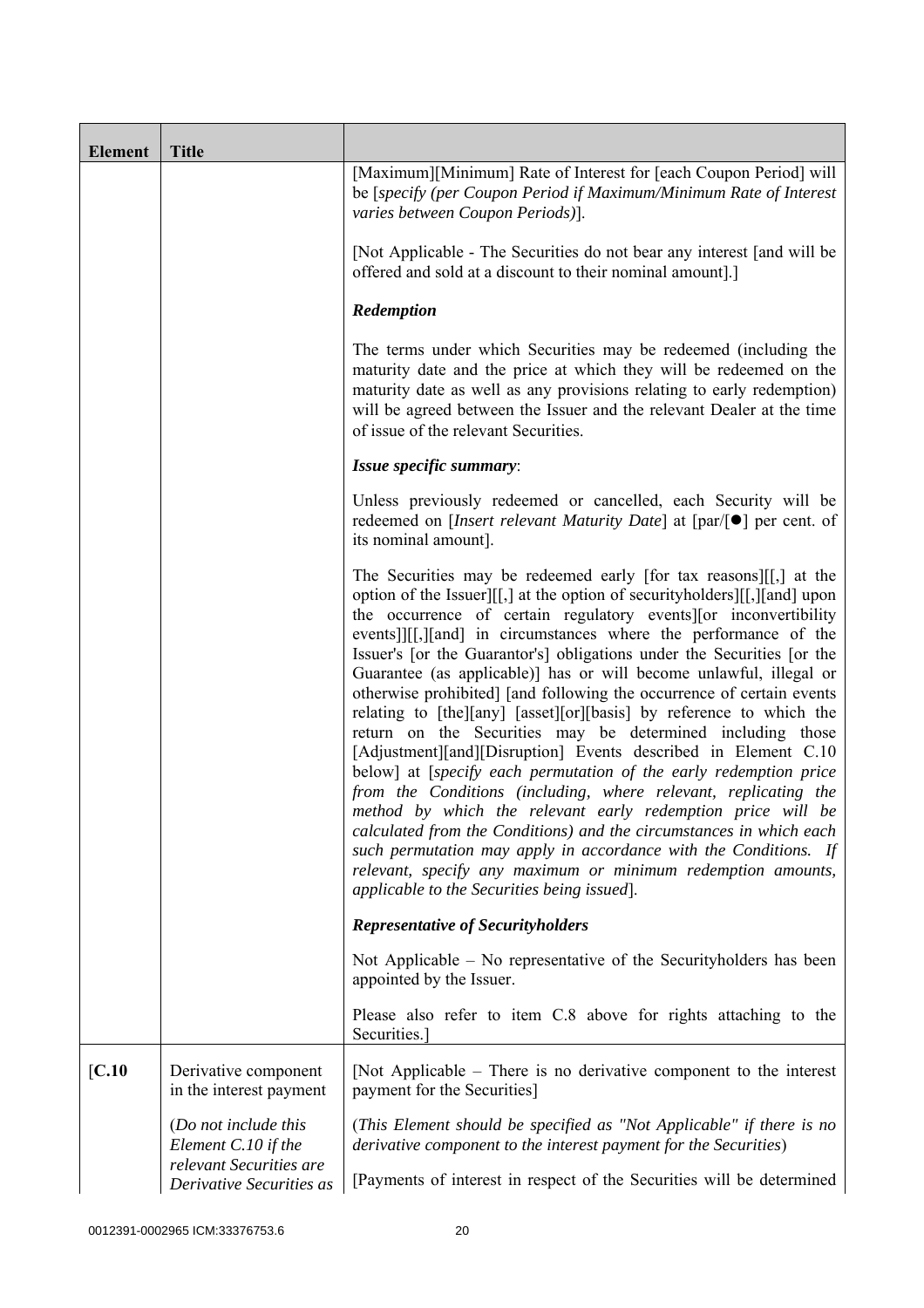| <b>Element</b> | <b>Title</b>                             |                                                                                                                                                                                                                                                                                                                                                                                                                                                                                                                                                                                                                                                                                                                        |
|----------------|------------------------------------------|------------------------------------------------------------------------------------------------------------------------------------------------------------------------------------------------------------------------------------------------------------------------------------------------------------------------------------------------------------------------------------------------------------------------------------------------------------------------------------------------------------------------------------------------------------------------------------------------------------------------------------------------------------------------------------------------------------------------|
|                | defined in Element C.9<br><i>above</i> ) | by reference to the performance of the [insert relevant Reference<br><i>Item(s)</i> ]. The Calculation Agent for the Securities is $[•]$ .                                                                                                                                                                                                                                                                                                                                                                                                                                                                                                                                                                             |
|                |                                          | [Insert if applicable:                                                                                                                                                                                                                                                                                                                                                                                                                                                                                                                                                                                                                                                                                                 |
|                |                                          | Coupon Accrual Date means [ $\bullet$ ].                                                                                                                                                                                                                                                                                                                                                                                                                                                                                                                                                                                                                                                                               |
|                |                                          | Coupon Period means [insert coupon period].                                                                                                                                                                                                                                                                                                                                                                                                                                                                                                                                                                                                                                                                            |
|                |                                          | Coupon Payment Date means [ $\bullet$ ].]                                                                                                                                                                                                                                                                                                                                                                                                                                                                                                                                                                                                                                                                              |
|                |                                          | [Include where a maximum and/or minumum rate of interest<br><i>applies:</i> Notwithstanding the Rate of Interest that may be<br>calculated in accordance with the provisions set out below, the<br>Rate of Interest [for any Coupon Period] shall not [exceed the<br>Maximum Rate of Interest [or] [be less than the Minimum Rate<br>of Interest]. [The [Maximum][Minimum] Rate of Interest for<br>[each Coupon Period] will be [specify (per Coupon Period if<br>Maximum/Minimum Rate of Interest varies between Coupon<br>Periods)].]]                                                                                                                                                                               |
|                |                                          | [In the case of Fixed FX Interest N&C Securities: The interest<br>payable in respect of the Securities will be an amount in the<br>Settlement Currency.                                                                                                                                                                                                                                                                                                                                                                                                                                                                                                                                                                |
|                |                                          | The Rate of Interest for each Coupon Period shall be a rate expressed as<br>a percentage (which will not be less than, but may be equal to, zero)<br>calculated by the Calculation Agent equal to [in the case of a Fixed FX<br>Interest N&C Security specified as a Currency 2 Fixed Rate N&C<br>Security: the Base Rate of Interest multiplied by the relevant Settlement<br>Rate, calculated by the Calculation Agent as of the relevant Valuation<br>Date] [in the case of a Fixed FX Interest N&C Security specified as a<br>Currency 1 Fixed Rate N&C Security: the Base Rate of Interest divided<br>by the relevant Settlement Rate, calculated by the Calculation Agent as<br>of the relevant Valuation Date]. |
|                |                                          | Where:                                                                                                                                                                                                                                                                                                                                                                                                                                                                                                                                                                                                                                                                                                                 |
|                |                                          | <b>Currency Pair</b> means [specify Currency Pairs in form of [insert first]<br>currency]/[insert second currency]] (repeat for each Currency Pair).                                                                                                                                                                                                                                                                                                                                                                                                                                                                                                                                                                   |
|                |                                          | Base Rate of Interest means [ $\bullet$ ] per cent.                                                                                                                                                                                                                                                                                                                                                                                                                                                                                                                                                                                                                                                                    |
|                |                                          | <b>FX Price Source</b> means [specify per Settlement Rate Option].                                                                                                                                                                                                                                                                                                                                                                                                                                                                                                                                                                                                                                                     |
|                |                                          | Reference Exchange Rate means the spot exchange rate for the<br>Specified Currency quoted against the Settlement Currency expressed<br>as the number of units of the Specified Currency quoted per one unit<br>of the Settlement Currency.                                                                                                                                                                                                                                                                                                                                                                                                                                                                             |
|                |                                          | <b>Relevant Currency</b> means each of the Specified Currency and the<br>Settlement Currency.                                                                                                                                                                                                                                                                                                                                                                                                                                                                                                                                                                                                                          |
|                |                                          | <b>Settlement Rate</b> means the Reference Exchange Rate on the relevant                                                                                                                                                                                                                                                                                                                                                                                                                                                                                                                                                                                                                                               |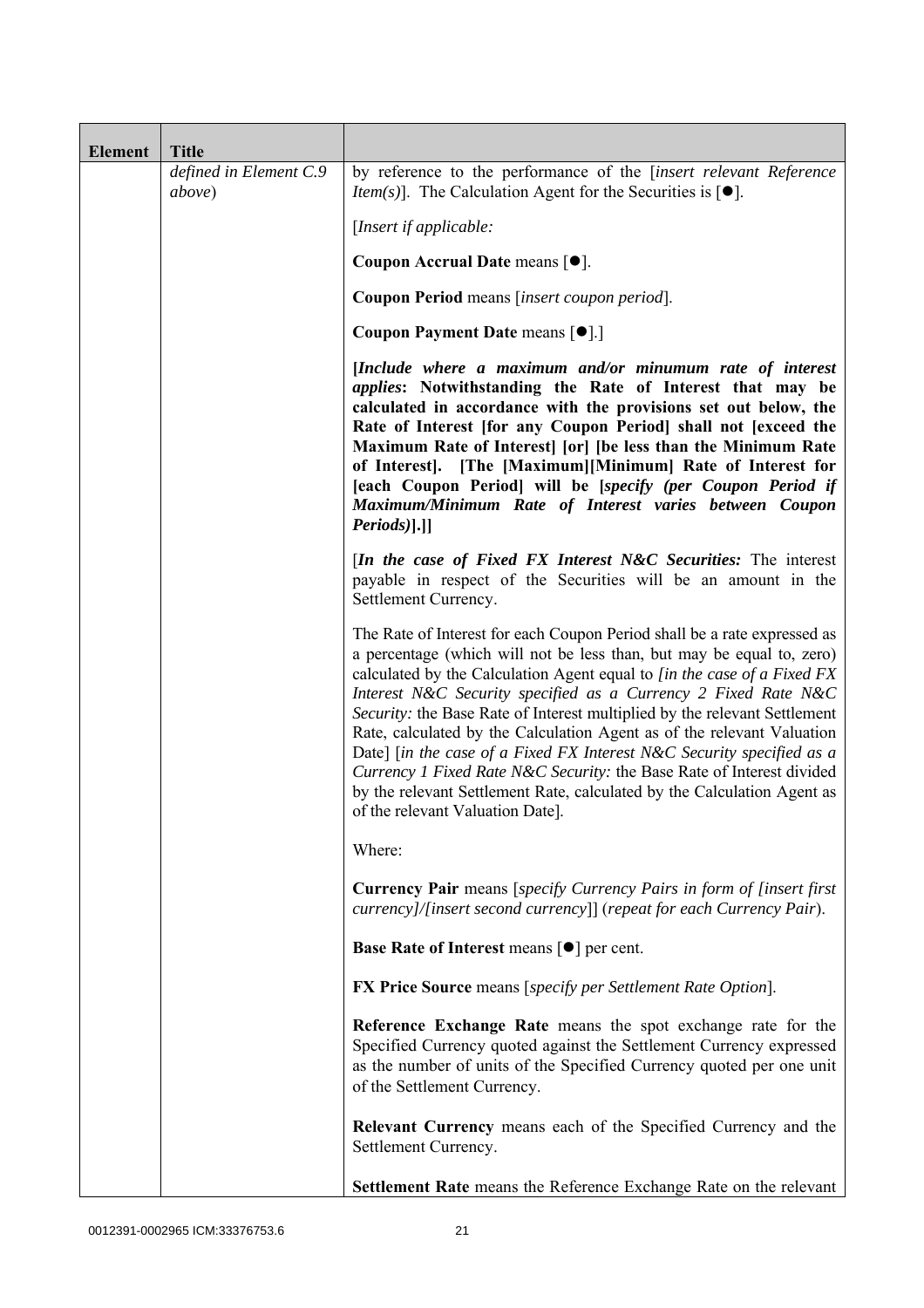| <b>Element</b> | <b>Title</b> |                                                                                                                                                                                                                                                                                                                                                                                                                                                                                                                                                                  |
|----------------|--------------|------------------------------------------------------------------------------------------------------------------------------------------------------------------------------------------------------------------------------------------------------------------------------------------------------------------------------------------------------------------------------------------------------------------------------------------------------------------------------------------------------------------------------------------------------------------|
|                |              | Valuation Date at the Valuation Time as determined by the<br>Calculation Agent by reference to the Settlement Rate Option (and<br>such determination may be made, without limitation, with such<br>adjustments as are, at the discretion of the Calculation Agent,<br>necessary to the published quoting conventions and/or implying the<br>Reference Exchange Rate from more than one Settlement Rate<br>Option) unless any applicable disruption event exists or occurs, in<br>which case, the Settlement Rate will be determined by the Calculation<br>Agent. |
|                |              | <b>Settlement Rate Option</b> means the rate published for the Specified<br>Currency/Settlement Currency fixing rate on the FX Price Source at or<br>about the Valuation Time on the relevant Valuation Date or, if the<br>Reference Exchange Rate is to be implied from more than one<br>Settlement Rate Option, the rate, for each Currency Pair, published for<br>the Currency Pair fixing rate on the FX Price Source at or about the<br>Valuation Time on the Valuation Date.                                                                               |
|                |              | Valuation Date means $[•]$ .                                                                                                                                                                                                                                                                                                                                                                                                                                                                                                                                     |
|                |              | <b>Valuation Time means <math>\lceil \bullet \rceil</math>.</b>                                                                                                                                                                                                                                                                                                                                                                                                                                                                                                  |
|                |              | [In the case of Equity Basket Conditional Interest N&C Securities:<br>The Rate of Interest in respect of a Coupon Payment Date shall be a<br>rate expressed as a percentage (which will not be less than, but may be<br>equal to, zero) calculated by the Calculation Agent equal to:                                                                                                                                                                                                                                                                            |
|                |              | if no Conditional Coupon Barrier Event has occurred on the<br>(a)<br>Observation Date immediately preceding such Coupon<br>Payment Date, the Base Rate of Interest; or                                                                                                                                                                                                                                                                                                                                                                                           |
|                |              | if a Conditional Coupon Barrier Event has occurred on the<br>(b)<br>Observation Date immediately preceding such Coupon<br>Payment Date, the Floor Rate of Interest.                                                                                                                                                                                                                                                                                                                                                                                              |
|                |              | All Equity Basket Conditional Interest N&C Securities<br>are<br>Conditional Interest N&C Securities.                                                                                                                                                                                                                                                                                                                                                                                                                                                             |
|                |              | Where:                                                                                                                                                                                                                                                                                                                                                                                                                                                                                                                                                           |
|                |              | <b>Base Rate of Interest means [<math>\bullet</math>] per cent. per annum.</b>                                                                                                                                                                                                                                                                                                                                                                                                                                                                                   |
|                |              | Conditional Coupon Barrier Event means the Coupon Reference<br>Performance in respect of any Share on an Observation Date is equal<br>to or less than the Conditional Coupon Barrier Level in respect of<br>such Observation Date.                                                                                                                                                                                                                                                                                                                               |
|                |              | Conditional Coupon Barrier Level means [specify % for each<br>Observation Date].                                                                                                                                                                                                                                                                                                                                                                                                                                                                                 |
|                |              | Coupon Reference Performance means, in respect of an Observation<br>Date and a Share, a percentage determined by the Calculation Agent                                                                                                                                                                                                                                                                                                                                                                                                                           |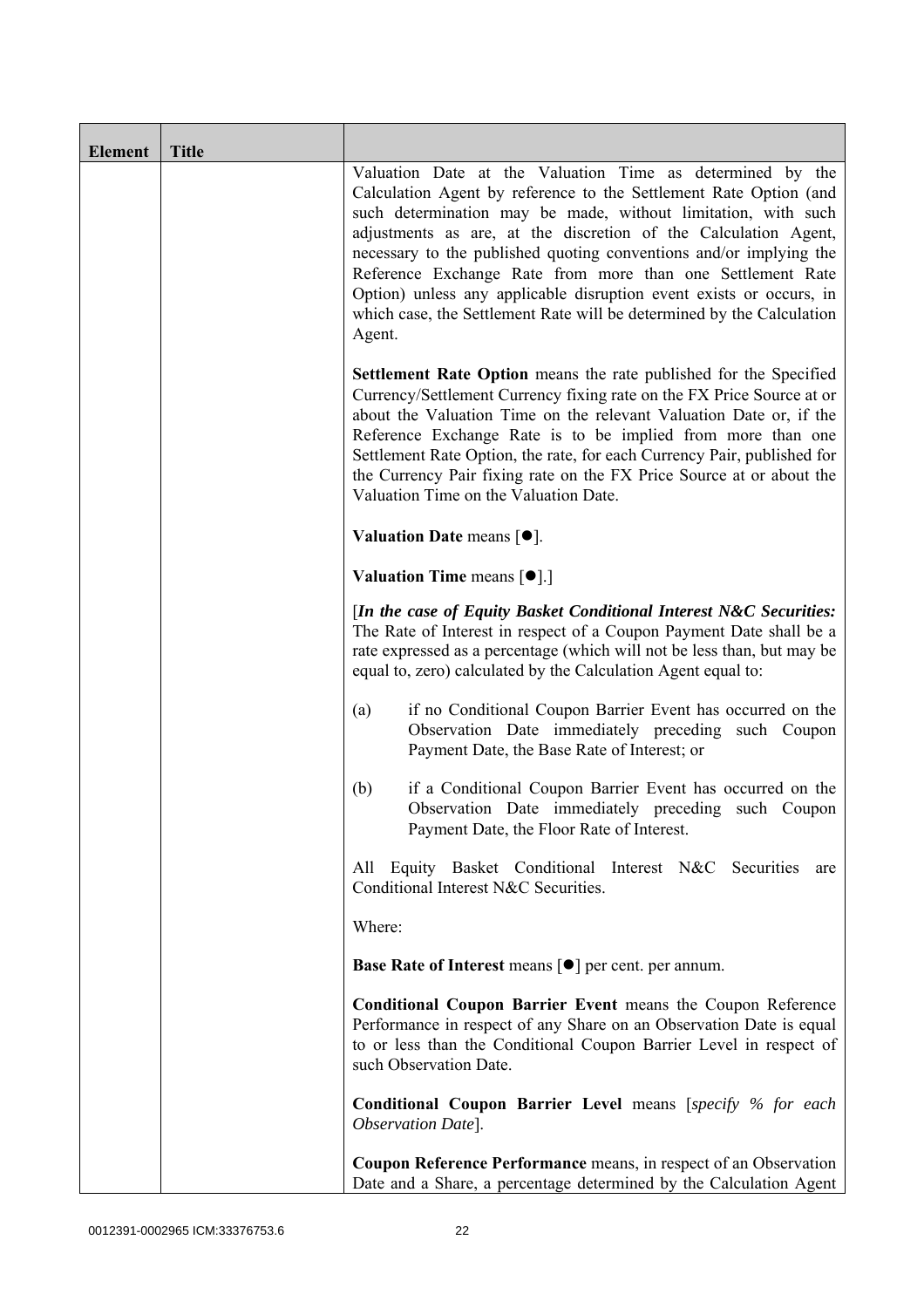| <b>Element</b> | <b>Title</b> |                                                                                                                                                                                                                                                                                      |
|----------------|--------------|--------------------------------------------------------------------------------------------------------------------------------------------------------------------------------------------------------------------------------------------------------------------------------------|
|                |              | equal to the Reference Performance of such Share in respect of such<br>Observation Date.                                                                                                                                                                                             |
|                |              | Floor Rate of Interest means $\lceil \bullet \rceil$ per cent.                                                                                                                                                                                                                       |
|                |              | i means a Share.                                                                                                                                                                                                                                                                     |
|                |              | Initial Valuation Date means [ $\bullet$ ].                                                                                                                                                                                                                                          |
|                |              | o means an Observation Date.                                                                                                                                                                                                                                                         |
|                |              | <b>Observation Date means <math>[•]</math>.</b>                                                                                                                                                                                                                                      |
|                |              | Observation Price means, in respect of an Observation Date and a<br>Share, an amount equal to the price per share in respect of such Share<br>quoted on the applicable exchange at the Valuation Time on such<br>Observation Date.                                                   |
|                |              | Reference Performance means, in respect of an Observation Date<br>and a Share, a rate expressed as a percentage (which will not be less<br>than, but may be equal to, zero) calculated by the Calculation Agent in<br>accordance with the following formula:                         |
|                |              | Observation Price <sub>i.o</sub><br>Strike Price;                                                                                                                                                                                                                                    |
|                |              | <b>Share</b> means $\lceil \bullet \rceil$ .                                                                                                                                                                                                                                         |
|                |              | <b>Strike Price</b> means, in relation to a Share, the price per share in<br>respect of such Share quoted on the applicable exchange at the<br>Valuation Time on the Initial Valuation Date.                                                                                         |
|                |              | Valuation Time means [ $\bullet$ ].]                                                                                                                                                                                                                                                 |
|                |              | [In the case of Index Basket Conditional Interest N&C Securities:<br>The Rate of Interest in respect of a Coupon Payment Date shall be a<br>rate expressed as a percentage (which will not be less than, but may be<br>equal to, zero) calculated by the Calculation Agent equal to: |
|                |              | if no Conditional Coupon Barrier Event has occurred on the<br>(a)<br>Observation Date immediately preceding such Coupon<br>Payment Date, the Base Rate of Interest; or                                                                                                               |
|                |              | if a Conditional Coupon Barrier Event has occurred on the<br>(b)<br>Observation Date immediately preceding such Coupon<br>Payment Date, the Floor Rate of Interest.                                                                                                                  |
|                |              | All Index Basket Conditional Interest N&C Securities are Conditional<br>Interest N&C Securities.                                                                                                                                                                                     |
|                |              | Where:                                                                                                                                                                                                                                                                               |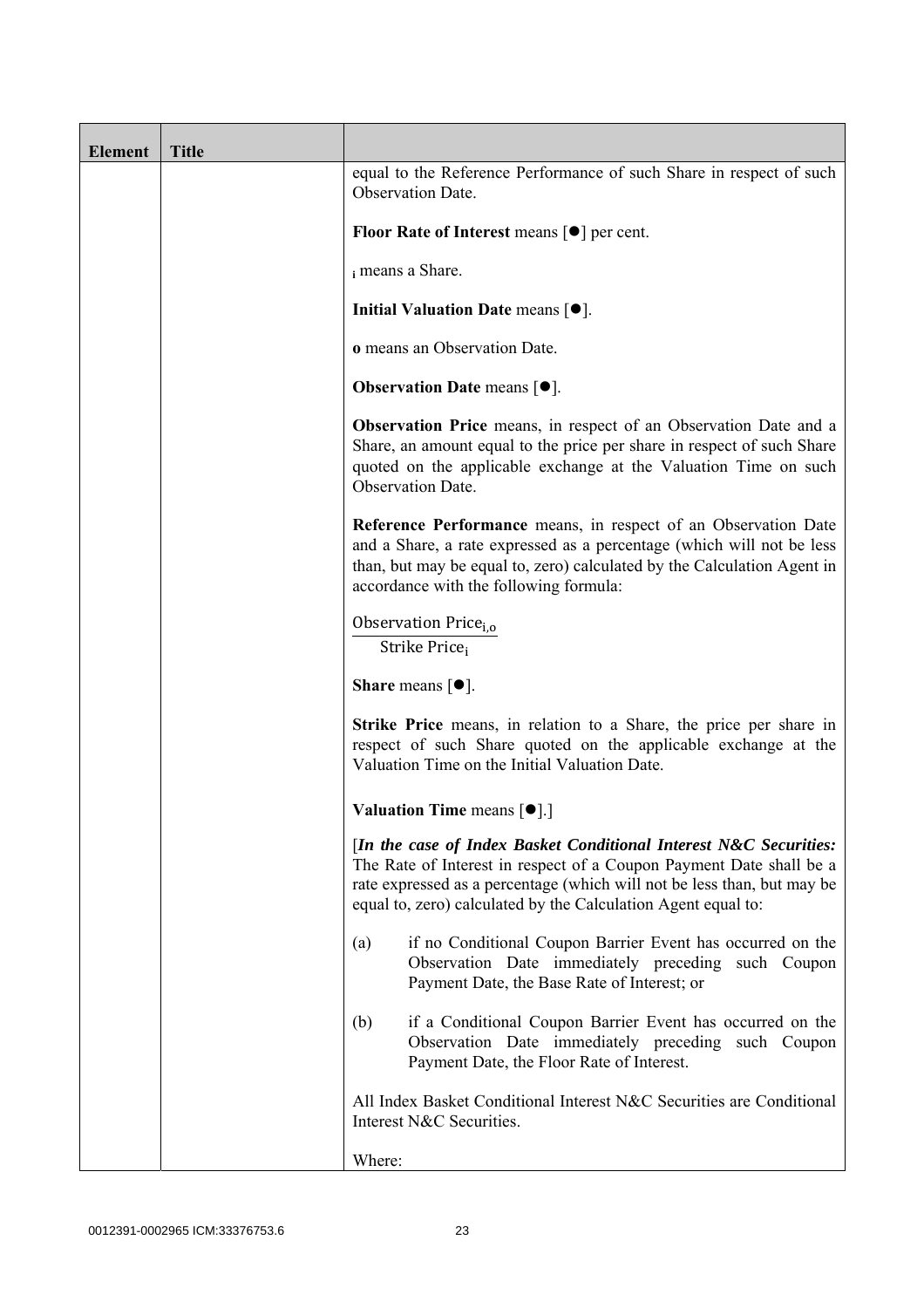| <b>Element</b> | <b>Title</b> |                                                                                                                                                                                                                                                                     |
|----------------|--------------|---------------------------------------------------------------------------------------------------------------------------------------------------------------------------------------------------------------------------------------------------------------------|
|                |              | <b>Base Rate of Interest means <math>\lceil \bullet \rceil</math> per cent.</b>                                                                                                                                                                                     |
|                |              | <b>Conditional Coupon Barrier Event means the Coupon Reference</b><br>Performance in respect of any Index on an Observation Date is equal<br>to or less than the Conditional Coupon Barrier Level in respect of<br>such Observation Date.                           |
|                |              | <b>Conditional Coupon Barrier Level means [specify % for each</b><br>Observation Date].                                                                                                                                                                             |
|                |              | <b>Coupon Reference Performance</b> means, in respect of an Observation<br>Date and an Index, a percentage determined by the Calculation Agent<br>equal to the Reference Performance of such Index in respect of such<br>Observation Date.                          |
|                |              | Floor Rate of Interest means $\lceil \bullet \rceil$ per cent.                                                                                                                                                                                                      |
|                |              | i means an Index.                                                                                                                                                                                                                                                   |
|                |              | <b>Index</b> means $[\bullet]$ .                                                                                                                                                                                                                                    |
|                |              | Initial Valuation Date means $[•]$ .                                                                                                                                                                                                                                |
|                |              | o means an Observation Date.                                                                                                                                                                                                                                        |
|                |              | <b>Observation Date means <math>\lceil \bullet \rceil</math>.</b>                                                                                                                                                                                                   |
|                |              | <b>Observation Level</b> means, in respect of an Observation Date and an<br>Index, an amount equal to the closing level of such Index, as<br>calculated and announced by the relevant index sponsor, at the<br>Valuation Time on such Observation Date.             |
|                |              | Reference Performance means, in respect of an Observation Date and<br>an Index, a rate expressed as a percentage (which will not be less than,<br>but may be equal to, zero) calculated by the Calculation Agent in<br>accordance with the following formula:       |
|                |              | Observation Level <sub>i.o</sub><br>Strike Level <sub>i</sub>                                                                                                                                                                                                       |
|                |              | <b>Strike Level</b> means, in relation to an Index, the closing level of such<br>Index, as calculated and announced by the relevant index sponsor, at<br>the Valuation Time on the Initial Valuation Date.                                                          |
|                |              | <b>Valuation Time means <math>\lceil \bullet \rceil</math>.</b>                                                                                                                                                                                                     |
|                |              | <i>In the case of Multi-Rate Interest N&amp;C Securities:</i> The Rate of<br>Interest for each Coupon Period shall be a rate expressed as a<br>percentage (which will not be less than, but may be equal to, zero)<br>calculated by the Calculation Agent equal to: |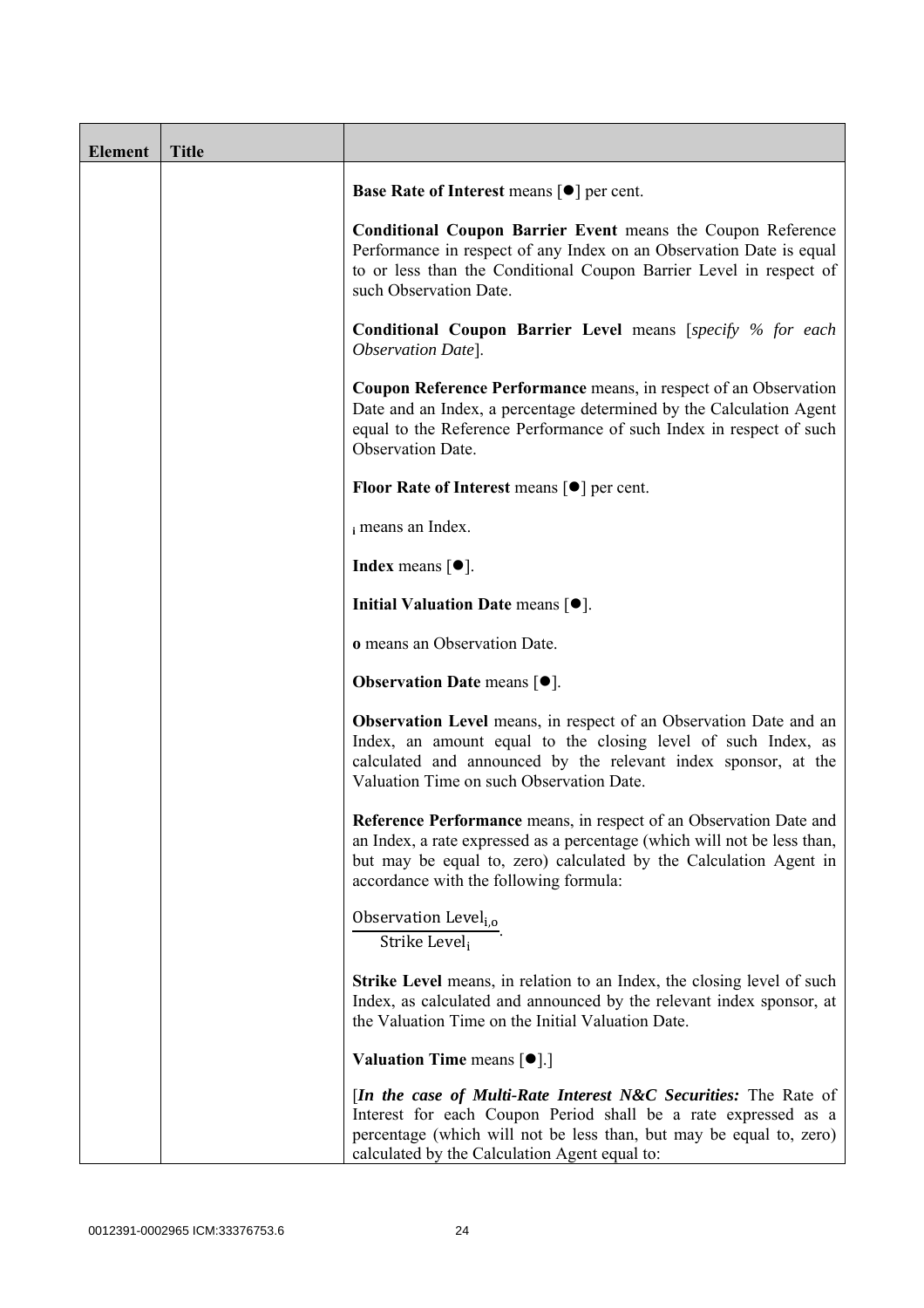| <b>Element</b> | <b>Title</b> |                                                                                                                                                                                                                                                                                                                                                                                                                                                                                                                                                                                                                                                                                                               |
|----------------|--------------|---------------------------------------------------------------------------------------------------------------------------------------------------------------------------------------------------------------------------------------------------------------------------------------------------------------------------------------------------------------------------------------------------------------------------------------------------------------------------------------------------------------------------------------------------------------------------------------------------------------------------------------------------------------------------------------------------------------|
|                |              | the Cap; or, if lesser<br>(a)                                                                                                                                                                                                                                                                                                                                                                                                                                                                                                                                                                                                                                                                                 |
|                |              | (b)<br>(i) the Floor or, if greater, (ii) the Rates Performance in<br>respect of such Coupon Period.                                                                                                                                                                                                                                                                                                                                                                                                                                                                                                                                                                                                          |
|                |              | Where:                                                                                                                                                                                                                                                                                                                                                                                                                                                                                                                                                                                                                                                                                                        |
|                |              | Cap means $\lceil \bullet \rceil$ per cent.                                                                                                                                                                                                                                                                                                                                                                                                                                                                                                                                                                                                                                                                   |
|                |              | <b>Designated Maturity</b> means, in respect of the First Rate $[\bullet]$ and in<br>respect of the Second Rate $[•]$ .                                                                                                                                                                                                                                                                                                                                                                                                                                                                                                                                                                                       |
|                |              | First Rate means, in respect of a Coupon Period, the rate that would<br>be determined for that Coupon Period were the floating rate N&C<br>Security provisions of the Conditions to apply to determine the First<br>Rate, with the floating rate being calculated by reference to [specify]<br>first reference rate for Securities being issued and were ISDA<br>Determination to be applicable for such purposes[, provided that $[(i)]$<br>[if the rate so calculated is greater than the relevant First Rate Cap, the<br>First Rate shall be the First Rate Cap][; and][[(ii)] if the rate so<br>calculated is less than the relevant First Rate Floor, the First Rate shall<br>be the First Rate Floor]]. |
|                |              | <b>First Rate Amount</b> means [specify for each Coupon Period].                                                                                                                                                                                                                                                                                                                                                                                                                                                                                                                                                                                                                                              |
|                |              | [First Rate Cap means [specify for each Coupon Period].]                                                                                                                                                                                                                                                                                                                                                                                                                                                                                                                                                                                                                                                      |
|                |              | [First Rate Floor means [specify for each Coupon Period].]                                                                                                                                                                                                                                                                                                                                                                                                                                                                                                                                                                                                                                                    |
|                |              | <b>Floating Rate Option</b> means, in respect of the First Rate $\lceil \bullet \rceil$ and in<br>respect of the Second Rate $[•]$ .                                                                                                                                                                                                                                                                                                                                                                                                                                                                                                                                                                          |
|                |              | Floor means $\lceil \bullet \rceil$ per cent.                                                                                                                                                                                                                                                                                                                                                                                                                                                                                                                                                                                                                                                                 |
|                |              | Rates Performance means, in respect of a Coupon Period, a rate<br>expressed as a percentage calculated by the Calculation Agent equal to<br>the sum of:                                                                                                                                                                                                                                                                                                                                                                                                                                                                                                                                                       |
|                |              | the product of (i) the First Rate Amount and (ii) the First Rate,<br>(a)<br>in each case in respect of such Coupon Period;                                                                                                                                                                                                                                                                                                                                                                                                                                                                                                                                                                                    |
|                |              | (b)<br>the product of (i) the Second Rate Amount and (ii) the Second<br>Rate, in each case in respect of such Coupon Period; and                                                                                                                                                                                                                                                                                                                                                                                                                                                                                                                                                                              |
|                |              | the Third Rate in respect of such Coupon Period.<br>(c)                                                                                                                                                                                                                                                                                                                                                                                                                                                                                                                                                                                                                                                       |
|                |              | <b>Reset Date</b> means, in respect of the First Rate: [ <i>specify the first day of</i><br>the Coupon Period) [specify the last day of the Coupon Period] and in<br>respect of the Second Rate: [specify the first day of the Coupon<br>Period /[specify the last day of the Coupon Period].                                                                                                                                                                                                                                                                                                                                                                                                                 |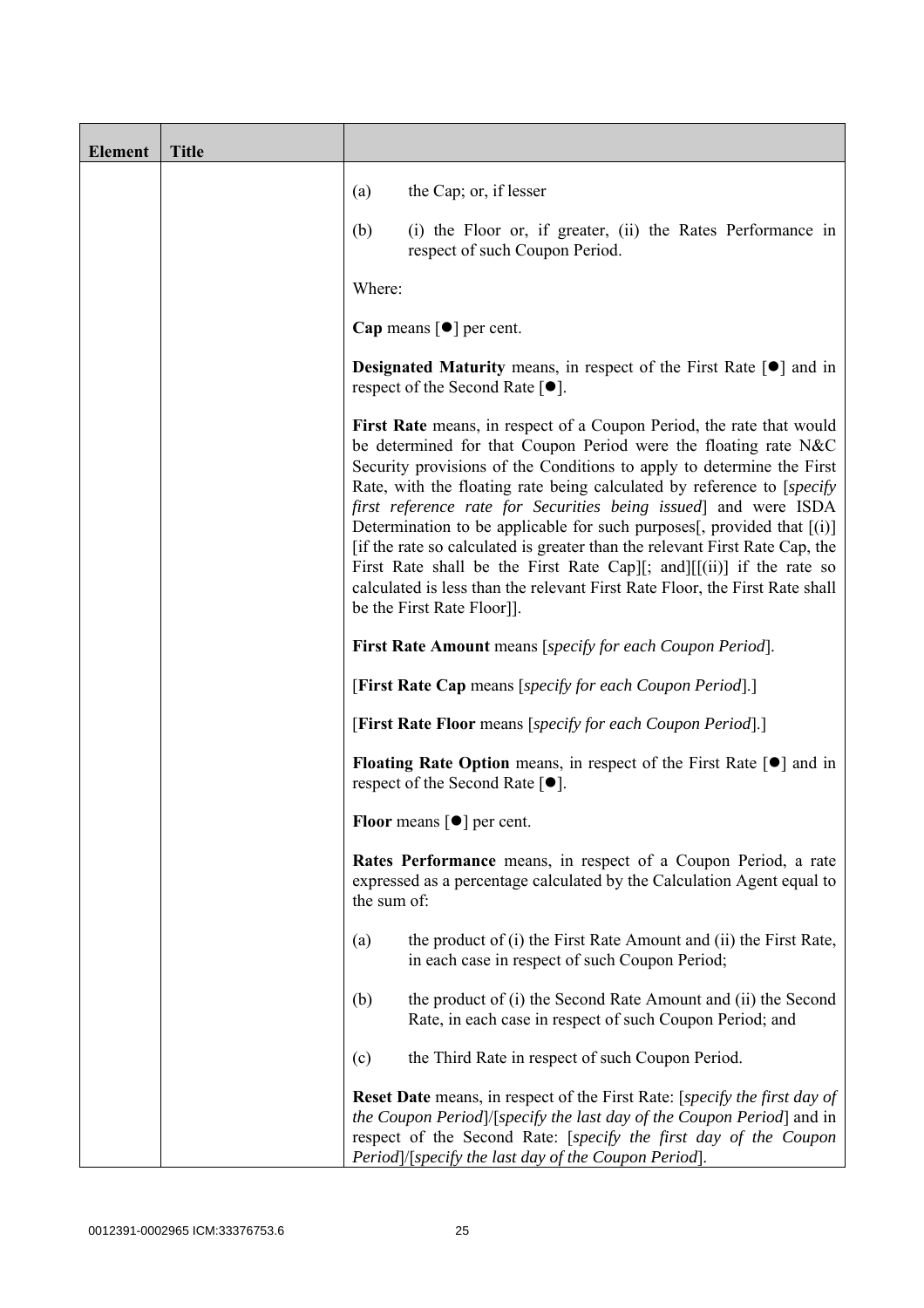| <b>Element</b> | <b>Title</b> |                                                                                                                                                                                                                                                                                                                                                                                                                                                                                                                                                                                                                                                                                                                              |
|----------------|--------------|------------------------------------------------------------------------------------------------------------------------------------------------------------------------------------------------------------------------------------------------------------------------------------------------------------------------------------------------------------------------------------------------------------------------------------------------------------------------------------------------------------------------------------------------------------------------------------------------------------------------------------------------------------------------------------------------------------------------------|
|                |              | <b>Second Rate</b> means, in respect of a Coupon Period, the rate that<br>would be determined for that Coupon Period were the floating rate<br>N&C Security provisions of the Conditions to apply to determine the<br>Second Rate, with the floating rate being calculated by reference to<br>[specify second reference rate for Securities being issued] and were<br>ISDA Determination to be applicable for such purposes[, provided<br>that $[(i)]$ if the rate so calculated is greater than the relevant Second<br>Rate Cap, the Second Rate shall be the Second Rate Cap][; and][[(ii)]<br>if the rate so calculated is less than the relevant Second Rate Floor, the<br>Second Rate shall be the Second Rate Floor]]. |
|                |              | <b>Second Rate Amount</b> means [specify for each Coupon Period].                                                                                                                                                                                                                                                                                                                                                                                                                                                                                                                                                                                                                                                            |
|                |              | [Second Rate Cap means [specify for each Coupon Period].]                                                                                                                                                                                                                                                                                                                                                                                                                                                                                                                                                                                                                                                                    |
|                |              | [Second Rate Floor means [specify for each Coupon Period].]                                                                                                                                                                                                                                                                                                                                                                                                                                                                                                                                                                                                                                                                  |
|                |              | <b>Third Rate</b> means [specify for each Coupon Period].]                                                                                                                                                                                                                                                                                                                                                                                                                                                                                                                                                                                                                                                                   |
|                |              | [In the case of Range Accrual Interest N&C Securities: The Rate of<br>Interest for each Coupon Period shall be a rate expressed as a<br>percentage which will not be [greater than the Rate of Interest Cap or]<br>less than the Rate of Interest Floor but will otherwise be calculated by<br>the Calculation Agent as equal to the product of $(a)$ and $(b)$ below:                                                                                                                                                                                                                                                                                                                                                       |
|                |              | the lesser of $(i)$ and $(ii)$ below:<br>(a)                                                                                                                                                                                                                                                                                                                                                                                                                                                                                                                                                                                                                                                                                 |
|                |              | (i)<br>the Rates Performance Cap; or                                                                                                                                                                                                                                                                                                                                                                                                                                                                                                                                                                                                                                                                                         |
|                |              | the greater of $(x)$ the Rates Performance Floor and $(y)$<br>(ii)<br>the Rates Performance in respect of such Coupon<br>Period; and                                                                                                                                                                                                                                                                                                                                                                                                                                                                                                                                                                                         |
|                |              | (b)<br>the Range Day Accrual Rate in respect of such Coupon<br>Period.                                                                                                                                                                                                                                                                                                                                                                                                                                                                                                                                                                                                                                                       |
|                |              | Where:                                                                                                                                                                                                                                                                                                                                                                                                                                                                                                                                                                                                                                                                                                                       |
|                |              | <b>Designated Maturity</b> means, in respect of the First Rate: $[•]$ , in<br>respect of the Second Rate: [●] [and in respect of the Range Day<br>Rate: [●]][in respect of Dual Rate 1: [●] and in respect of Dual Rate<br>$2: [\bullet]$ .                                                                                                                                                                                                                                                                                                                                                                                                                                                                                  |
|                |              | <b>[Dual Rate 1</b> means in respect of any day, the rate that would be<br>determined for that day were the floating rate N&C Security<br>provisions of the Conditions to apply to determine Dual Rate 1, with<br>the floating rate being calculated by reference to [specify Dual Rate 1<br>reference rate for Securities being issued] and were ISDA<br>Determination to be applicable for such purposes.]                                                                                                                                                                                                                                                                                                                 |
|                |              | <b>[Dual Rate 2</b> means in respect of any day, the rate that would be<br>determined for that day were the floating rate N&C Security                                                                                                                                                                                                                                                                                                                                                                                                                                                                                                                                                                                       |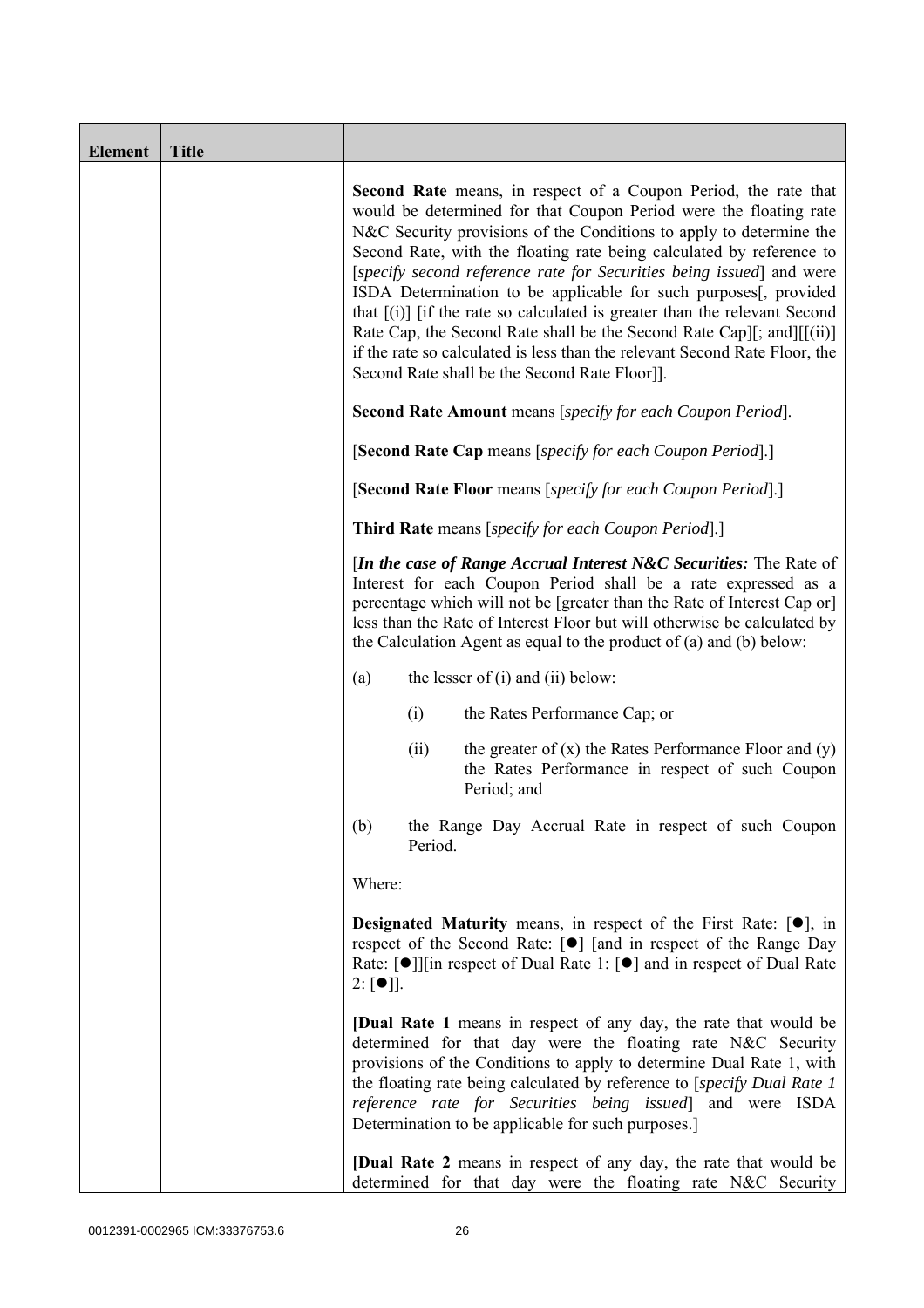| <b>Element</b> | <b>Title</b> |                                                                                                                                                                                                                                                                                                                                                                                                                                      |  |
|----------------|--------------|--------------------------------------------------------------------------------------------------------------------------------------------------------------------------------------------------------------------------------------------------------------------------------------------------------------------------------------------------------------------------------------------------------------------------------------|--|
|                |              | provisions of the Conditions to apply to determine Dual Rate 2, with<br>the floating rate being calculated by reference to [specify Dual Rate 2]<br>reference rate for Securities being issued] and were ISDA<br>Determination to be applicable for such purposes.]                                                                                                                                                                  |  |
|                |              | First Rate means, in respect of a Coupon Period, the rate that would<br>be determined for that Coupon Period were the floating rate N&C<br>Security provisions of the Conditions to apply to determine the First<br>Rate, with the floating rate being calculated by reference to [specify]<br>first reference rate for Securities being issued and were ISDA<br>Determination to be applicable for such purposes.                   |  |
|                |              | First Rate Amount means [specify for each Coupon Period].                                                                                                                                                                                                                                                                                                                                                                            |  |
|                |              | <b>Floating Rate Option</b> means, in respect of the First Rate: $[\bullet]$ , in respect<br>of the Second Rate: [ $\bullet$ ] [and in respect of the Range Day Rate: [ $\bullet$ ]][in<br>respect of Dual Rate 1: [ <sup>●</sup> ] and in respect of Dual Rate 2: [ <sup>●</sup> ]].                                                                                                                                                |  |
|                |              | Lower Barrier means $\lceil \bullet \rceil$ per cent.                                                                                                                                                                                                                                                                                                                                                                                |  |
|                |              | Range Day Rate means:                                                                                                                                                                                                                                                                                                                                                                                                                |  |
|                |              | [Insert if Single Rate Determination applies:                                                                                                                                                                                                                                                                                                                                                                                        |  |
|                |              | in respect of a day that is a Rate Determination Date, the rate<br>(a)<br>that would be determined for that day were the floating rate<br>N&C Security provisions of the Conditions to apply to<br>determine the Range Day Rate, with the floating rate being<br>calculated by reference to [specify range day reference rate<br>for Securities being issued] and were ISDA Determination to<br>be applicable for such purposes; and |  |
|                |              | (b)<br>in respect of a day that is not a Rate Determination Date, the<br>Range Day Rate in respect of the Rate Determination Date<br>immediately preceding such day.]                                                                                                                                                                                                                                                                |  |
|                |              | [Insert if Dual Rate Determination applies:                                                                                                                                                                                                                                                                                                                                                                                          |  |
|                |              | in respect of a day that is a Rate Determination Date, a rate<br>(a)<br>calculated as follows:                                                                                                                                                                                                                                                                                                                                       |  |
|                |              | Range Day Rate = Dual Rate 1 minus Dual Rate 2; and                                                                                                                                                                                                                                                                                                                                                                                  |  |
|                |              | (b)<br>in respect of a day that is not a Rate Determination Date, the<br>Range Day Rate in respect of the Rate Determination Date<br>immediately preceding such day.]                                                                                                                                                                                                                                                                |  |
|                |              | <b>Range Day Accrual Rate</b> means, in respect of a Coupon Period[:][,]<br>[If Single Rate Observation Date applies, insert:                                                                                                                                                                                                                                                                                                        |  |
|                |              | if on the relevant Rate Observation Date the Range Day Rate<br>(a)<br>is equal to or greater than the Lower Barrier and equal to or<br>less than the Upper Barrier, then 1; and                                                                                                                                                                                                                                                      |  |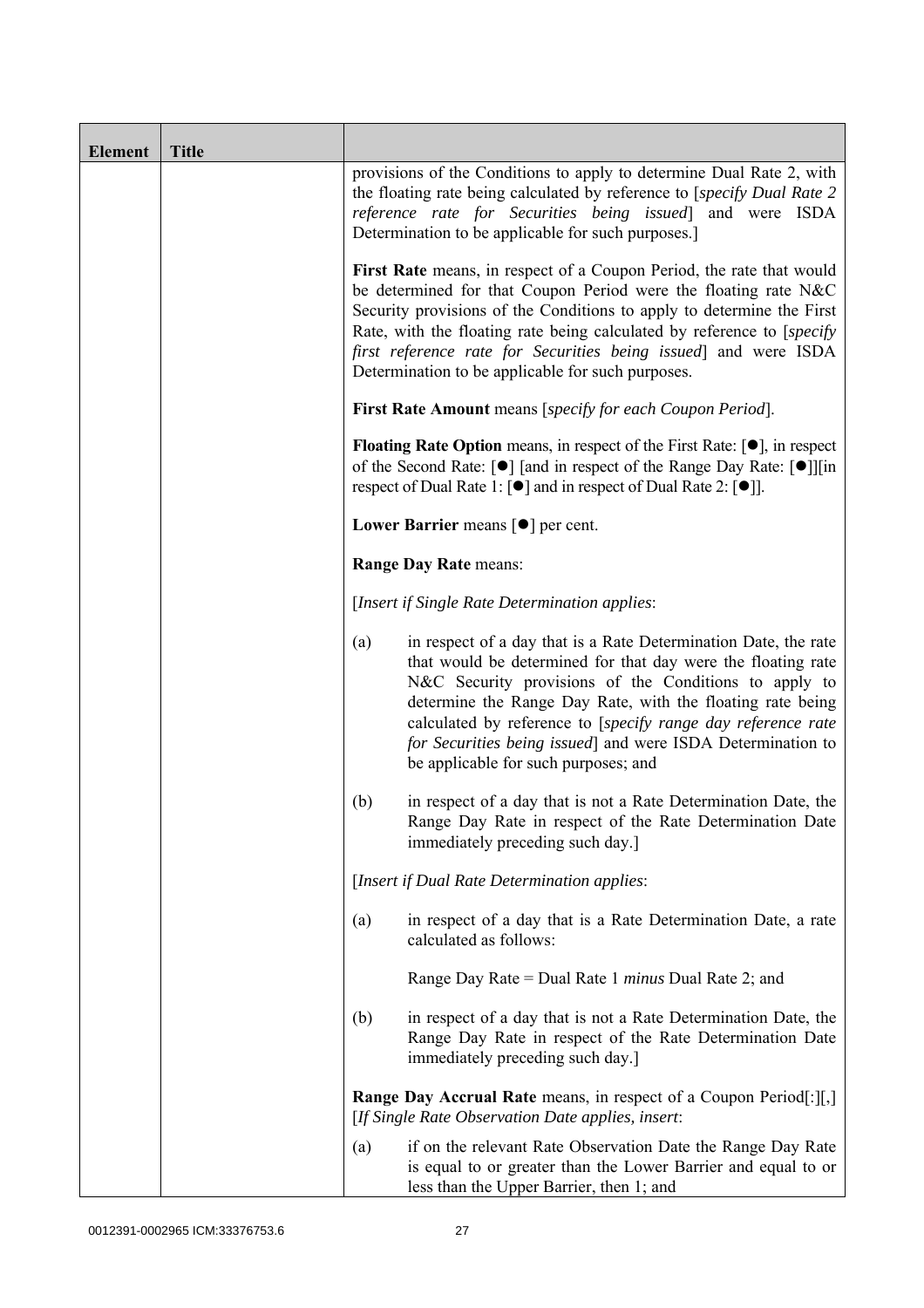| <b>Element</b> | <b>Title</b> |                                                                                                                                                                                                                                                                                                                                                                                                                                                                                                                                                                                              |
|----------------|--------------|----------------------------------------------------------------------------------------------------------------------------------------------------------------------------------------------------------------------------------------------------------------------------------------------------------------------------------------------------------------------------------------------------------------------------------------------------------------------------------------------------------------------------------------------------------------------------------------------|
|                |              | (b)<br>if on the relevant Rate Observation Date the Range Day Rate<br>is lower than the Lower Barrier or greater than the Upper<br>Barrier, then zero,                                                                                                                                                                                                                                                                                                                                                                                                                                       |
|                |              | provided that, in each case, if the Rate Observation Date is not a Rate<br>Determination Date, the Range Day Rate used for these purposes shall<br>be the Range Day Rate in respect of the Rate Determination Date<br>immediately preceding such Rate Observation Date.][If Single Rate<br>Observation Date does not apply, insert: a rate expressed as a<br>percentage calculated by the Calculation Agent equal to the quotient<br>of (a) the Range Day Numerator (as numerator) and (b) the Range<br>Day Denominator (as denominator), in each case in respect of such<br>Coupon Period.] |
|                |              | [Range Day Denominator means, in respect of a Coupon Period, the<br>total number of [calendar days][Business Days] in such Coupon<br>Period.]                                                                                                                                                                                                                                                                                                                                                                                                                                                |
|                |              | [Range Day Numerator means, in respect of a Coupon Period, the<br>total number of [calendar days][Business Days] in such Coupon<br>Period in respect of which the Range Day Rate is equal to or greater<br>than the Lower Barrier and equal to or less than the Upper Barrier,<br>provided that the Range Day Rate for each [calendar day] [Business<br>Day] falling on or after the Rate Cut-off Date shall be the Range Day<br>Rate for the Rate Cut-off Date.]                                                                                                                            |
|                |              | [Rate Cut-off Date means the [ $\bullet$ ] [calendar day] [Business Day]<br>prior to the Coupon Payment Date (unadjusted for any business day<br>convention) for the relevant Coupon Period.                                                                                                                                                                                                                                                                                                                                                                                                 |
|                |              | Rate Determination Centre means [ $\bullet$ ]/[TARGET 2].                                                                                                                                                                                                                                                                                                                                                                                                                                                                                                                                    |
|                |              | Rate Determination Date means a day on which commercial banks<br>and foreign exchange markets settle payments and are open for<br>general business (including dealing in foreign exchange and foreign<br>currency deposits) in $\lceil \bullet \rceil$ a day on which the TARGET2 System is<br>open].                                                                                                                                                                                                                                                                                        |
|                |              | [If Single Rate Observation Date applies, insert: Rate Observation<br>Date means, in respect of a Coupon Period, the date specified in<br>respect of such Coupon Period in the applicable Final Terms.]                                                                                                                                                                                                                                                                                                                                                                                      |
|                |              | [Rate of Interest Cap means [ $\bullet$ ] per cent.]                                                                                                                                                                                                                                                                                                                                                                                                                                                                                                                                         |
|                |              | <b>Rate of Interest Floor</b> means $[[\bullet]]$ per cent. $][zero]$ .                                                                                                                                                                                                                                                                                                                                                                                                                                                                                                                      |
|                |              | Rates Performance means, in respect of a Coupon Period, a rate<br>expressed as a percentage calculated by the Calculation Agent equal to<br>the sum of:                                                                                                                                                                                                                                                                                                                                                                                                                                      |
|                |              | the product of (i) the First Rate Amount and (ii) the<br>(a)<br>First Rate, in each case in respect of such Coupon                                                                                                                                                                                                                                                                                                                                                                                                                                                                           |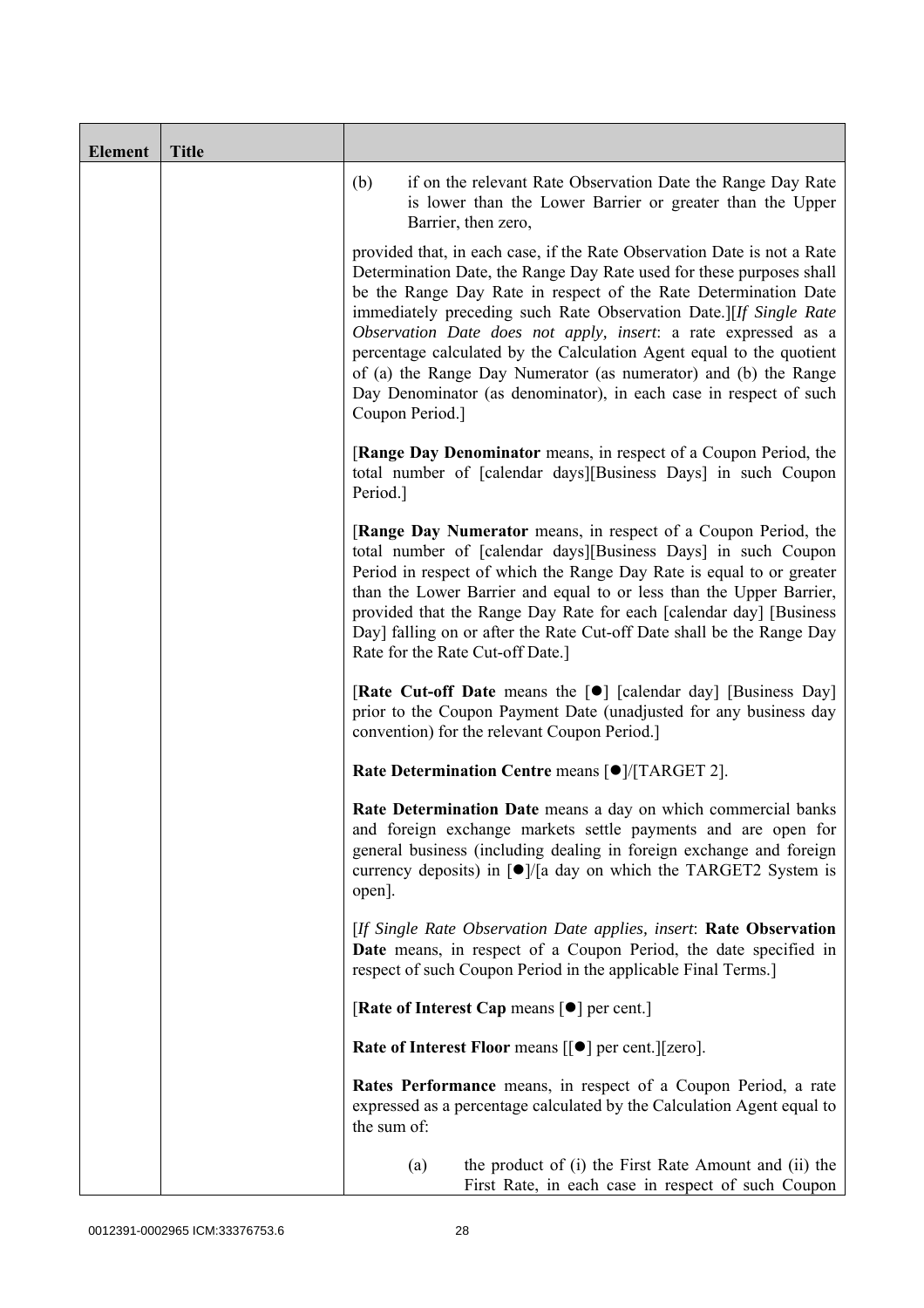| <b>Element</b> | <b>Title</b> |        |                     |                                                                                                                                                                                                                                                                                                                                                                                                                       |
|----------------|--------------|--------|---------------------|-----------------------------------------------------------------------------------------------------------------------------------------------------------------------------------------------------------------------------------------------------------------------------------------------------------------------------------------------------------------------------------------------------------------------|
|                |              |        |                     | Period;                                                                                                                                                                                                                                                                                                                                                                                                               |
|                |              |        | (b)                 | the product of (i) the Second Rate Amount and (ii) the<br>Second Rate, in each case in respect of such Coupon<br>Period; and                                                                                                                                                                                                                                                                                          |
|                |              |        | (c)                 | the Third Rate in respect of such Coupon Period.                                                                                                                                                                                                                                                                                                                                                                      |
|                |              |        |                     | Rates Performance Cap means [ $\bullet$ ] per cent.                                                                                                                                                                                                                                                                                                                                                                   |
|                |              |        |                     | Rates Performance Floor means [ $\bullet$ ] per cent.                                                                                                                                                                                                                                                                                                                                                                 |
|                |              |        | Determination Date. | <b>Reset Date</b> means, in respect of the First Rate: [specify the first day of<br>the Coupon Period /[specify the last day of the Coupon Period], in<br>respect of the Second Rate: [specify the second day of the Coupon<br>Period]/[specify the last day of the Coupon Period] and in respect of<br>[the Range Day Rate][Dual Rate 1 and Dual Rate 2]: the relevant Rate                                          |
|                |              |        |                     | Second Rate means, in respect of a Coupon Period, the rate that<br>would be determined for that Coupon Period were the floating rate<br>N&C Security provisions of the Conditions to apply to determine the<br>Second Rate, with the floating rate being calculated by reference to<br>[specify second reference rate for Securities being issued] and were<br>ISDA Determination to be applicable for such purposes. |
|                |              |        |                     | <b>Second Rate Amount</b> means [specify for each Coupon Period].                                                                                                                                                                                                                                                                                                                                                     |
|                |              |        |                     | <b>Third Rate</b> means [specify for each Coupon Period].                                                                                                                                                                                                                                                                                                                                                             |
|                |              |        |                     | <b>Upper Barrier</b> means $\lceil \bullet \rceil$ per cent.]                                                                                                                                                                                                                                                                                                                                                         |
|                |              |        |                     | [In the case of Dual Range Accrual Interest N&C Securities: The<br>Rate of Interest for each Coupon Period shall be a rate expressed as a<br>percentage which will not be [greater than the Rate of Interest Cap or]<br>less than the Rate of Interest Floor but will otherwise be calculated by<br>the Calculation Agent as equal to the product of (a) and (b) below:                                               |
|                |              | (a)    |                     | the lesser of $(i)$ and $(ii)$ below:                                                                                                                                                                                                                                                                                                                                                                                 |
|                |              |        | (i)                 | the Rates Performance Cap; or                                                                                                                                                                                                                                                                                                                                                                                         |
|                |              |        | (ii)                | the greater of $(x)$ the Rates Performance Floor and $(y)$<br>the Rates Performance in respect of such Coupon<br>Period; and                                                                                                                                                                                                                                                                                          |
|                |              | (b)    | Period.             | the Range Day Accrual Rate in respect of such Coupon                                                                                                                                                                                                                                                                                                                                                                  |
|                |              | Where: |                     |                                                                                                                                                                                                                                                                                                                                                                                                                       |
|                |              |        |                     | <b>Designated Maturity means:</b>                                                                                                                                                                                                                                                                                                                                                                                     |
|                |              | (i)    |                     | in respect of the First Rate: $[•]$ ;                                                                                                                                                                                                                                                                                                                                                                                 |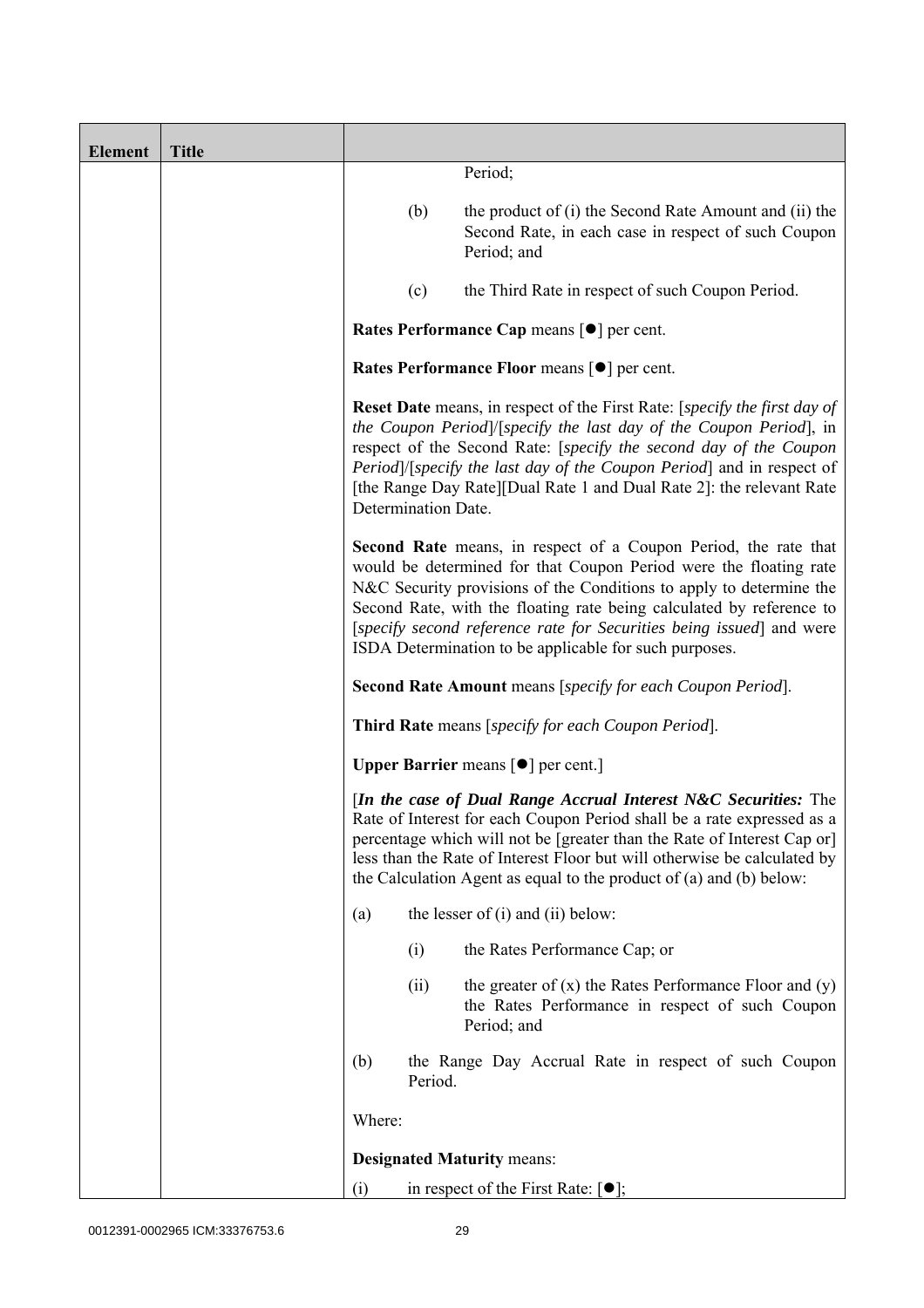| <b>Element</b> | <b>Title</b> |         |                                                                                                                                                                                                                                                                                                                                                                                                                                                                                |
|----------------|--------------|---------|--------------------------------------------------------------------------------------------------------------------------------------------------------------------------------------------------------------------------------------------------------------------------------------------------------------------------------------------------------------------------------------------------------------------------------------------------------------------------------|
|                |              | (ii)    | in respect of the Second Rate: $[•]$ ;                                                                                                                                                                                                                                                                                                                                                                                                                                         |
|                |              | (iii)   | in respect of Range Day Rate 1: $\lceil \bullet \rceil / \lceil \text{for Dual Rate 1} \rceil \rceil$ and<br>for Dual Rate 2: $\lceil \bullet \rceil$ .                                                                                                                                                                                                                                                                                                                        |
|                |              | (iv)    | in respect of Range Day Rate 2: $\lceil \bullet \rceil / [\text{for Dual Rate 1}: \lceil \bullet \rceil]$ and<br>for Dual Rate 2: $\lceil \bullet \rceil$ .                                                                                                                                                                                                                                                                                                                    |
|                |              |         | <b>[Dual Rate 1</b> means in respect of any day and a Range Day Rate, the<br>rate that would be determined for that day were the floating rate N&C<br>Security provisions of the Conditions to apply to determine Dual Rate<br>1 in respect of the relevant Range Day Rate, with the floating rate<br>being calculated by reference to [specify Dual Rate 1 reference rate<br>for Securities being issued] and were ISDA Determination to be<br>applicable for such purposes.] |
|                |              |         | <b>[Dual Rate 2</b> means in respect of any day and a Range Day Rate, the<br>rate that would be determined for that day were the floating rate N&C<br>Security provisions of the Conditions to apply to determine Dual Rate<br>2 in respect of the relevant Range Day Rate, with the floating rate<br>being calculated by reference to [specify Dual Rate 2 reference rate<br>for Securities being issued] and were ISDA Determination to be<br>applicable for such purposes.] |
|                |              |         | First Rate means, in respect of a Coupon Period, the rate that would<br>be determined for that Coupon Period were the floating rate N&C<br>Security provisions of the Conditions to apply to determine the First<br>Rate, with the floating rate being calculated by reference to [specify]<br>first reference rate for Securities being issued] and were ISDA<br>Determination to be applicable for such purposes.                                                            |
|                |              |         | First Rate Amount means [specify for each Coupon Period].                                                                                                                                                                                                                                                                                                                                                                                                                      |
|                |              |         | <b>Floating Rate Option means:</b>                                                                                                                                                                                                                                                                                                                                                                                                                                             |
|                |              | (i)     | in respect of the First Rate: $\lceil \bullet \rceil$ ;                                                                                                                                                                                                                                                                                                                                                                                                                        |
|                |              | (ii)    | in respect of the Second Rate: $[•]$ ;                                                                                                                                                                                                                                                                                                                                                                                                                                         |
|                |              | (iii)   | in respect of Range Day Rate 1: $\lceil \bullet \rceil / \lceil \text{for Dual Rate 1} \rceil \rceil$ and<br>for Dual Rate 2: $[•]$ ].                                                                                                                                                                                                                                                                                                                                         |
|                |              | (iv)    | in respect of Range Day Rate 2: $\lceil \bullet \rceil / \lceil \text{for Dual Rate 1} \rceil \rceil$ and<br>for Dual Rate 2: $\lceil \bullet \rceil$ .                                                                                                                                                                                                                                                                                                                        |
|                |              |         | <b>Lower Barrier means:</b>                                                                                                                                                                                                                                                                                                                                                                                                                                                    |
|                |              | (i)     | in respect of Range Day Rate 1: $\lceil \bullet \rceil$ per cent.                                                                                                                                                                                                                                                                                                                                                                                                              |
|                |              | (ii)    | in respect of Range Day Rate 2: $\lceil \bullet \rceil$ per cent.                                                                                                                                                                                                                                                                                                                                                                                                              |
|                |              | Rate 2. | Range Day Rate means each of Range Day Rate 1 and Range Day                                                                                                                                                                                                                                                                                                                                                                                                                    |
|                |              |         | Range Day Rate 1 means:                                                                                                                                                                                                                                                                                                                                                                                                                                                        |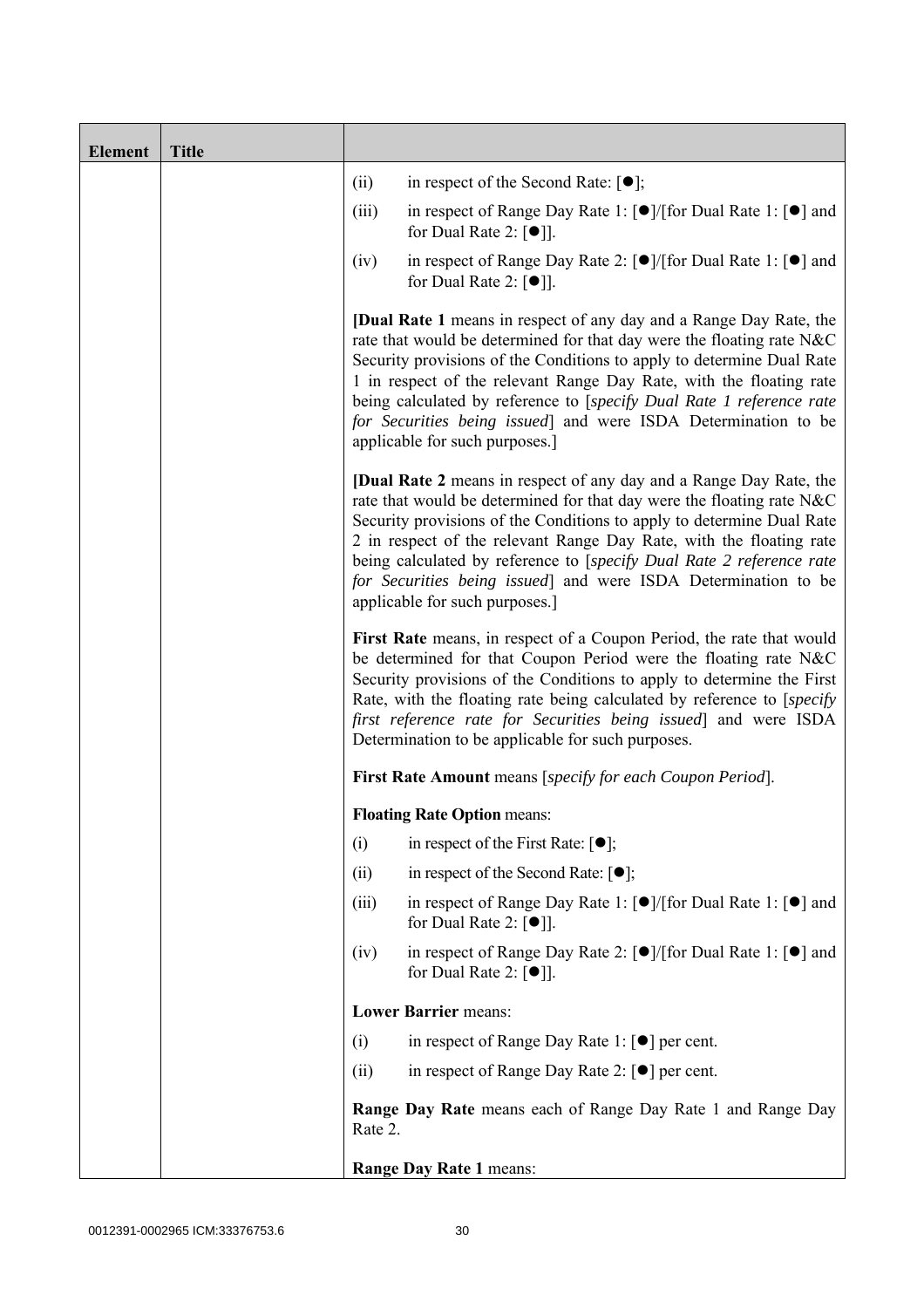| <b>Element</b> | <b>Title</b> |     |                                                                                                                                                                                                                                                                                                                                                                                                                                                  |
|----------------|--------------|-----|--------------------------------------------------------------------------------------------------------------------------------------------------------------------------------------------------------------------------------------------------------------------------------------------------------------------------------------------------------------------------------------------------------------------------------------------------|
|                |              |     | [Insert if Single Rate Determination applies to Range Day Rate 1:                                                                                                                                                                                                                                                                                                                                                                                |
|                |              | (a) | in respect of a day that is a Rate Determination Date, the rate<br>that would be determined for that day were the floating rate<br>N&C Security provisions of the Conditions to apply to<br>determine Range Day Rate 1, with the floating rate being<br>calculated by reference to [specify range day reference rate<br>for Range Day Rate 1 for Securities being issued] and were<br>ISDA Determination to be applicable for such purposes; and |
|                |              | (b) | in respect of a day that is not a Rate Determination Date,<br>Range Day Rate 1 in respect of the Rate Determination Date<br>immediately preceding such day.]                                                                                                                                                                                                                                                                                     |
|                |              |     | [Insert if Dual Rate Determination applies:                                                                                                                                                                                                                                                                                                                                                                                                      |
|                |              | (a) | in respect of a day that is a Rate Determination Date, a rate<br>calculated as follows:                                                                                                                                                                                                                                                                                                                                                          |
|                |              |     | Range Day Rate $1 =$ Dual Rate 1 <i>minus</i> Dual Rate 2; and                                                                                                                                                                                                                                                                                                                                                                                   |
|                |              | (b) | in respect of a day that is not a Rate Determination Date,<br>Range Day Rate 1 in respect of the Rate Determination Date<br>immediately preceding such day.]                                                                                                                                                                                                                                                                                     |
|                |              |     | Range Day Rate 2 means:                                                                                                                                                                                                                                                                                                                                                                                                                          |
|                |              |     | [Insert if Single Rate Determination applies to Range Day Rate 2:                                                                                                                                                                                                                                                                                                                                                                                |
|                |              | (a) | in respect of a day that is a Rate Determination Date, the rate<br>that would be determined for that day were the floating rate<br>N&C Security provisions of the Conditions to apply to<br>determine Range Day Rate 2, with the floating rate being<br>calculated by reference to [specify range day reference rate<br>for Range Day Rate 2 for Securities being issued] and were<br>ISDA Determination to be applicable for such purposes; and |
|                |              | (b) | in respect of a day that is not a Rate Determination Date,<br>Range Day Rate 2 in respect of the Rate Determination Date<br>immediately preceding such day.]                                                                                                                                                                                                                                                                                     |
|                |              |     | [Insert if Dual Rate Determination applies:                                                                                                                                                                                                                                                                                                                                                                                                      |
|                |              | (a) | in respect of a day that is a Rate Determination Date, a rate<br>calculated as follows:                                                                                                                                                                                                                                                                                                                                                          |
|                |              |     | Range Day Rate $2 =$ Dual Rate 1 <i>minus</i> Dual Rate 2; and                                                                                                                                                                                                                                                                                                                                                                                   |
|                |              | (b) | in respect of a day that is not a Rate Determination Date,<br>Range Day Rate 2 in respect of the Rate Determination Date<br>immediately preceding such day.]                                                                                                                                                                                                                                                                                     |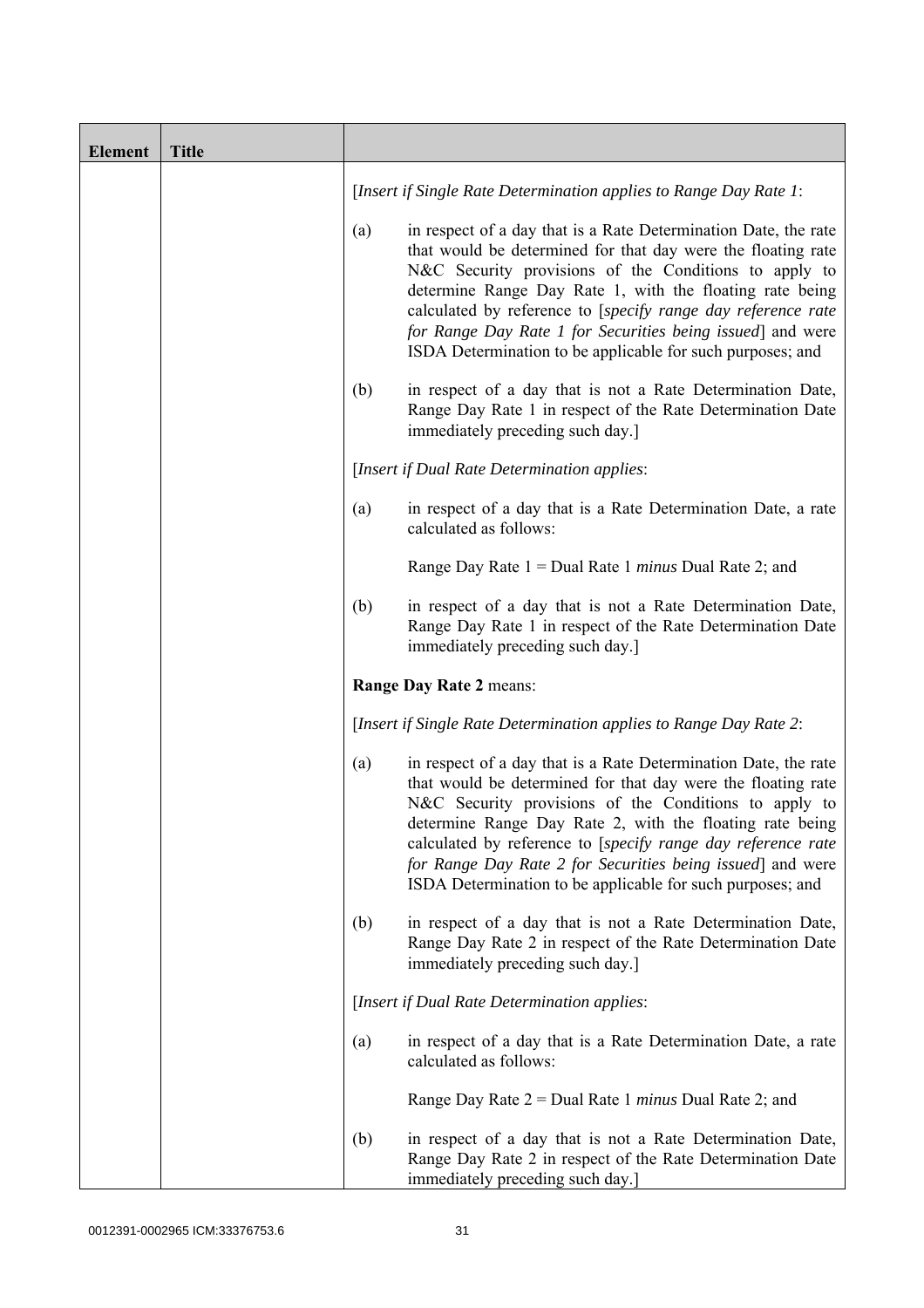| <b>Element</b> | <b>Title</b> |          |                |                                                                                                                                                                                                                                                                                                                                                                                                                                                                                                                                                                                                          |
|----------------|--------------|----------|----------------|----------------------------------------------------------------------------------------------------------------------------------------------------------------------------------------------------------------------------------------------------------------------------------------------------------------------------------------------------------------------------------------------------------------------------------------------------------------------------------------------------------------------------------------------------------------------------------------------------------|
|                |              |          |                | Range Day Accrual Rate means, in respect of a Coupon<br>Period[:][,][If Single Rate Observation Date applies, insert:                                                                                                                                                                                                                                                                                                                                                                                                                                                                                    |
|                |              | (a)      |                | if on the relevant Rate Observation Date both:                                                                                                                                                                                                                                                                                                                                                                                                                                                                                                                                                           |
|                |              |          | (i)            | Range Day Rate 1 is equal to or greater than its Lower<br>Barrier and equal to or less than its Upper Barrier; and                                                                                                                                                                                                                                                                                                                                                                                                                                                                                       |
|                |              |          | (ii)           | Range Day Rate 2 is equal to or greater than its Lower<br>Barrier and equal to or less than its Upper Barrier,                                                                                                                                                                                                                                                                                                                                                                                                                                                                                           |
|                |              |          | then $1$ ; and |                                                                                                                                                                                                                                                                                                                                                                                                                                                                                                                                                                                                          |
|                |              | (b)      |                | if on the relevant Rate Observation Date either or both of the<br>following conditions is met:                                                                                                                                                                                                                                                                                                                                                                                                                                                                                                           |
|                |              |          | (i)            | Range Day Rate 1 is less than its Lower Barrier or<br>greater than its Upper Barrier; or                                                                                                                                                                                                                                                                                                                                                                                                                                                                                                                 |
|                |              |          | (ii)           | Range Day Rate 2 is less than its Lower Barrier or<br>greater than its Upper Barrier,                                                                                                                                                                                                                                                                                                                                                                                                                                                                                                                    |
|                |              |          | then zero,     |                                                                                                                                                                                                                                                                                                                                                                                                                                                                                                                                                                                                          |
|                |              |          |                | provided that, in each case, if the Rate Observation Date is not a Rate<br>Determination Date, each Range Day Rate used for these purposes<br>shall be the respective Range Day Rates in respect of the Rate<br>Determination Date immediately preceding such Rate Observation<br>Date.][If Single Rate Observation Date does not apply, insert: a rate<br>expressed as a percentage calculated by the Calculation Agent equal to<br>the quotient of (a) the Range Day Numerator (as numerator) and (b)<br>the Range Day Denominator (as denominator), in each case in respect<br>of such Coupon Period. |
|                |              | Period.] |                | <b>[Range Day Denominator</b> means, in respect of a Coupon Period, the<br>total number of [calendar days][Business Days] in such Coupon                                                                                                                                                                                                                                                                                                                                                                                                                                                                 |
|                |              |          |                | [Range Day Numerator means, in respect of a Coupon Period, the<br>total number of [calendar days][Business Days] in such Coupon<br>Period in respect of which both:                                                                                                                                                                                                                                                                                                                                                                                                                                      |
|                |              | (i)      |                | Range Day Rate 1 is equal to or greater than its Lower Barrier<br>and equal to or less than its Upper Barrier; and                                                                                                                                                                                                                                                                                                                                                                                                                                                                                       |
|                |              | (ii)     |                | Range Day Rate 2 is equal to or greater than its Lower Barrier<br>and equal to or less than its Upper Barrier,                                                                                                                                                                                                                                                                                                                                                                                                                                                                                           |
|                |              |          |                | Provided that each Range Day Rate for each [calendar day] [Business]<br>Day] falling on or after the Rate Cut-off Date shall be the respective<br>Range Day Rate for the Rate Cut-off Date.]                                                                                                                                                                                                                                                                                                                                                                                                             |
|                |              |          |                | <b>Rate Cut-off Date</b> means the $\lceil \bullet \rceil$ [calendar day] [Business Day]                                                                                                                                                                                                                                                                                                                                                                                                                                                                                                                 |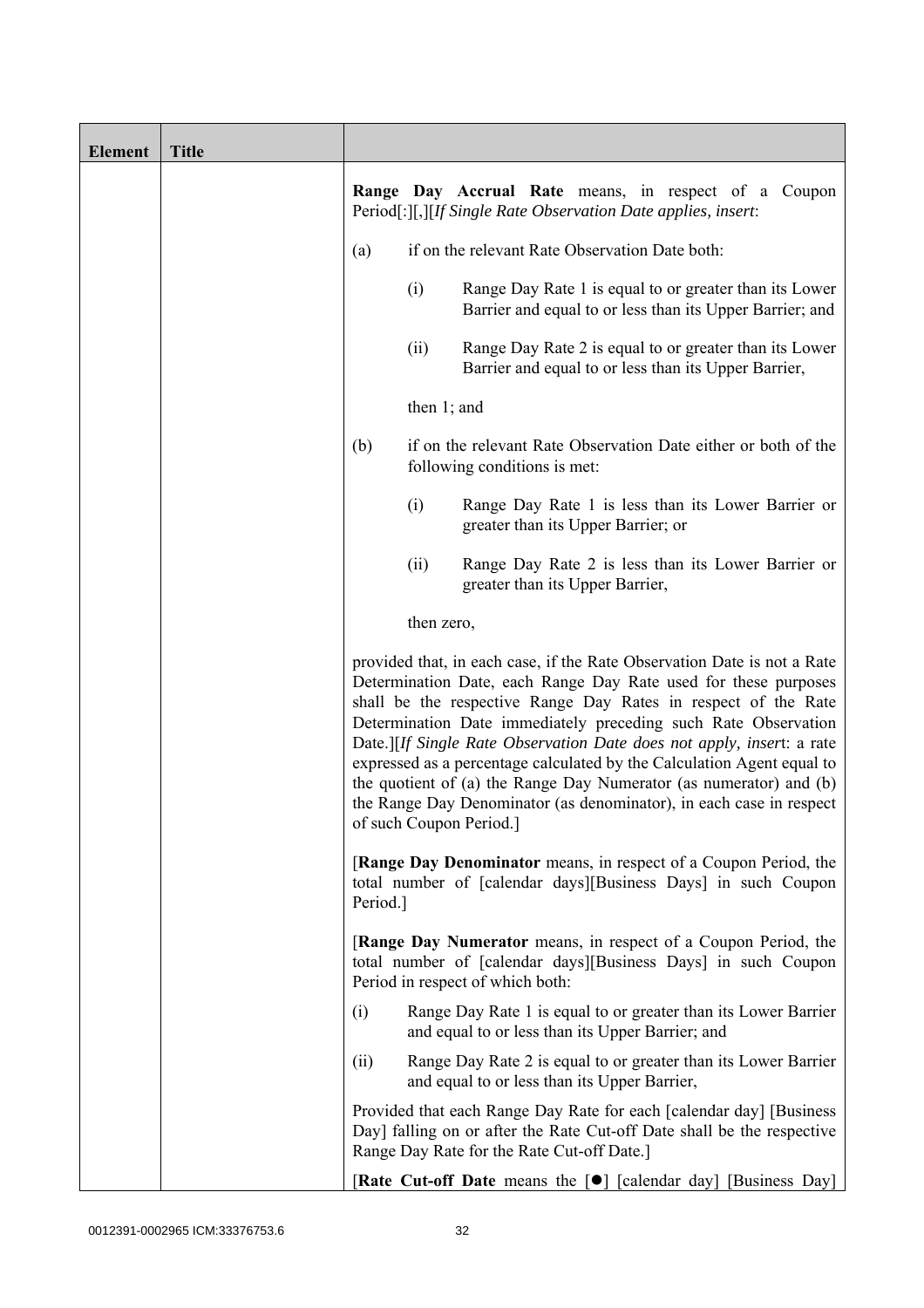| <b>Element</b> | <b>Title</b> |             |                                                           |                                                               |                                                                                                                                                                                                                                                                                             |  |
|----------------|--------------|-------------|-----------------------------------------------------------|---------------------------------------------------------------|---------------------------------------------------------------------------------------------------------------------------------------------------------------------------------------------------------------------------------------------------------------------------------------------|--|
|                |              |             |                                                           | convention) for the relevant Coupon Period.]                  | prior to the Coupon Payment Date (unadjusted for any business day                                                                                                                                                                                                                           |  |
|                |              |             | Rate Determination Centre means [ $\bullet$ ]/[TARGET 2]. |                                                               |                                                                                                                                                                                                                                                                                             |  |
|                |              | open].      |                                                           |                                                               | Rate Determination Date means a day on which commercial banks<br>and foreign exchange markets settle payments and are open for<br>general business (including dealing in foreign exchange and foreign<br>currency deposits) in $\lceil \bullet \rceil$ a day on which the TARGET2 System is |  |
|                |              |             |                                                           | respect of such Coupon Period in the applicable Final Terms.] | [If Single Rate Observation Date applies, insert: Rate Observation<br>Date means, in respect of a Coupon Period, the date specified in                                                                                                                                                      |  |
|                |              |             |                                                           | [Rate of Interest Cap means $[•]$ per cent.]                  |                                                                                                                                                                                                                                                                                             |  |
|                |              |             |                                                           | Rate of Interest Floor means [[ $\bullet$ ] per cent.][zero]. |                                                                                                                                                                                                                                                                                             |  |
|                |              | the sum of: |                                                           |                                                               | Rates Performance means, in respect of a Coupon Period, a rate<br>expressed as a percentage calculated by the Calculation Agent equal to                                                                                                                                                    |  |
|                |              |             | (a)                                                       | Period;                                                       | the product of (i) the First Rate Amount and (ii) the<br>First Rate, in each case in respect of such Coupon                                                                                                                                                                                 |  |
|                |              |             | (b)                                                       | Period; and                                                   | the product of (i) the Second Rate Amount and (ii) the<br>Second Rate, in each case in respect of such Coupon                                                                                                                                                                               |  |
|                |              |             | (c)                                                       | the Third Rate in respect of such Coupon Period.              |                                                                                                                                                                                                                                                                                             |  |
|                |              |             |                                                           | Rates Performance Cap means [ $\bullet$ ] per cent.           |                                                                                                                                                                                                                                                                                             |  |
|                |              |             |                                                           | Rates Performance Floor means [ $\bullet$ ] per cent.         |                                                                                                                                                                                                                                                                                             |  |
|                |              |             | <b>Reset Date means:</b>                                  |                                                               |                                                                                                                                                                                                                                                                                             |  |
|                |              | (i)         |                                                           | in respect of the First Rate:                                 | [specify the first day of the<br>Coupon Period]/[specify the<br>last day of the Coupon<br>Period];                                                                                                                                                                                          |  |
|                |              | (ii)        |                                                           | in respect of the Second Rate:                                | [specify the second day of<br>the Coupon Period]/[specify<br>the last day of the Coupon<br>Period];                                                                                                                                                                                         |  |
|                |              | (iii)       |                                                           | in respect of Range Day Rate 1:                               | $\lceil \bullet \rceil$ [for Dual Rate 1: $\lceil \bullet \rceil$<br>and for Dual Rate 2: $\lceil \bullet \rceil$ ].                                                                                                                                                                        |  |
|                |              | (iv)        |                                                           | in respect of Range Day Rate 2:                               | $\lceil \bullet \rceil$ (for Dual Rate 1: $\lceil \bullet \rceil$<br>and for Dual Rate 2: $[\bullet]$ ].                                                                                                                                                                                    |  |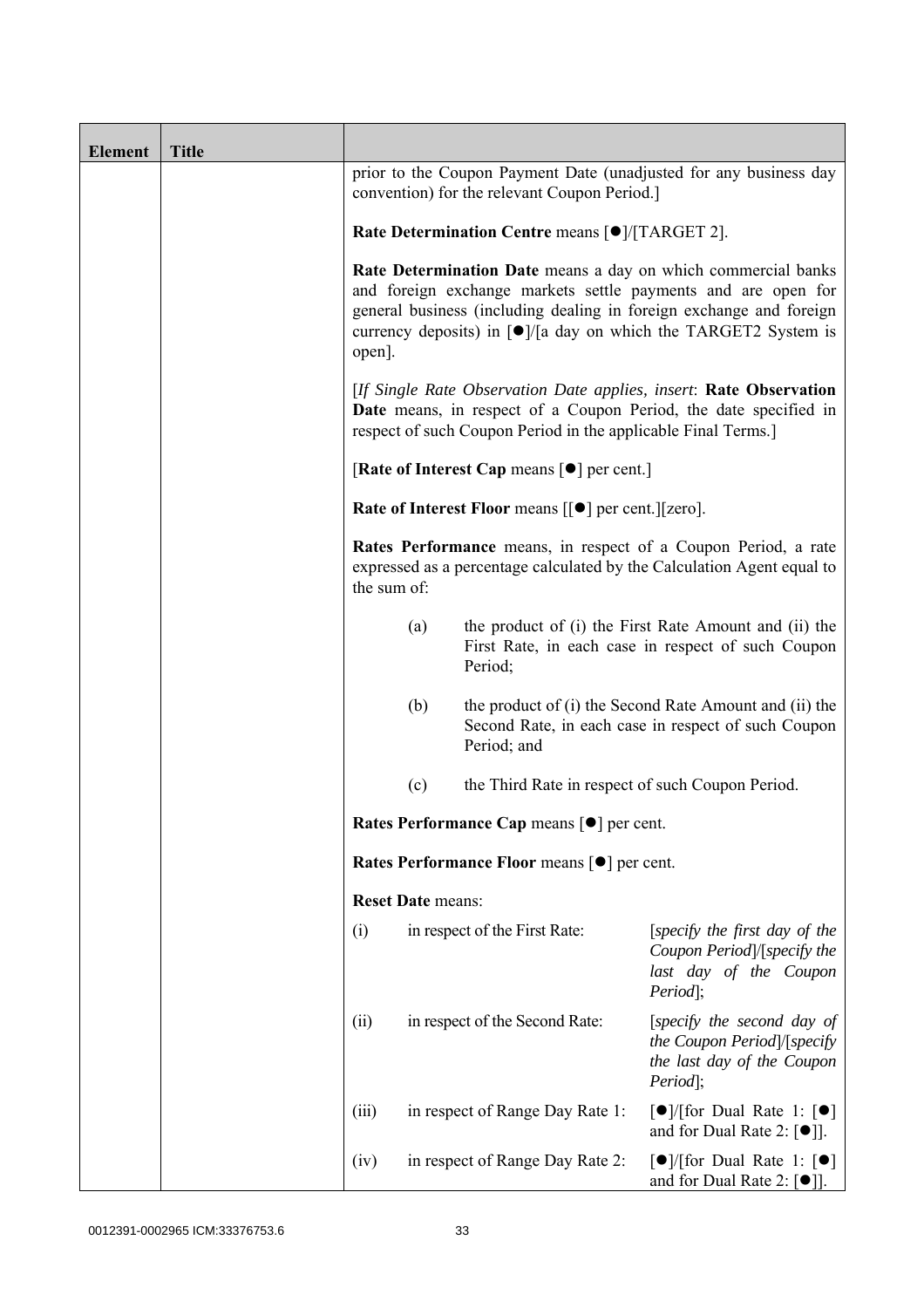| <b>Element</b> | <b>Title</b> |                                                                                                                                                                                                                                                                                                                                                                                                                                                                                                                                                                                                                                                                                            |
|----------------|--------------|--------------------------------------------------------------------------------------------------------------------------------------------------------------------------------------------------------------------------------------------------------------------------------------------------------------------------------------------------------------------------------------------------------------------------------------------------------------------------------------------------------------------------------------------------------------------------------------------------------------------------------------------------------------------------------------------|
|                |              | <b>Second Rate</b> means, in respect of a Coupon Period, the rate that<br>would be determined for that Coupon Period were the floating rate<br>N&C Security provisions of the Conditions to apply to determine the<br>Second Rate, with the floating rate being calculated by reference to<br>[specify second reference rate for Securities being issued] and were<br>ISDA Determination to be applicable for such purposes.<br>Second Rate Amount means [specify for each Coupon Period].                                                                                                                                                                                                 |
|                |              | Third Rate means [specify for each Coupon Period].                                                                                                                                                                                                                                                                                                                                                                                                                                                                                                                                                                                                                                         |
|                |              | <b>Upper Barrier means:</b>                                                                                                                                                                                                                                                                                                                                                                                                                                                                                                                                                                                                                                                                |
|                |              | (i)<br>in respect of Range Day Rate 1: $\lceil \bullet \rceil$ per cent.                                                                                                                                                                                                                                                                                                                                                                                                                                                                                                                                                                                                                   |
|                |              | (ii)<br>in respect of Range Day Rate 2: $[\bullet]$ per cent.]                                                                                                                                                                                                                                                                                                                                                                                                                                                                                                                                                                                                                             |
|                |              | [In the case of Leveraged Inflation Interest N&C Securities: The<br>Rate of Interest for each Coupon Period shall be a rate expressed as a<br>percentage (which will not be less than, but may be equal to, zero)<br>calculated by the Calculation Agent equal to the sum of:                                                                                                                                                                                                                                                                                                                                                                                                              |
|                |              | the Base Rate of Interest; and<br>(a)                                                                                                                                                                                                                                                                                                                                                                                                                                                                                                                                                                                                                                                      |
|                |              | the Cap; or, if less<br>(i)<br>(b)                                                                                                                                                                                                                                                                                                                                                                                                                                                                                                                                                                                                                                                         |
|                |              | $(x)$ the Floor or, if greater, $(y)$ the Leveraged Index<br>(ii)<br>Performance in respect of such Coupon Period.                                                                                                                                                                                                                                                                                                                                                                                                                                                                                                                                                                         |
|                |              | Where:                                                                                                                                                                                                                                                                                                                                                                                                                                                                                                                                                                                                                                                                                     |
|                |              | Base Rate of Interest means [ $\bullet$ ] per cent.                                                                                                                                                                                                                                                                                                                                                                                                                                                                                                                                                                                                                                        |
|                |              | Cap means [ $\bullet$ ] per cent.                                                                                                                                                                                                                                                                                                                                                                                                                                                                                                                                                                                                                                                          |
|                |              | <b>Final Index Level</b> means, in respect of a Coupon Period, [If Linear<br>Interpolation does not apply, insert: the Index Level for the relevant<br>Reference Month for such Coupon Period.][If Linear Interpolation<br><i>applies, insert: a level calculated by the Calculation Agent by linear</i><br>interpolation based on the Index Levels for the Index for the months<br>that fall [insert value of "x" below] months and [insert value of "y"<br>below] months prior to the month in which the Coupon Payment Date<br>for such Coupon Period is scheduled to fall. For these purposes the<br>Final Index Level will be calculated in accordance with the following<br>formula: |
|                |              | $IL_{m-x} + \frac{(nbd_{final})-1}{ND_m}$ x $(IL_{m-y} - IL_{m-x})$                                                                                                                                                                                                                                                                                                                                                                                                                                                                                                                                                                                                                        |
|                |              | Where:                                                                                                                                                                                                                                                                                                                                                                                                                                                                                                                                                                                                                                                                                     |
|                |              | <b>x</b> means $\lceil \bullet \rceil$ ;                                                                                                                                                                                                                                                                                                                                                                                                                                                                                                                                                                                                                                                   |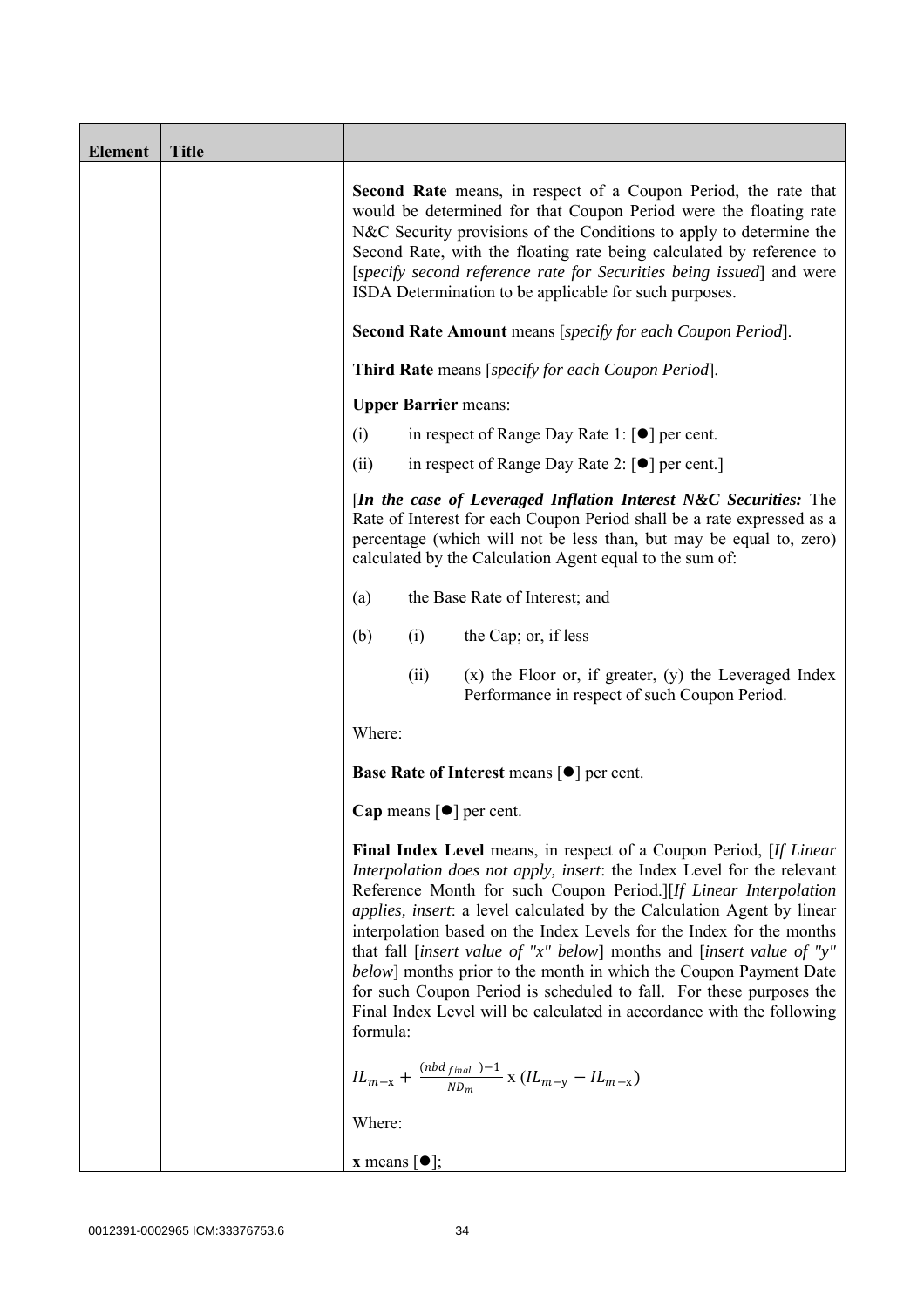| <b>Element</b> | <b>Title</b> |                                                                                                                                                                                                                                                                                                                                                                                                           |
|----------------|--------------|-----------------------------------------------------------------------------------------------------------------------------------------------------------------------------------------------------------------------------------------------------------------------------------------------------------------------------------------------------------------------------------------------------------|
|                |              | $y$ means $[\bullet]$ ;                                                                                                                                                                                                                                                                                                                                                                                   |
|                |              | $IL_{m-x}$ means, in respect of a Coupon Period, the Index Level for the<br>month that is x months prior to the month in which the Coupon<br>Accrual Date for such Coupon Period is scheduled to fall;                                                                                                                                                                                                    |
|                |              | IL <sub>m-y</sub> means, in respect of a Coupon Period, the Index Level for the<br>month that is y months prior to the month in which the Coupon<br>Accrual Date for such Coupon Period is scheduled to fall;                                                                                                                                                                                             |
|                |              | <b>nbd</b> <sub>final</sub> means, in respect of a Coupon Period, the actual number of<br>calendar days from and including the first day of the month in which<br>the Coupon Accrual Date for such Coupon Period is scheduled to fall<br>to and including such Coupon Accrual Date; and                                                                                                                   |
|                |              | $NDm$ means, in respect of a Coupon Period, the number of calendar<br>days in the month in which the Coupon Accrual Date for such Coupon<br>Period is scheduled to fall.]                                                                                                                                                                                                                                 |
|                |              | <b>Floor</b> means $\lceil \bullet \rceil$ per cent.                                                                                                                                                                                                                                                                                                                                                      |
|                |              | Index means $\lceil \bullet \rceil$ .                                                                                                                                                                                                                                                                                                                                                                     |
|                |              | Index Level means, in respect of a month and subject to the inflation<br>linked adjustment provisions of the Conditions, the first publication or<br>announcement of a level of the Index for such month.                                                                                                                                                                                                 |
|                |              | Index Performance means, in respect of a Coupon Period, a rate<br>expressed as a percentage calculated by the Calculation Agent equal to<br>the quotient of (a) (i) the Final Index Level in respect of such Coupon<br>Period minus (ii) the Initial Index Level in respect of such Coupon Period<br>(as numerator) and (b) the Initial Index Level in respect of such Coupon<br>Period (as denominator). |
|                |              | Initial Index Level means, in respect of such Coupon Period and<br>subject to the inflation linked adjustment provisions of the Conditions,<br>the first publication or announcement of a level of the Index for the<br>calendar month falling the Number of Calendar Months (Initial Index<br>Level) prior to the calendar month in which the first day of such<br>Coupon Period falls.                  |
|                |              | Leverage means $\lceil \bullet \rceil$ per cent.                                                                                                                                                                                                                                                                                                                                                          |
|                |              | Leveraged Index Performance means, in respect of a Coupon<br>Period, a rate expressed as a percentage calculated by the Calculation<br>Agent equal to the product of (a) the Leverage and (b) (i) the Index<br>Performance in respect of such Coupon Period minus (ii) the Strike.                                                                                                                        |
|                |              | Number of Calendar Months (Initial Index Level) means [ $\bullet$ ]<br>calendar months.                                                                                                                                                                                                                                                                                                                   |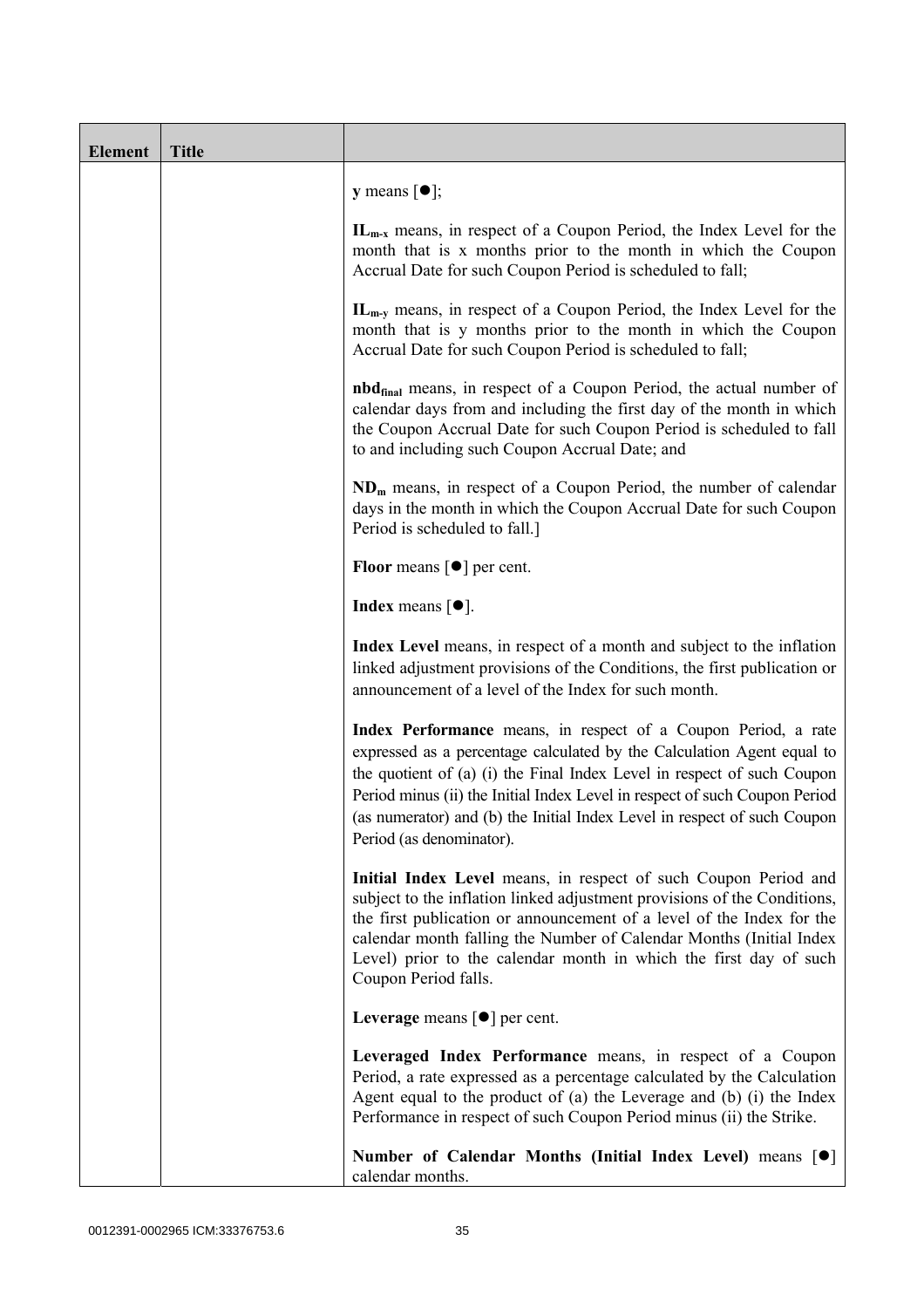| <b>Element</b> | <b>Title</b> |                                                                                                                                                                                                                                                                                                                                                                                                                                                                                                                                                                                                                         |
|----------------|--------------|-------------------------------------------------------------------------------------------------------------------------------------------------------------------------------------------------------------------------------------------------------------------------------------------------------------------------------------------------------------------------------------------------------------------------------------------------------------------------------------------------------------------------------------------------------------------------------------------------------------------------|
|                |              | [If Linear Interpolation does not apply, insert: Number of Calendar<br>Months (Reference Index Level) means [ $\bullet$ ] calendar months.]                                                                                                                                                                                                                                                                                                                                                                                                                                                                             |
|                |              | <b>Reference Month</b> means, in respect of a Coupon Period[:][,] [If<br>Linear Interpolation applies, insert:                                                                                                                                                                                                                                                                                                                                                                                                                                                                                                          |
|                |              | in respect of the determination of $IL_{m-x}$ , the month in respect<br>(a)<br>of which the Index Level for $IL_{m-x}$ falls to be determined; and                                                                                                                                                                                                                                                                                                                                                                                                                                                                      |
|                |              | in respect of the determination of $IL_{m-v}$ , the month in respect<br>(b)<br>of which the Index Level for $IL_{m-y}$ falls to be determined,                                                                                                                                                                                                                                                                                                                                                                                                                                                                          |
|                |              | in each case as described in the definition of Final Index Level above.]                                                                                                                                                                                                                                                                                                                                                                                                                                                                                                                                                |
|                |              | [If Linear Interpolation does not apply, insert: the calendar month<br>falling the Number of Calendar Months (Reference Index Level) prior<br>to the calendar month in which the Coupon Accrual Date in respect of<br>such Coupon Period falls.]                                                                                                                                                                                                                                                                                                                                                                        |
|                |              | <b>Strike</b> means $\lceil \bullet \rceil$ per cent.]                                                                                                                                                                                                                                                                                                                                                                                                                                                                                                                                                                  |
|                |              | [In the case of Swap Rate Linked Interest N&C Securities:                                                                                                                                                                                                                                                                                                                                                                                                                                                                                                                                                               |
|                |              | The Rate of Interest for each Coupon Period shall be a rate expressed<br>as a percentage calculated by the Calculation Agent which is equal to<br>[Insert if Single Swap Rate Determination applies in respect of all<br>Coupon Periods: the relevant Single Swap Rate specified in respect of<br>such Coupon Period.][Insert if Dual Swap Rate Determination applies<br>in respect of all Coupon Periods: the relevant Swap Rate Performance<br>for such Coupon Period.][Insert if each of Single Swap Rate<br>Determination and Dual Swap Rate Determination apply in respect of<br>different Coupon Periods: either: |
|                |              | if Single Swap Rate Determination is specified below in<br>(a)<br>respect of the relevant Coupon Period, the relevant Single<br>Swap Rate specified in respect of such Coupon Period; or                                                                                                                                                                                                                                                                                                                                                                                                                                |
|                |              | if Dual Swap Rate Determination is specified below in respect<br>(b)<br>of the relevant Coupon Period, the Swap Rate Performance<br>for such Coupon Period.]                                                                                                                                                                                                                                                                                                                                                                                                                                                            |
|                |              | Where:                                                                                                                                                                                                                                                                                                                                                                                                                                                                                                                                                                                                                  |
|                |              | [Insert if Dual Swap Rate Determination applies to any Coupon<br>Period: Swap Rate Performance means, in respect of a Coupon<br>Period, a rate expressed as a percentage calculated by the Calculation<br>Agent which is equal to:                                                                                                                                                                                                                                                                                                                                                                                      |
|                |              | Swap Rate Performance = RPM x $[FSR + LF_1 x SSR + LF_2 x RDF]$                                                                                                                                                                                                                                                                                                                                                                                                                                                                                                                                                         |
|                |              | Where:                                                                                                                                                                                                                                                                                                                                                                                                                                                                                                                                                                                                                  |
|                |              | <b>FSR</b> means the relevant First Swap Rate for such Coupon Period;                                                                                                                                                                                                                                                                                                                                                                                                                                                                                                                                                   |
|                |              | $LF1$ means the applicable leverage factor for such Coupon Period<br>as specified below;                                                                                                                                                                                                                                                                                                                                                                                                                                                                                                                                |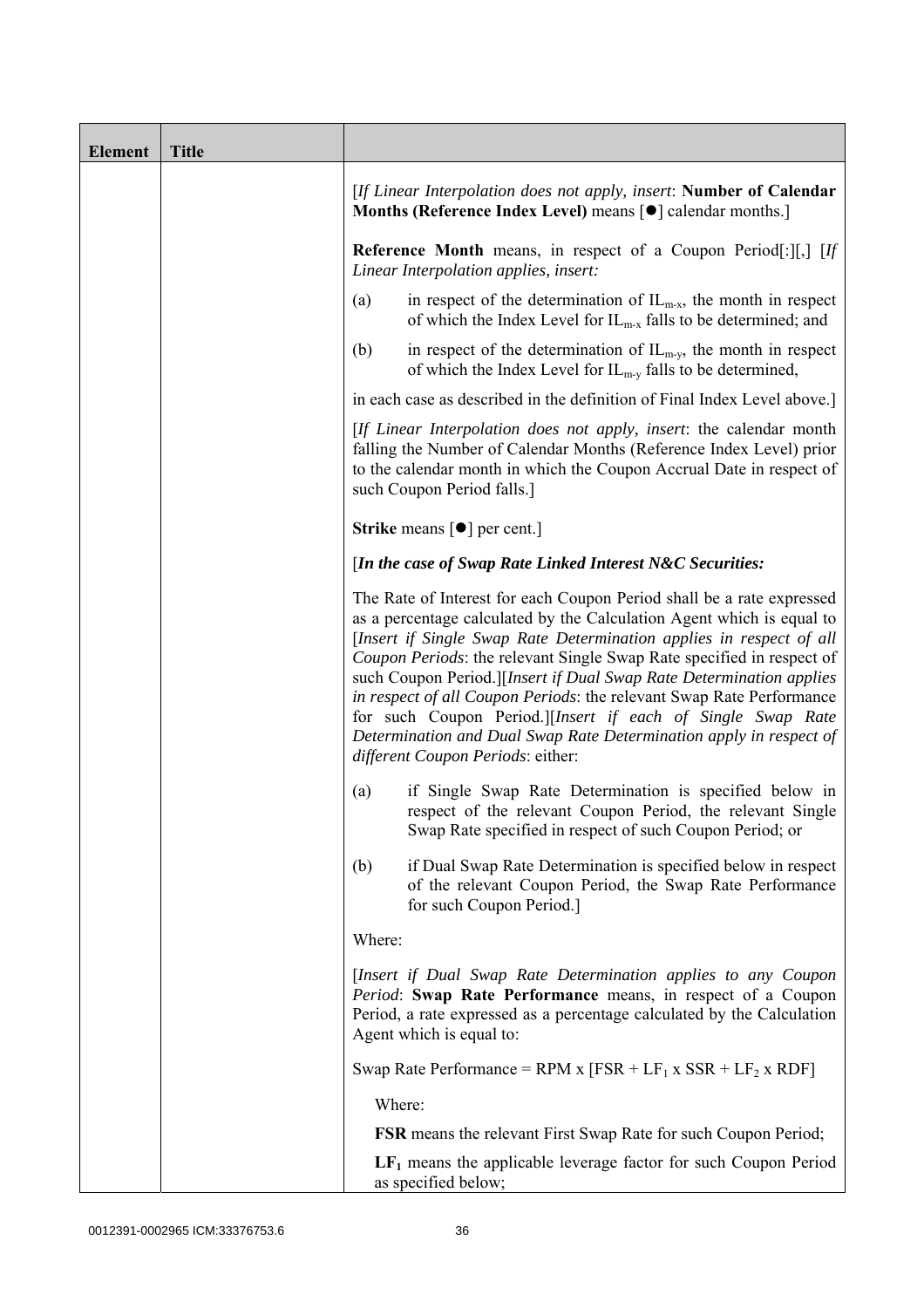| <b>Element</b> | <b>Title</b> |                                                                                                                                                                                                                                                                                                                                                                                                                                                                                                                                                                                                                                                                                                                                                                                                                                                                                                                                                                                                                                                                                                                                        |
|----------------|--------------|----------------------------------------------------------------------------------------------------------------------------------------------------------------------------------------------------------------------------------------------------------------------------------------------------------------------------------------------------------------------------------------------------------------------------------------------------------------------------------------------------------------------------------------------------------------------------------------------------------------------------------------------------------------------------------------------------------------------------------------------------------------------------------------------------------------------------------------------------------------------------------------------------------------------------------------------------------------------------------------------------------------------------------------------------------------------------------------------------------------------------------------|
|                |              | $LF2$ means the applicable leverage factor for such Coupon Period<br>as specified below;                                                                                                                                                                                                                                                                                                                                                                                                                                                                                                                                                                                                                                                                                                                                                                                                                                                                                                                                                                                                                                               |
|                |              | <b>RPM</b> means the Rate Performance Multiplier for such Coupon<br>Period;                                                                                                                                                                                                                                                                                                                                                                                                                                                                                                                                                                                                                                                                                                                                                                                                                                                                                                                                                                                                                                                            |
|                |              | RDF means the Rate Deduction Factor for such Coupon Period;<br>and                                                                                                                                                                                                                                                                                                                                                                                                                                                                                                                                                                                                                                                                                                                                                                                                                                                                                                                                                                                                                                                                     |
|                |              | SSR means the relevant Second Swap Rate for such Coupon<br>Period,                                                                                                                                                                                                                                                                                                                                                                                                                                                                                                                                                                                                                                                                                                                                                                                                                                                                                                                                                                                                                                                                     |
|                |              | each as further specified below.]                                                                                                                                                                                                                                                                                                                                                                                                                                                                                                                                                                                                                                                                                                                                                                                                                                                                                                                                                                                                                                                                                                      |
|                |              | [Insert if Dual Swap Rate Outperformance Determination applies to<br>any Coupon Period: Swap Rate Performance means, in respect of a<br>Coupon Period, a rate expressed as a percentage calculated by the<br>Calculation Agent which is equal to:                                                                                                                                                                                                                                                                                                                                                                                                                                                                                                                                                                                                                                                                                                                                                                                                                                                                                      |
|                |              | Swap Rate Performance = $RPM x$ [FSR - SSR - $RDF$ ]                                                                                                                                                                                                                                                                                                                                                                                                                                                                                                                                                                                                                                                                                                                                                                                                                                                                                                                                                                                                                                                                                   |
|                |              | Where:                                                                                                                                                                                                                                                                                                                                                                                                                                                                                                                                                                                                                                                                                                                                                                                                                                                                                                                                                                                                                                                                                                                                 |
|                |              | <b>FSR</b> means the relevant First Swap Rate for such Coupon Period;                                                                                                                                                                                                                                                                                                                                                                                                                                                                                                                                                                                                                                                                                                                                                                                                                                                                                                                                                                                                                                                                  |
|                |              | <b>RPM</b> means the Rate Performance Multiplier for such Coupon<br>Period;                                                                                                                                                                                                                                                                                                                                                                                                                                                                                                                                                                                                                                                                                                                                                                                                                                                                                                                                                                                                                                                            |
|                |              | <b>RDF</b> means the Rate Deduction Factor for such Coupon Period;<br>and                                                                                                                                                                                                                                                                                                                                                                                                                                                                                                                                                                                                                                                                                                                                                                                                                                                                                                                                                                                                                                                              |
|                |              | <b>SSR</b> means the relevant Second Swap Rate for such Coupon<br>Period,                                                                                                                                                                                                                                                                                                                                                                                                                                                                                                                                                                                                                                                                                                                                                                                                                                                                                                                                                                                                                                                              |
|                |              | each as further specified below.]                                                                                                                                                                                                                                                                                                                                                                                                                                                                                                                                                                                                                                                                                                                                                                                                                                                                                                                                                                                                                                                                                                      |
|                |              | For the purposes of determining [each of] [the Single Swap Rate[,]]<br>[the First Swap Rate and the Second Swap Rate] [(each a Swap<br>Rate)] the relevant rate for a Coupon Period shall be determined<br>under the floating rate N&C Security provisions as though the<br>relevant swap rate was a floating rate to which ISDA Determination<br>applied and on the basis of the Floating Rate Option, the Designated<br>Maturity and the Reset Date specified in respect of the<br>[relevant][Single] Swap Rate and Coupon Period below[, provided<br>that, $[(i)]$ [if the rate so determined in the case of [the First Swap Rate]<br>[or] [the Second Swap Rate] is greater than [the First Swap Rate Cap]<br>[or] [Second Swap Rate Cap] [(respectively)] for such Coupon Period,<br>the relevant Swap Rate shall be equal to such cap] [and (ii)] [if the rate<br>so determined in the case of [the First Swap Rate] [or] [the Second<br>Swap Rate] is less than [the First Swap Rate Floor] [or] [Second Swap<br>Rate Floor] [(respectively)] for such Coupon Period, the relevant<br>Swap Rate shall be equal to such floor]]. |
|                |              | [For each Coupon Period in respect of which Single Swap Rate<br>Determination applies, insert: In respect of the Coupon Period[s]<br>[describe relevant Coupon Periods] Single Swap Rate Determination<br>shall apply and the following terms have the following meanings:                                                                                                                                                                                                                                                                                                                                                                                                                                                                                                                                                                                                                                                                                                                                                                                                                                                             |
|                |              | <b>Designated Maturity means <math>\lceil \bullet \rceil</math>;</b>                                                                                                                                                                                                                                                                                                                                                                                                                                                                                                                                                                                                                                                                                                                                                                                                                                                                                                                                                                                                                                                                   |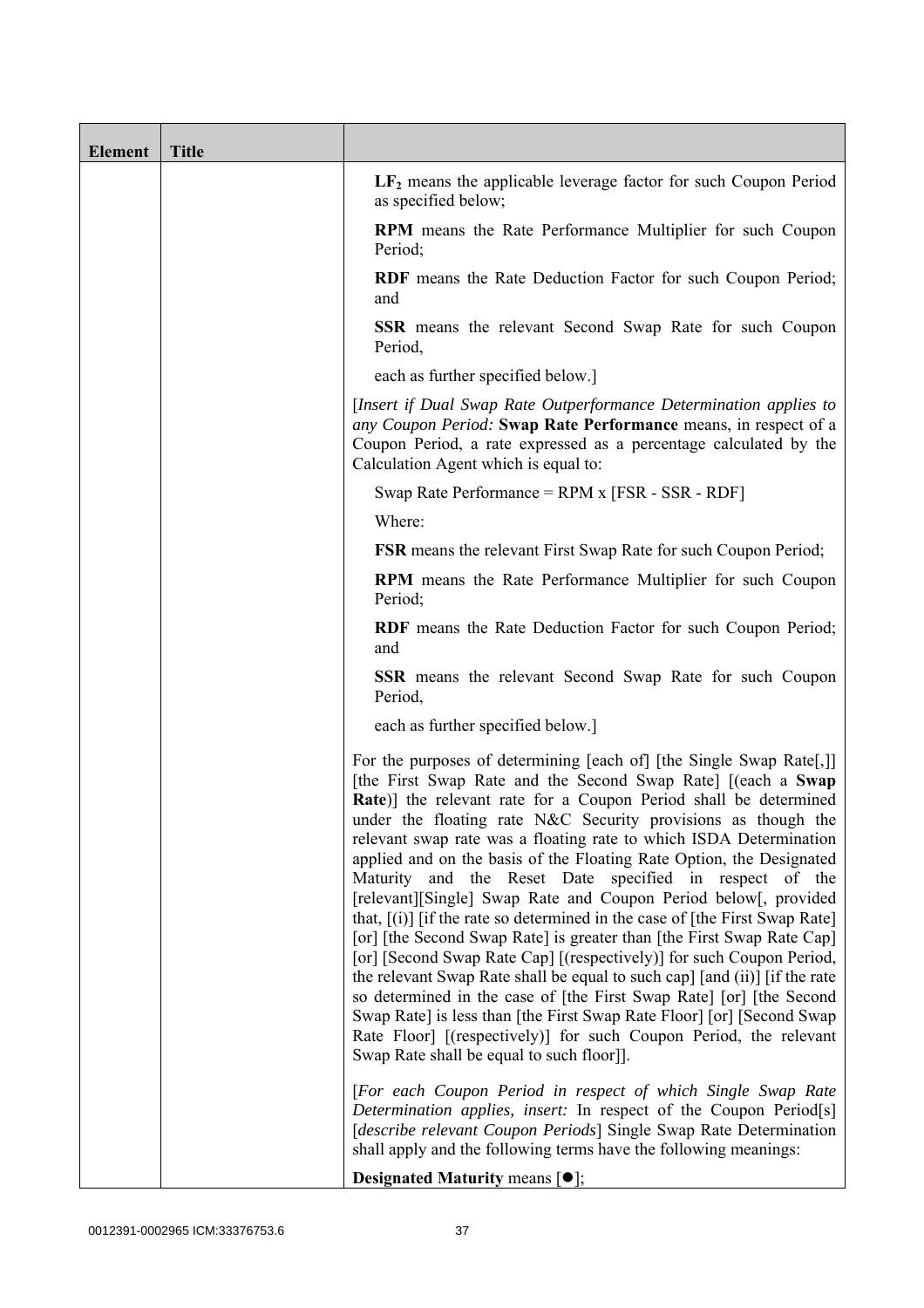| <b>Element</b> | <b>Title</b> |                                                                                                                                                                                                                                                                                                                                                           |
|----------------|--------------|-----------------------------------------------------------------------------------------------------------------------------------------------------------------------------------------------------------------------------------------------------------------------------------------------------------------------------------------------------------|
|                |              | <b>Floating Rate Option means <math>[•]</math>;</b>                                                                                                                                                                                                                                                                                                       |
|                |              | Reference Swap Rate: means [ $\bullet$ ]; and                                                                                                                                                                                                                                                                                                             |
|                |              | <b>Reset Date means [●][.][; [and]]</b>                                                                                                                                                                                                                                                                                                                   |
|                |              | [For each Coupon Period in respect of which Dual Swap Rate<br>Determination or Dual Swap Rate Outperformance Determination<br>applies, insert: In respect of the Coupon Period[s] [describe relevant<br>Coupon Periods] Dual Swap Rate [Outperformance] Determination<br>shall apply and the following terms have the following meanings:                 |
|                |              | LF <sub>1</sub> means $\lceil \bullet \rceil$ ;                                                                                                                                                                                                                                                                                                           |
|                |              | LF <sub>2</sub> means $\lceil \bullet \rceil$ ;                                                                                                                                                                                                                                                                                                           |
|                |              | <b>Rate Deduction Factor means <math>[•]</math>;</b>                                                                                                                                                                                                                                                                                                      |
|                |              | Rate Performance Multiplier means [ $\bullet$ ]; and                                                                                                                                                                                                                                                                                                      |
|                |              | In respect of the First Swap Rate:                                                                                                                                                                                                                                                                                                                        |
|                |              | Reference Swap Rate: means [ $\bullet$ ];                                                                                                                                                                                                                                                                                                                 |
|                |              | <b>Floating Rate Option means <math>[•]</math>;</b>                                                                                                                                                                                                                                                                                                       |
|                |              | <b>Designated Maturity means <math>[\bullet]</math>; [and]</b>                                                                                                                                                                                                                                                                                            |
|                |              | <b>Reset Date means <math>[\bullet]</math>; [and]</b>                                                                                                                                                                                                                                                                                                     |
|                |              | <b>[First Swap Rate Cap means [<math>\bullet</math>]; and [</b>                                                                                                                                                                                                                                                                                           |
|                |              | <b>[First Swap Rate Floor means [<math>\bullet</math>]; and]</b>                                                                                                                                                                                                                                                                                          |
|                |              | In respect of the Second Swap Rate:                                                                                                                                                                                                                                                                                                                       |
|                |              | Reference Swap Rate: means [●];                                                                                                                                                                                                                                                                                                                           |
|                |              | <b>Floating Rate Option means <math>[•]</math>;</b>                                                                                                                                                                                                                                                                                                       |
|                |              | <b>Designated Maturity means <math>\lceil \bullet \rceil</math>; [and]</b>                                                                                                                                                                                                                                                                                |
|                |              | <b>Reset Date means <math>\lceil \bullet \rceil</math>.</b> $\lfloor \cdot \rfloor$ and $\lfloor \cdot \rfloor$                                                                                                                                                                                                                                           |
|                |              | [Second Swap Rate Cap means [ $\bullet$ ][.][; and]]                                                                                                                                                                                                                                                                                                      |
|                |              | [Second Swap Rate Floor means [●].]]                                                                                                                                                                                                                                                                                                                      |
|                |              | (repeat as necessary to cover the bases for Single Swap Rate<br>Determination, Dual Swap Rate Determination and Dual Swap Rate<br>Outperformance Determination for all Coupon Periods)]                                                                                                                                                                   |
|                |              | [In the case of Equity Linked Securities, insert:                                                                                                                                                                                                                                                                                                         |
|                |              | <b>Adjustment and Disruption Events</b>                                                                                                                                                                                                                                                                                                                   |
|                |              | The Securities may be subject to cancellation, early redemption or<br>adjustment (including as to valuation and in certain circumstances<br>share substitutions) if certain corporate events (such as events<br>affecting the value of a Share (including Share divisions or<br>consolidations, extraordinary dividends and capital calls); de-listing of |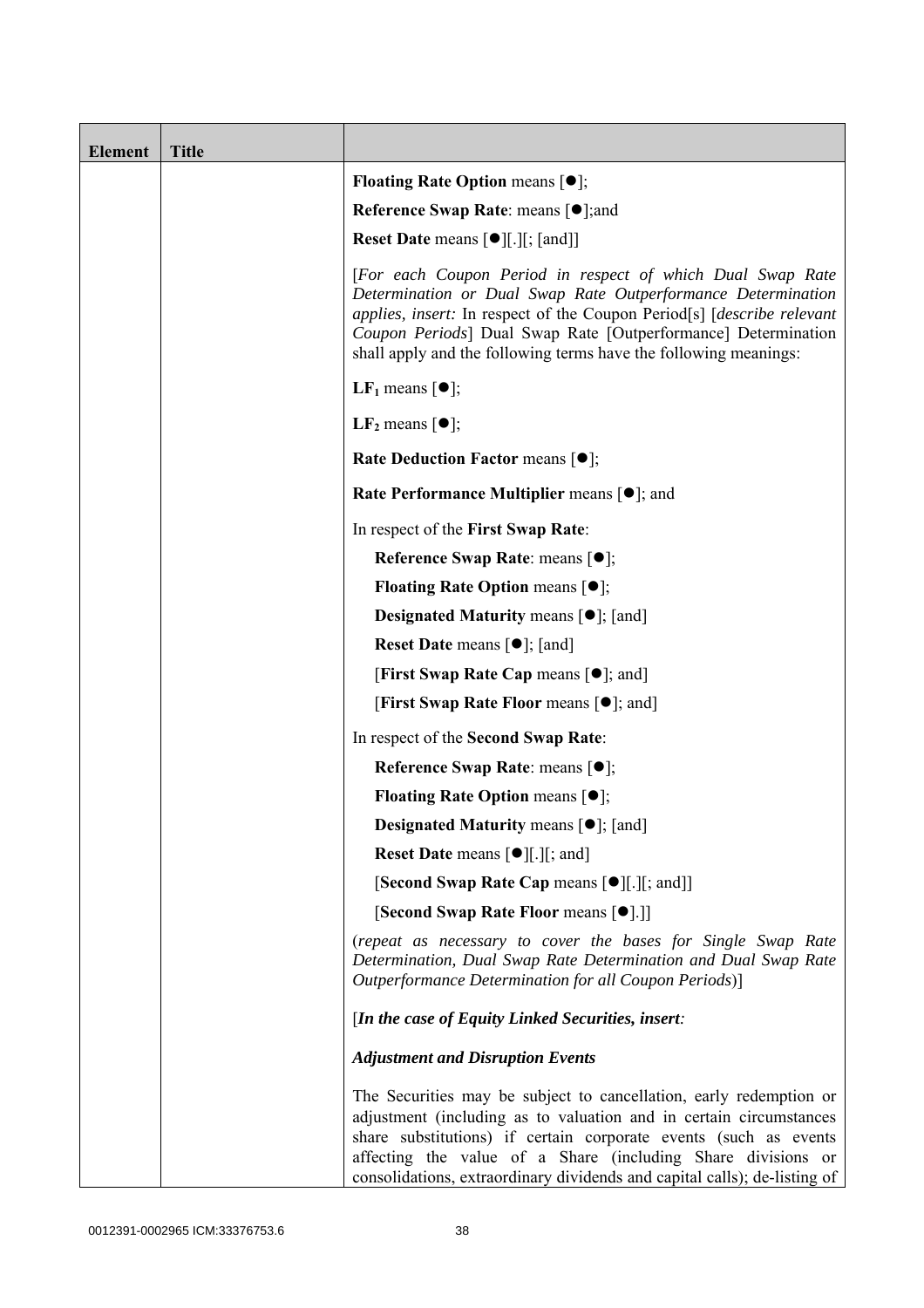| <b>Element</b> | <b>Title</b> |                                                                                                                                                                                                                                                                                                                                                                                                                                                               |
|----------------|--------------|---------------------------------------------------------------------------------------------------------------------------------------------------------------------------------------------------------------------------------------------------------------------------------------------------------------------------------------------------------------------------------------------------------------------------------------------------------------|
|                |              | a Share; insolvency, merger or nationalisation of a Share issuer; a<br>tender offer or redenomination of a Share) occur, if certain events<br>(such as illegality, disruptions or cost increases) occur with respect to<br>the Issuer's or any of its affiliates' hedging arrangements, or if<br>insolvency filings are made with respect to the issuer of a share.                                                                                           |
|                |              | If certain disruption events occur with respect to valuation of a Share<br>such valuation will be postponed and may be made by the Calculation<br>Agent. Payments may also be postponed.]                                                                                                                                                                                                                                                                     |
|                |              | [In the case of Index Linked Securities, insert:                                                                                                                                                                                                                                                                                                                                                                                                              |
|                |              | <b>Adjustment and Disruption Events</b>                                                                                                                                                                                                                                                                                                                                                                                                                       |
|                |              | The Securities may be subject to cancellation or early redemption or<br>adjustment if an Index is modified or cancelled and there is no<br>successor Index acceptable to the Calculation Agent, if an Index's<br>sponsor fails to calculate and announce such Index, or certain events<br>(such as illegality, disruptions or cost increases) occur with respect to<br>the Issuer's or any of its affiliates' hedging arrangements.                           |
|                |              | If certain disruption events occur with respect to valuation of an Index<br>such valuation will be postponed and may be made by the Calculation<br>Agent. Payments may also be postponed.]                                                                                                                                                                                                                                                                    |
|                |              | [In the case of Inflation Linked Securities, insert:                                                                                                                                                                                                                                                                                                                                                                                                          |
|                |              | <b>Adjustment Events</b>                                                                                                                                                                                                                                                                                                                                                                                                                                      |
|                |              | The Securities may be subject to adjustment if the Index is not<br>published or announced, there is a successor Index, an Index level is<br>corrected or the Index is rebased and may be subject to early<br>redemption or cancellation if the Index ceases to be published and<br>there is no appropriate alternative index acceptable to the Calculation<br>Agent. In certain circumstances the Calculation Agent may calculate<br>the Index level itself.] |
|                |              | [In the case of $FX$ Linked Securities, insert:                                                                                                                                                                                                                                                                                                                                                                                                               |
|                |              | <b>Disruption Events</b>                                                                                                                                                                                                                                                                                                                                                                                                                                      |
|                |              | If certain disruption events occur with respect to valuation of a<br>Currency Pair, [an alternative valuation method may be used,<br>valuation may be made by the Calculation Agent, valuation may be<br>postponed or the Securities may be subject to early redemption or<br>cancellation].]                                                                                                                                                                 |
|                |              | Please also refer to Element C.9 above.                                                                                                                                                                                                                                                                                                                                                                                                                       |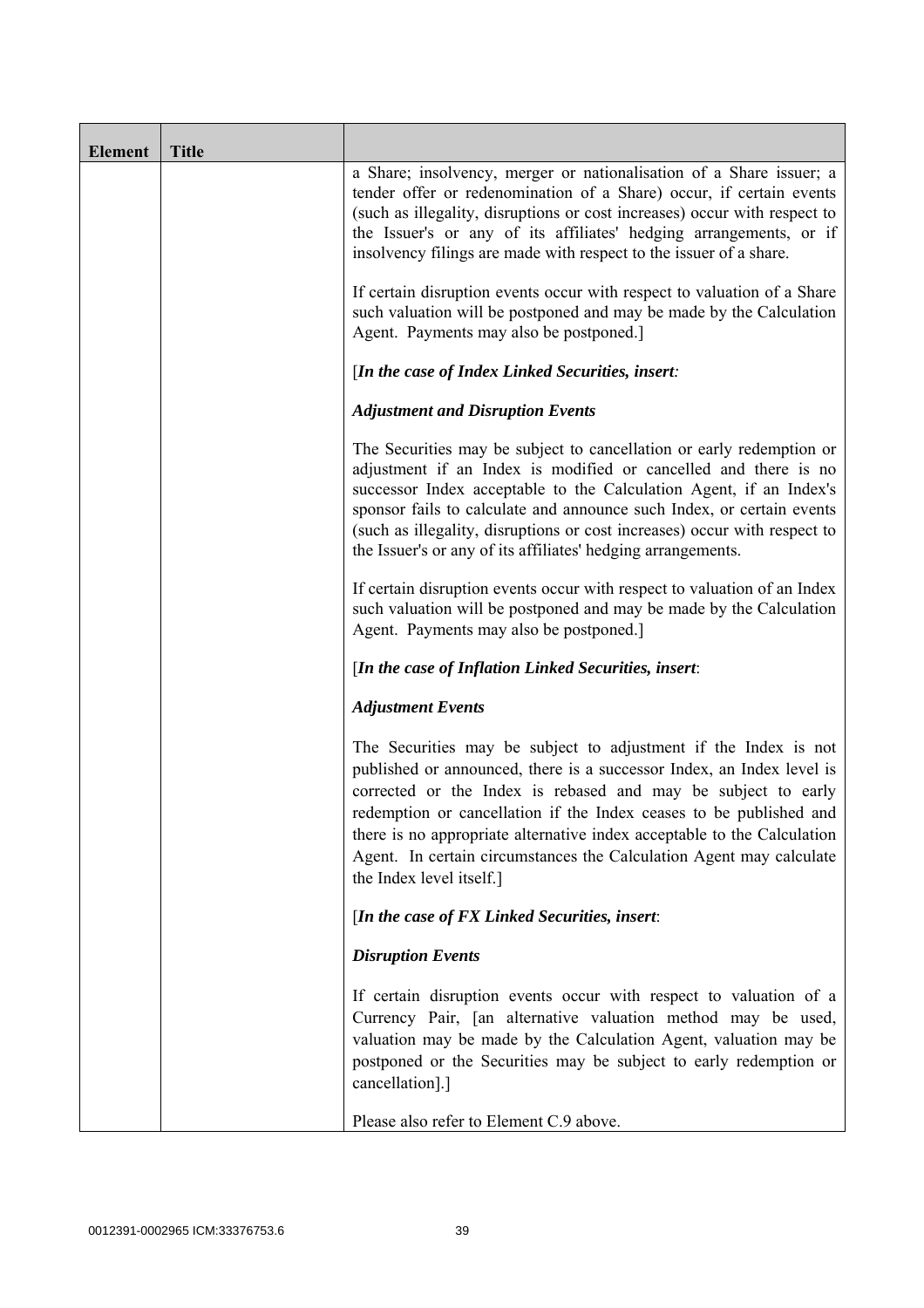| <b>Element</b>  | <b>Title</b>                                                                                                                                                                                                                                                                                                                                                                                                    |                                                                                                                                                                                                                                                                                                                                                                                                                                                                                                                                                                                                                                                                                                                                                                                                                                                                                                                                                                                                                                                                                                                                                                                                                                                                                                       |
|-----------------|-----------------------------------------------------------------------------------------------------------------------------------------------------------------------------------------------------------------------------------------------------------------------------------------------------------------------------------------------------------------------------------------------------------------|-------------------------------------------------------------------------------------------------------------------------------------------------------------------------------------------------------------------------------------------------------------------------------------------------------------------------------------------------------------------------------------------------------------------------------------------------------------------------------------------------------------------------------------------------------------------------------------------------------------------------------------------------------------------------------------------------------------------------------------------------------------------------------------------------------------------------------------------------------------------------------------------------------------------------------------------------------------------------------------------------------------------------------------------------------------------------------------------------------------------------------------------------------------------------------------------------------------------------------------------------------------------------------------------------------|
| [C.11]          | Admission to Trading<br>on a regulated market<br>(Include this Element<br>C.11 only if the<br>relevant Securities have<br>a minimum<br>denomination of less<br>than $\text{\textsterling}100,000$ or are<br>Derivative Securities as<br>defined in Element C.9<br>above)                                                                                                                                        | Securities issued under the Programme may be listed and admitted to<br>trading on the regulated market or Global Exchange Market of<br>Euronext Dublin or such other stock exchange or market specified<br>below, or may be issued on an unlisted basis.<br>Issue specific summary:<br>[Application [has been] [is expected to be] made by the Issuer (or on<br>its behalf) for the Securities to be admitted to the Official List and to<br>trading on [Euronext Dublin's [regulated market/Global Exchange<br>Market]][the [regulated market][Professional Securities Market] of the<br>London Stock Exchange][the [regulated][EuroMTF] market of the<br>Luxembourg Stock Exchange][the Electronic Bond Market organised<br>and managed by Borsa Italiana S.p.A. (MOT)][the Multilateral<br>Trading Facility of securitised derivatives financial instruments<br>organised and managed by Borsa Italiana S.p.A.(the SeDeX<br>Market)].<br>[Not applicable, the Securities are not intended to be admitted to<br>trading on any market.]]                                                                                                                                                                                                                                                            |
| IC.15<br>[C.16] | How the value of the<br>investment is affected<br>by the value of the<br>underlying assets<br>(Include this Element<br>C.15 only if the<br>relevant Securities are<br>Derivative Securities as<br>defined in Element C.9<br><i>above</i> )<br>Maturity<br>(Include this Element<br>C.16<br>only<br>if<br>the<br>relevant Securities are<br>Derivative Securities as<br>defined in Element C.9<br><i>above</i> ) | $[If the Securities are N&C Securities, insert: The [Insert if]$<br>applicable: Rate of Interest and the] [Final Redemption<br>Amount][Credit Event Redemption Amount, if payable]][If the<br>Securities are W&C Securities, insert: The Cash Settlement Amount]<br>([in each case,] if any) payable in respect of the Securities [and<br>whether such amounts are payable] [is/are] calculated by reference to<br>[insert relevant underlying(s) (i.e. the relevant Reference Item(s) and,<br>if applicable, specify: the creditworthiness of the relevant Reference<br>[Entity][Entities])].<br>Please also see Element C.18.]]<br>[If the Securities are N&C Securities, insert: The Maturity Date of the<br>Securities is $\lceil \bullet \rceil$ [If the N&C Securities are Auction to Cash Settled<br>Credit Linked N&C Securities, Zero Recovery Single Name Credit<br>Linked N&C Securities, Zero Recovery Basket Credit Linked N&C<br>Securities or Tranched Zero Recovery Credit Linked N&C Securities,<br><i>insert:</i> (the <b>Scheduled Maturity Date</b> ), subject to adjustment for<br>[insert relevant postponement events]].]<br>[If the Securities are W&C Securities, insert: The Settlement Date of<br>the Securities is $[\bullet]$ [the fifth Business Day following the last |
| [C.17]          | Settlement procedure of<br>derivative securities                                                                                                                                                                                                                                                                                                                                                                | occurring valuation date.]]<br>[The Securities will be cash-settled.]]                                                                                                                                                                                                                                                                                                                                                                                                                                                                                                                                                                                                                                                                                                                                                                                                                                                                                                                                                                                                                                                                                                                                                                                                                                |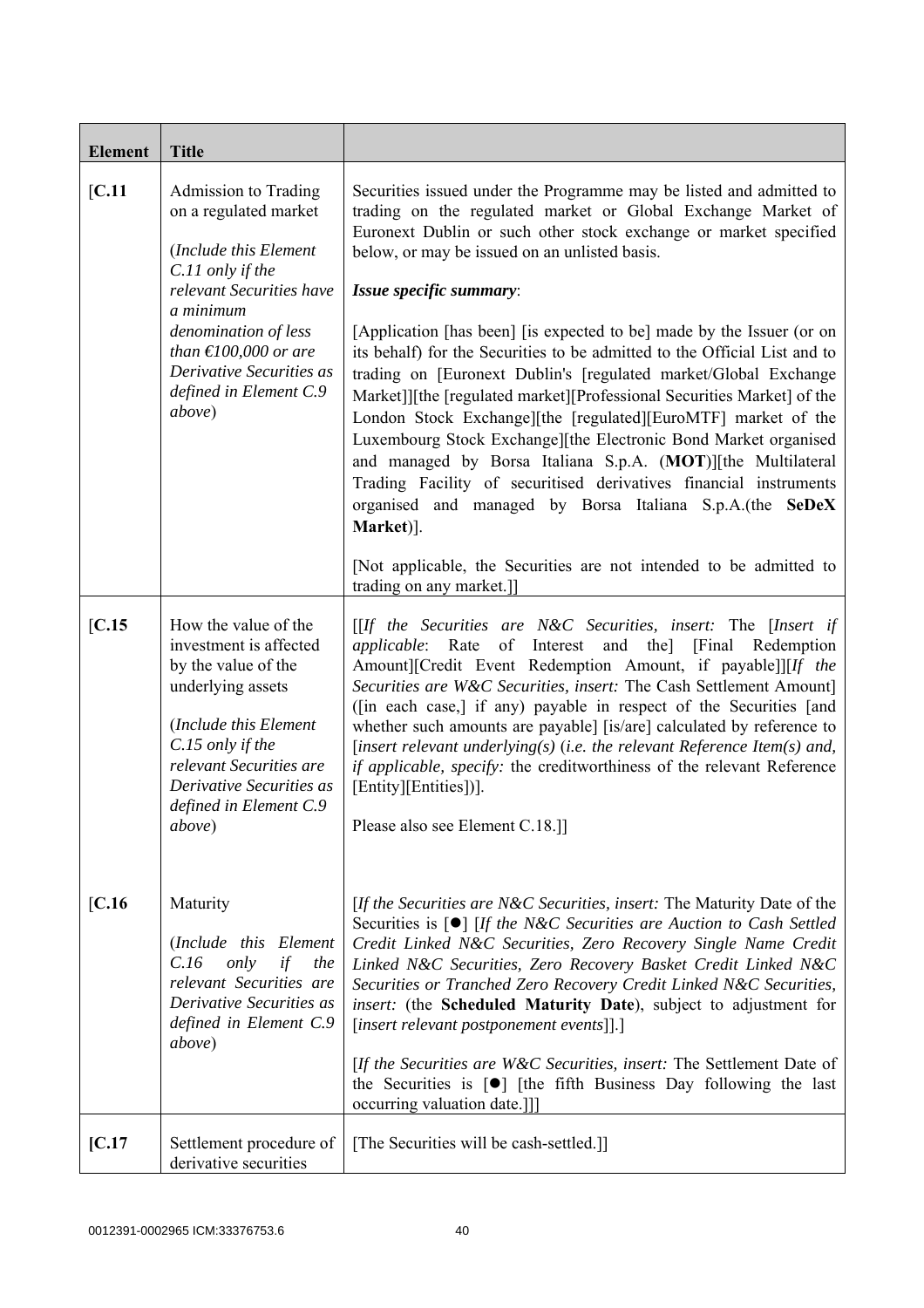| <b>Element</b> | <b>Title</b>                                                                                                                         |                                                                                                                                                                                                                                                                                                                                                                                                                                                                                                                                                                   |
|----------------|--------------------------------------------------------------------------------------------------------------------------------------|-------------------------------------------------------------------------------------------------------------------------------------------------------------------------------------------------------------------------------------------------------------------------------------------------------------------------------------------------------------------------------------------------------------------------------------------------------------------------------------------------------------------------------------------------------------------|
|                | (Include this Element<br>C.17 only if the<br>relevant Securities are<br>Derivative Securities as<br>defined in Element C.9<br>above) |                                                                                                                                                                                                                                                                                                                                                                                                                                                                                                                                                                   |
| [C.18]         | Return on derivative<br>securities                                                                                                   | Nominal interest rate and date from which interest becomes payable<br>and due dates for interest                                                                                                                                                                                                                                                                                                                                                                                                                                                                  |
|                | (Include this Element                                                                                                                | [The Securities do not pay interest.]                                                                                                                                                                                                                                                                                                                                                                                                                                                                                                                             |
|                | $C.18$ only if the<br>relevant Securities are<br>Derivative Securities as<br>defined in Element C.9<br><i>above</i> )                | [In the case of Fixed Rate Securities, insert: The Securities bear<br>interest [from their date of issue/from $\lceil \bullet \rceil$ ] at the fixed rate of $\lceil \bullet \rceil$ per<br>cent. per annum. Interest will be paid [annually] in arrear on $\lceil \bullet \rceil$ in<br>each year. The first interest payment will be made on $[\bullet]$ .]                                                                                                                                                                                                     |
|                |                                                                                                                                      | [In the case of Floating Rate Securities, insert: The Securities bear<br>interest [from their date of issue/from $\lceil \bullet \rceil$ ] at floating rates calculated<br>by reference to [ <i>specify reference rate</i> ] [plus/minus] a margin of $\lceil \bullet \rceil$<br>per cent. Interest will be paid [quarterly/semi-annually/annually] in<br>arrear on $\lceil \bullet \rceil$ in each year, subject to adjustment for non-business<br>days]. The first interest payment will be made on $[\bullet]$ .]                                              |
|                |                                                                                                                                      | [In the case of Securities whose interest payments are calculated by<br>reference to an underlying, insert: Payments of interest in respect of<br>the Securities [and whether such amounts are payable] will be<br>determined by reference to [the performance of the <i>[insert relevant</i><br>underlying( $s$ )] and extract, insert here and complete the relevant pro<br>forma disclosure from item C.10 that reflects the basis for the<br>calculation of interest of the Securities][the creditworthiness of the<br>relevant Reference [Entity][Entities]] |
|                |                                                                                                                                      | [In the case of Zero Recovery Basket Credit Linked N&C Securities or<br>Tranched Zero Recovery Credit Linked N&C Securities, insert: The<br>interest payable in respect of each nominal amount of Securities equal<br>to the Calculation Amount for each Coupon Period will be calculated<br>on the Outstanding Nominal Amount (as described further below) as<br>of the last day of such Coupon Period.]                                                                                                                                                         |
|                |                                                                                                                                      | [If the Securities are N&C Securities, insert: Redemption at Maturity                                                                                                                                                                                                                                                                                                                                                                                                                                                                                             |
|                |                                                                                                                                      | Unless previously redeemed or purchased and cancelled, each<br>Security will be redeemed by the Issuer on the Maturity Date at<br>[●]/[the Final Redemption Amount] [(which shall be determined as<br>set out below in this Element C.18).]                                                                                                                                                                                                                                                                                                                       |
|                |                                                                                                                                      | [The Calculation Amount for the Securities is $[•]$ .]                                                                                                                                                                                                                                                                                                                                                                                                                                                                                                            |
|                |                                                                                                                                      | [If the Securities are W&C Securities, insert: Settlement                                                                                                                                                                                                                                                                                                                                                                                                                                                                                                         |
|                |                                                                                                                                      | Each Security entitles its holder, upon due exercise, to receive from                                                                                                                                                                                                                                                                                                                                                                                                                                                                                             |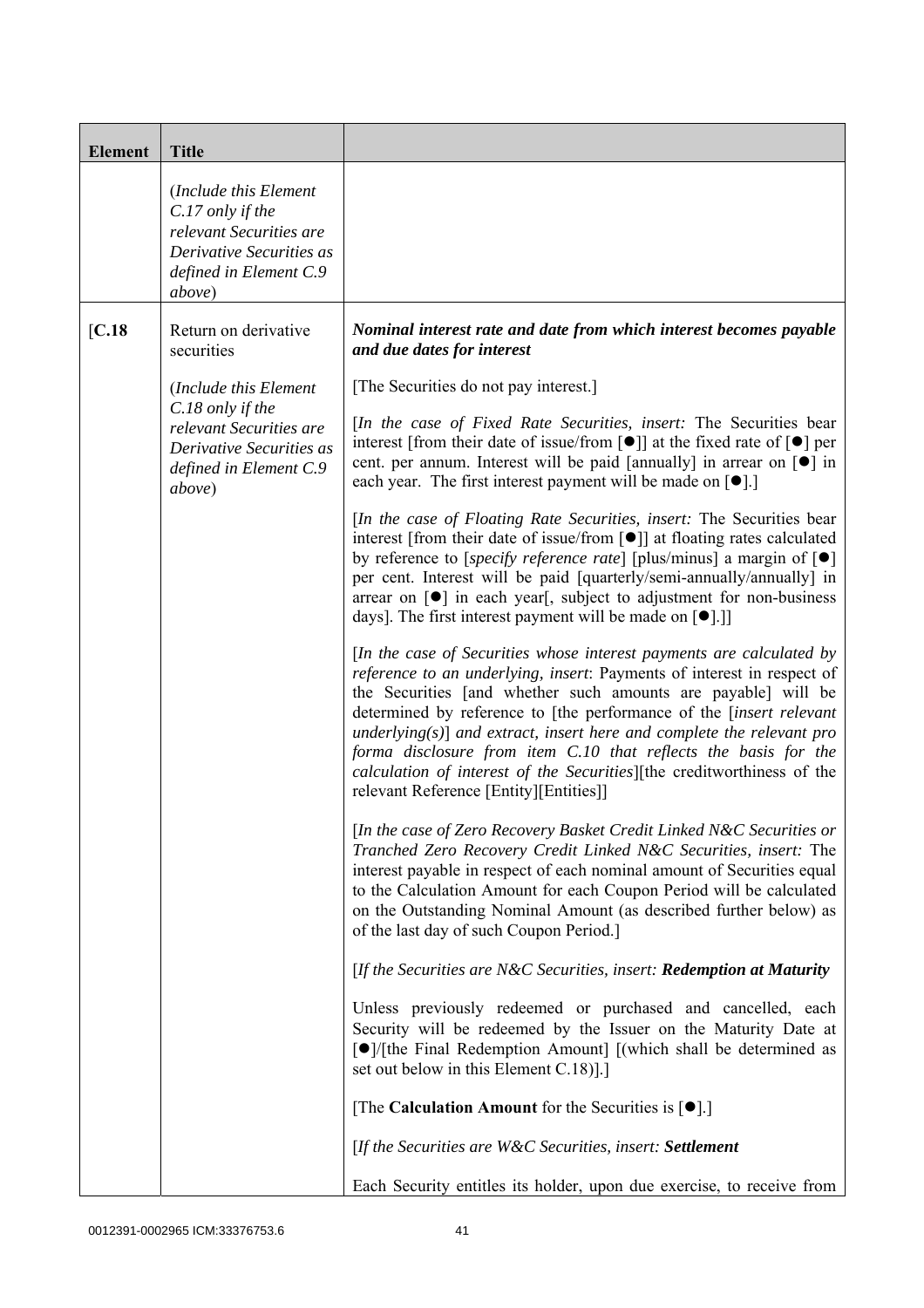| <b>Element</b> | <b>Title</b> |                                                                                                                                                                                                                                                                                                                                                                                                                                                                                                                                                                                                                                                                                                                                                                                                                                                                                                                                   |
|----------------|--------------|-----------------------------------------------------------------------------------------------------------------------------------------------------------------------------------------------------------------------------------------------------------------------------------------------------------------------------------------------------------------------------------------------------------------------------------------------------------------------------------------------------------------------------------------------------------------------------------------------------------------------------------------------------------------------------------------------------------------------------------------------------------------------------------------------------------------------------------------------------------------------------------------------------------------------------------|
|                |              | the Issuer on the Settlement Date a Cash Settlement Amount (which<br>shall be determined as set out below in this Element C.18).                                                                                                                                                                                                                                                                                                                                                                                                                                                                                                                                                                                                                                                                                                                                                                                                  |
|                |              | The Notional Amount per W&C Security is $[•]$ .                                                                                                                                                                                                                                                                                                                                                                                                                                                                                                                                                                                                                                                                                                                                                                                                                                                                                   |
|                |              | The Calculation Agent is $[•]$ .                                                                                                                                                                                                                                                                                                                                                                                                                                                                                                                                                                                                                                                                                                                                                                                                                                                                                                  |
|                |              | [If the Securities are interest bearing, insert: Interest Provisions                                                                                                                                                                                                                                                                                                                                                                                                                                                                                                                                                                                                                                                                                                                                                                                                                                                              |
|                |              | [If the Securities are not Fixed Rate or Floating Rate Securities,<br><i>insert</i> : Coupon Accrual Date means [ $\bullet$ ].                                                                                                                                                                                                                                                                                                                                                                                                                                                                                                                                                                                                                                                                                                                                                                                                    |
|                |              | Coupon Period means [insert coupon period].                                                                                                                                                                                                                                                                                                                                                                                                                                                                                                                                                                                                                                                                                                                                                                                                                                                                                       |
|                |              | Coupon Payment Date means [ $\bullet$ ].                                                                                                                                                                                                                                                                                                                                                                                                                                                                                                                                                                                                                                                                                                                                                                                                                                                                                          |
|                |              | [If the Securities are Fixed or Floating Rate Securities, insert: Day<br><b>Count Fraction means <math>[•]</math>.</b> ]                                                                                                                                                                                                                                                                                                                                                                                                                                                                                                                                                                                                                                                                                                                                                                                                          |
|                |              | [Business Day Convention means [ $\bullet$ ].]                                                                                                                                                                                                                                                                                                                                                                                                                                                                                                                                                                                                                                                                                                                                                                                                                                                                                    |
|                |              | [If the Securities are N&C Securities, insert: Redemption at Maturity                                                                                                                                                                                                                                                                                                                                                                                                                                                                                                                                                                                                                                                                                                                                                                                                                                                             |
|                |              | Unless previously redeemed or purchased and cancelled, each<br>Security will be redeemed by the Issuer on the Maturity Date at<br>[specify]/[the Final Redemption Amount (which shall be determined<br>as set out below in this Element C.18). The Securities may be<br>redeemed early [for tax reasons][[,] at the option of the Issuer][[,] at<br>the option of Securityholders][[,][and] upon the occurrence of certain<br>regulatory events [or inconvertibility events ][[,] [and] in circumstances<br>where the performance of the Issuer's [or the Guarantor's] obligations<br>under the Securities [or the Guarantee (as applicable)] has or will<br>become unlawful, illegal or otherwise prohibited] [and following the<br>occurrence of certain events relating to [the][any] [asset][or][basis] by<br>which the return on the Securities may<br>reference<br>to<br>be<br>determined][including those specified below] |
|                |              | [The Calculation Amount for the Securities is $[•]$ .]                                                                                                                                                                                                                                                                                                                                                                                                                                                                                                                                                                                                                                                                                                                                                                                                                                                                            |
|                |              | [Insert in the case of FX Redemption N&C Securities: The Final<br>Redemption Amount in respect of each nominal amount of N&C<br>Securities equal to the Calculation Amount shall be an amount in the<br>Settlement Currency (which, when the Floor is zero, will not be less<br>than, but may be equal to, zero) calculated by the Calculation Agent<br>equal to the Calculation Amount multiplied by the greater of (i) the<br>Floor and (ii) a percentage calculated by the Calculation Agent in<br>accordance with the following formula:                                                                                                                                                                                                                                                                                                                                                                                      |
|                |              | Leverage $\times$ Max $\left[0, \sum_{i=1}^{n} W_i \times \frac{X_i - Y_i}{Z_i}\right]$                                                                                                                                                                                                                                                                                                                                                                                                                                                                                                                                                                                                                                                                                                                                                                                                                                           |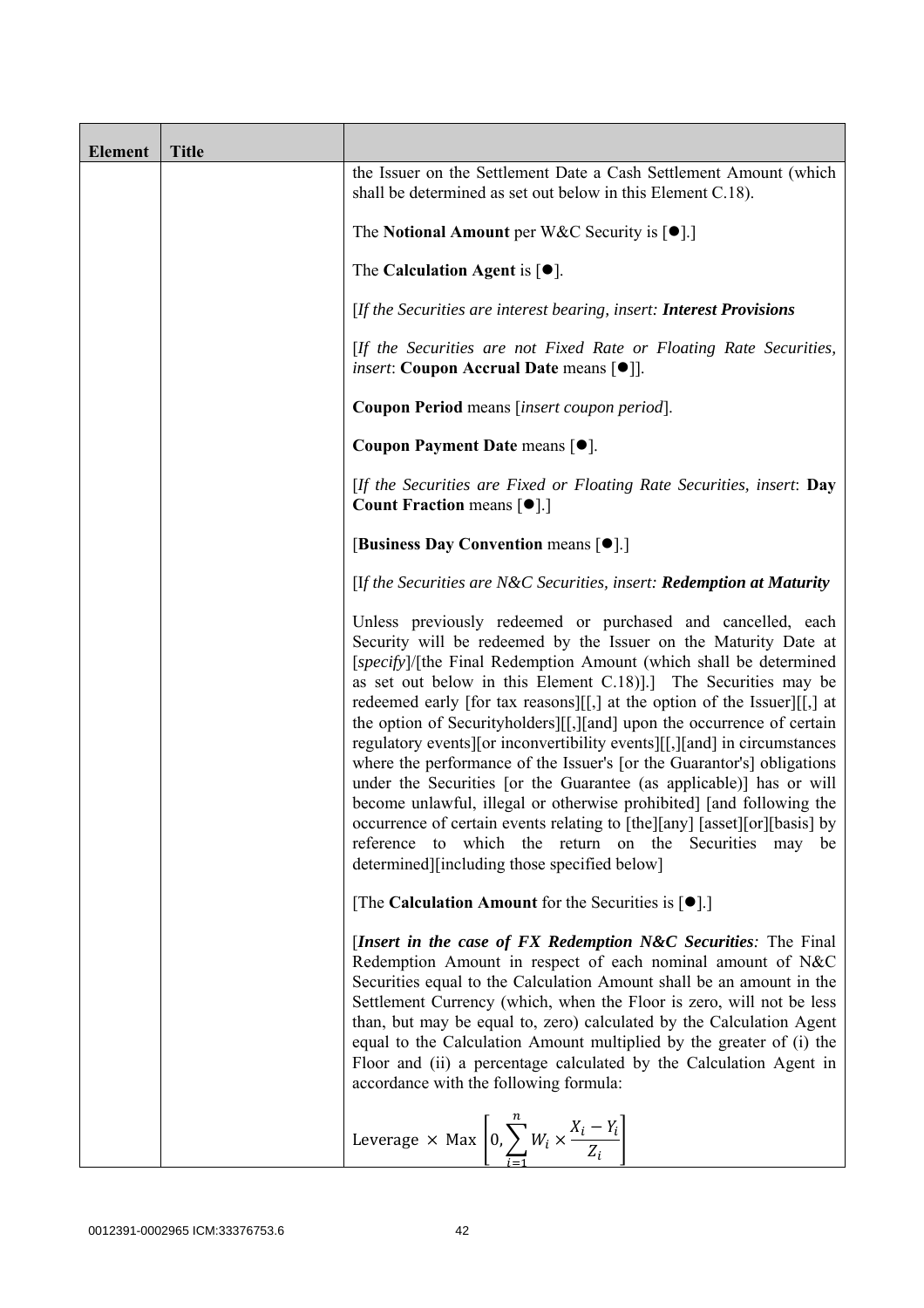| <b>Element</b> | <b>Title</b> |                                                                                                                                                                                                                                                                                                                                                                                                                                                                                             |
|----------------|--------------|---------------------------------------------------------------------------------------------------------------------------------------------------------------------------------------------------------------------------------------------------------------------------------------------------------------------------------------------------------------------------------------------------------------------------------------------------------------------------------------------|
|                |              | Any amount determined pursuant to the above, if not an amount in the<br>Settlement Currency, will be converted into the Settlement Currency at<br>the Exchange Rate. The Final Redemption Amount will be rounded<br>to the nearest two decimal places (or, in the case of Japanese Yen, the<br>nearest whole unit) in the relevant Settlement Currency, 0.005 (or, in<br>the case of Japanese Yen, half a unit) being rounded upwards.                                                      |
|                |              | Where:                                                                                                                                                                                                                                                                                                                                                                                                                                                                                      |
|                |              | Alternate Currency Pair means [specify Alternate Currency Pairs in<br>form of [specify first currency]/[specify second currency]] (repeat in<br>respect of each Alternate Currency Pair).                                                                                                                                                                                                                                                                                                   |
|                |              | <b>Currency Pair</b> means [specify Currency Pairs in form of [specify first]<br>currency]/[specify second currency]] (repeat for each Currency Pair).                                                                                                                                                                                                                                                                                                                                      |
|                |              | <b>Exchange Rate</b> means the spot rate of exchange between the currency<br>in which the Calculation Amount is denominated (the Calculation<br>Amount Currency) and the Settlement Currency (expressed as the<br>number of units (or part units) of the relevant Calculation Amount<br>Currency for which one unit of the relevant Settlement Currency can<br>be exchanged) or on the basis of such other applicable market<br>convention as the Calculation Agent determines appropriate. |
|                |              | <b>First Relevant Currency means [O]</b> (specify for each Currency<br>Pair).                                                                                                                                                                                                                                                                                                                                                                                                               |
|                |              | <b>Floor</b> means $[•]$ .                                                                                                                                                                                                                                                                                                                                                                                                                                                                  |
|                |              | <b>FX Price Source</b> means $\lceil \bullet \rceil$ (specify for each Currency Pair and each<br>Alternate Currency Pair).                                                                                                                                                                                                                                                                                                                                                                  |
|                |              | i means each Currency Pair.                                                                                                                                                                                                                                                                                                                                                                                                                                                                 |
|                |              | Leverage means $\lceil \bullet \rceil$ per cent.                                                                                                                                                                                                                                                                                                                                                                                                                                            |
|                |              | Max followed by a series of amounts inside brackets, means<br>whichever is the greater of the amounts separated by a comma inside<br>those brackets.                                                                                                                                                                                                                                                                                                                                        |
|                |              | <b>n</b> means the number of Currency Pairs to which the N&C Securities<br>relate.                                                                                                                                                                                                                                                                                                                                                                                                          |
|                |              | Reference Exchange Rate means, in respect of a Currency Pair, the<br>spot exchange rate for the First Relevant Currency quoted against the<br>Second Relevant Currency expressed as the number of units of the<br>First Relevant Currency quoted per one unit of the Second Relevant<br>Currency.                                                                                                                                                                                           |
|                |              | <b>Relevant Currency</b> means each currency comprising a Currency Pair<br>and any references to the conversion of one Relevant Currency to<br>another shall be construed as applying in relation to a Currency Pair.                                                                                                                                                                                                                                                                       |
|                |              | Second Relevant Currency means [ $\bullet$ ] (specify for each Currency                                                                                                                                                                                                                                                                                                                                                                                                                     |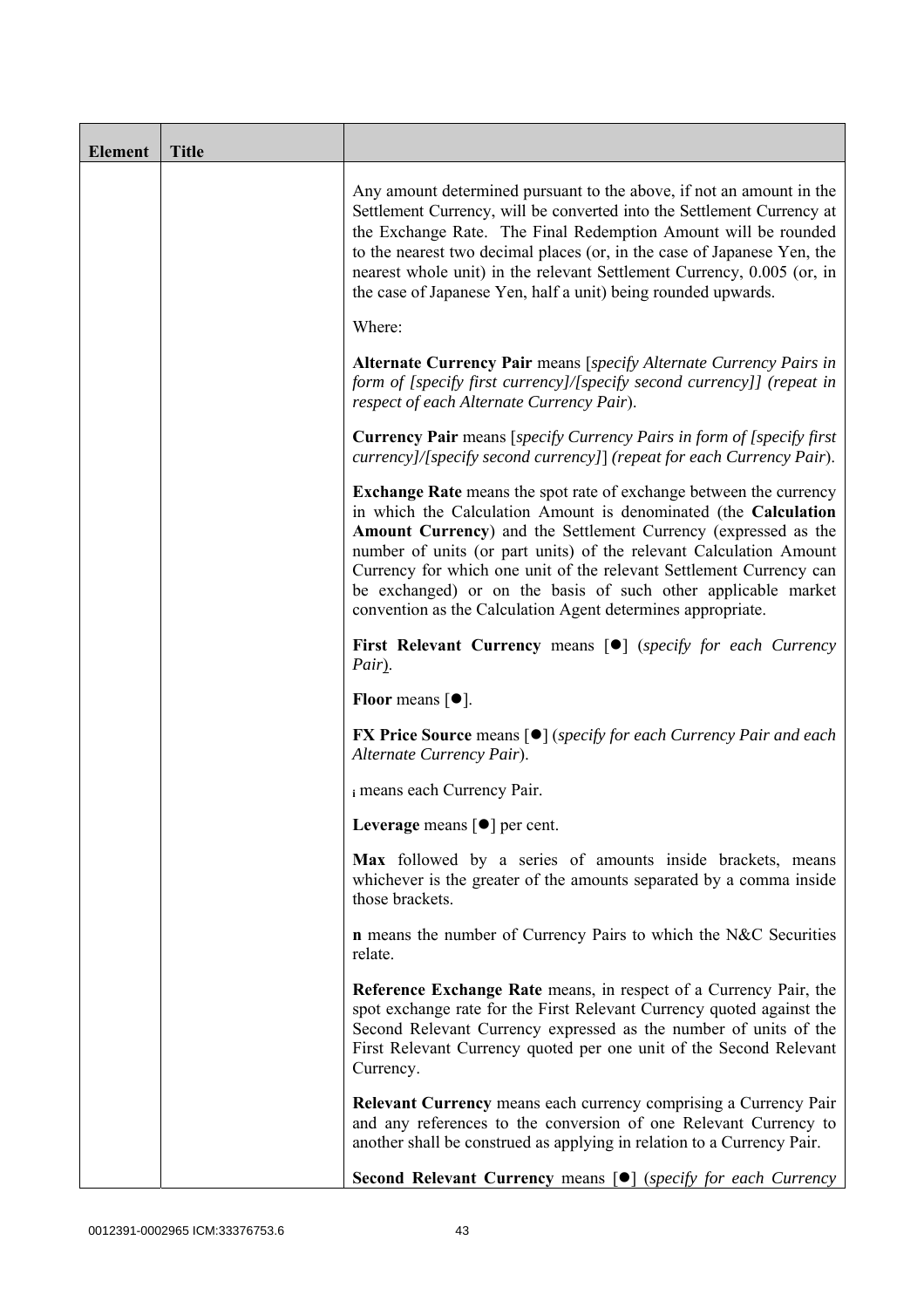| <b>Element</b> | <b>Title</b> |                                                                                                                                                                                                                                                                                                                                                                                                                                                                                                                                                                                                                                                                                                                                          |
|----------------|--------------|------------------------------------------------------------------------------------------------------------------------------------------------------------------------------------------------------------------------------------------------------------------------------------------------------------------------------------------------------------------------------------------------------------------------------------------------------------------------------------------------------------------------------------------------------------------------------------------------------------------------------------------------------------------------------------------------------------------------------------------|
|                |              | Pair).                                                                                                                                                                                                                                                                                                                                                                                                                                                                                                                                                                                                                                                                                                                                   |
|                |              | <b>Settlement Rate</b> means, in respect of a Currency Pair, the Reference<br>Exchange Rate for that Currency Pair on the Valuation Date at the<br>Valuation Time as determined by the Calculation Agent by reference to<br>the Settlement Rate Option for that Currency Pair (and such<br>determination may be made, without limitation, with such adjustments as<br>are, at the discretion of the Calculation Agent, necessary to the published<br>quoting conventions and/or implying the Reference Exchange Rate from<br>more than one Settlement Rate Option) unless any applicable disruption<br>event exists or occurs, in which case, the Settlement Rate for that<br>Currency Pair will be determined by the Calculation Agent. |
|                |              | Settlement Rate Option means, in respect of a Currency Pair, the rate<br>published for the Currency Pair fixing rate on the FX Price Source for<br>that Currency Pair at or about the Valuation Time on the Valuation<br>Date or, if Alternate Currency Pairs are specified for the relevant<br>Currency Pair, the Reference Exchange Rate will be implied from<br>more than one Settlement Rate Option by determining the rate for<br>each Alternate Currency Pair for that Currency Pair, published for the<br>Alternate Currency Pair fixing rate on the FX Price Source for that<br>Alternate Currency Pair at or about the Valuation Time on the<br>Valuation Date.                                                                 |
|                |              | <b>Strike Rate means [<math>\bullet</math>]</b> (specify for each Currency Pair).                                                                                                                                                                                                                                                                                                                                                                                                                                                                                                                                                                                                                                                        |
|                |              | Valuation Date means $[•]$ .                                                                                                                                                                                                                                                                                                                                                                                                                                                                                                                                                                                                                                                                                                             |
|                |              | Valuation Time means $[•]$ .                                                                                                                                                                                                                                                                                                                                                                                                                                                                                                                                                                                                                                                                                                             |
|                |              | <b>w</b> <sub>i</sub> means [specify the weighting of each Currency Pair (being a<br>number less than or equal to 1)].                                                                                                                                                                                                                                                                                                                                                                                                                                                                                                                                                                                                                   |
|                |              | $X_i$ means, in respect of a Currency Pair, the [Settlement Rate in<br>respect of such Currency Pair]/[Strike Rate in respect of such<br>Currency Pair].                                                                                                                                                                                                                                                                                                                                                                                                                                                                                                                                                                                 |
|                |              | $Y_i$ means, in respect of a Currency Pair, the [Settlement Rate in<br>respect of such Currency Pairl/[Strike Rate in respect of such<br>Currency Pair].                                                                                                                                                                                                                                                                                                                                                                                                                                                                                                                                                                                 |
|                |              | $Z_i$ means, in respect of a Currency Pair, the [Settlement Rate in<br>respect of such Currency Pairl/[Strike Rate in respect of such<br>Currency Pair]/[1].]                                                                                                                                                                                                                                                                                                                                                                                                                                                                                                                                                                            |
|                |              | [Insert in the case of Fixed Denomination FX Redemption $N&C$<br>Securities: The Final Redemption Amount in respect of each unit or<br>nominal amount of N&C Securities equal to the Calculation Amount<br>shall be an amount in the Settlement Currency (which will not be less<br>than, but may be equal to, zero) calculated by the Calculation Agent<br>equal to the Base Final Redemption Amount divided by the<br>Settlement Rate.                                                                                                                                                                                                                                                                                                 |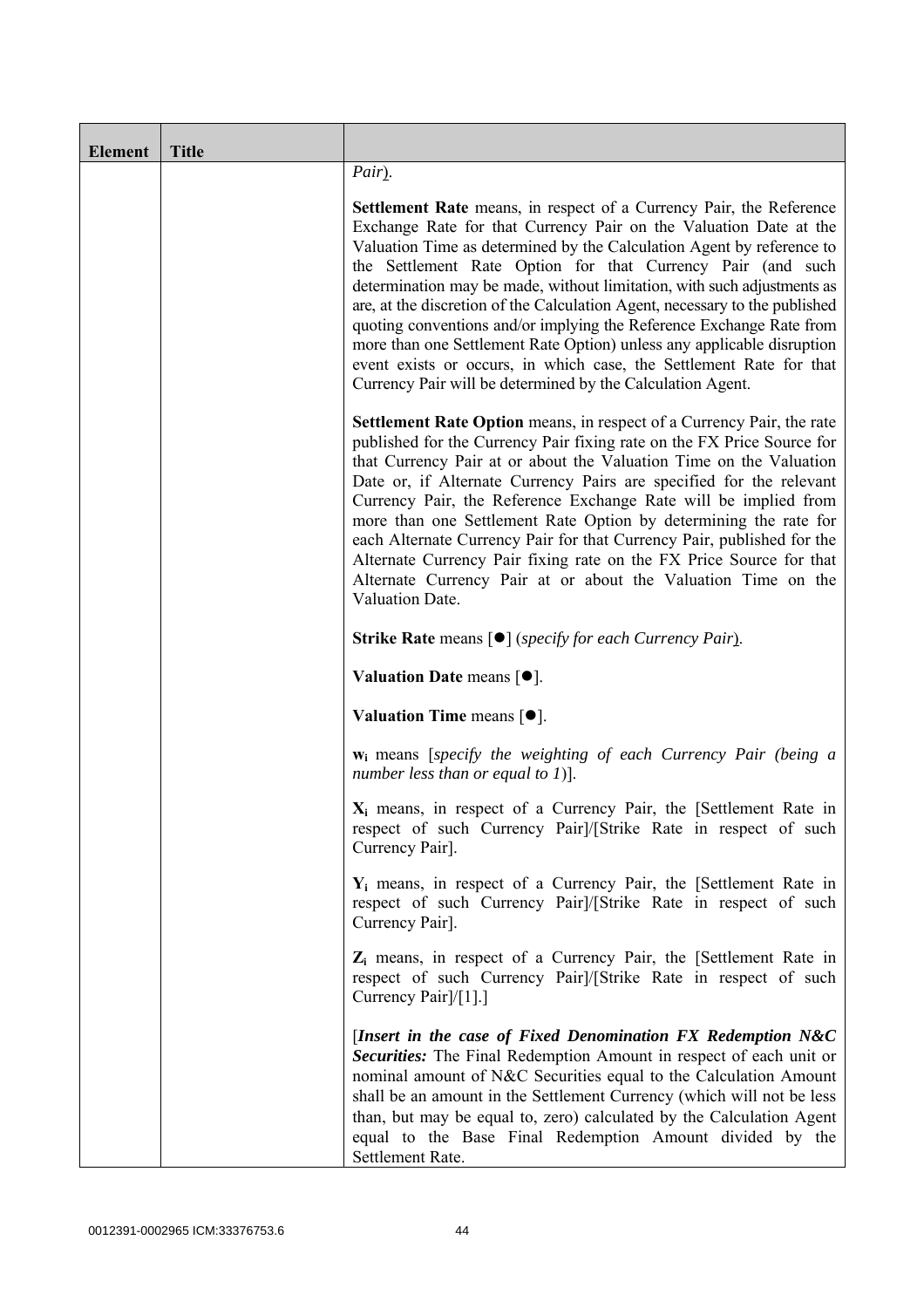| <b>Element</b> | <b>Title</b> |                                                                                                                                                                                                                                                                                                                                                                                                                                                                                                                                                                                                                                     |
|----------------|--------------|-------------------------------------------------------------------------------------------------------------------------------------------------------------------------------------------------------------------------------------------------------------------------------------------------------------------------------------------------------------------------------------------------------------------------------------------------------------------------------------------------------------------------------------------------------------------------------------------------------------------------------------|
|                |              | Where:                                                                                                                                                                                                                                                                                                                                                                                                                                                                                                                                                                                                                              |
|                |              | <b>Base Final Redemption Amount means <math>[①]</math>;</b>                                                                                                                                                                                                                                                                                                                                                                                                                                                                                                                                                                         |
|                |              | <b>FX Price Source</b> means, in respect of a Settlement Rate Option, $[•]$ ;                                                                                                                                                                                                                                                                                                                                                                                                                                                                                                                                                       |
|                |              | Reference Exchange Rate means the spot exchange rate for the<br>Specified Currency quoted against the Settlement Currency expressed<br>as the number of units of the Specified Currency quoted per unit of the<br>Settlement Currency;                                                                                                                                                                                                                                                                                                                                                                                              |
|                |              | Settlement Rate means the Reference Exchange Rate on the<br>Valuation Date at the Valuation Time as determined by the<br>Calculation Agent by reference to the Settlement Rate Option(s) (and<br>such determination may be made, without limitation, with such<br>adjustments as are, at the discretion of the Calculation Agent,<br>necessary to the published quoting conventions and/or implying the<br>Reference Exchange Rate from more than one Settlement Rate<br>Option) unless any applicable disruption event exists or occurs, in<br>which case, the Settlement Rate will be determined by the Calculation<br>Agent; and |
|                |              | Settlement Rate Option means [the rate published for the Specified<br>Currency/Settlement Currency fixing rate on the FX Price Source at or<br>about the Valuation Time on the Valuation Date] [insert if the<br>Reference Exchange Rate will be implied from more than one<br>Settlement Rate Option and delete preceding option: the relevant<br>fixing rates on the FX Price Source(s) at or about the Valuation Time<br>on the Valuation Date.]]                                                                                                                                                                                |
|                |              | [Insert in the case of Equity Basket Knock-In N&C Securities: The<br>Final Redemption Amount in respect of each nominal amount of N&C<br>Securities equal to the Calculation Amount shall be an amount in the<br>Specified Currency (which will not be less than, but may be equal to,<br>zero) calculated by the Calculation Agent equal to:                                                                                                                                                                                                                                                                                       |
|                |              | if no Knock-In Event has occurred, the Calculation Amount;<br>(a)<br><sub>or</sub>                                                                                                                                                                                                                                                                                                                                                                                                                                                                                                                                                  |
|                |              | (b)<br>if a Knock-In Event has occurred, the product of $(x)$ the<br>Calculation Amount and (y) the Final Reference Performance.                                                                                                                                                                                                                                                                                                                                                                                                                                                                                                    |
|                |              | Where:                                                                                                                                                                                                                                                                                                                                                                                                                                                                                                                                                                                                                              |
|                |              | Final Reference Performance means a percentage determined by the<br>Calculation Agent equal to the Reference Performance of the Share<br>with the lowest Reference Performance.                                                                                                                                                                                                                                                                                                                                                                                                                                                     |
|                |              | Final Price means, in respect of a Share, an amount equal to the price<br>per share in respect of such Share quoted on the applicable exchange<br>at the Valuation Time on the Final Valuation Date.                                                                                                                                                                                                                                                                                                                                                                                                                                |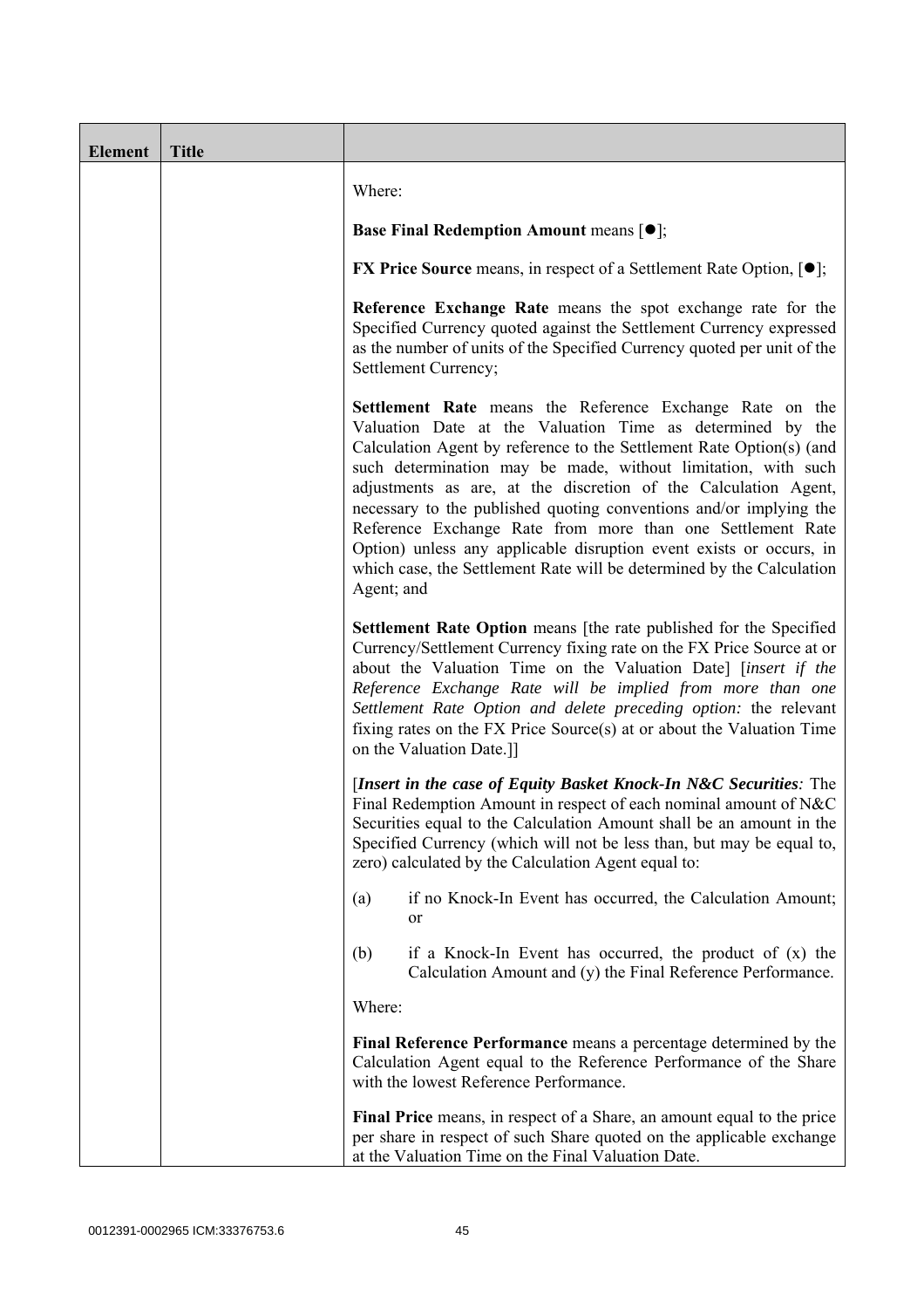| <b>Element</b> | <b>Title</b> |                                                                 |                                                                                                                                                                                                                                                                              |
|----------------|--------------|-----------------------------------------------------------------|------------------------------------------------------------------------------------------------------------------------------------------------------------------------------------------------------------------------------------------------------------------------------|
|                |              |                                                                 | Final Valuation Date means $[•]$ .                                                                                                                                                                                                                                           |
|                |              | i means a Share.                                                |                                                                                                                                                                                                                                                                              |
|                |              |                                                                 | Initial Valuation Date means $[•]$ .                                                                                                                                                                                                                                         |
|                |              |                                                                 | Knock-In Event means the price of any Share quoted on the<br>applicable exchange at the Valuation Time on the Final Valuation<br>Date is equal to or less than the Knock-In Level in respect of such<br>Share, as determined by the Calculation Agent.                       |
|                |              |                                                                 | Knock-In Level means, in respect of a Share, the Knock-In<br>Percentage multiplied by the Strike Price for such Share.                                                                                                                                                       |
|                |              |                                                                 | Knock-In Percentage means [●] per cent.                                                                                                                                                                                                                                      |
|                |              | the following formula:                                          | Reference Performance means, in respect of a Share, a rate<br>expressed as a percentage (which will not be less than, but may be<br>equal to, zero) calculated by the Calculation Agent in accordance with                                                                   |
|                |              | Final Price <sub>i</sub><br>Strike Price <sub>i</sub>           |                                                                                                                                                                                                                                                                              |
|                |              | <b>Share</b> means $\lceil \bullet \rceil$ .                    |                                                                                                                                                                                                                                                                              |
|                |              |                                                                 | <b>Strike Price</b> means, in relation to a Share, the price per share in<br>respect of such Share quoted on the applicable exchange at the<br>Valuation Time on the Initial Valuation Date.                                                                                 |
|                |              | <b>Valuation Time means <math>\lceil \bullet \rceil</math>.</b> |                                                                                                                                                                                                                                                                              |
|                |              | Securities:                                                     | [Insert in the case of Equity Basket Barrier Knock-In N&C                                                                                                                                                                                                                    |
|                |              |                                                                 | The Final Redemption Amount in respect of each nominal amount of<br>N&C Securities equal to the Calculation Amount shall be an amount<br>in the Specified Currency (which will not be less than, but may be<br>equal to, zero) calculated by the Calculation Agent equal to: |
|                |              | (a)<br>0r                                                       | if no Knock-In Event has occurred, the Calculation Amount;                                                                                                                                                                                                                   |
|                |              | (b)                                                             | if a Knock-In Event has occurred:                                                                                                                                                                                                                                            |
|                |              | (i)                                                             | if the Final Reference Performance is equal to or<br>greater than the Barrier Level, the Calculation<br>Amount; or                                                                                                                                                           |
|                |              | (ii)                                                            | if the Final Reference Performance is less than the<br>Barrier Level, the product of (x) the Calculation<br>Amount and (y) the Final Reference Performance.                                                                                                                  |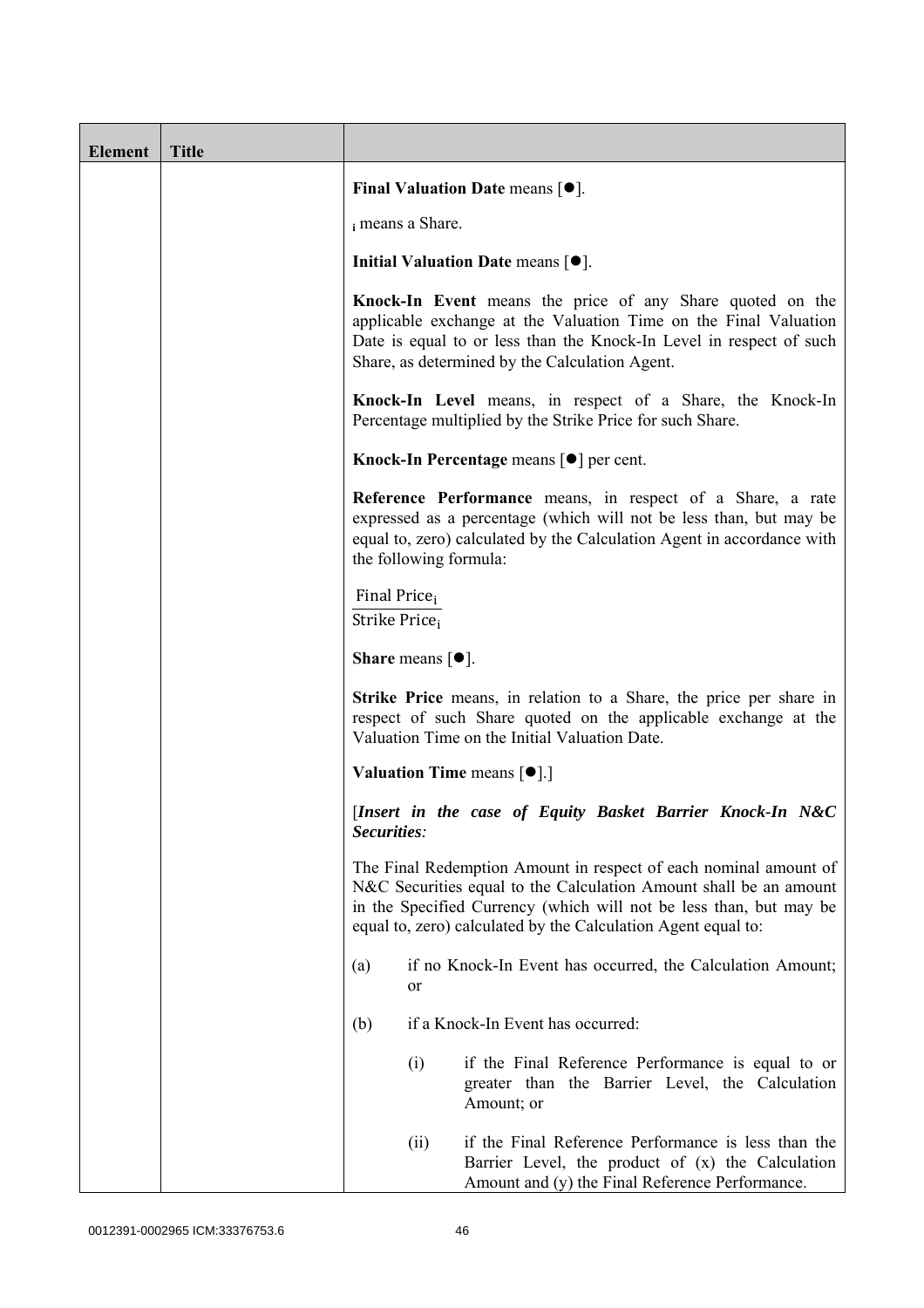| <b>Element</b> | <b>Title</b> |                                                                                                                                                                                                                                                                                                                                                                                                                                                                                                                                                                                                                                                                                                                                                                                                                                                                                                                                                                                                                                                                                                                                                                                                                                                                                                                                                                                                                                                       |
|----------------|--------------|-------------------------------------------------------------------------------------------------------------------------------------------------------------------------------------------------------------------------------------------------------------------------------------------------------------------------------------------------------------------------------------------------------------------------------------------------------------------------------------------------------------------------------------------------------------------------------------------------------------------------------------------------------------------------------------------------------------------------------------------------------------------------------------------------------------------------------------------------------------------------------------------------------------------------------------------------------------------------------------------------------------------------------------------------------------------------------------------------------------------------------------------------------------------------------------------------------------------------------------------------------------------------------------------------------------------------------------------------------------------------------------------------------------------------------------------------------|
|                |              | Where:                                                                                                                                                                                                                                                                                                                                                                                                                                                                                                                                                                                                                                                                                                                                                                                                                                                                                                                                                                                                                                                                                                                                                                                                                                                                                                                                                                                                                                                |
|                |              | <b>Barrier Level</b> means $\lceil \bullet \rceil$ per cent.                                                                                                                                                                                                                                                                                                                                                                                                                                                                                                                                                                                                                                                                                                                                                                                                                                                                                                                                                                                                                                                                                                                                                                                                                                                                                                                                                                                          |
|                |              | Final Reference Performance means a percentage determined by the<br>Calculation Agent equal to the Reference Performance of the Share with<br>the lowest Reference Performance.                                                                                                                                                                                                                                                                                                                                                                                                                                                                                                                                                                                                                                                                                                                                                                                                                                                                                                                                                                                                                                                                                                                                                                                                                                                                       |
|                |              | Final Price means, in respect of a Share, an amount equal to the price<br>per share in respect of such Share quoted on the applicable exchange at<br>the Valuation Time on the Final Valuation Date.                                                                                                                                                                                                                                                                                                                                                                                                                                                                                                                                                                                                                                                                                                                                                                                                                                                                                                                                                                                                                                                                                                                                                                                                                                                  |
|                |              | Final Valuation Date means $[•]$ .                                                                                                                                                                                                                                                                                                                                                                                                                                                                                                                                                                                                                                                                                                                                                                                                                                                                                                                                                                                                                                                                                                                                                                                                                                                                                                                                                                                                                    |
|                |              | i means a Share.                                                                                                                                                                                                                                                                                                                                                                                                                                                                                                                                                                                                                                                                                                                                                                                                                                                                                                                                                                                                                                                                                                                                                                                                                                                                                                                                                                                                                                      |
|                |              | Initial Valuation Date means $[•]$ .                                                                                                                                                                                                                                                                                                                                                                                                                                                                                                                                                                                                                                                                                                                                                                                                                                                                                                                                                                                                                                                                                                                                                                                                                                                                                                                                                                                                                  |
|                |              | Knock-In Determination Period means the period from but<br>excluding the Initial Valuation Date to and including the Knock-In<br>Period Ending Date.                                                                                                                                                                                                                                                                                                                                                                                                                                                                                                                                                                                                                                                                                                                                                                                                                                                                                                                                                                                                                                                                                                                                                                                                                                                                                                  |
|                |              | Knock-In Event means the price of any Share quoted on the<br>applicable Exchange at any time during the regular trading session<br>hours on that Exchange on any scheduled trading day in the Knock-In<br>Determination Period is equal to or less than the Knock-In Level in<br>respect of such Share, as determined by the Calculation Agent,<br>Provided That, if on any such day, as of any Knock-In Valuation<br>Time, a Knock-In Event has or would have occurred but the<br>conditions for a disrupted day having been satisfied at such time then<br>such Knock-In Valuation Time shall be ignored for purposes of<br>determining whether a Knock-In Event has occurred Provided Further<br>That if no Knock-In Event has occurred in the Knock-In<br>Determination Period and the conditions for a disrupted day are<br>satisfied as of the last occurring Knock-In Valuation Time on the<br>Knock-In Period Ending Date, then such day shall be treated as a<br>Valuation Date and the Calculation Agent shall determine a price of<br>the relevant Share(s) in respect of such day in accordance with such<br>provisions for purposes of determining whether a Knock-In Event<br>shall occur. For the purposes of determining under this paragraph<br>whether the conditions for a disrupted day have been satisfied at any<br>Knock-In Valuation Time, the relevant Valuation Time used shall be<br>the relevant Knock-In Valuation Time. |
|                |              | Knock-In Level means, in respect of a Share, the Knock-In<br>Percentage multiplied by the Strike Price for such Share.                                                                                                                                                                                                                                                                                                                                                                                                                                                                                                                                                                                                                                                                                                                                                                                                                                                                                                                                                                                                                                                                                                                                                                                                                                                                                                                                |
|                |              | Knock-In Percentage means [●] per cent.                                                                                                                                                                                                                                                                                                                                                                                                                                                                                                                                                                                                                                                                                                                                                                                                                                                                                                                                                                                                                                                                                                                                                                                                                                                                                                                                                                                                               |
|                |              | Knock-In Period Ending Date means the scheduled Final Valuation<br>Date.                                                                                                                                                                                                                                                                                                                                                                                                                                                                                                                                                                                                                                                                                                                                                                                                                                                                                                                                                                                                                                                                                                                                                                                                                                                                                                                                                                              |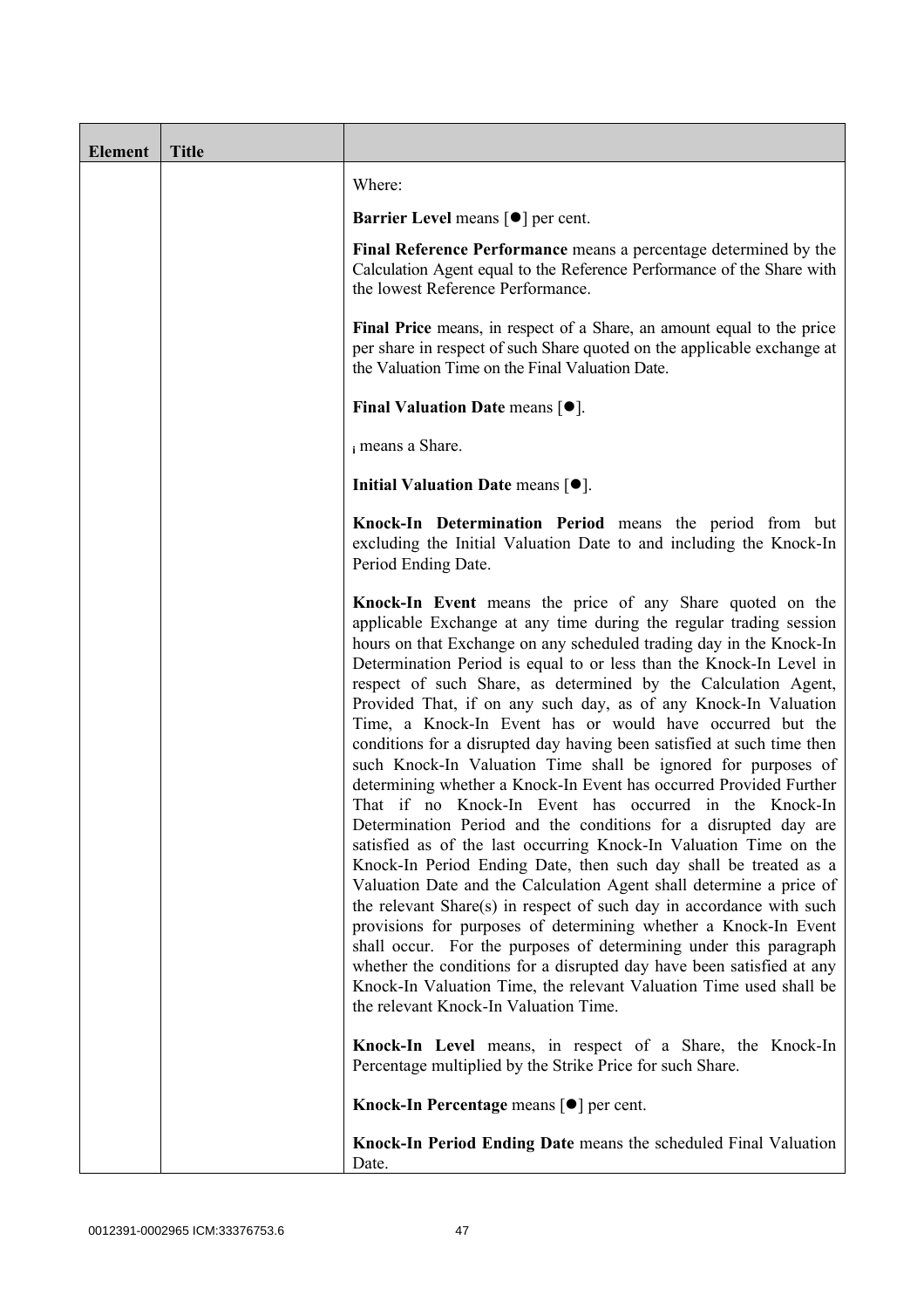| <b>Element</b> | <b>Title</b> |                                                                                                                                                                                                                                                                                                                                                                    |
|----------------|--------------|--------------------------------------------------------------------------------------------------------------------------------------------------------------------------------------------------------------------------------------------------------------------------------------------------------------------------------------------------------------------|
|                |              | Knock-In Valuation Time means, in respect of a Share, any time<br>during the regular trading session hours on the applicable Exchange<br>for such Share on any scheduled trading day in the Knock-In<br>Determination Period.                                                                                                                                      |
|                |              | Reference Performance means, in respect of a Share, a rate expressed<br>as a percentage (which will not be less than, but may be equal to, zero)<br>calculated by the Calculation Agent in accordance with the following<br>formula:                                                                                                                               |
|                |              | Final Price <sub>i</sub><br>Strike Price;                                                                                                                                                                                                                                                                                                                          |
|                |              | <b>Share</b> means $[•]$ .                                                                                                                                                                                                                                                                                                                                         |
|                |              | <b>Strike Price</b> means, in relation to a Share, the price per share in<br>respect of such Share quoted on the applicable exchange at the<br>Valuation Time on the Initial Valuation Date.                                                                                                                                                                       |
|                |              | <b>Valuation Time means <math>\lceil \bullet \rceil</math>.</b>                                                                                                                                                                                                                                                                                                    |
|                |              | [Insert in the case of Equity Basket Bonus Barrier Knock-In N&C<br><b>Securities:</b> The Final Redemption Amount in respect of each nominal<br>amount of N&C Securities equal to the Calculation Amount shall be<br>an amount in the Specified Currency (which will not be less than, but<br>may be equal to, zero) calculated by the Calculation Agent equal to: |
|                |              | if no Knock-In Event has occurred, the product of (i) the<br>(a)<br>Calculation Amount and (ii) 100 per cent. plus the<br>Participation Rate; or                                                                                                                                                                                                                   |
|                |              | if a Knock-In Event has occurred:<br>(b)                                                                                                                                                                                                                                                                                                                           |
|                |              | if the Final Reference Performance is equal to or<br>(i)<br>greater than the Barrier Level, the Calculation<br>Amount; or                                                                                                                                                                                                                                          |
|                |              | if the Final Reference Performance is less than the<br>(ii)<br>Barrier Level, the product of (x) the Calculation<br>Amount and (y) the Final Reference Performance.                                                                                                                                                                                                |
|                |              | Where:                                                                                                                                                                                                                                                                                                                                                             |
|                |              | <b>Barrier Level</b> means $\lceil \bullet \rceil$ per cent.                                                                                                                                                                                                                                                                                                       |
|                |              | Final Reference Performance means a percentage determined by the<br>Calculation Agent equal to the Reference Performance of the Share<br>with the lowest Reference Performance.                                                                                                                                                                                    |
|                |              | Final Price means, in respect of a Share, an amount equal to the price<br>per share in respect of such Share quoted on the applicable exchange<br>at the Valuation Time on the Final Valuation Date.                                                                                                                                                               |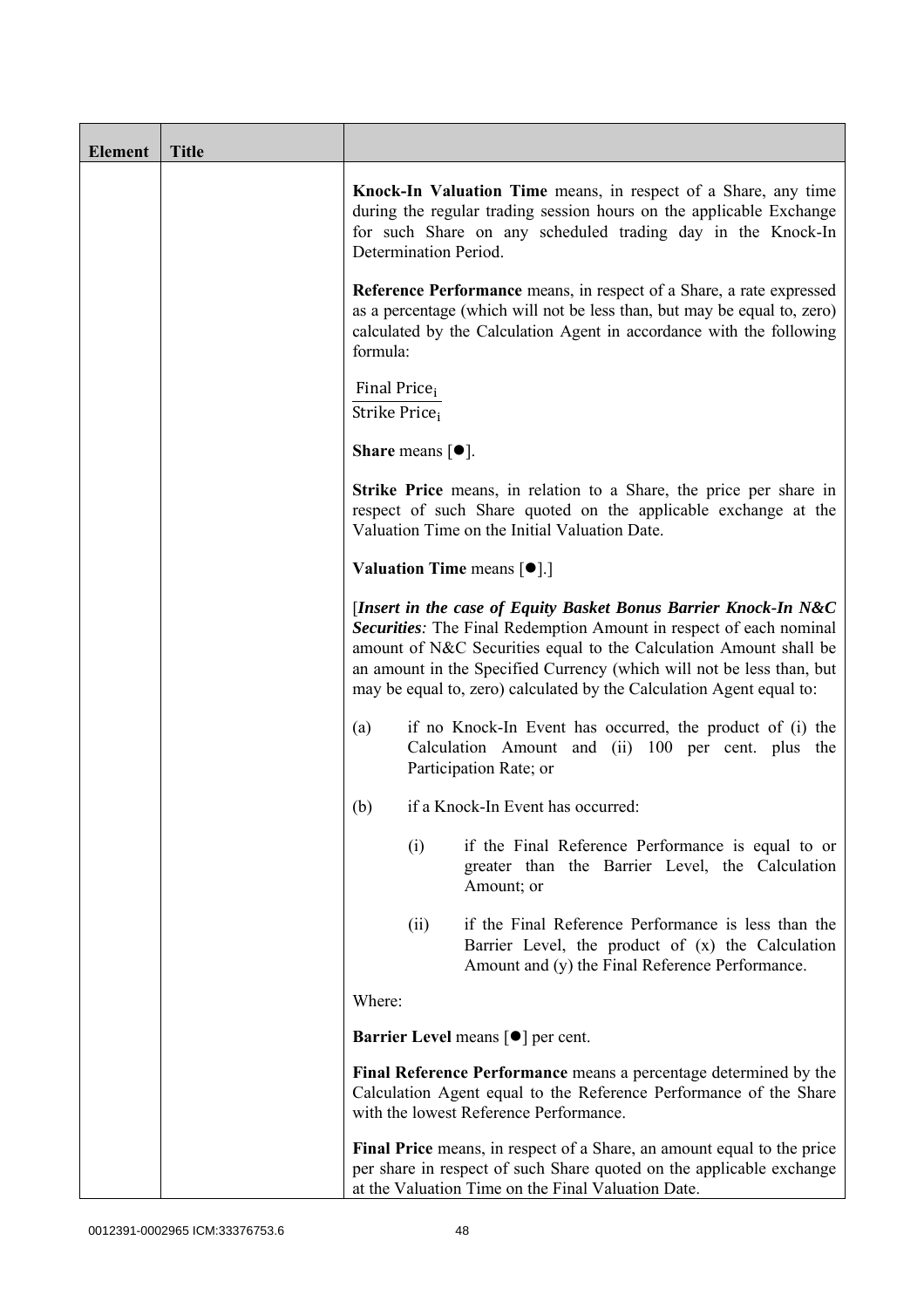| <b>Element</b> | <b>Title</b> |                                                                                                                                                                                                                                                                                                                                       |
|----------------|--------------|---------------------------------------------------------------------------------------------------------------------------------------------------------------------------------------------------------------------------------------------------------------------------------------------------------------------------------------|
|                |              | <b>Final Valuation Date means <math>\lceil \bullet \rceil</math>.</b>                                                                                                                                                                                                                                                                 |
|                |              | i means a Share.                                                                                                                                                                                                                                                                                                                      |
|                |              | Initial Valuation Date means $[•]$ .                                                                                                                                                                                                                                                                                                  |
|                |              | Knock-In Event means the Final Reference Performance is less than<br>the Knock-In Level.                                                                                                                                                                                                                                              |
|                |              | Knock-In Level means $\lceil \bullet \rceil$ per cent.                                                                                                                                                                                                                                                                                |
|                |              | <b>Participation Rate means <math>\lceil \bullet \rceil</math> per cent.</b>                                                                                                                                                                                                                                                          |
|                |              | Reference Performance means, in respect of a Share, a rate<br>expressed as a percentage (which will not be less than, but may be<br>equal to, zero) calculated by the Calculation Agent in accordance with<br>the following formula:                                                                                                  |
|                |              | Final Price <sub>i</sub><br>Strike Price <sub>i</sub>                                                                                                                                                                                                                                                                                 |
|                |              | Share means $[•]$ .                                                                                                                                                                                                                                                                                                                   |
|                |              | <b>Strike Price</b> means, in relation to a Share, the price per share in<br>respect of such Share quoted on the applicable exchange at the<br>Valuation Time on the Initial Valuation Date.                                                                                                                                          |
|                |              | <b>Valuation Time means <math>\lceil \bullet \rceil</math>.</b>                                                                                                                                                                                                                                                                       |
|                |              | [In the case of Index Basket Knock-In N&C Securities: The Final<br>Redemption Amount in respect of each nominal amount of N&C<br>Securities equal to the Calculation Amount shall be an amount in the<br>Specified Currency (which will not be less than, but may be equal to,<br>zero) calculated by the Calculation Agent equal to: |
|                |              | if no Knock-In Event has occurred, the Calculation Amount;<br>(a)<br><sub>or</sub>                                                                                                                                                                                                                                                    |
|                |              | if a Knock-In Event has occurred, the product of (i) the<br>(b)<br>Calculation Amount and (ii) the Final Reference Performance.                                                                                                                                                                                                       |
|                |              | Where:                                                                                                                                                                                                                                                                                                                                |
|                |              | Final Reference Performance means a percentage determined by the<br>Calculation Agent equal to the Reference Performance of the Index<br>with the lowest Reference Performance.                                                                                                                                                       |
|                |              | Final Level means, in respect of an Index, an amount equal to the<br>closing level of such Index, as calculated and announced by the<br>relevant index sponsor, at the Valuation Time on the Final Valuation<br>Date.                                                                                                                 |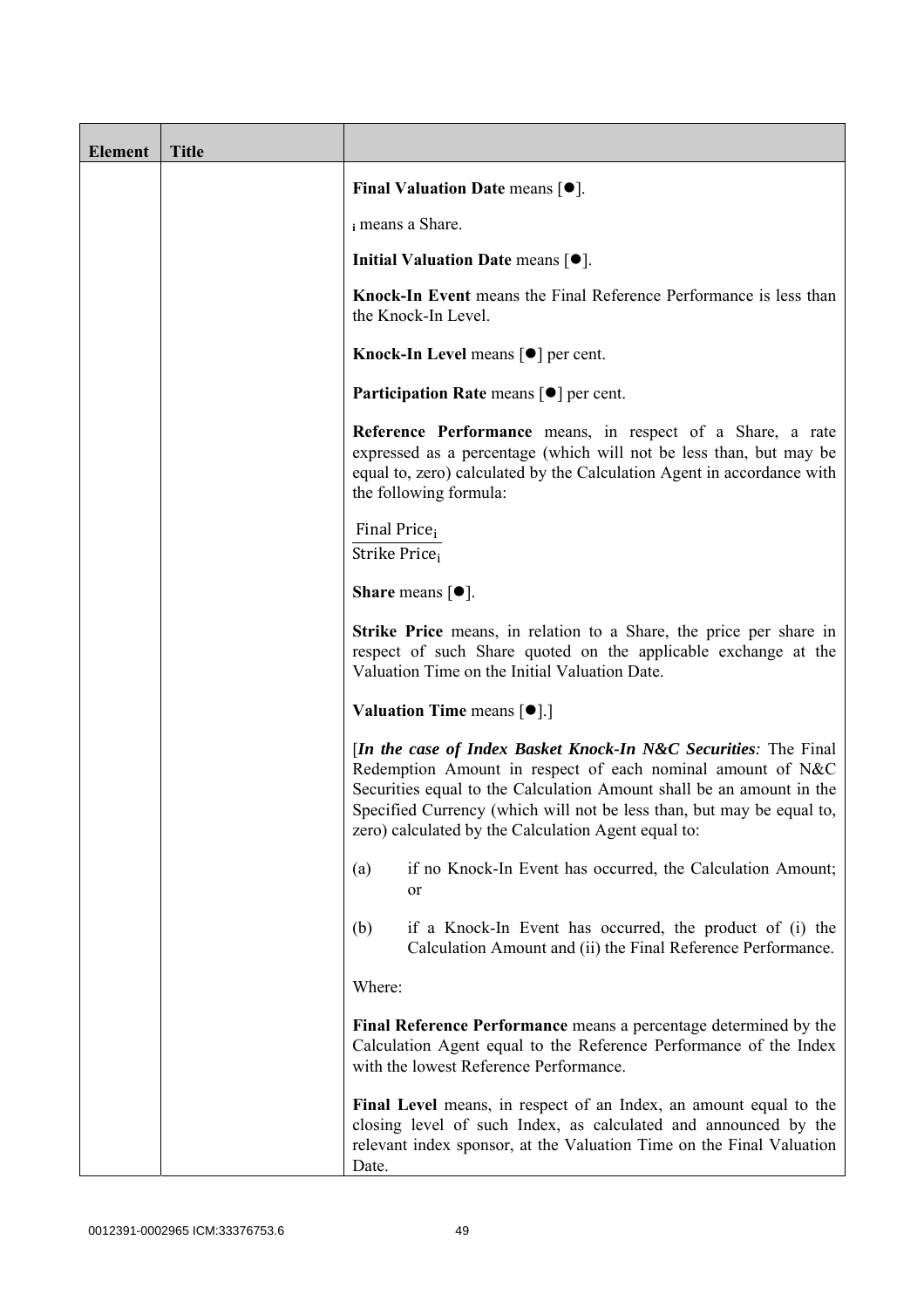| <b>Element</b> | <b>Title</b> |                                              |      |                                                                                                                                                                                                                                                                                                                                               |
|----------------|--------------|----------------------------------------------|------|-----------------------------------------------------------------------------------------------------------------------------------------------------------------------------------------------------------------------------------------------------------------------------------------------------------------------------------------------|
|                |              |                                              |      | Final Valuation Date means $[•]$ .                                                                                                                                                                                                                                                                                                            |
|                |              | i means an Index.                            |      |                                                                                                                                                                                                                                                                                                                                               |
|                |              | <b>Index</b> means $\lceil \bullet \rceil$ . |      |                                                                                                                                                                                                                                                                                                                                               |
|                |              |                                              |      | <b>Index Sponsor</b> means $[•]$ .                                                                                                                                                                                                                                                                                                            |
|                |              |                                              |      | Initial Valuation Date means $[•]$ .                                                                                                                                                                                                                                                                                                          |
|                |              |                                              |      | <b>Knock-In Event</b> means the closing level of the Index, as calculated and<br>announced by the relevant index sponsor, at the Valuation Time on the<br>Final Valuation Date is equal to or less than the Knock-In Level in<br>respect of such Index, as determined by the Calculation Agent.                                               |
|                |              |                                              |      | Knock-In Level means, in respect of an Index, the Knock-In<br>Percentage multiplied by the Strike Level for such Index.                                                                                                                                                                                                                       |
|                |              |                                              |      | Knock-In Percentage means [ <sup>●</sup> ] per cent.                                                                                                                                                                                                                                                                                          |
|                |              |                                              |      | Reference Performance means, in respect of an Index, a rate<br>expressed as a percentage (which will not be less than, but may be<br>equal to, zero) calculated by the Calculation Agent in accordance with<br>the following formula:                                                                                                         |
|                |              | Final Level <sub>i</sub><br>Strike Level;    |      |                                                                                                                                                                                                                                                                                                                                               |
|                |              |                                              |      | <b>Strike Level</b> means, in relation to an Index, the closing level of such<br>Index, as calculated and announced by the relevant index sponsor, at<br>the Valuation Time on the Initial Valuation Date.                                                                                                                                    |
|                |              |                                              |      | <b>Valuation Time means <math>[\bullet]</math>.</b> ]                                                                                                                                                                                                                                                                                         |
|                |              |                                              |      | [In the case of Index Basket Barrier Knock-In N&C Securities: The<br>Final Redemption Amount in respect of each nominal amount of N&C<br>Securities equal to the Calculation Amount shall be an amount in the<br>Specified Currency (which will not be less than, but may be equal to,<br>zero) calculated by the Calculation Agent equal to: |
|                |              | (a)                                          | or   | if no Knock-In Event has occurred, the Calculation Amount;                                                                                                                                                                                                                                                                                    |
|                |              | (b)                                          |      | if a Knock-In Event has occurred:                                                                                                                                                                                                                                                                                                             |
|                |              |                                              | (i)  | if the Final Reference Performance is equal to or<br>greater than the Barrier Level, the Calculation<br>Amount; or                                                                                                                                                                                                                            |
|                |              |                                              | (ii) | if the Final Reference Performance is less than the<br>Barrier Level, the product of $(x)$ the Calculation                                                                                                                                                                                                                                    |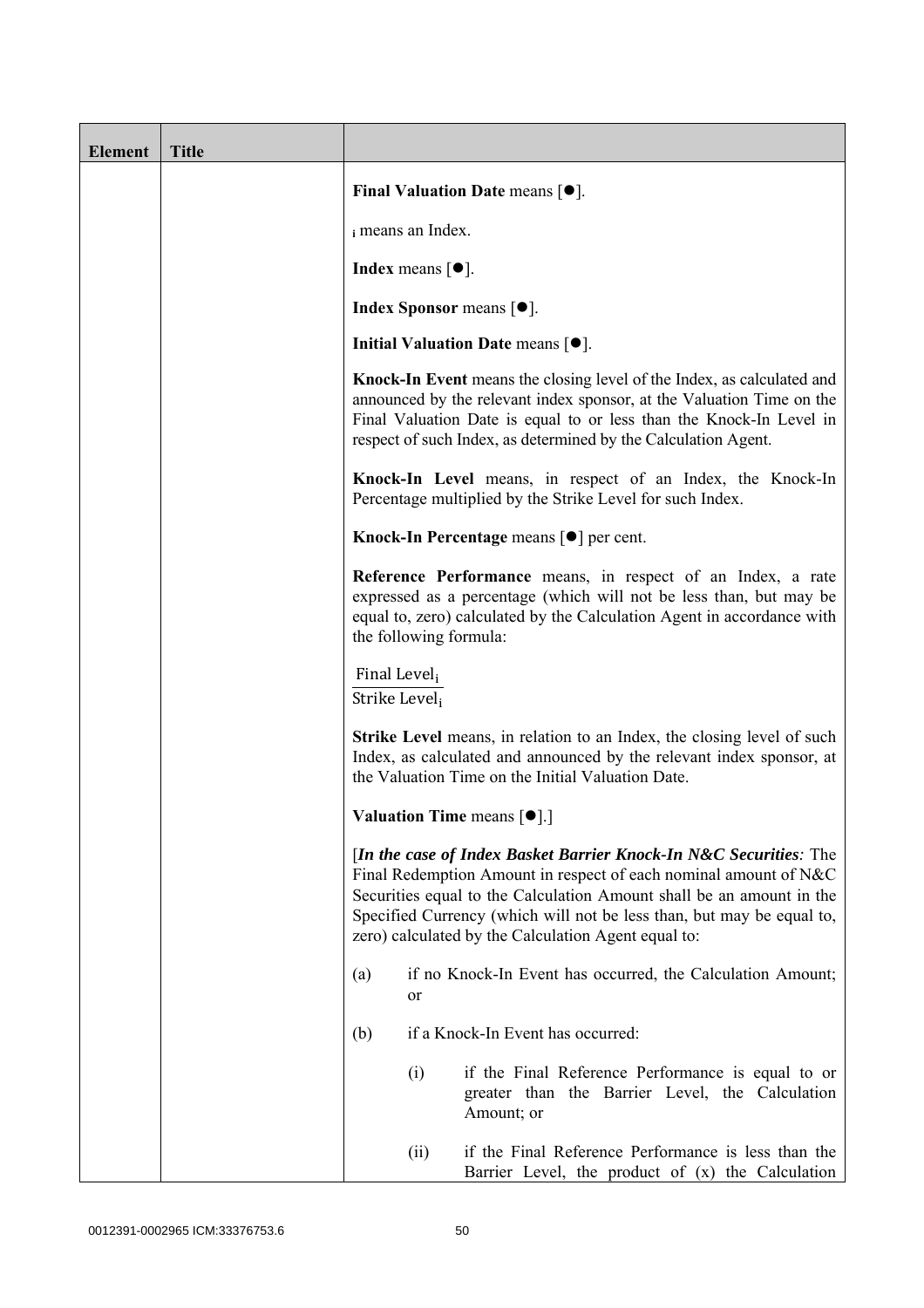| <b>Element</b> | <b>Title</b> |                                                                                                                                                                                                                                                                                         |
|----------------|--------------|-----------------------------------------------------------------------------------------------------------------------------------------------------------------------------------------------------------------------------------------------------------------------------------------|
|                |              | Amount and (y) the Final Reference Performance.                                                                                                                                                                                                                                         |
|                |              | Where:                                                                                                                                                                                                                                                                                  |
|                |              | <b>Barrier Level</b> means $\lceil \bullet \rceil$ per cent.                                                                                                                                                                                                                            |
|                |              | Final Reference Performance means a percentage determined by the<br>Calculation Agent equal to the Reference Performance of the Index<br>with the lowest Reference Performance.                                                                                                         |
|                |              | Final Level means, in respect of an Index, an amount equal to the<br>closing level of such Index, as calculated and announced by the<br>relevant index sponsor, at the Valuation Time on the Final Valuation<br>Date.                                                                   |
|                |              | Final Valuation Date means $[•]$ .                                                                                                                                                                                                                                                      |
|                |              | i means an Index.                                                                                                                                                                                                                                                                       |
|                |              | <b>Index</b> means $[①]$ .                                                                                                                                                                                                                                                              |
|                |              | <b>Index Sponsor</b> means $[•]$ .                                                                                                                                                                                                                                                      |
|                |              | Initial Valuation Date means $[•]$ .                                                                                                                                                                                                                                                    |
|                |              | Knock-In Event means the closing level of any Index, as calculated<br>and announced by the relevant index sponsor at the Valuation Time on<br>the Final Valuation Date is equal to or less than the Knock-In Level in<br>respect of such Index, as determined by the Calculation Agent. |
|                |              | Knock-In Level means, in respect of an Index, the Knock-In<br>Percentage multiplied by the Strike Level for such Index.                                                                                                                                                                 |
|                |              | Knock-In Percentage means [●] per cent.                                                                                                                                                                                                                                                 |
|                |              | Reference Performance means, in respect of an Index, a rate<br>expressed as a percentage (which will not be less than, but may be<br>equal to, zero) calculated by the Calculation Agent in accordance with<br>the following formula:                                                   |
|                |              | Final Level <sub>i</sub><br>Strike Level <sub>i</sub>                                                                                                                                                                                                                                   |
|                |              | <b>Strike Level</b> means, in relation to an Index, the closing level of such<br>Index, as calculated and announced by the relevant index sponsor, at<br>the Valuation Time on the Initial Valuation Date.                                                                              |
|                |              | <b>Valuation Time means <math>\lceil \bullet \rceil</math>.</b>                                                                                                                                                                                                                         |
|                |              | [In the case of Index Basket Bonus Barrier Knock-In N&C<br>Securities: The Final Redemption Amount in respect of each nominal<br>amount of N&C Securities equal to the Calculation Amount shall be<br>an amount in the Specified Currency (which will not be less than, but             |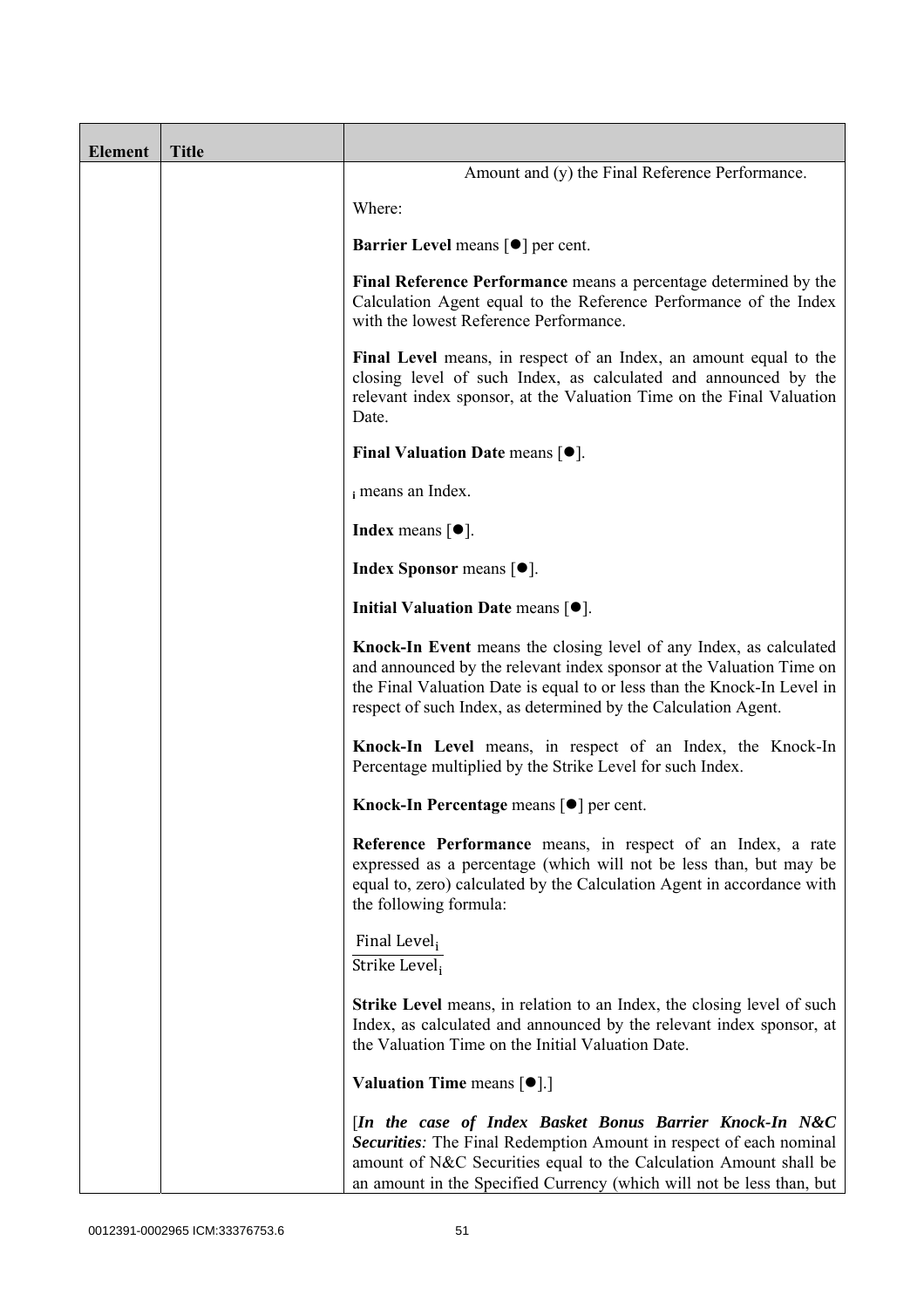| <b>Element</b> | <b>Title</b> |                               |                                              |                                                                                                                                                                                                              |
|----------------|--------------|-------------------------------|----------------------------------------------|--------------------------------------------------------------------------------------------------------------------------------------------------------------------------------------------------------------|
|                |              |                               |                                              | may be equal to, zero) calculated by the Calculation Agent equal to:                                                                                                                                         |
|                |              | (a)                           |                                              | if no Knock-In Event has occurred, the product of (i) the<br>Calculation Amount and (ii) 100 per cent. plus the<br>Participation Rate; or                                                                    |
|                |              | (b)                           |                                              | if a Knock-In Event has occurred:                                                                                                                                                                            |
|                |              |                               | (i)                                          | if the Final Reference Performance is equal to or<br>greater than the Barrier Level, the Calculation<br>Amount; or                                                                                           |
|                |              |                               | (ii)                                         | if the Final Reference Performance is less than the<br>Barrier Level, the product of (x) the Calculation<br>Amount and (y) the Final Reference Performance.                                                  |
|                |              | Where:                        |                                              |                                                                                                                                                                                                              |
|                |              |                               |                                              | Barrier Level means [ $\bullet$ ] per cent.                                                                                                                                                                  |
|                |              |                               |                                              | Final Reference Performance means a percentage determined by the<br>Calculation Agent equal to the Reference Performance of the Index<br>with the lowest Reference Performance.                              |
|                |              | Date.                         |                                              | Final Level means, in respect of an Index, an amount equal to the<br>closing level of such Index, as calculated and announced by the<br>relevant index sponsor, at the Valuation Time on the Final Valuation |
|                |              |                               |                                              | Final Valuation Date means $[•]$ .                                                                                                                                                                           |
|                |              |                               | i means an Index.                            |                                                                                                                                                                                                              |
|                |              |                               | <b>Index</b> means $\lceil \bullet \rceil$ . |                                                                                                                                                                                                              |
|                |              |                               |                                              | Initial Valuation Date means $[•]$ .                                                                                                                                                                         |
|                |              |                               | the Knock-In Level.                          | Knock-In Event means the Final Reference Performance is less than                                                                                                                                            |
|                |              |                               |                                              | Knock-In Level means $\lceil \bullet \rceil$ per cent.                                                                                                                                                       |
|                |              |                               |                                              | <b>Participation Rate means <math>\lceil \bullet \rceil</math> per cent.</b>                                                                                                                                 |
|                |              |                               | the following formula:                       | Reference Performance means, in respect of an Index, a rate<br>expressed as a percentage (which will not be less than, but may be<br>equal to, zero) calculated by the Calculation Agent in accordance with  |
|                |              | Final Level,<br>Strike Level; |                                              |                                                                                                                                                                                                              |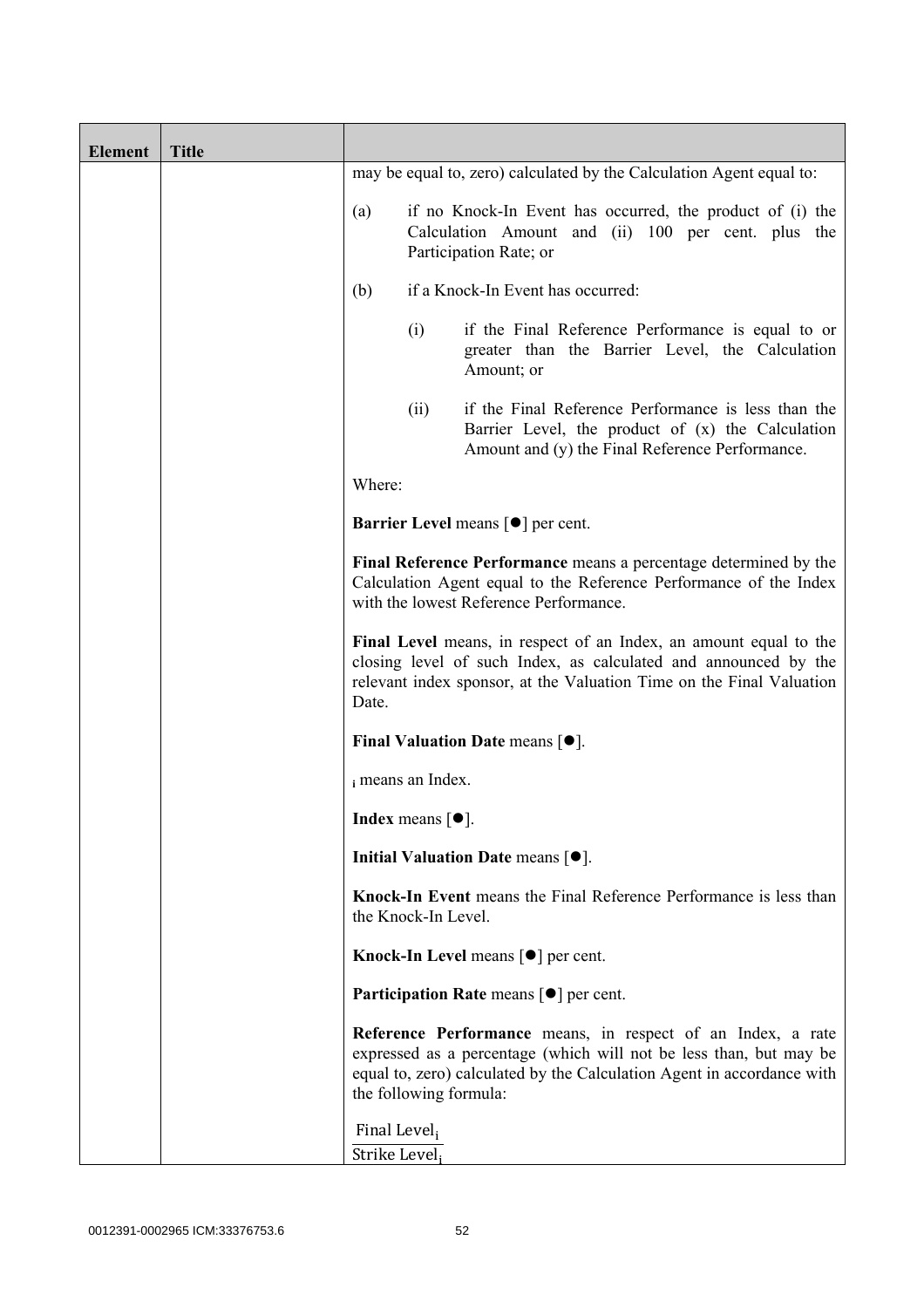| <b>Element</b> | <b>Title</b> |                                                                                                                                                                                                                                                                                                                                                                                                                                                                                                                                                                                                                                                                        |
|----------------|--------------|------------------------------------------------------------------------------------------------------------------------------------------------------------------------------------------------------------------------------------------------------------------------------------------------------------------------------------------------------------------------------------------------------------------------------------------------------------------------------------------------------------------------------------------------------------------------------------------------------------------------------------------------------------------------|
|                |              | <b>Strike Level</b> means, in relation to an Index, the closing level of such<br>Index, as calculated and announced by the relevant index sponsor, at<br>the Valuation Time on the Initial Valuation Date.                                                                                                                                                                                                                                                                                                                                                                                                                                                             |
|                |              | <b>Valuation Time means <math>\lceil \bullet \rceil</math>.</b>                                                                                                                                                                                                                                                                                                                                                                                                                                                                                                                                                                                                        |
|                |              | <i>In the case of Equity Basket Autocall N&amp;C Securities: Unless the</i><br>N&C Securities have been previously redeemed or cancelled, if on<br>any Observation Date an Autocall Event occurs the Issuer will, on<br>giving notice to Securityholders, redeem all, but not some only, of the<br>Securities, each nominal amount of the Securities equal to the<br>Calculation Amount being redeemed on the Early Redemption Date at<br>the Early Redemption Amount specified below [If the Securities are<br>interest bearing and not Conditional Interest N&C Securities, insert,<br>together with interest accrued to (but excluding) the date of<br>redemption]. |
|                |              | Where:                                                                                                                                                                                                                                                                                                                                                                                                                                                                                                                                                                                                                                                                 |
|                |              | Autocall Event means the Autocall Reference Performance in respect<br>of an Observation Date (the Relevant Observation Date) is equal to<br>or greater than the Autocall Level in respect of such Observation Date.                                                                                                                                                                                                                                                                                                                                                                                                                                                    |
|                |              | <b>Autocall Level</b> means [specify % for each Observation Date].                                                                                                                                                                                                                                                                                                                                                                                                                                                                                                                                                                                                     |
|                |              | <b>Autocall Rate</b> means [specify % for each Observation Date].                                                                                                                                                                                                                                                                                                                                                                                                                                                                                                                                                                                                      |
|                |              | Autocall Reference Performance means, in respect of an<br>Observation Date, a percentage determined by the Calculation Agent<br>equal to the Reference Performance of the Share with the lowest<br>Reference Performance in respect of such Observation Date.                                                                                                                                                                                                                                                                                                                                                                                                          |
|                |              | Early Redemption Amount means, in respect of each nominal<br>amount of the N&C Securities equal to the Calculation Amount, an<br>amount in the Specified Currency (which will not be less than, but<br>may be equal to, zero) calculated by the Calculation Agent equal to [in<br>the case of a Fixed Autocall N&C Security: the Calculation Amount]<br>[in the case of an Uplift Autocall N&C Security: the product of (i) the<br>Calculation Amount and (ii) 100 per cent. plus the Autocall Rate in<br>respect of the Relevant Observation Date].                                                                                                                   |
|                |              | Early Redemption Date means the day falling the Number of<br>Autocall Business Days immediately succeeding the Relevant<br>Observation Date.                                                                                                                                                                                                                                                                                                                                                                                                                                                                                                                           |
|                |              | i means a Share.                                                                                                                                                                                                                                                                                                                                                                                                                                                                                                                                                                                                                                                       |
|                |              | Initial Valuation Date means $[•]$ .                                                                                                                                                                                                                                                                                                                                                                                                                                                                                                                                                                                                                                   |
|                |              | o means an Observation Date.                                                                                                                                                                                                                                                                                                                                                                                                                                                                                                                                                                                                                                           |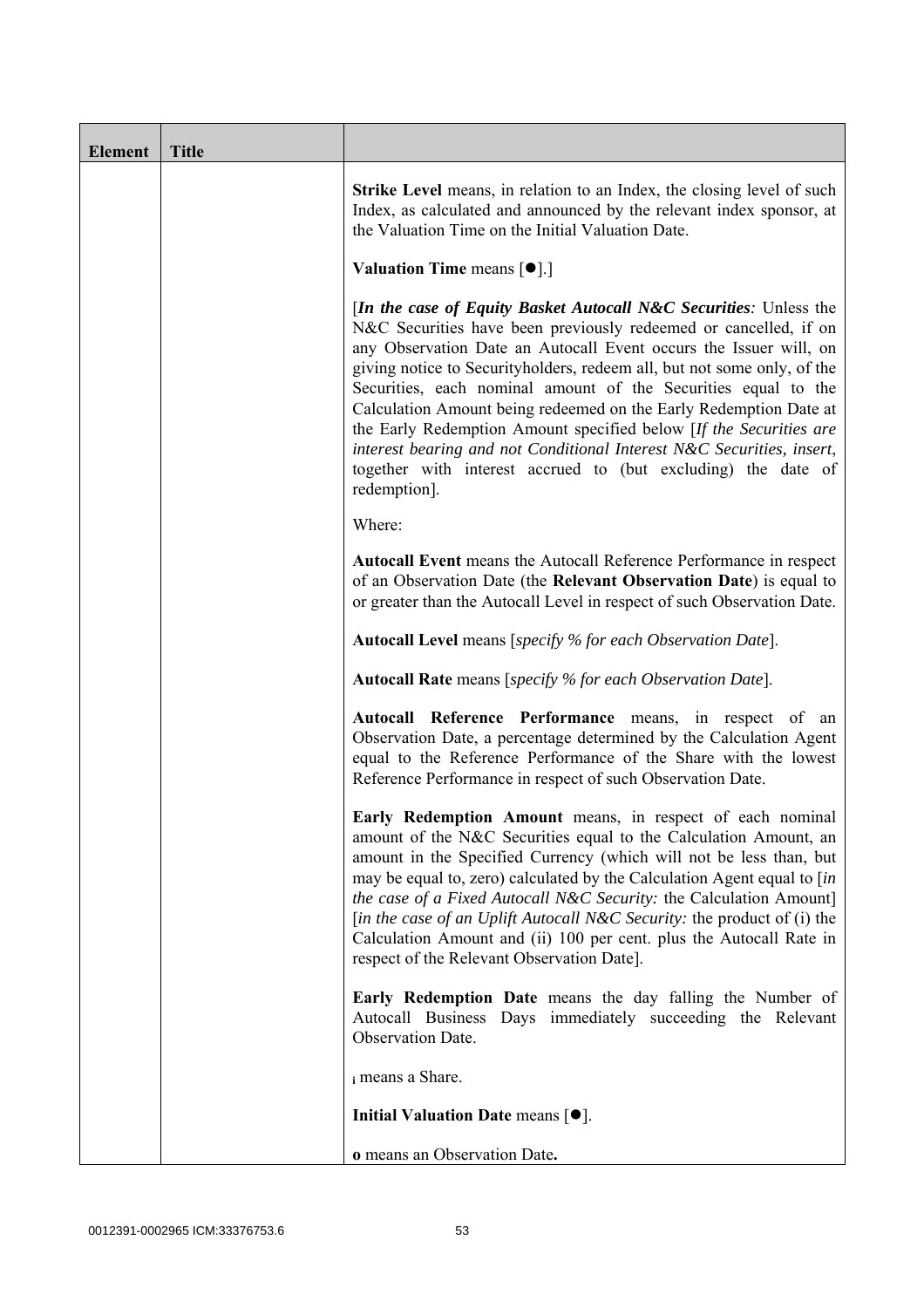| <b>Element</b> | <b>Title</b> |                                                                                                                                                                                                                                                                                                                                                                                                                                                                                                                                                                                                                                                                 |
|----------------|--------------|-----------------------------------------------------------------------------------------------------------------------------------------------------------------------------------------------------------------------------------------------------------------------------------------------------------------------------------------------------------------------------------------------------------------------------------------------------------------------------------------------------------------------------------------------------------------------------------------------------------------------------------------------------------------|
|                |              | <b>Observation Date means <math>\lceil \bullet \rceil</math>.</b>                                                                                                                                                                                                                                                                                                                                                                                                                                                                                                                                                                                               |
|                |              | Observation Price means, in respect of an Observation Date and a<br>Share, an amount equal to the price per share in respect of such Share<br>quoted on the applicable exchange at the Valuation Time on such<br><b>Observation Date.</b>                                                                                                                                                                                                                                                                                                                                                                                                                       |
|                |              | Number of Autocall Business Days means [●].                                                                                                                                                                                                                                                                                                                                                                                                                                                                                                                                                                                                                     |
|                |              | Reference Performance means, in respect of an Observation Date<br>and a Share, a rate expressed as a percentage (which will not be less<br>than, but may be equal to, zero) calculated by the Calculation Agent in<br>accordance with the following formula:                                                                                                                                                                                                                                                                                                                                                                                                    |
|                |              | Observation Level <sub>i.0</sub><br>Strike Level,                                                                                                                                                                                                                                                                                                                                                                                                                                                                                                                                                                                                               |
|                |              | <b>Share</b> means $\lceil \bullet \rceil$ .                                                                                                                                                                                                                                                                                                                                                                                                                                                                                                                                                                                                                    |
|                |              | <b>Strike Price</b> means, in relation to a Share, the price per share in<br>respect of such Share quoted on the applicable exchange at the<br>Valuation Time on the Initial Valuation Date.                                                                                                                                                                                                                                                                                                                                                                                                                                                                    |
|                |              | Valuation Time means [ $\bullet$ ].]                                                                                                                                                                                                                                                                                                                                                                                                                                                                                                                                                                                                                            |
|                |              | [In the case of Index Basket Autocall N&C Securities: Unless the N&C<br>Securities have been previously redeemed or cancelled, if on any<br>Observation Date an Autocall Event occurs the Issuer will, on giving<br>notice to Securityholders, redeem all, but not some only, of the N&C<br>Securities, each nominal amount of N&C Securities equal to the<br>Calculation Amount being redeemed on the Early Redemption Date at<br>the Early Redemption Amount specified below[If the Securities are<br>interest bearing and not Conditional Interest N&C Securities, insert:,<br>together with interest accrued to (but excluding) the date of<br>redemption]. |
|                |              | Where:                                                                                                                                                                                                                                                                                                                                                                                                                                                                                                                                                                                                                                                          |
|                |              | <b>Autocall Event</b> means the Autocall Reference Performance in respect<br>of an Observation Date (the Relevant Observation Date) is equal to<br>or greater than the Autocall Level in respect of such Observation Date.                                                                                                                                                                                                                                                                                                                                                                                                                                      |
|                |              | Autocall Level means [specify % for each Observation Date].                                                                                                                                                                                                                                                                                                                                                                                                                                                                                                                                                                                                     |
|                |              | Autocall Rate means [specify % for each Observation Date].                                                                                                                                                                                                                                                                                                                                                                                                                                                                                                                                                                                                      |
|                |              | Autocall Reference Performance means, in respect of an<br>Observation Date, a percentage determined by the Calculation Agent<br>equal to the Reference Performance of the Index with the lowest<br>Reference Performance in respect of such Observation Date.                                                                                                                                                                                                                                                                                                                                                                                                   |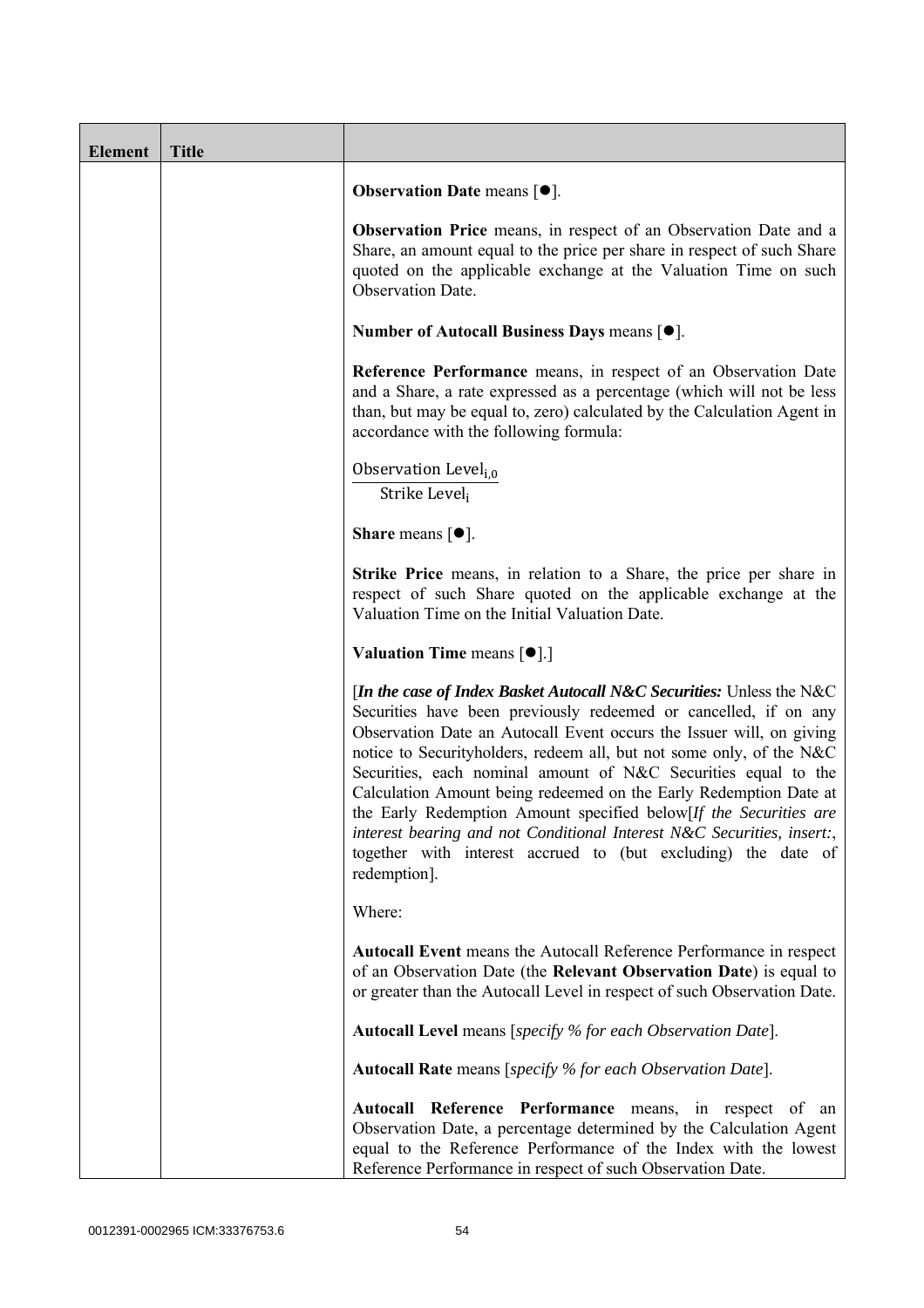| <b>Element</b> | <b>Title</b> |                                                                                                                                                                                                                                                                                                                                                                                                                                                                                                                                                 |
|----------------|--------------|-------------------------------------------------------------------------------------------------------------------------------------------------------------------------------------------------------------------------------------------------------------------------------------------------------------------------------------------------------------------------------------------------------------------------------------------------------------------------------------------------------------------------------------------------|
|                |              | Early Redemption Amount means, in respect of each nominal<br>amount of Securities equal to the Calculation Amount, an amount in<br>the Specified Currency (which will not be less than, but may be equal<br>to, zero) calculated by the Calculation Agent equal to $[$ in the case of a<br>Fixed Autocall N&C Security: the Calculation Amount] [in the case of<br>an Uplift Autocall N&C Security: the product of (i) the Calculation<br>Amount and (ii) 100 per cent. plus the Autocall Rate in respect of the<br>Relevant Observation Date]. |
|                |              | <b>Early Redemption Date</b> means the day falling the Number of<br>Autocall Business Days immediately succeeding the Relevant<br>Observation Date.                                                                                                                                                                                                                                                                                                                                                                                             |
|                |              | i means an Index.                                                                                                                                                                                                                                                                                                                                                                                                                                                                                                                               |
|                |              | <b>Index</b> means $\lceil \bullet \rceil$ .                                                                                                                                                                                                                                                                                                                                                                                                                                                                                                    |
|                |              | Initial Valuation Date means $[•]$ .                                                                                                                                                                                                                                                                                                                                                                                                                                                                                                            |
|                |              | o means an Observation Date.                                                                                                                                                                                                                                                                                                                                                                                                                                                                                                                    |
|                |              | <b>Observation Date means <math>\lceil \bullet \rceil</math>.</b>                                                                                                                                                                                                                                                                                                                                                                                                                                                                               |
|                |              | Observation Level means, in respect of an Observation Date and an<br>Index, an amount equal to the closing level of such Index, as<br>calculated and announced by the relevant index sponsor, at the<br>Valuation Time on such Observation Date.                                                                                                                                                                                                                                                                                                |
|                |              | Number of Autocall Business Days means [●].                                                                                                                                                                                                                                                                                                                                                                                                                                                                                                     |
|                |              | Reference Performance means, in respect of an Observation Date<br>and an Index, a rate expressed as a percentage (which will not be less<br>than, but may be equal to, zero) calculated by the Calculation Agent in<br>accordance with the following formula:                                                                                                                                                                                                                                                                                   |
|                |              | Observation Level <sub>i,0</sub><br>Strike Level;                                                                                                                                                                                                                                                                                                                                                                                                                                                                                               |
|                |              | <b>Strike Level</b> means, in relation to an Index, the closing level of such<br>Index, as calculated and announced by the relevant index sponsor, at<br>the Valuation Time on the Initial Valuation Date.                                                                                                                                                                                                                                                                                                                                      |
|                |              | <b>Valuation Time means <math>[\bullet]</math>.</b> ]                                                                                                                                                                                                                                                                                                                                                                                                                                                                                           |
|                |              | [In the case of Zero Recovery Single Name Credit Linked N&C<br>Securities, insert: Subject to any prior purchase and cancellation or<br>early redemption and the occurrence of a Credit Event Determination<br>Date as described below, each Security will be redeemed by the Issuer<br>at [insert Calculation Amount], being its Final Redemption Amount<br>on the Maturity Date.                                                                                                                                                              |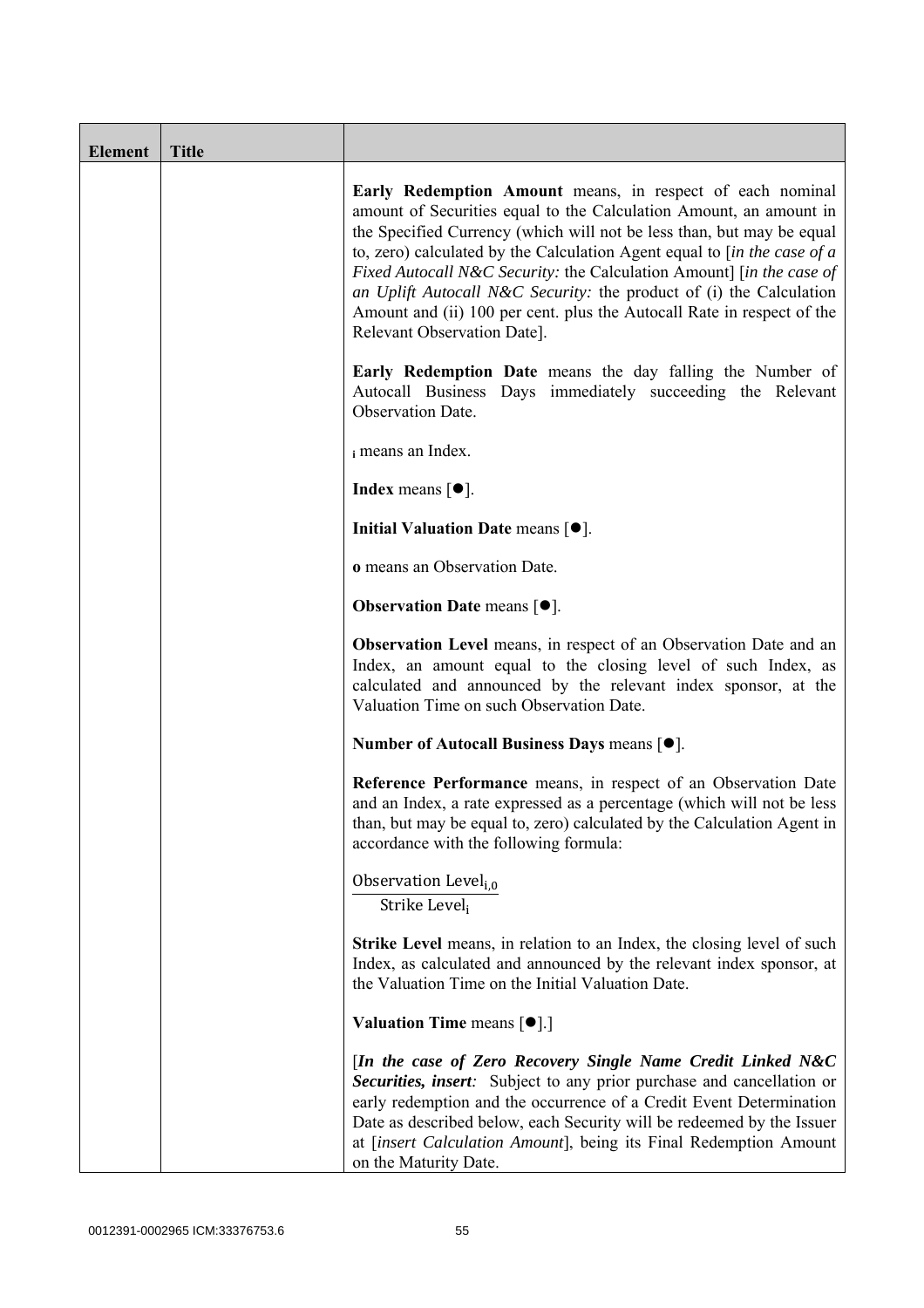| <b>Element</b> | <b>Title</b> |                                                                                                                                                                                                                                                                                                                                                                                                                                                                                                                                                                                            |
|----------------|--------------|--------------------------------------------------------------------------------------------------------------------------------------------------------------------------------------------------------------------------------------------------------------------------------------------------------------------------------------------------------------------------------------------------------------------------------------------------------------------------------------------------------------------------------------------------------------------------------------------|
|                |              | Discharge of the Issuer's obligations following a Credit Event                                                                                                                                                                                                                                                                                                                                                                                                                                                                                                                             |
|                |              | If a Credit Event (being a [bankruptcy[,]] [failure to pay[,]] [obligation<br>acceleration[,]] [obligation default[,]] [repudiation/moratorium[,]]<br>[governmental intervention[,]] [or] [restructuring] (include all that<br><i>apply</i> )), occurs in respect of the Reference Entity (being [specify]<br><i>reference entity</i> ] or any successor(s)) (the Reference Entity), the<br>Calculation Agent may determine that a Credit Event Determination<br>Date has occurred.                                                                                                        |
|                |              | If a Credit Event Determination Date occurs, the Issuer shall give<br>notice to the holders, and, subject to any adjustment and any prior<br>redemption, the Issuer's obligations in respect of the N&C Securities<br>will be discharged on the Credit Event Redemption Date and no<br>redemption or other amounts shall be payable in respect of such<br>discharge and the Issuer will have no further liability or obligation in<br>respect of the N&C Securities.                                                                                                                       |
|                |              | If the Calculation Agent determines that a Credit Event Determination<br>Date has occurred, [each Security shall cease to bear interest from<br>(and including) the Coupon Payment Date immediately preceding, or<br>if the Credit Event Determination Date is a Coupon Payment Date,<br>coinciding with the Credit Event Determination Date, or if the Credit<br>Event Determination Date falls on or prior to the first Coupon<br>Payment Date, no interest shall accrue on the Securities] [each<br>Security shall cease to bear interest from the Credit Event<br>Determination Date]. |
|                |              | Where:                                                                                                                                                                                                                                                                                                                                                                                                                                                                                                                                                                                     |
|                |              | Credit Event Determination Date means the date in respect of<br>which a Credit Event is determined to have occurred for the purposes<br>of the Securities.                                                                                                                                                                                                                                                                                                                                                                                                                                 |
|                |              | <b>Credit Event Redemption Date</b> means the day falling [specify] [ten]<br>business days following the latest of (i) the Credit Event<br>Determination Date and (ii) the date when the Credit Event Notice is<br>delivered.                                                                                                                                                                                                                                                                                                                                                              |
|                |              | [If Restructuring is a Credit Event and either Restructuring Maturity<br>Limitation and Fully Transferable Obligation, Modified Restructuring<br>Maturity Limitation and Conditionally Transferable Obligation, Mod<br>R or Mod Mod R applies, insert:                                                                                                                                                                                                                                                                                                                                     |
|                |              | Partial Reduction on Restructuring Credit Event                                                                                                                                                                                                                                                                                                                                                                                                                                                                                                                                            |
|                |              | If the type of Credit Event is a Restructuring, the Calculation Agent<br>may choose not to discharge the Issuer's obligations in respect of the<br>full nominal amount of the N&C Securities but may instead determine<br>that the Issuer's obligations shall be discharged in respect of a portion<br>of such nominal amount (the Partial Discharge Amount) only and,                                                                                                                                                                                                                     |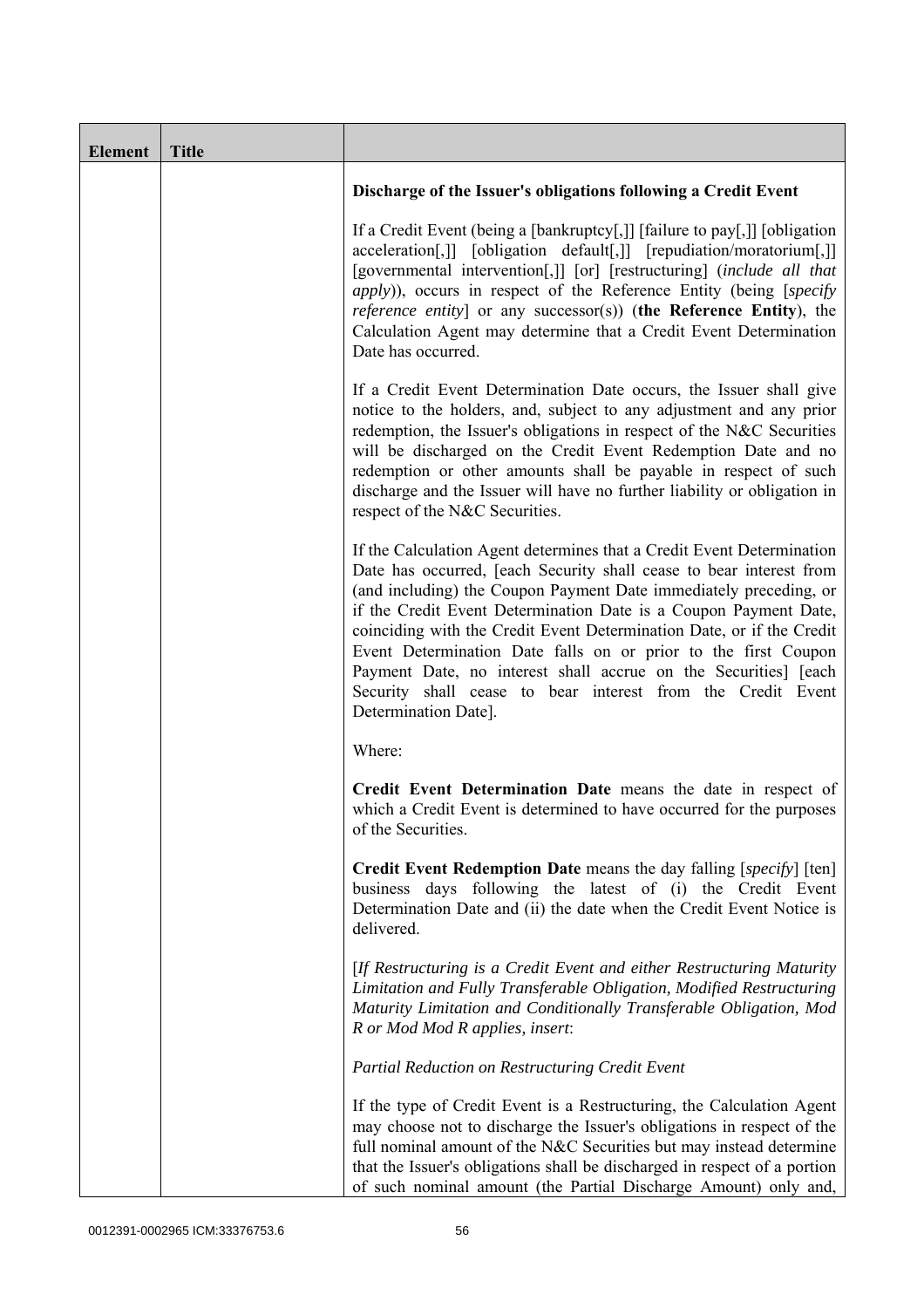| <b>Element</b> | <b>Title</b> |                                                                                                                                                                                                                                                                                                                                                                                                                                                                                                                                                                                                                                                                                                                                                                                                                                                                                                                                                           |
|----------------|--------------|-----------------------------------------------------------------------------------------------------------------------------------------------------------------------------------------------------------------------------------------------------------------------------------------------------------------------------------------------------------------------------------------------------------------------------------------------------------------------------------------------------------------------------------------------------------------------------------------------------------------------------------------------------------------------------------------------------------------------------------------------------------------------------------------------------------------------------------------------------------------------------------------------------------------------------------------------------------|
|                |              | subject to the occurrence of further Credit Events, leave the remaining<br>portion of the nominal amount of the N&C Securities outstanding (in<br>which case the terms and conditions of the Securities shall continue to<br>apply to such outstanding portion of the nominal amount).]                                                                                                                                                                                                                                                                                                                                                                                                                                                                                                                                                                                                                                                                   |
|                |              | [In the case of Zero Recovery Basket Credit Linked N&C Securities,<br><i>insert</i> : The Final Redemption Amount in respect of each nominal<br>amount of Securities equal to the Calculation Amount shall be an<br>amount in the Specified Currency equal to the Outstanding Nominal<br>Amount as of the Maturity Date. For the avoidance of doubt if the<br>Outstanding Nominal Amount as of the Maturity Date is zero, no<br>amounts will be payable on the Maturity Date.                                                                                                                                                                                                                                                                                                                                                                                                                                                                             |
|                |              | The Outstanding Nominal Amount is the Calculation Amount,<br>subject to reduction in accordance with the following paragraph.                                                                                                                                                                                                                                                                                                                                                                                                                                                                                                                                                                                                                                                                                                                                                                                                                             |
|                |              | If [Insert if Annex 7 applies: Conditions to Settlement are<br>satisfied][Insert if Annex 15 applies: a Credit Event Determination<br>Date occurs] with respect to a Reference Entity, the Calculation Agent<br>will thereupon reduce the Outstanding Nominal Amount by an amount<br>equal to the Credit Event Reduction Amount in respect of such<br>Reference Entity, subject to the effective date of such reduction being<br>adjusted or such reduction being reversed in certain circumstances.                                                                                                                                                                                                                                                                                                                                                                                                                                                      |
|                |              | If the Outstanding Nominal Amount is equal to zero, the Issuer's<br>obligations in respect of the Securities will be discharged and the<br>Issuer will have no further liability in respect thereof.                                                                                                                                                                                                                                                                                                                                                                                                                                                                                                                                                                                                                                                                                                                                                      |
|                |              | Where:                                                                                                                                                                                                                                                                                                                                                                                                                                                                                                                                                                                                                                                                                                                                                                                                                                                                                                                                                    |
|                |              | <i>[Insert if Annex 7 applies: Conditions to Settlement means [(a)] the</i><br>occurrence of a Credit Event Determination Date except where such is<br>reversed [and (b) either (i) the delivery by the Calculation Agent to<br>the Issuer of a notice of publicly available information confirming the<br>occurrence of the Credit Event that is effective during one of the<br>periods specified in paragraph (a) of the definition of Credit Event<br>Determination Date or (ii) the public announcement by the<br>International Swaps and Derivatives Association, Inc. (ISDA) on or<br>prior to the last day of a prescribed period that the relevant Credit<br>Derivatives Determinations Committee established by ISDA has<br>resolved that an event that constitutes a Credit Event has occurred<br>with respect to the relevant Reference Entity or obligation thereof]<br>[Include if Notice of Publicly Available Information is applicable].] |
|                |              | Credit Event Determination Date means the date in respect of<br>which a Credit Event is determined to have occurred for the purposes<br>of the Securities.                                                                                                                                                                                                                                                                                                                                                                                                                                                                                                                                                                                                                                                                                                                                                                                                |
|                |              | Credit Event Reduction Amount means, in respect of a Reference<br>Entity, the product of (a) the Calculation Amount and (b) the<br>Weighting in respect of such Reference Entity.                                                                                                                                                                                                                                                                                                                                                                                                                                                                                                                                                                                                                                                                                                                                                                         |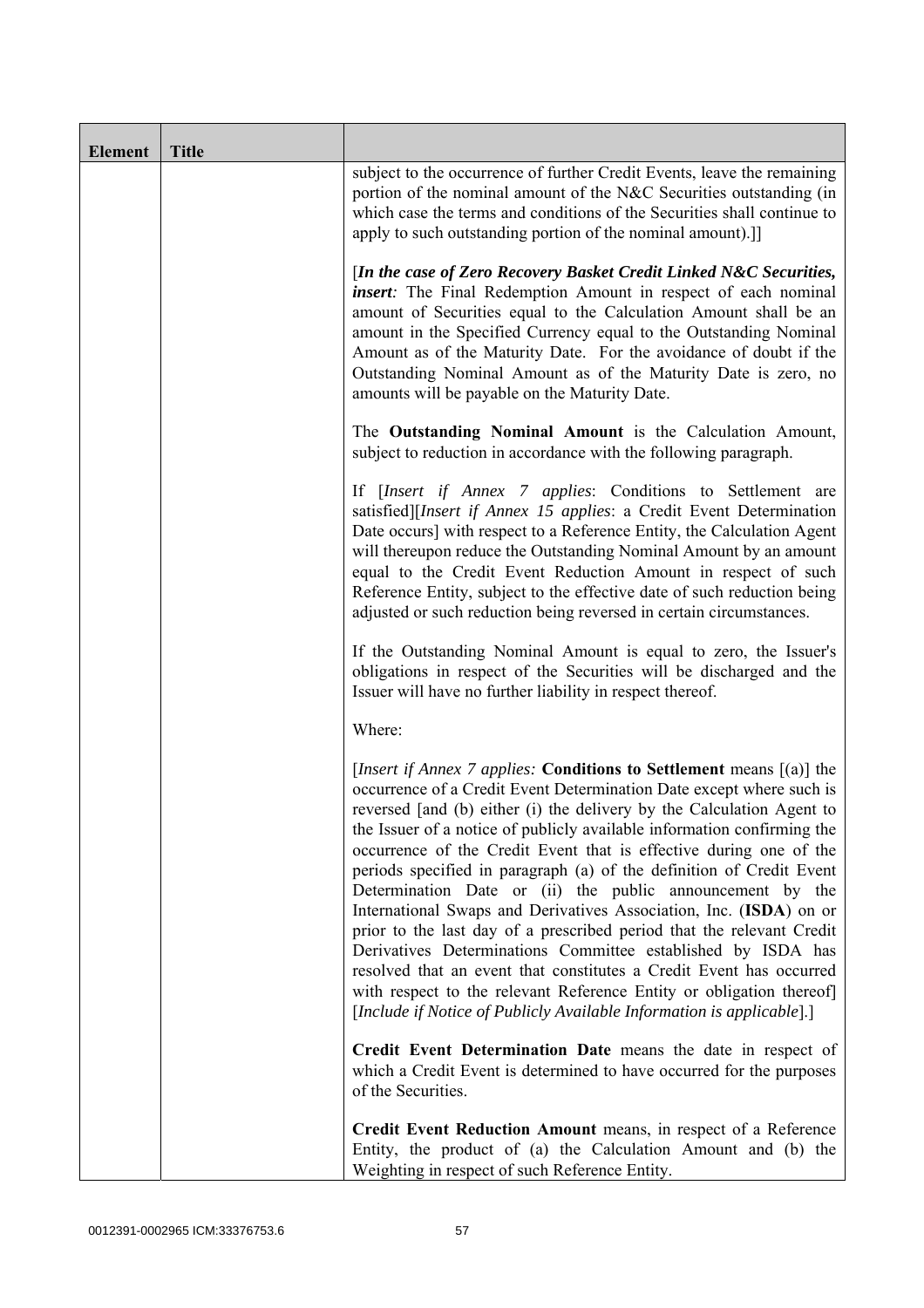| <b>Element</b> | <b>Title</b> |                                                                                                                                                                                                                                                                                                                                                                                                                                                                                                                                                                                                                                                                                                                                                                                                    |
|----------------|--------------|----------------------------------------------------------------------------------------------------------------------------------------------------------------------------------------------------------------------------------------------------------------------------------------------------------------------------------------------------------------------------------------------------------------------------------------------------------------------------------------------------------------------------------------------------------------------------------------------------------------------------------------------------------------------------------------------------------------------------------------------------------------------------------------------------|
|                |              | Credit Event means each of the Credit Events listed in the relevant<br>Physical Settlement Matrix in respect of each of the Reference<br>Entities.                                                                                                                                                                                                                                                                                                                                                                                                                                                                                                                                                                                                                                                 |
|                |              | [Index means $[\bullet]$ .]                                                                                                                                                                                                                                                                                                                                                                                                                                                                                                                                                                                                                                                                                                                                                                        |
|                |              | Reference Entities and relevant Weighting Percentages means $[•]$ .                                                                                                                                                                                                                                                                                                                                                                                                                                                                                                                                                                                                                                                                                                                                |
|                |              | Weighting means, with respect to a Reference Entity, (a) the<br>Weighting Percentage for such Reference Entity or, if prior to [Insert<br>if Annex 7 applies: the satisfaction of Conditions to Settlement with<br>respect to such Reference Entity] [Insert if Annex 15 applies: the<br>occurrence of a Credit Event Determination Date with respect to such<br>Reference Entity], such Reference Entity is a successor to another<br>Reference Entity, (b) the sum of $(x)$ the Weighting Percentage for<br>such Reference Entity and (y) the Weighting Percentage for each<br>Reference Entity in respect of which such Reference Entity is a<br>successor. If a Reference Entity has more than one successor, its<br>Weighting Percentage will be pro-rated amongst each of the<br>successors. |
|                |              | [If Restructuring is a Credit Event and either Restructuring Maturity<br>Limitation and Fully Transferable Obligation, Modified Restructuring<br>Maturity Limitation and Conditionally Transferable Obligation, Mod<br>R or Mod Mod R applies, insert:                                                                                                                                                                                                                                                                                                                                                                                                                                                                                                                                             |
|                |              | Partial Reduction on Restructuring Credit Event                                                                                                                                                                                                                                                                                                                                                                                                                                                                                                                                                                                                                                                                                                                                                    |
|                |              | If the type of Credit Event is a Restructuring, the Calculation Agent<br>may choose not to reduce the Outstanding Nominal Amount by the<br>full Credit Event Reduction Amount in respect of the relevant<br>Reference Entity, but may choose to apply a reduction of part of the<br>relevant Credit Event Reduction Amount and, subject to the<br>occurrence of further Credit Events, leave the remaining Credit Event<br>Reduction Amount outstanding (in which case the terms and<br>conditions of the Securities shall continue to apply to such amount).]                                                                                                                                                                                                                                     |
|                |              | [In the case of Auction to Cash Settled Credit Linked N&C<br>Securities, insert: Subject to any prior purchase and cancellation or<br>early redemption and the occurrence of a Credit Event Determination<br>Date as described below, each Security will be redeemed by the Issuer<br>at [insert Calculation Amount], being its Final Redemption Amount<br>on the Maturity Date.                                                                                                                                                                                                                                                                                                                                                                                                                   |
|                |              | <b>Redemption following a Credit Event</b>                                                                                                                                                                                                                                                                                                                                                                                                                                                                                                                                                                                                                                                                                                                                                         |
|                |              | If a Credit Event (being a [bankruptcy[,]] [failure to pay[,]] [obligation<br>acceleration[,]] [obligation default[,]] [repudiation/moratorium[,]]<br>[governmental intervention[,]] [or] [restructuring] (include all that<br><i>apply</i> )), occurs in respect of the Reference Entity (being [specify<br><i>reference entity</i> ] or any successor(s)) (the Reference Entity), the                                                                                                                                                                                                                                                                                                                                                                                                            |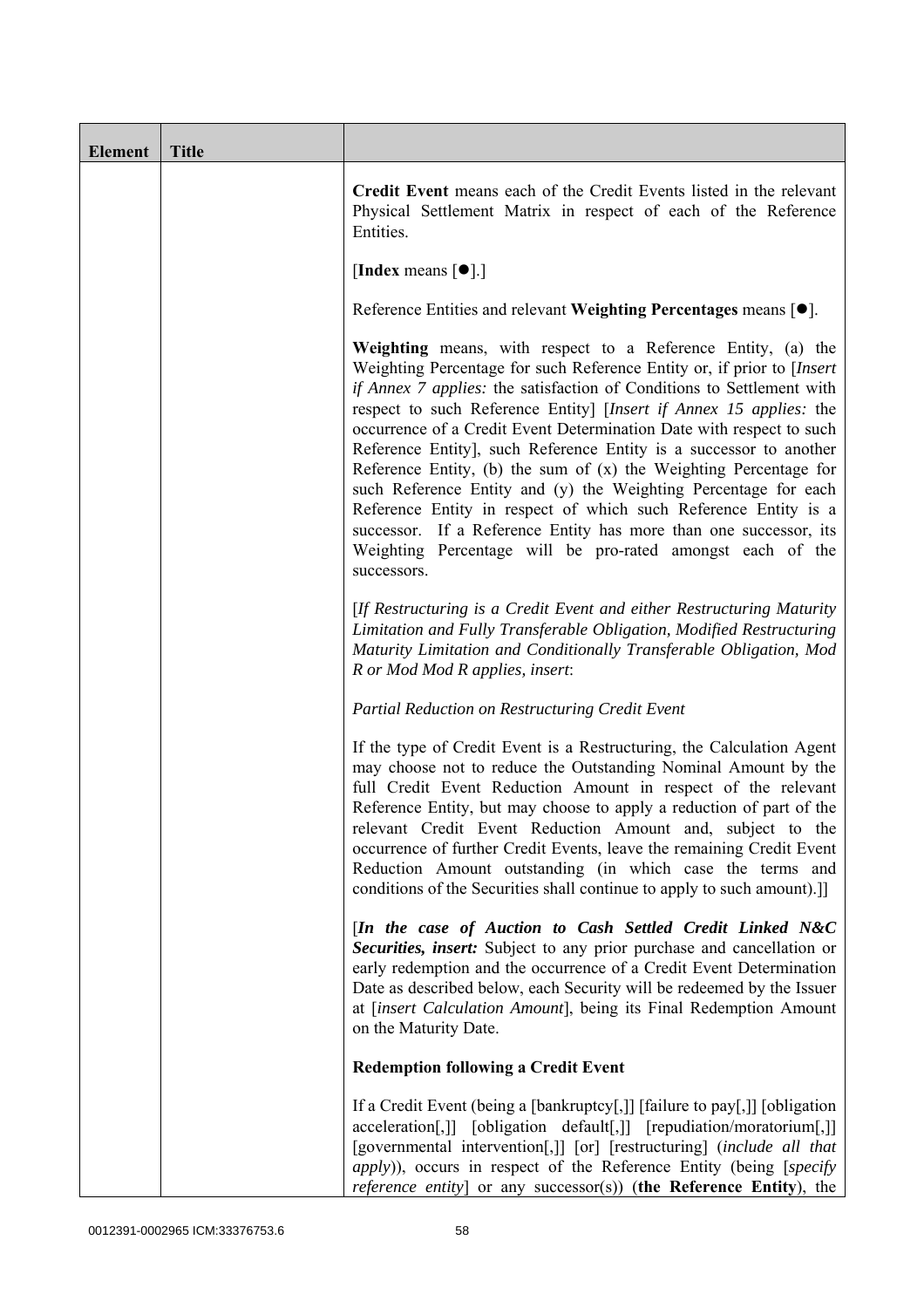| <b>Element</b> | <b>Title</b> |                                                                                                                                                                                                                                                                                                                                                                                                                                                                                                                                                                                            |
|----------------|--------------|--------------------------------------------------------------------------------------------------------------------------------------------------------------------------------------------------------------------------------------------------------------------------------------------------------------------------------------------------------------------------------------------------------------------------------------------------------------------------------------------------------------------------------------------------------------------------------------------|
|                |              | Calculation Agent may determine that a Credit Event Determination<br>Date has occurred.                                                                                                                                                                                                                                                                                                                                                                                                                                                                                                    |
|                |              | If a Credit Event Determination Date occurs, the Issuer shall give<br>notice to the holders, and, subject to any adjustment and any prior<br>redemption, redeem all but not some only of the Securities and pay in<br>respect of each Security the Credit Event Redemption Amount on the<br>Credit Event Redemption Date.                                                                                                                                                                                                                                                                  |
|                |              | If the Calculation Agent determines that a Credit Event Determination<br>Date has occurred, [each Security shall cease to bear interest from<br>(and including) the Coupon Payment Date immediately preceding, or<br>if the Credit Event Determination Date is a Coupon Payment Date,<br>coinciding with the Credit Event Determination Date, or if the Credit<br>Event Determination Date falls on or prior to the first Coupon<br>Payment Date, no interest shall accrue on the Securities] [each<br>Security shall cease to bear interest from the Credit Event<br>Determination Date]. |
|                |              | Where:                                                                                                                                                                                                                                                                                                                                                                                                                                                                                                                                                                                     |
|                |              | Auction Final Price means the recovery amount (expressed as a<br>percentage) determined by the Calculation Agent by reference to the<br>price determined for obligations of the relevant Reference Entity by<br>the relevant auction procedure.                                                                                                                                                                                                                                                                                                                                            |
|                |              | Auction Settlement Date means the date for settlement of the auction<br>procedure pursuant to which the Auction Final Price is determined.                                                                                                                                                                                                                                                                                                                                                                                                                                                 |
|                |              | Credit Event Determination Date means the date in respect of<br>which a Credit Event is determined to have occurred for the purposes<br>of the Securities.                                                                                                                                                                                                                                                                                                                                                                                                                                 |
|                |              | Credit Event Redemption Date means [the later of ] [(a) [<br>business days following the latest of [the date falling [<br>1 business<br>days following the latest of $\vert$ $\vert$ (i) the Auction Settlement Date or the<br>date on which the Final Price is determined if applicable and (ii) the<br>Credit Event Determination Date] [and (b) the Scheduled Maturity<br>Date].                                                                                                                                                                                                        |
|                |              | <b>Credit Event Redemption Amount</b> means: [[ <i>specify</i> ] per Calculation<br>Amount] / [an amount calculated by the Calculation Agent equal to (A)<br>$\times$ B) [- C], where                                                                                                                                                                                                                                                                                                                                                                                                      |
|                |              | A is the Calculation Amount; [and]                                                                                                                                                                                                                                                                                                                                                                                                                                                                                                                                                         |
|                |              | <b>B</b> is the Auction Final Price or, if the Auction Final Price is not to be<br>determined following the occurrence of certain events, the Final Price;<br>[and                                                                                                                                                                                                                                                                                                                                                                                                                         |
|                |              | C is relevant unwind costs].]]                                                                                                                                                                                                                                                                                                                                                                                                                                                                                                                                                             |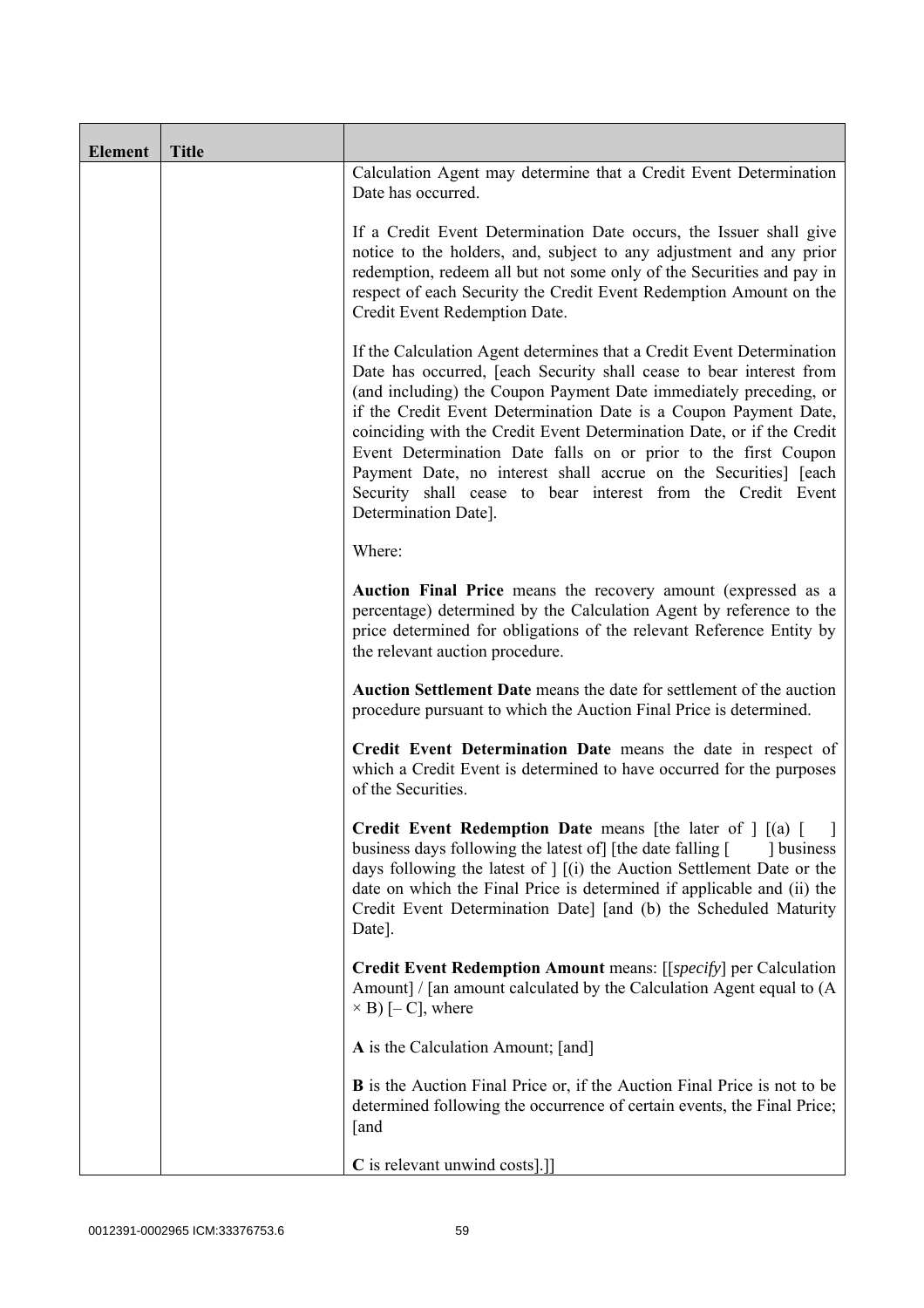| <b>Element</b> | <b>Title</b> |                                                                                                                                                                                                                                                                                                                                                                                                                                                                                                                                                                                                                                                                                                                                                                                                                          |
|----------------|--------------|--------------------------------------------------------------------------------------------------------------------------------------------------------------------------------------------------------------------------------------------------------------------------------------------------------------------------------------------------------------------------------------------------------------------------------------------------------------------------------------------------------------------------------------------------------------------------------------------------------------------------------------------------------------------------------------------------------------------------------------------------------------------------------------------------------------------------|
|                |              | The Credit Event Redemption Amount shall not be less than zero.]                                                                                                                                                                                                                                                                                                                                                                                                                                                                                                                                                                                                                                                                                                                                                         |
|                |              | Final Price means the recovery amount (expressed as a percentage)<br>determined by the Calculation Agent in respect of obligations of the<br>relevant Reference Entity.                                                                                                                                                                                                                                                                                                                                                                                                                                                                                                                                                                                                                                                  |
|                |              | [If Restructuring is a Credit Event, insert:                                                                                                                                                                                                                                                                                                                                                                                                                                                                                                                                                                                                                                                                                                                                                                             |
|                |              | Partial reduction on restructuring credit event                                                                                                                                                                                                                                                                                                                                                                                                                                                                                                                                                                                                                                                                                                                                                                          |
|                |              | If the type of credit event is a restructuring, the Calculation Agent<br>may choose not to redeem the Securities in full, but may choose to<br>pay a partial Credit Event Redemption Amount and, subject to the<br>occurrence of further credit events, the terms and conditions of the<br>Securities shall continue to apply.]                                                                                                                                                                                                                                                                                                                                                                                                                                                                                          |
|                |              | [In the case of Tranched Zero Recovery Credit Linked N&C<br>Securities, insert: The Final Redemption Amount in respect of each<br>nominal amount of Securities equal to the Calculation Amount shall<br>be an amount in the Specified Currency equal to the Outstanding<br>Nominal Amount as of the Maturity Date. For the avoidance of doubt<br>if the Outstanding Nominal Amount as of the Maturity Date is zero,<br>no amounts will be payable on the Maturity Date. On and from any<br>date on which the Outstanding Nominal Amount is reduced as<br>provided below, interest will be calculated on the Outstanding<br>Nominal Amount immediately prior to the relevant interest payment<br>date. If the Outstanding Nominal Amount is reduced to zero no<br>further interest will be payable on the N&C Securities. |
|                |              | The Outstanding Nominal Amount is the Calculation Amount,<br>subject to reduction in accordance with the following paragraph.                                                                                                                                                                                                                                                                                                                                                                                                                                                                                                                                                                                                                                                                                            |
|                |              | If a Credit Event Determination Date occurs with respect to a<br>Reference Entity, the Calculation Agent will thereupon reduce the<br>Outstanding Nominal Amount by an amount equal to the Aggregate<br>Reduction Amount, subject to the effective date of such reduction<br>being adjusted or such reduction being reversed in certain<br>circumstances.                                                                                                                                                                                                                                                                                                                                                                                                                                                                |
|                |              | If the Outstanding Nominal Amount is equal to zero, the Issuer's<br>obligations in respect of the Securities will be discharged and the<br>Issuer will have no further liability in respect thereof.                                                                                                                                                                                                                                                                                                                                                                                                                                                                                                                                                                                                                     |
|                |              | Where:                                                                                                                                                                                                                                                                                                                                                                                                                                                                                                                                                                                                                                                                                                                                                                                                                   |
|                |              | <b>Aggregate Reduction Amount</b> means, with respect to any day, an<br>amount equal to the product of (a) the Calculation Amount and (b) the<br>Tranche Loss Percentage divided by the Tranche Width.                                                                                                                                                                                                                                                                                                                                                                                                                                                                                                                                                                                                                   |
|                |              | Credit Event Determination Date means the date in respect of<br>which a Credit Event is determined to have occurred for the purposes                                                                                                                                                                                                                                                                                                                                                                                                                                                                                                                                                                                                                                                                                     |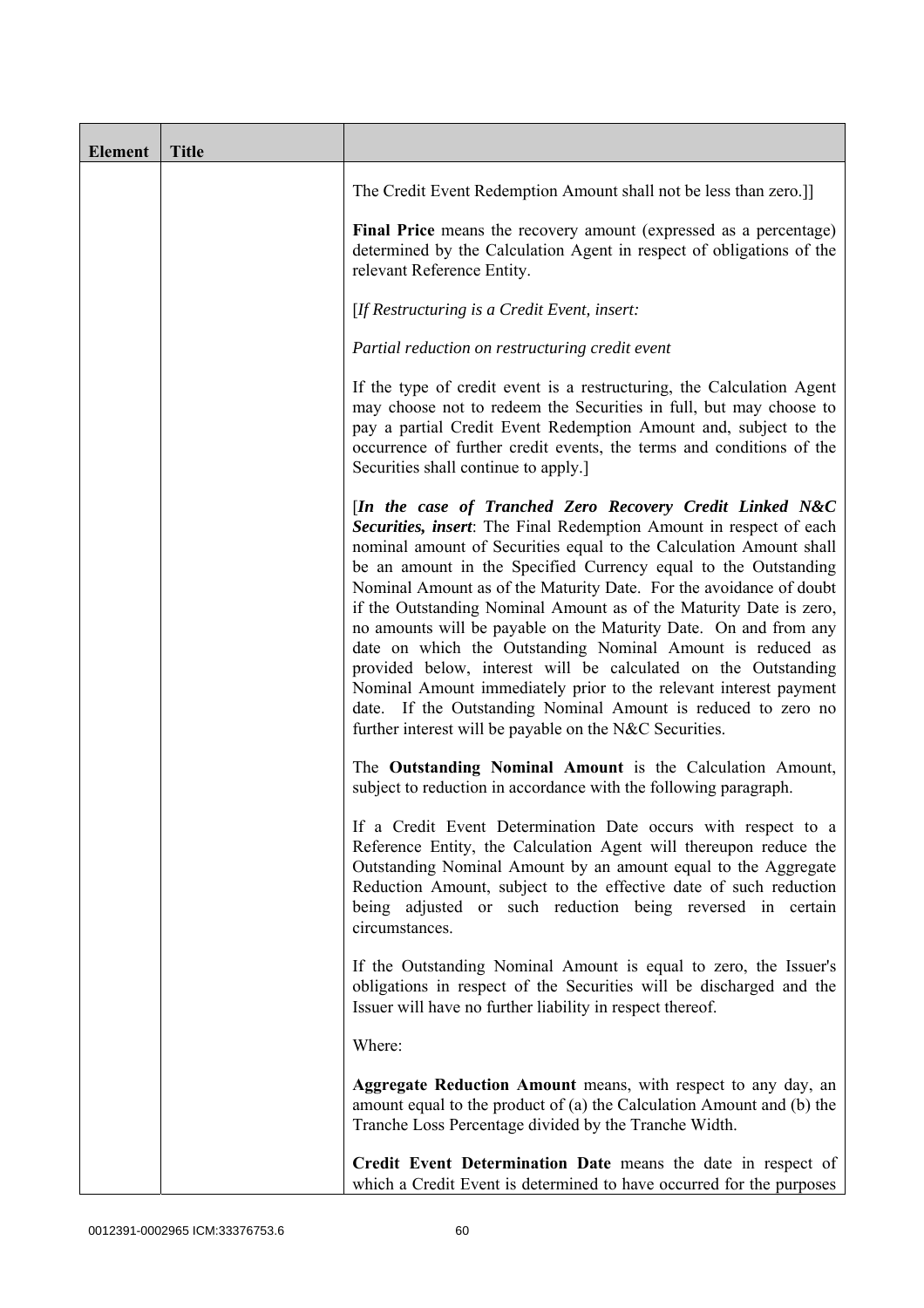| <b>Element</b> | <b>Title</b> |                                                                                                                                                                                                                                                                                                                                                                                                                                                                                                                       |
|----------------|--------------|-----------------------------------------------------------------------------------------------------------------------------------------------------------------------------------------------------------------------------------------------------------------------------------------------------------------------------------------------------------------------------------------------------------------------------------------------------------------------------------------------------------------------|
|                |              | of the Securities.                                                                                                                                                                                                                                                                                                                                                                                                                                                                                                    |
|                |              | Credit Event means each of the Credit Events listed in the Physical<br>Settlement Matrix in respect of each of the Reference Entities.                                                                                                                                                                                                                                                                                                                                                                                |
|                |              | Index means $\lceil \bullet \rceil$ .                                                                                                                                                                                                                                                                                                                                                                                                                                                                                 |
|                |              | Loss Percentage means, with respect to each Reference Entity and<br>the occurrence of a Credit Event Determination Date, the Reference<br>Entity Weighting.                                                                                                                                                                                                                                                                                                                                                           |
|                |              | Reference Entities and relevant Weighting Percentages means $[•]$ .                                                                                                                                                                                                                                                                                                                                                                                                                                                   |
|                |              | Reference Entity Weighting means, in respect of each Reference<br>Entity the relevant Weighting Percentage, provided that if a<br>Succession Event occurs in respect of a Reference Entity the<br>Reference Entity Weightings of all affected Reference Entities will be<br>subject to adjustment by the Calculation Agent as provided in the<br>definition of "Successor". If a Reference Entity has more than one<br>successor, its Reference Entity Weighting will be pro-rated amongst<br>each of the successors. |
|                |              | Tranche Loss Percentage means, with respect to a Credit Event<br>Determination Date, (each a Relevant Day), an amount equal to the<br>lowest of:                                                                                                                                                                                                                                                                                                                                                                      |
|                |              | the Tranche Width; and<br>(a)                                                                                                                                                                                                                                                                                                                                                                                                                                                                                         |
|                |              | (b)<br>an amount expressed as a percentage equal to (subject to a<br>minimum of zero):                                                                                                                                                                                                                                                                                                                                                                                                                                |
|                |              | the aggregate of all Loss Percentages<br>(i)<br>(calculated for the period from and including<br>the relevant Trade Date to and including such<br>Relevant Day) including the Loss Percentage<br>in respect of such Relevant Day as<br>determined by the Calculation Agent; minus                                                                                                                                                                                                                                     |
|                |              | the Tranche Attachment Level.<br>(ii)                                                                                                                                                                                                                                                                                                                                                                                                                                                                                 |
|                |              | <b>Tranche Attachment Level means [●] per cent.</b>                                                                                                                                                                                                                                                                                                                                                                                                                                                                   |
|                |              | Tranche Detachment Level means [ $\bullet$ ] per cent.                                                                                                                                                                                                                                                                                                                                                                                                                                                                |
|                |              | <b>Tranche Width</b> means $\lceil \bullet \rceil$ per cent. (being equal to the Tranche<br>Detachment Level minus the Tranche Attachment Level).                                                                                                                                                                                                                                                                                                                                                                     |
|                |              | Partial Reduction on Restructuring Credit Event                                                                                                                                                                                                                                                                                                                                                                                                                                                                       |
|                |              | If the type of Credit Event is a Restructuring, the Calculation Agent<br>may choose not to reduce the Outstanding Nominal Amount by the<br>full Aggregate Reduction Amount in respect of the relevant Reference                                                                                                                                                                                                                                                                                                       |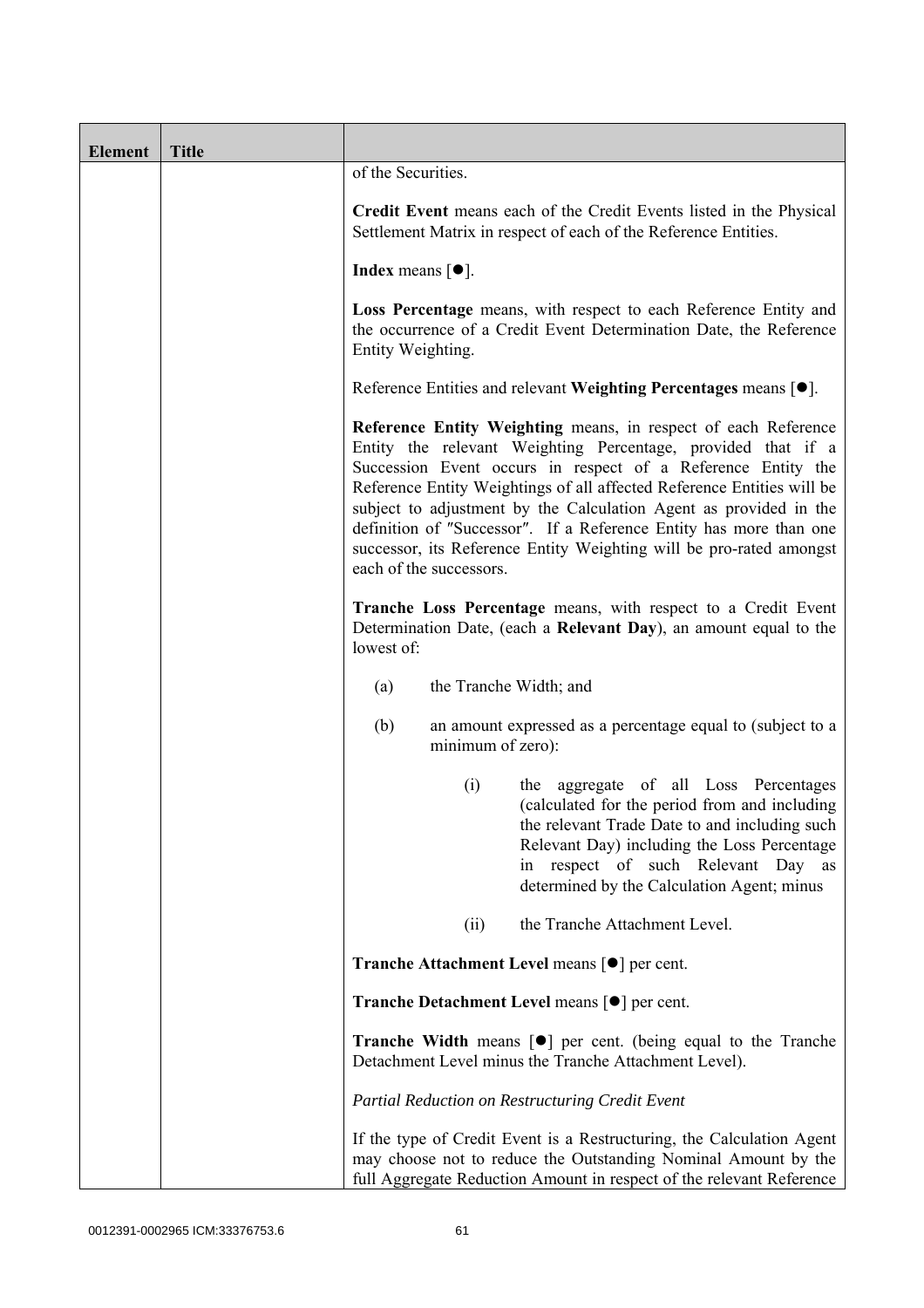| <b>Element</b> | <b>Title</b> |                                                                                                                                                                                                                                                                                                                                                                                                                                                                                                                                                                                                                                                                                                                                                                                           |
|----------------|--------------|-------------------------------------------------------------------------------------------------------------------------------------------------------------------------------------------------------------------------------------------------------------------------------------------------------------------------------------------------------------------------------------------------------------------------------------------------------------------------------------------------------------------------------------------------------------------------------------------------------------------------------------------------------------------------------------------------------------------------------------------------------------------------------------------|
|                |              | Entity, but may choose to apply a reduction of part of the relevant<br>Aggregate Reduction Amount and, subject to the occurrence of further<br>Credit Events, leave the remaining Aggregate Reduction Amount<br>outstanding (in which case the terms and conditions of the Securities<br>shall continue to apply to such amount).]                                                                                                                                                                                                                                                                                                                                                                                                                                                        |
|                |              | [In the case of Equity Delta One Redemption $N\&C$ Securities: The<br>Final Redemption Amount in respect of each nominal amount of<br>Securities equal to the Calculation Amount shall be an amount in the<br>Specified Currency (which will not be less than, but may be equal to,<br>zero) calculated by the Calculation Agent equal to:                                                                                                                                                                                                                                                                                                                                                                                                                                                |
|                |              | $[V_F \times Exchange Rate] - C$                                                                                                                                                                                                                                                                                                                                                                                                                                                                                                                                                                                                                                                                                                                                                          |
|                |              | Any such amount will be rounded to the nearest sub-unit of the<br>relevant Specified Currency, half of any such sub-unit being rounded<br>upwards or otherwise in accordance with applicable market<br>convention.                                                                                                                                                                                                                                                                                                                                                                                                                                                                                                                                                                        |
|                |              | Where:                                                                                                                                                                                                                                                                                                                                                                                                                                                                                                                                                                                                                                                                                                                                                                                    |
|                |              | $V_F$ means the Final Price.                                                                                                                                                                                                                                                                                                                                                                                                                                                                                                                                                                                                                                                                                                                                                              |
|                |              | C means the Specified Currency equivalent of the Costs as determined<br>by the Calculation Agent using such foreign exchange rate as the<br>Calculation Agent deems appropriate with respect to the relevant<br>time(s) the Costs arise or may arise.                                                                                                                                                                                                                                                                                                                                                                                                                                                                                                                                     |
|                |              | Costs means, in respect of each nominal amount of Securities equal to<br>the Calculation Amount, such Securities' pro rata share of the total<br>amount of any commissions, costs, expenses, duties, taxes (including<br>but not limited to any capital gains tax or withholding tax), levies,<br>registration fees, custodial fees or other charges which may be<br>required to be made, paid, withheld or deducted by the Issuer and/or<br>any of its affiliates and/or any of their respective nominees as a result<br>of, or in connection with, the Issuer and/or any of its affiliates and/or<br>any of their respective nominees (a) being a direct holder of any<br>Hedging Shares and/or selling and/or realising any Hedging Shares<br>and/or (b) unwinding any Hedge Position. |
|                |              | Equity Currency means $[\bullet].$                                                                                                                                                                                                                                                                                                                                                                                                                                                                                                                                                                                                                                                                                                                                                        |
|                |              | <b>Exchange Rate</b> means (i) the rate of exchange between the Equity<br>Currency and the Specified Currency (expressed as a number of units of<br>the Specified Currency for which a unit of the Equity Currency can be<br>exchanged) determined at or around the Final Valuation Date which the<br>Calculation Agent determines appropriate in its sole discretion, or (ii)<br>where the Equity Currency is the same as the Specified Currency, one.                                                                                                                                                                                                                                                                                                                                   |
|                |              | <b>Final Valuation Date means <math>\lceil \bullet \rceil</math>.</b>                                                                                                                                                                                                                                                                                                                                                                                                                                                                                                                                                                                                                                                                                                                     |
|                |              | Hedge Position means any Product that the Issuer and/or any of its                                                                                                                                                                                                                                                                                                                                                                                                                                                                                                                                                                                                                                                                                                                        |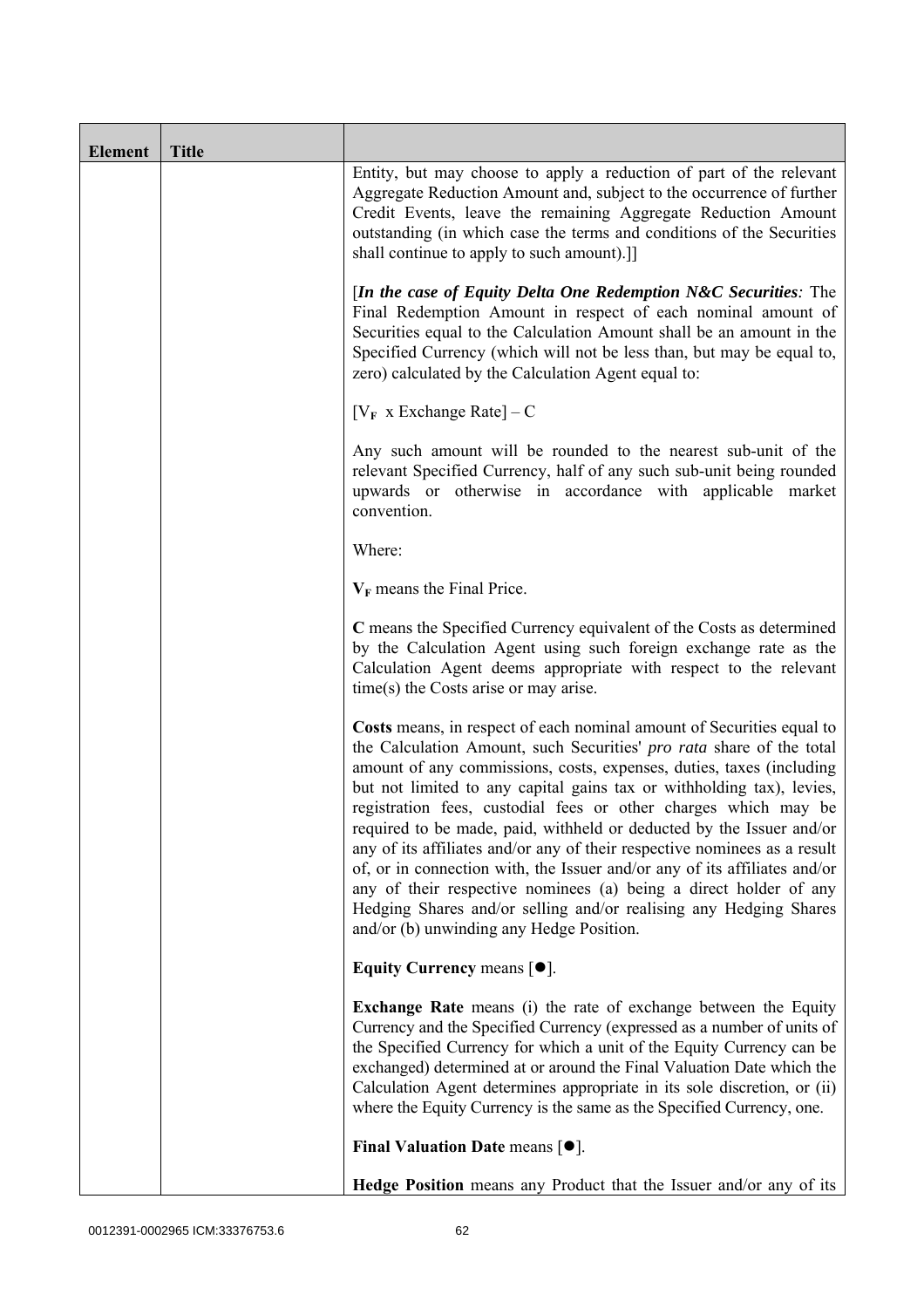| <b>Element</b> | <b>Title</b> |                                                                                                                                                                                                                                                                                                                                                                                                                                                                                                                                                                                                                                                                                                                                                                                                                                                                                                                                                                                                                                                                                                                                                                                                                                                                  |
|----------------|--------------|------------------------------------------------------------------------------------------------------------------------------------------------------------------------------------------------------------------------------------------------------------------------------------------------------------------------------------------------------------------------------------------------------------------------------------------------------------------------------------------------------------------------------------------------------------------------------------------------------------------------------------------------------------------------------------------------------------------------------------------------------------------------------------------------------------------------------------------------------------------------------------------------------------------------------------------------------------------------------------------------------------------------------------------------------------------------------------------------------------------------------------------------------------------------------------------------------------------------------------------------------------------|
|                |              | Affiliates and/or any of their respective nominees (a) enters into as a<br>result of being the direct holder of the Hedging Shares and/or selling<br>and/or realising the Hedging Shares or (b) would have entered into if<br>they were to fully hedge the market, equity or other price risk of the<br>Issuer entering into and performing its obligations with respect to the<br>Securities, using such Products as may be determined by the<br>Calculation Agent.                                                                                                                                                                                                                                                                                                                                                                                                                                                                                                                                                                                                                                                                                                                                                                                             |
|                |              | <b>Hedging Shares</b> means the number of shares that the Calculation<br>Agent deems necessary to hedge the equity or other price risk of the<br>Issuer entering into and performing its obligations with respect to the<br>relevant Securities.                                                                                                                                                                                                                                                                                                                                                                                                                                                                                                                                                                                                                                                                                                                                                                                                                                                                                                                                                                                                                 |
|                |              | <b>Product</b> means an exchange traded fund, share, an instrument<br>representing such exchange traded fund or share (including, without<br>limitation, participation notes), futures contracts or exchange-traded<br>options commonly used to hedge the issuance or sale of a security that<br>is linked to the Hedging Shares.                                                                                                                                                                                                                                                                                                                                                                                                                                                                                                                                                                                                                                                                                                                                                                                                                                                                                                                                |
|                |              | <b>Cash Dividends</b>                                                                                                                                                                                                                                                                                                                                                                                                                                                                                                                                                                                                                                                                                                                                                                                                                                                                                                                                                                                                                                                                                                                                                                                                                                            |
|                |              | (i)<br>Following the declaration by a share issuer of a cash dividend<br>(other than any dividend or portion thereof that the<br>Calculation Agent determines to be an extraordinary<br>dividend) (each a Cash Dividend) in respect of which the In-<br>dividend Date (as defined below) falls in the period from and<br>including the Trade Date to but excluding the originally<br>scheduled Final Valuation Date without regard to any<br>scheduled trading day or disrupted day adjustment (the<br>Dividend Period), the Issuer will pay a Coupon Amount in<br>respect of each Security on the related Coupon Payment Date<br>(as defined below). Each such Coupon Amount will equal<br>the amount of such Cash Dividend declared in relation to one<br>share (less (a) all withholding taxes, if any, including, but<br>without limitation, those that would have been withheld in<br>relation to the payment of such cash dividend to a foreign<br>investor and (b) any other expenses or deductions which<br>would apply to or be made in relation to the payment of such<br>cash dividend to a foreign investor all determined in the<br>Equity Currency and on a per share basis, <i>multiplied by</i> the<br>Dividend Exchange Rate as defined below). |
|                |              | Dividend Exchange Rate means, in relation to a Cash<br>Dividend, (i) the rate of exchange between the Equity<br>Currency and the Specified Currency (expressed as a number<br>of units of the Specified Currency for which a unit of the<br>Equity Currency can be exchanged) at or around the Dividend<br>Receipt Date, as determined by the Calculation Agent, or (ii)<br>where the Equity Currency is the same as the Specified<br>Currency, one.                                                                                                                                                                                                                                                                                                                                                                                                                                                                                                                                                                                                                                                                                                                                                                                                             |
|                |              | <b>Dividend Receipt Date</b> means the date upon which a holder                                                                                                                                                                                                                                                                                                                                                                                                                                                                                                                                                                                                                                                                                                                                                                                                                                                                                                                                                                                                                                                                                                                                                                                                  |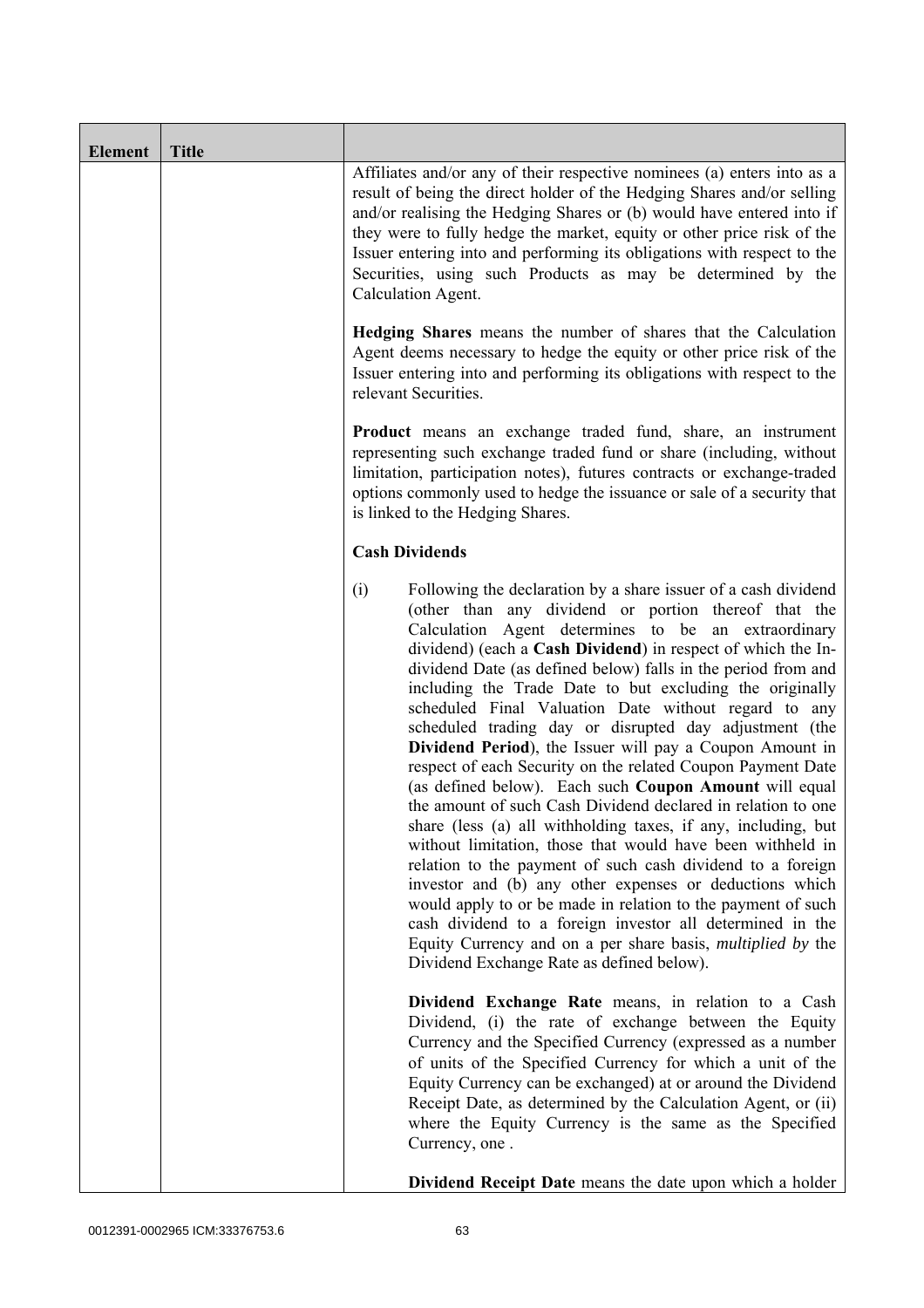| <b>Element</b> | <b>Title</b> |                |                                                                                                                                                                                                                                                                                                                                                                                                                                                                                                                                                                                                                  |
|----------------|--------------|----------------|------------------------------------------------------------------------------------------------------------------------------------------------------------------------------------------------------------------------------------------------------------------------------------------------------------------------------------------------------------------------------------------------------------------------------------------------------------------------------------------------------------------------------------------------------------------------------------------------------------------|
|                |              |                | of shares entitled to the relevant Cash Dividend would have<br>received such Cash Dividend according to prevailing market<br>practice, as determined by the Calculation Agent.                                                                                                                                                                                                                                                                                                                                                                                                                                   |
|                |              |                | In-dividend Date means, in relation to a Cash Dividend, the<br>final date upon which a purchaser of shares on the exchange<br>would, according to prevailing market practice, be entitled to<br>receive the Cash Dividend.                                                                                                                                                                                                                                                                                                                                                                                       |
|                |              | (ii)           | Coupon Amounts (if any) will only be payable on the<br>Securities in the <b>circumstances</b> set out in paragraph (i) above<br>and subject to the provisions of paragraphs (iii) and (iv) below<br>and will be deemed only to have accrued on the Securities as<br>of the relevant Coupon Payment Date. No interest will accrue<br>or be payable in any other circumstance.                                                                                                                                                                                                                                     |
|                |              | (iii)          | In the event any Coupon Payment Date would fall after the<br>Maturity Date the Issuer will give notice to the<br>Securityholders of procedures for payment of such Coupon<br>Amount(s) which may be made outside of DTC or Euroclear<br>Clearstream,<br>Luxembourg<br>and<br>and<br>may<br>require<br>Securityholders as of a record date selected by the Issuer in its<br>sole discretion to provide a notice to the Issuer giving all<br>necessary details required by the Issuer in its sole discretion to<br>make such payments.                                                                             |
|                |              | (iv)           | Following any Cash Dividend declaration, the Calculation<br>Agent shall as soon as is reasonably practicable under the<br>circumstances procure that the Issuer will give notice to the<br>Securityholders stating the occurrence of the Cash Dividend,<br>giving details thereof and setting out the method and<br>anticipated date of the related Coupon Payment Date provided<br>that any failure to give, or non-receipt of, such notice will not<br>affect the validity of any such Coupon Amount payment and<br>the Calculation Agent will determine the basis on which the<br>Coupon Amount will be paid. |
|                |              |                | <b>Coupon Payment Date</b> means the date that is three (3)<br>Business Days following the relevant Dividend Receipt Date.]                                                                                                                                                                                                                                                                                                                                                                                                                                                                                      |
|                |              | Securities:    | [In the case of Reverse Convertible Swap Rate Redemption N&C                                                                                                                                                                                                                                                                                                                                                                                                                                                                                                                                                     |
|                |              | rata share of: | The Final Redemption Amount in respect of each nominal amount of<br>N&C Securities equal to the Calculation Amount shall be an amount<br>in the Specified Currency (which will not be less than, but may be<br>equal to, zero) calculated by the Calculation Agent equal to its <i>pro</i>                                                                                                                                                                                                                                                                                                                       |
|                |              | (i)            | If Swap Rate $_{\text{FINAL}}$ < Barrier:                                                                                                                                                                                                                                                                                                                                                                                                                                                                                                                                                                        |
|                |              |                | $Max[0, Swap Rate_{FINAL} / Swap Rate_{INITIAL}] \times Aggregate$                                                                                                                                                                                                                                                                                                                                                                                                                                                                                                                                               |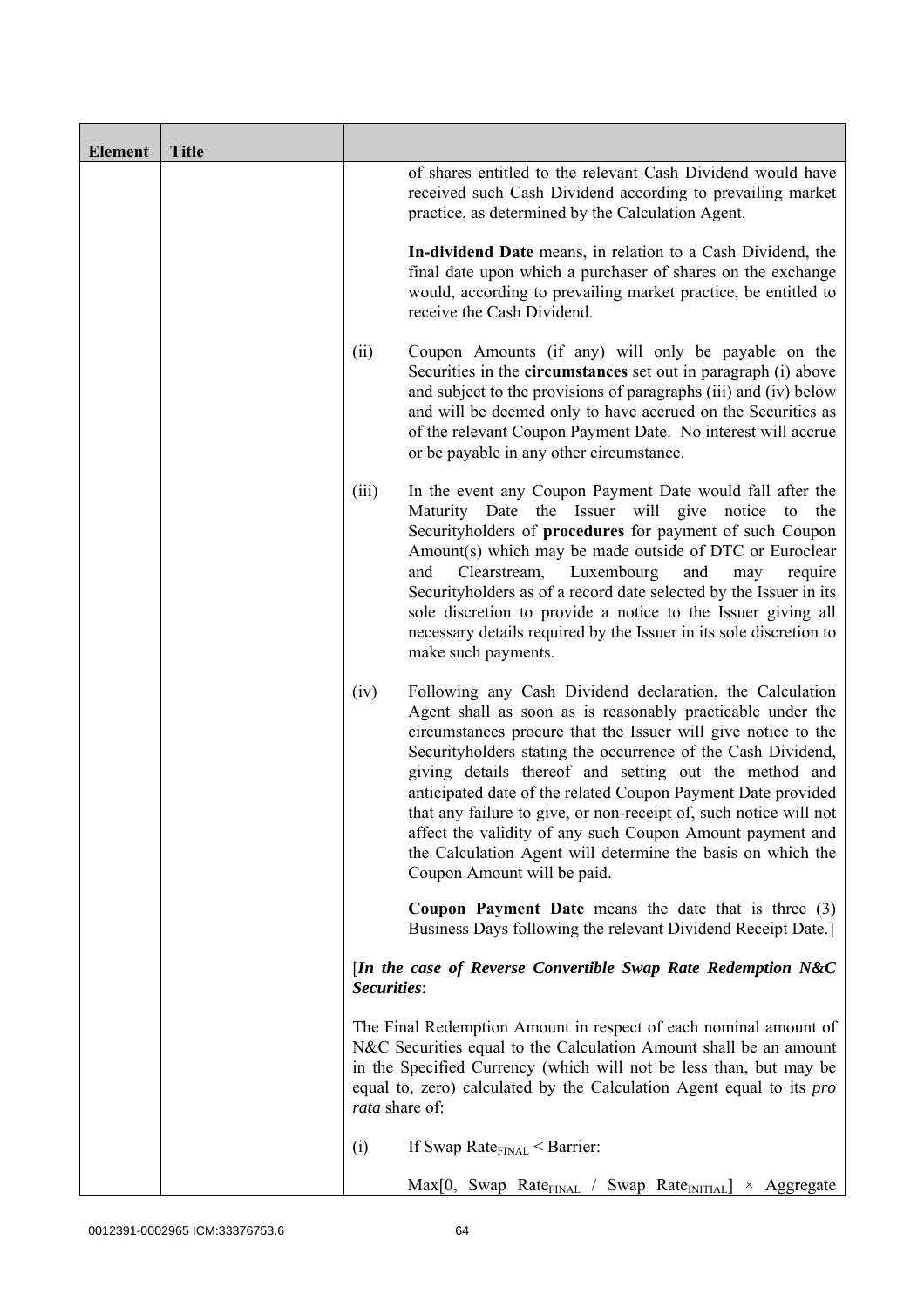| <b>Element</b> | <b>Title</b> |                                                                                                                                                                                                                                                                                                                                                             |
|----------------|--------------|-------------------------------------------------------------------------------------------------------------------------------------------------------------------------------------------------------------------------------------------------------------------------------------------------------------------------------------------------------------|
|                |              | Nominal Amount                                                                                                                                                                                                                                                                                                                                              |
|                |              | otherwise:<br>(ii)                                                                                                                                                                                                                                                                                                                                          |
|                |              | Redemption Factor × Aggregate Nominal Amount                                                                                                                                                                                                                                                                                                                |
|                |              | Any such amount will be rounded to the nearest sub-unit of the<br>relevant Specified Currency, half of any such sub-unit being rounded<br>upwards or otherwise in accordance with applicable market<br>convention.                                                                                                                                          |
|                |              | Where:                                                                                                                                                                                                                                                                                                                                                      |
|                |              | <b>Barrier</b> means $\lceil \bullet \rceil$ per cent.;                                                                                                                                                                                                                                                                                                     |
|                |              | <b>Designated Maturity means, in respect of the Reference Swap Rate,</b><br>$[\bullet]$ ;                                                                                                                                                                                                                                                                   |
|                |              | Floating Rate Option means, in respect of the Reference Swap Rate,<br>$[\bullet]$ ;                                                                                                                                                                                                                                                                         |
|                |              | Redemption Factor means [ $\bullet$ ] per cent.;                                                                                                                                                                                                                                                                                                            |
|                |              | <b>Reference Swap Rate</b> means the [ <i>specify relevant swap rate</i> ];                                                                                                                                                                                                                                                                                 |
|                |              | <b>Reset Date</b> means, in respect of the Reference Swap Rate, $[•]$ ;                                                                                                                                                                                                                                                                                     |
|                |              | <b>Swap Rate</b> <sub>FINAL</sub> means the rate determined under the floating rate<br>N&C Security provisions as though the Reference Swap Rate was a<br>floating rate to which ISDA Determination applied and on the basis of<br>the Floating Rate Option, the Designated Maturity and the Reset Date<br>specified in respect of the Reference Swap Rate; |
|                |              | Swap Rate <sub>INITIAL</sub> means $[•]$ ; and                                                                                                                                                                                                                                                                                                              |
|                |              | Valuation Date means [ $\bullet$ ], provided that, if such Valuation Date<br>would fall on a day which is not a Business Day, then such Valuation<br>Date shall be postponed to the next day which is a Business Day.]                                                                                                                                      |
|                |              | [In the case of Geared Put Swap Rate Redemption N&C Securities:                                                                                                                                                                                                                                                                                             |
|                |              | The Final Redemption Amount in respect of each nominal amount of<br>N&C Securities equal to the Calculation Amount shall be an amount<br>in the Specified Currency (which will not be less than, but may be<br>equal to, zero) calculated by the Calculation Agent equal to its <i>pro</i><br>rata share of:                                                |
|                |              | If Swap Rate $_{\text{FINAL}}$ < Barrier:<br>(i)                                                                                                                                                                                                                                                                                                            |
|                |              | Max[0, Swap Rate <sub>FINAL</sub> / Gearing Factor $\times$ Swap Rate <sub>INITIAL</sub> ] $\times$<br><b>Aggregate Nominal Amount</b>                                                                                                                                                                                                                      |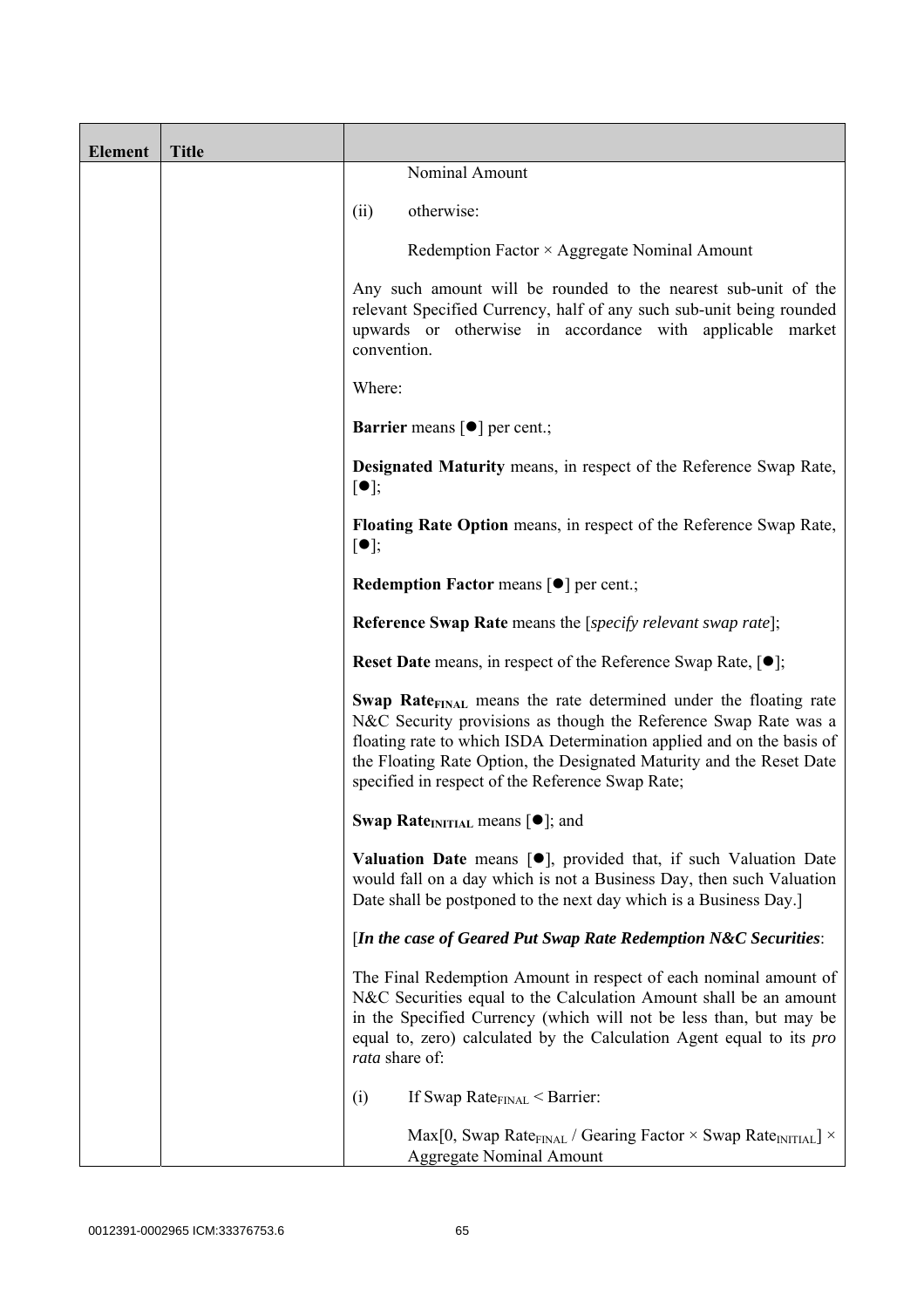| <b>Element</b> | <b>Title</b> |                                                                                                                                                                                                                                                                                                                                                             |
|----------------|--------------|-------------------------------------------------------------------------------------------------------------------------------------------------------------------------------------------------------------------------------------------------------------------------------------------------------------------------------------------------------------|
|                |              | otherwise:<br>(ii)                                                                                                                                                                                                                                                                                                                                          |
|                |              | Redemption Factor × Aggregate Nominal Amount                                                                                                                                                                                                                                                                                                                |
|                |              | Any such amount will be rounded to the nearest sub-unit of the<br>relevant Specified Currency, half of any such sub-unit being rounded<br>upwards or otherwise in accordance with applicable market<br>convention.                                                                                                                                          |
|                |              | Where:                                                                                                                                                                                                                                                                                                                                                      |
|                |              | Barrier means the rate calculated by the Calculation Agent equal to<br>the product of (a) the Barrier Factor and (b) Swap Rate $_{\text{INITIAL}}$ ;                                                                                                                                                                                                        |
|                |              | <b>Barrier Factor means [O] per cent.;</b>                                                                                                                                                                                                                                                                                                                  |
|                |              | <b>Designated Maturity means, in respect of the Reference Swap Rate,</b><br>$[\bullet]$ ;                                                                                                                                                                                                                                                                   |
|                |              | Floating Rate Option means, in respect of the Reference Swap Rate,<br>$[\bullet]$ ;                                                                                                                                                                                                                                                                         |
|                |              | Gearing Factor means [ $\bullet$ ] per cent.;                                                                                                                                                                                                                                                                                                               |
|                |              | Redemption Factor means [ $\bullet$ ] per cent.;                                                                                                                                                                                                                                                                                                            |
|                |              | <b>Reference Swap Rate</b> means the [specify relevant swap rate];                                                                                                                                                                                                                                                                                          |
|                |              | <b>Reset Date</b> means, in respect of the Reference Swap Rate, $[•]$ ;                                                                                                                                                                                                                                                                                     |
|                |              | <b>Swap Rate</b> <sub>FINAL</sub> means the rate determined under the floating rate<br>N&C Security provisions as though the Reference Swap Rate was a<br>floating rate to which ISDA Determination applied and on the basis of<br>the Floating Rate Option, the Designated Maturity and the Reset Date<br>specified in respect of the Reference Swap Rate; |
|                |              | <b>Swap Rate</b> <sub>INITIAL</sub> means $[\bullet]$ ; and                                                                                                                                                                                                                                                                                                 |
|                |              | <b>Valuation Date</b> means $[\bullet]$ , provided that, if such Valuation Date<br>would fall on a day which is not a Business Day, then such Valuation<br>Date shall be postponed to the next day which is a Business Day.]                                                                                                                                |
|                |              | [In the case of FX Basket Knock-Out W&C Securities: Each<br>Security entitles its holder in respect of an actual exercise date, upon<br>due exercise, to receive from the Issuer on the Settlement Date a Cash<br>Settlement Amount calculated by the Calculation Agent (which shall<br>not be less than zero) equal to:                                    |
|                |              | if the Continuous Knock-Out Condition has been met, zero; or<br>(a)                                                                                                                                                                                                                                                                                         |
|                |              | if the Continuous Knock-Out Condition has not been met, the<br>(b)                                                                                                                                                                                                                                                                                          |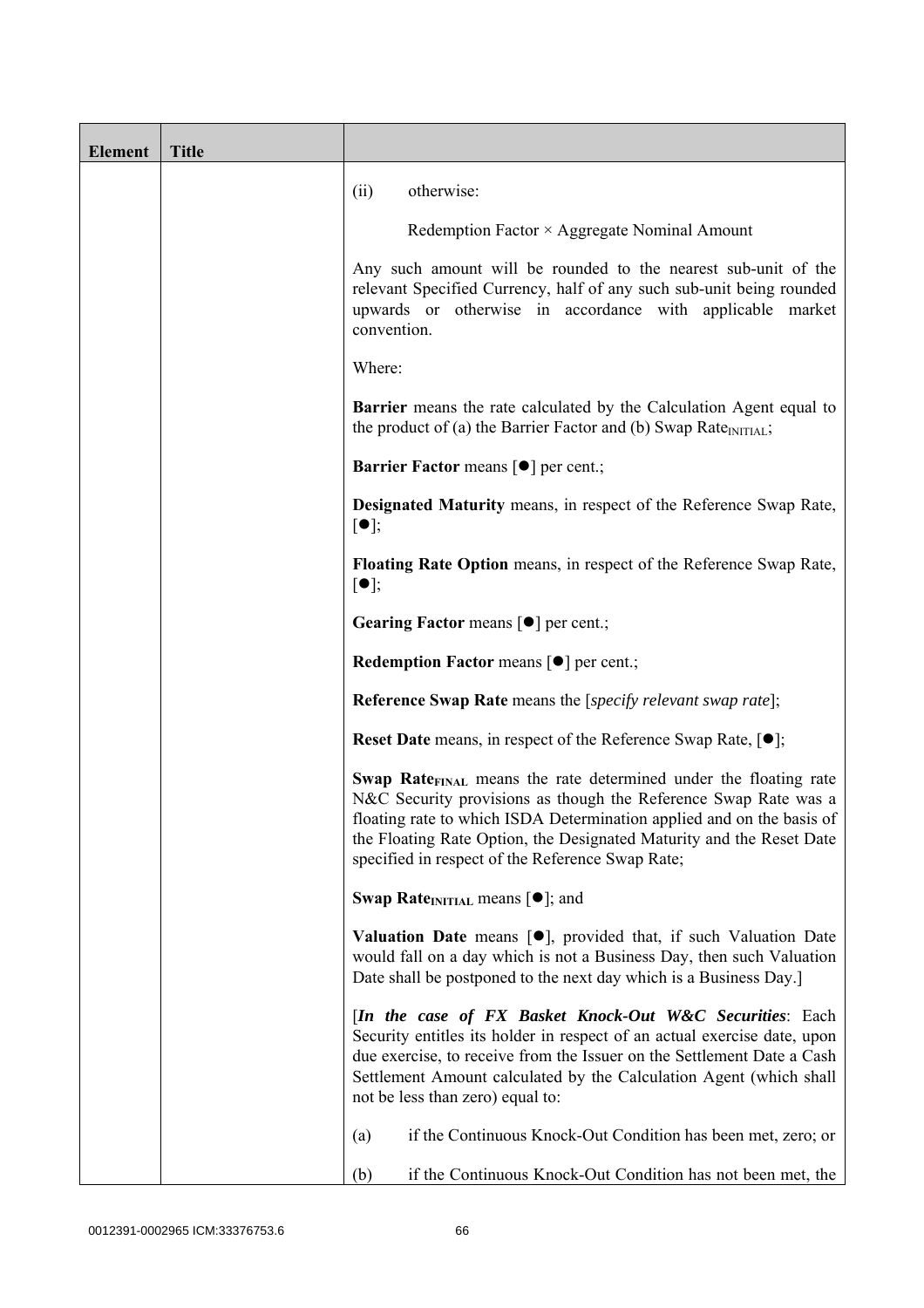| <b>Element</b> | <b>Title</b> |                                                                                                                                                                                                                                                                                                                                                                                                                                                                                                                                                                                                                                                       |
|----------------|--------------|-------------------------------------------------------------------------------------------------------------------------------------------------------------------------------------------------------------------------------------------------------------------------------------------------------------------------------------------------------------------------------------------------------------------------------------------------------------------------------------------------------------------------------------------------------------------------------------------------------------------------------------------------------|
|                |              | Notional Amount per W&C Security multiplied by a<br>percentage calculated by the Calculation Agent in accordance<br>with the following formula:                                                                                                                                                                                                                                                                                                                                                                                                                                                                                                       |
|                |              | Leverage $\times$ Max $\left  0, \sum_{i=1}^{n} w_i \times \frac{X_i - Y_i}{Z_i} \right $                                                                                                                                                                                                                                                                                                                                                                                                                                                                                                                                                             |
|                |              | Any amount determined pursuant to the above, if not an amount in the<br>Specified Currency, will be converted into the Specified Currency at<br>the Exchange Rate. The Cash Settlement Amount will be rounded to<br>the nearest two decimal places (or, in the case of Japanese Yen, the<br>nearest whole unit) in the relevant Specified Currency, 0.005 (or, in<br>the case of Japanese Yen, half a unit) being rounded upwards, with<br>W&C Securities exercised at the same time by the same<br>Securityholder being aggregated for the purpose of determining the<br>aggregate Cash Settlement Amounts payable in respect of such<br>Securities. |
|                |              | Where:                                                                                                                                                                                                                                                                                                                                                                                                                                                                                                                                                                                                                                                |
|                |              | Alternate Currency Pair means [specify Alternate Currency Pairs in<br>form of [insert first currency]/[insert second currency]] (repeat in<br>respect of each Alternate Currency Pair).                                                                                                                                                                                                                                                                                                                                                                                                                                                               |
|                |              | Barrier Start Date means [ $\bullet$ ].                                                                                                                                                                                                                                                                                                                                                                                                                                                                                                                                                                                                               |
|                |              | Continuous Knock-Out Condition means at any time on any<br>Observation Date during any Weekly Observation Interval falling<br>within the period commencing on and including 7:00 am London time<br>on the Barrier Start Date and ending on and including 4:00 pm<br>London time on the Observation Cut-off Date, any Settlement Rate in<br>respect of any Currency Pair is equal to or less than the Knock-Out<br>Level in respect of such Currency Pair, as determined by the<br>Calculation Agent.                                                                                                                                                  |
|                |              | <b>Currency Pair</b> means [specify Currency Pairs in form of [insert first]<br>currency]/[insert second currency]] (repeat for each Currency Pair).                                                                                                                                                                                                                                                                                                                                                                                                                                                                                                  |
|                |              | <b>Exchange Rate</b> means the spot rate of exchange between the currency<br>in which the Notional Amount is denominated (the Notional Amount<br>Currency) and the Settlement Currency expressed as the number of<br>units (or part units) of the relevant Notional Amount Currency for<br>which one unit of the relevant Settlement Currency can be exchanged)<br>or on the basis of such other applicable market convention as the<br>Calculation Agent determines appropriate.                                                                                                                                                                     |
|                |              | <b>Exercise Price</b> means $\lceil \bullet \rceil$ ( <i>specify for each Currency Pair</i> ).                                                                                                                                                                                                                                                                                                                                                                                                                                                                                                                                                        |
|                |              | <b>First Relevant Currency means [O]</b> (specify for each Currency<br>Pair).                                                                                                                                                                                                                                                                                                                                                                                                                                                                                                                                                                         |
|                |              | <b>FX Price Source means [<math>\bullet</math>]</b> (specify for each Currency Pair and each                                                                                                                                                                                                                                                                                                                                                                                                                                                                                                                                                          |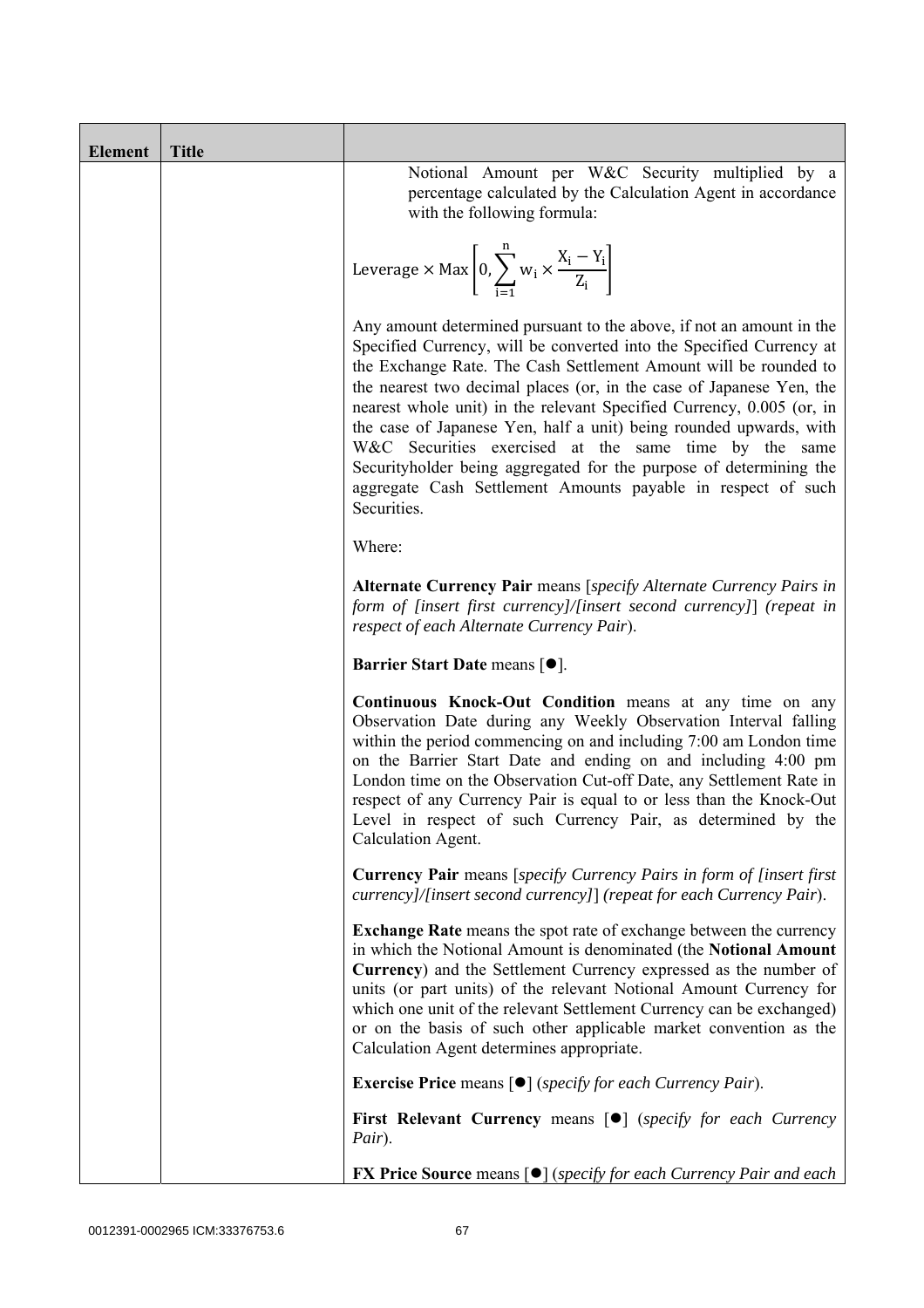| <b>Element</b> | <b>Title</b> |                                                                                                                                                                                                                                                                                                                                                                                                                                                                                                                                                                                                                                                                                                                                                                                                                                                   |
|----------------|--------------|---------------------------------------------------------------------------------------------------------------------------------------------------------------------------------------------------------------------------------------------------------------------------------------------------------------------------------------------------------------------------------------------------------------------------------------------------------------------------------------------------------------------------------------------------------------------------------------------------------------------------------------------------------------------------------------------------------------------------------------------------------------------------------------------------------------------------------------------------|
|                |              | Alternate Currency Pair).                                                                                                                                                                                                                                                                                                                                                                                                                                                                                                                                                                                                                                                                                                                                                                                                                         |
|                |              | i means each Currency Pair.                                                                                                                                                                                                                                                                                                                                                                                                                                                                                                                                                                                                                                                                                                                                                                                                                       |
|                |              | Knock-Out Level means (specify for each Currency Pair).                                                                                                                                                                                                                                                                                                                                                                                                                                                                                                                                                                                                                                                                                                                                                                                           |
|                |              | Leverage means $[•]$ .                                                                                                                                                                                                                                                                                                                                                                                                                                                                                                                                                                                                                                                                                                                                                                                                                            |
|                |              | Max followed by a series of amounts inside brackets, means<br>whichever is the greater of the amounts separated by a comma inside<br>those brackets.                                                                                                                                                                                                                                                                                                                                                                                                                                                                                                                                                                                                                                                                                              |
|                |              | <b>n</b> means the number of Currency Pairs to which the W&C Securities<br>relate.                                                                                                                                                                                                                                                                                                                                                                                                                                                                                                                                                                                                                                                                                                                                                                |
|                |              | <b>Observation Cut-Off Date means [<math>\bullet</math>].</b>                                                                                                                                                                                                                                                                                                                                                                                                                                                                                                                                                                                                                                                                                                                                                                                     |
|                |              | <b>Observation Date means <math>[•]</math>.</b>                                                                                                                                                                                                                                                                                                                                                                                                                                                                                                                                                                                                                                                                                                                                                                                                   |
|                |              | Reference Exchange Rate means, in respect of a Currency Pair, the<br>spot exchange rate for the First Relevant Currency quoted against the<br>Second Relevant Currency expressed as the number of units of the<br>First Relevant Currency quoted per one unit of the Second Relevant<br>Currency.                                                                                                                                                                                                                                                                                                                                                                                                                                                                                                                                                 |
|                |              | Relevant Currency means each currency comprising a Currency Pair<br>and any references to the conversion of one Relevant Currency to<br>another shall be construed as applying in relation to a Currency Pair.                                                                                                                                                                                                                                                                                                                                                                                                                                                                                                                                                                                                                                    |
|                |              | <b>Relevant Time</b> means the time at which the relevant Settlement Rate is<br>determined.                                                                                                                                                                                                                                                                                                                                                                                                                                                                                                                                                                                                                                                                                                                                                       |
|                |              | Second Relevant Currency means [ $\bullet$ ] (specify for each Currency<br>Pair).                                                                                                                                                                                                                                                                                                                                                                                                                                                                                                                                                                                                                                                                                                                                                                 |
|                |              | Settlement Rate means, in respect of a Currency Pair and an<br>Observation Date or the Valuation Date, the Reference Exchange Rate<br>for that Currency Pair on such Observation Date or Valuation Date at<br>the Relevant Time or Valuation Time respectively as determined by<br>the Calculation Agent by reference to the Settlement Rate Option for<br>that Currency Pair (and such determination may be made, without<br>limitation, with such adjustments as are, at the discretion of the<br>Calculation Agent, necessary to the published quoting conventions<br>and/or implying the Reference Exchange Rate from more than one<br>Settlement Rate Option) unless any applicable disruption event exists<br>or occurs, in which case, the relevant Settlement Rate for that<br>Currency Pair will be determined by the Calculation Agent. |
|                |              | <b>Settlement Rate Option</b> means, in respect of a Currency Pair and an<br>Observation Date or the Valuation Date, the rate published for the<br>Currency Pair fixing rate on the FX Price Source for that Currency<br>Pair at or about (i) the Relevant Time on such Observation Date or,<br>(ii) the Valuation Time on the Valuation Date or, if Alternate<br>Currency Pairs are specified for the relevant Currency Pair, the                                                                                                                                                                                                                                                                                                                                                                                                                |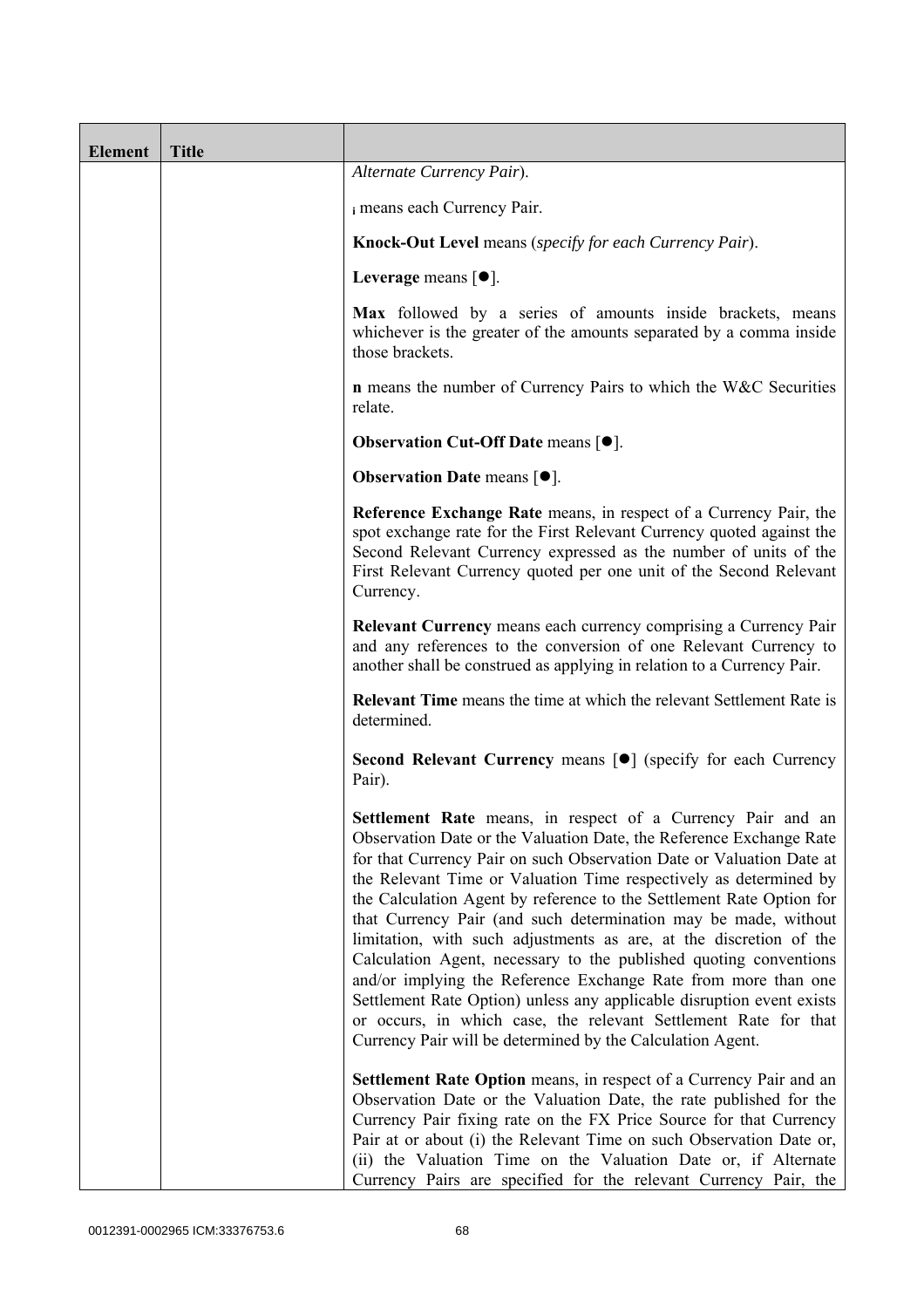| <b>Element</b> | <b>Title</b> |                                                                                                                                                                                                                                                                                                                                                                                                              |
|----------------|--------------|--------------------------------------------------------------------------------------------------------------------------------------------------------------------------------------------------------------------------------------------------------------------------------------------------------------------------------------------------------------------------------------------------------------|
|                |              | Reference Exchange Rate will be implied from more than one<br>Settlement Rate Option by determining the rate for each Alternate<br>Currency Pair for that Currency Pair, published for the Alternate<br>Currency Pair fixing rate on the FX Price Source for that Alternate<br>Currency Pair at or about (i) the Relevant Time on such Observation<br>Date or (ii) the Valuation Time on the Valuation Date. |
|                |              | <b>Trade Date means <math>\lceil \bullet \rceil</math>.</b>                                                                                                                                                                                                                                                                                                                                                  |
|                |              | Valuation Date means $[•]$ .                                                                                                                                                                                                                                                                                                                                                                                 |
|                |              | Valuation Time means $[•]$ .                                                                                                                                                                                                                                                                                                                                                                                 |
|                |              | Weekly Observation Interval means the period between 5:00 am<br>Sydney time on each Monday and 5:00 pm New York City time on<br>the immediately succeeding Friday (inclusive).                                                                                                                                                                                                                               |
|                |              | w <sub>i</sub> means [specify the weighting of each Currency Pair (being a<br>number less than or equal to 1)].                                                                                                                                                                                                                                                                                              |
|                |              | $X_i$ means, in respect of a Currency Pair, the [Exercise Price in respect<br>of such Currency Pair]/[Settlement Rate in respect of such Currency<br>Pair and the Valuation Date].                                                                                                                                                                                                                           |
|                |              | $Y_i$ means, in respect of a Currency Pair, the [Exercise Price in respect<br>of such Currency Pair]/[Settlement Rate in respect of such Currency<br>Pair and the Valuation Date].                                                                                                                                                                                                                           |
|                |              | $Z_i$ means, in respect of a Currency Pair, the [Exercise Price in respect<br>of such Currency Pair]/[Settlement Rate in respect of such Currency<br>Pair and the Valuation Date]/[1].]                                                                                                                                                                                                                      |
|                |              | [In the case of FX Basket Knock-In W&C Securities:                                                                                                                                                                                                                                                                                                                                                           |
|                |              | Each Security entitles its holder in respect of an actual exercise date,<br>upon due exercise, to receive from the Issuer on the Settlement Date a<br>Cash Settlement Amount calculated by the Calculation Agent (which<br>shall not be less than zero) equal to:                                                                                                                                            |
|                |              | if the Continuous Knock-In Condition has been met, zero; or<br>(a)                                                                                                                                                                                                                                                                                                                                           |
|                |              | if the Continuous Knock-In Condition has not been met, the<br>(b)<br>Notional Amount per Security multiplied by an amount<br>calculated by the Calculation Agent in accordance with the<br>following formula:                                                                                                                                                                                                |
|                |              | Leverage $\times$ Max $\left  0, \sum_{i=1}^{n} w_i \times \frac{X_i - Y_i}{Z_i} \right $                                                                                                                                                                                                                                                                                                                    |
|                |              | Any amount determined pursuant to the above, if not an amount in the<br>Specified Currency, will be converted into the Specified Currency at                                                                                                                                                                                                                                                                 |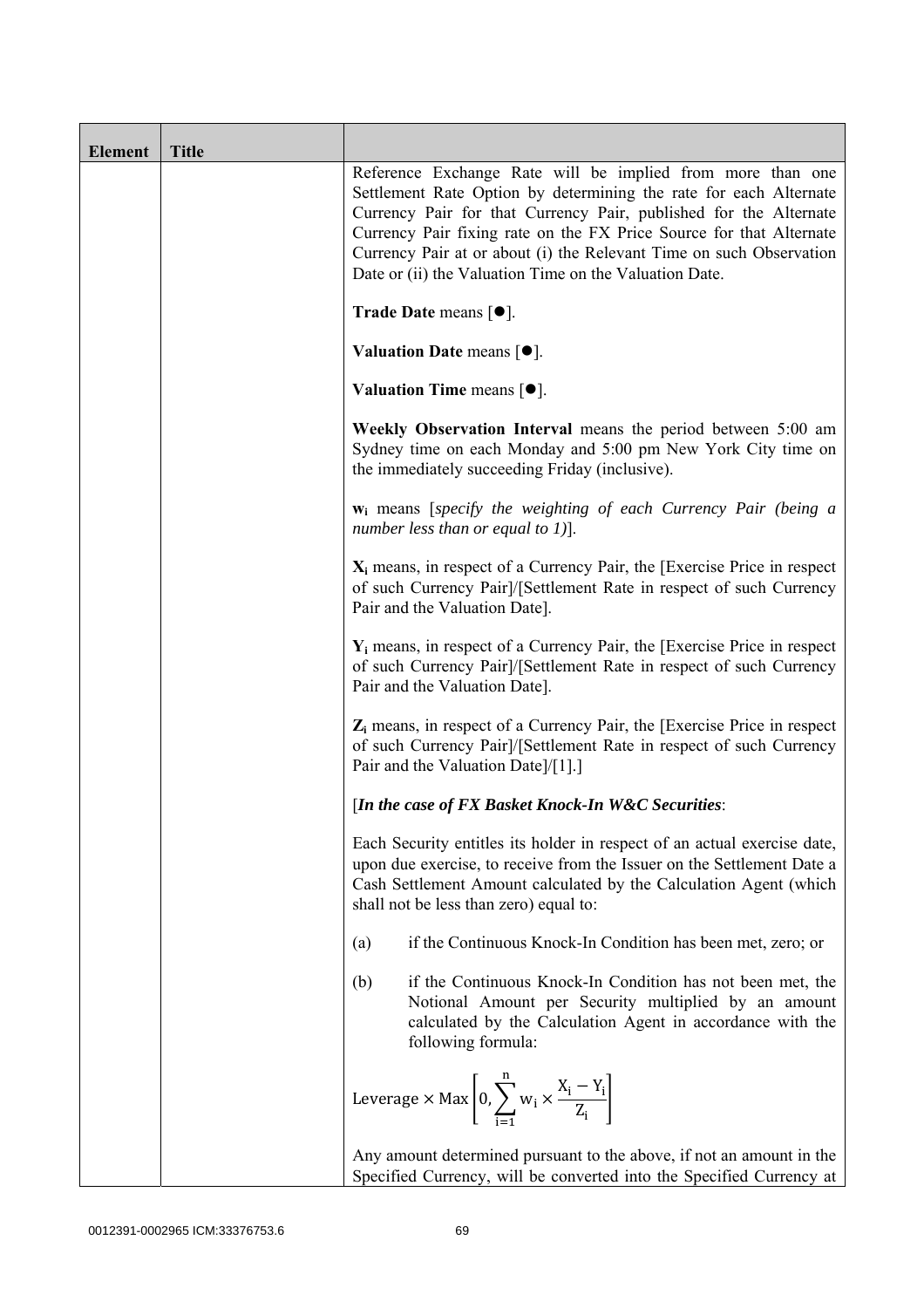| <b>Element</b> | <b>Title</b> |                                                                                                                                                                                                                                                                                                                                                                                                                                                                                                       |
|----------------|--------------|-------------------------------------------------------------------------------------------------------------------------------------------------------------------------------------------------------------------------------------------------------------------------------------------------------------------------------------------------------------------------------------------------------------------------------------------------------------------------------------------------------|
|                |              | the Exchange Rate. The Cash Settlement Amount will be rounded to<br>the nearest two decimal places (or, in the case of Japanese Yen, the<br>nearest whole unit) in the relevant Specified Currency, 0.005 (or, in<br>the case of Japanese Yen, half a unit) being rounded upwards, with<br>W&C Securities exercised at the same time by the same<br>Securityholder being aggregated for the purpose of determining the<br>aggregate Cash Settlement Amounts payable in respect of such<br>Securities. |
|                |              | Where:                                                                                                                                                                                                                                                                                                                                                                                                                                                                                                |
|                |              | Alternate Currency Pair means [specify Alternate Currency Pairs in<br>form of [specify first currency]/[specify second currency]] (repeat in<br>respect of each Alternate Currency Pair).                                                                                                                                                                                                                                                                                                             |
|                |              | Continuous Knock-In Condition means at any time on any<br>Observation Date during any Weekly Observation Interval falling<br>within the period commencing on and including 7:00 am London time<br>on the Trade Date and ending on and including 4:00 pm London time<br>on the Observation Cut-Off Date, the Settlement Rate in respect of<br>any Currency Pair is equal to or greater than the Knock-In Level in<br>respect of such Currency Pair, as determined by the Calculation<br>Agent.         |
|                |              | <b>Currency Pair</b> means [specify Currency Pairs in form of [insert first<br>currency]/[insert second currency]] (repeat for each Currency Pair).                                                                                                                                                                                                                                                                                                                                                   |
|                |              | <b>Exchange Rate</b> means the spot rate of exchange between the currency<br>in which the Notional Amount is denominated (the Notional Amount<br>Currency) and the Settlement Currency expressed as the number of<br>units (or part units) of the relevant Notional Amount Currency for<br>which one unit of the relevant Settlement Currency can be exchanged)<br>or on the basis of such other applicable market convention as the<br>Calculation Agent determines appropriate.                     |
|                |              | <b>Exercise Price</b> means: [ $\bullet$ ] (specify for each Currency Pair).                                                                                                                                                                                                                                                                                                                                                                                                                          |
|                |              | <b>First Relevant Currency means [<math>\bullet</math>]</b> ( <i>specify for each Currency Pair</i> ).                                                                                                                                                                                                                                                                                                                                                                                                |
|                |              | <b>FX Price Source means [<math>\bullet</math>]</b> (specify for each Currency Pair and each<br>Alternate Currency Pair).                                                                                                                                                                                                                                                                                                                                                                             |
|                |              | i means each Currency Pair.                                                                                                                                                                                                                                                                                                                                                                                                                                                                           |
|                |              | <b>Knock-In Level means <math>\lceil \bullet \rceil</math> (specify for each Currency Pair).</b>                                                                                                                                                                                                                                                                                                                                                                                                      |
|                |              | Leverage means $[•]$ .                                                                                                                                                                                                                                                                                                                                                                                                                                                                                |
|                |              | Max followed by a series of amounts inside brackets, means<br>whichever is the greater of the amounts separated by a comma inside<br>those brackets.                                                                                                                                                                                                                                                                                                                                                  |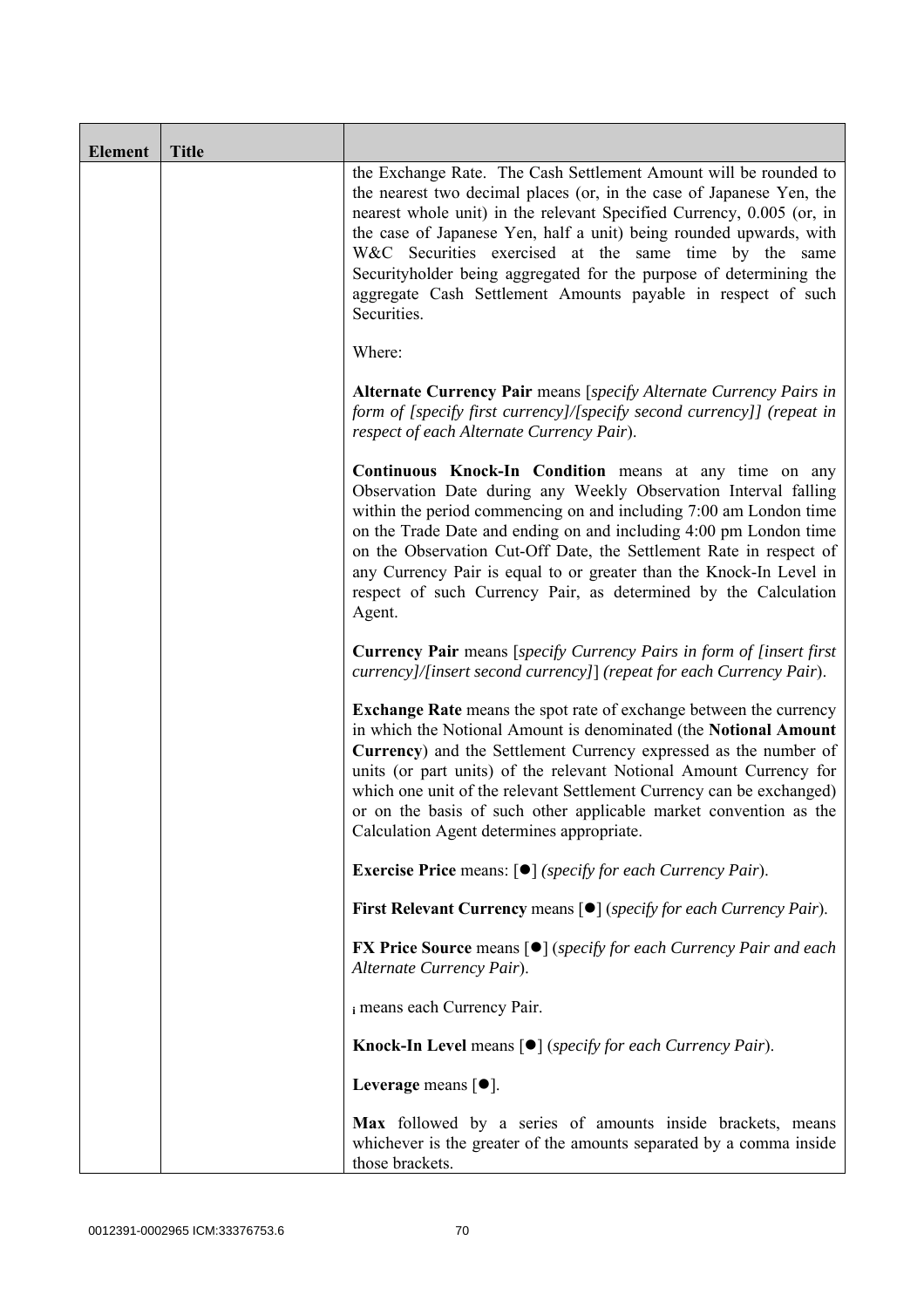| <b>Element</b> | <b>Title</b> |                                                                                                                                                                                                                                                                                                                                                                                                                                                                                                                                                                                                                                                                                                                                                                                                                                                   |
|----------------|--------------|---------------------------------------------------------------------------------------------------------------------------------------------------------------------------------------------------------------------------------------------------------------------------------------------------------------------------------------------------------------------------------------------------------------------------------------------------------------------------------------------------------------------------------------------------------------------------------------------------------------------------------------------------------------------------------------------------------------------------------------------------------------------------------------------------------------------------------------------------|
|                |              | <b>n</b> means the number of Currency Pairs to which the W&C Securities<br>relate.                                                                                                                                                                                                                                                                                                                                                                                                                                                                                                                                                                                                                                                                                                                                                                |
|                |              | <b>Observation Cut-Off Date means <math>[•]</math>.</b>                                                                                                                                                                                                                                                                                                                                                                                                                                                                                                                                                                                                                                                                                                                                                                                           |
|                |              | <b>Observation Date means <math>\lceil \bullet \rceil</math>.</b>                                                                                                                                                                                                                                                                                                                                                                                                                                                                                                                                                                                                                                                                                                                                                                                 |
|                |              | Reference Exchange Rate means, in respect of a Currency Pair, the<br>spot exchange rate for the First Relevant Currency quoted against the<br>Second Relevant Currency expressed as the number of units of the<br>First Relevant Currency quoted per one unit of the Second Relevant<br>Currency.                                                                                                                                                                                                                                                                                                                                                                                                                                                                                                                                                 |
|                |              | <b>Relevant Currency</b> means each currency comprising a Currency Pair<br>and any references to the conversion of one Relevant Currency to<br>another shall be construed as applying in relation to a Currency Pair.                                                                                                                                                                                                                                                                                                                                                                                                                                                                                                                                                                                                                             |
|                |              | <b>Relevant Time</b> means the time at which the relevant Settlement Rate<br>is determined.                                                                                                                                                                                                                                                                                                                                                                                                                                                                                                                                                                                                                                                                                                                                                       |
|                |              | <b>Second Relevant Currency means [O]</b> (specify for each Currency<br>Pair).                                                                                                                                                                                                                                                                                                                                                                                                                                                                                                                                                                                                                                                                                                                                                                    |
|                |              | Settlement Rate means, in respect of a Currency Pair and an<br>Observation Date or the Valuation Date, the Reference Exchange Rate<br>for that Currency Pair on such Observation Date or Valuation Date at<br>the Relevant Time or Valuation Time respectively as determined by<br>the Calculation Agent by reference to the Settlement Rate Option for<br>that Currency Pair (and such determination may be made, without<br>limitation, with such adjustments as are, at the discretion of the<br>Calculation Agent, necessary to the published quoting conventions<br>and/or implying the Reference Exchange Rate from more than one<br>Settlement Rate Option) unless any applicable disruption event exists<br>or occurs, in which case, the relevant Settlement Rate for that<br>Currency Pair will be determined by the Calculation Agent. |
|                |              | Settlement Rate Option means, in respect of a Currency Pair and an<br>Observation Date or the Valuation Date, the rate published for the<br>Currency Pair fixing rate on the FX Price Source for that Currency Pair<br>at or about (i) the Relevant Time on such Observation Date or, (ii) the<br>Valuation Time on the Valuation Date or, if Alternate Currency Pairs are<br>specified for the relevant Currency Pair, the Reference Exchange Rate<br>will be implied from more than one Settlement Rate Option by<br>determining the rate for each Alternate Currency Pair for that Currency<br>Pair, published for the Alternate Currency Pair fixing rate on the FX<br>Price Source for that Alternate Currency Pair at or about (i) the<br>Relevant Time on such Observation Date or (ii) the Valuation Time on<br>the Valuation Date.       |
|                |              | <b>Trade Date means <math>\lceil \bullet \rceil</math>.</b>                                                                                                                                                                                                                                                                                                                                                                                                                                                                                                                                                                                                                                                                                                                                                                                       |
|                |              | Valuation Date means $[•]$ .                                                                                                                                                                                                                                                                                                                                                                                                                                                                                                                                                                                                                                                                                                                                                                                                                      |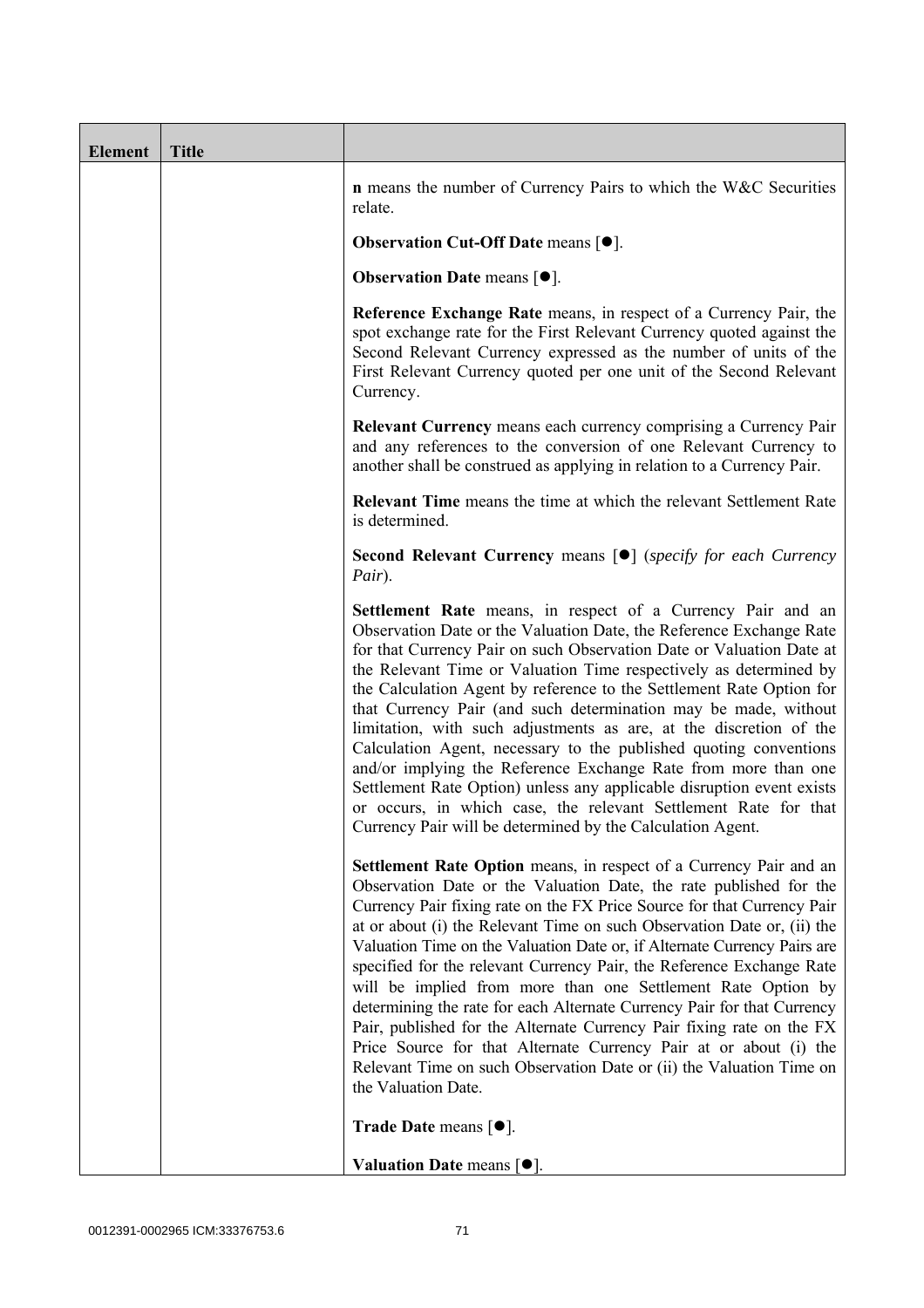| <b>Element</b> | <b>Title</b> |                                                                                                                                                                                                                                                                                                                                                                                                                                                                             |
|----------------|--------------|-----------------------------------------------------------------------------------------------------------------------------------------------------------------------------------------------------------------------------------------------------------------------------------------------------------------------------------------------------------------------------------------------------------------------------------------------------------------------------|
|                |              | Valuation Time means $[\bullet].$                                                                                                                                                                                                                                                                                                                                                                                                                                           |
|                |              | Weekly Observation Interval means the period between 5:00 am<br>Sydney time on each Monday and 5:00 pm New York City time on<br>the immediately succeeding Friday (inclusive).                                                                                                                                                                                                                                                                                              |
|                |              | $w_i$ means [specify the weighting of each Currency Pair (being a<br>number less than or equal to $1$ )]                                                                                                                                                                                                                                                                                                                                                                    |
|                |              | $X_i$ means, in respect of a Currency Pair, the [Exercise Price in respect<br>of such Currency Pair]/[Settlement Rate in respect of such Currency<br>Pair and the Valuation Date].                                                                                                                                                                                                                                                                                          |
|                |              | $Y_i$ means, in respect of a Currency Pair, the [Exercise Price in respect]<br>of such Currency Pair]/[Settlement Rate in respect of such Currency<br>Pair and the Valuation Date].                                                                                                                                                                                                                                                                                         |
|                |              | $Z_i$ means, in respect of a Currency Pair, the [Exercise Price in respect<br>of such Currency Pair]/[Settlement Rate in respect of such Currency<br>Pair and the Valuation Date]/[1].]                                                                                                                                                                                                                                                                                     |
|                |              | [In the case of Equity Delta One W&C Securities:                                                                                                                                                                                                                                                                                                                                                                                                                            |
|                |              | Each Security entitles its holder in respect of an Actual Exercise Date,<br>upon due exercise, to receive from the Issuer on the Settlement Date a<br>Cash Settlement Amount calculated by the Calculation Agent (which<br>shall not be less than zero) equal to:                                                                                                                                                                                                           |
|                |              | [ $V_F$ x Exchange Rate] – C                                                                                                                                                                                                                                                                                                                                                                                                                                                |
|                |              | The Cash Settlement Amount will be rounded to the nearest two<br>decimal places (or, in the case of Japanese Yen, the nearest whole<br>unit) in the relevant Specified Currency, 0.005 (or, in the case of<br>Japanese Yen, half a unit) being rounded upwards, with Securities<br>exercised at the same time by the same Securityholder being<br>aggregated for the purpose of determining the aggregate Cash<br>Settlement Amounts payable in respect of such Securities. |
|                |              | Where:                                                                                                                                                                                                                                                                                                                                                                                                                                                                      |
|                |              | $V_F$ means the Final Price.                                                                                                                                                                                                                                                                                                                                                                                                                                                |
|                |              | C means the Specified Currency equivalent of the Costs as determined<br>by the Calculation Agent using such foreign exchange rate as the<br>Calculation Agent deems appropriate with respect to the relevant<br>$time(s)$ the Costs arise or may arise.                                                                                                                                                                                                                     |
|                |              | Costs means, in respect of a Security, such Security's <i>pro rata</i> share<br>of the total amount of any commissions, costs, expenses, duties, taxes<br>(including but not limited to any capital gains tax or withholding tax),<br>levies, registration fees, custodial fees or other charges which may be                                                                                                                                                               |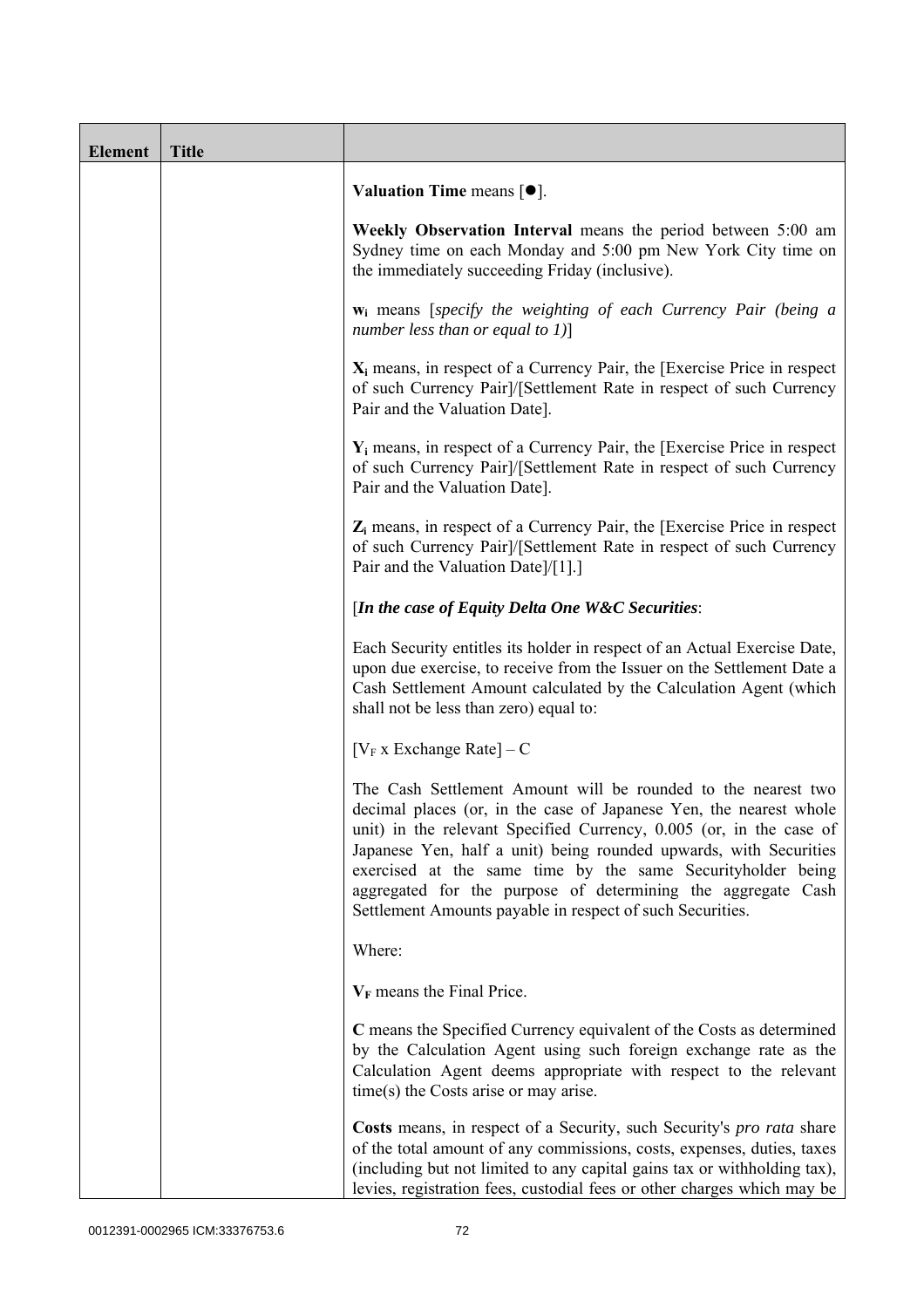| <b>Element</b> | <b>Title</b> |                                                                                                                                                                                                                                                                                                                                                                                                                                                                                                                                                                                                                                                                           |
|----------------|--------------|---------------------------------------------------------------------------------------------------------------------------------------------------------------------------------------------------------------------------------------------------------------------------------------------------------------------------------------------------------------------------------------------------------------------------------------------------------------------------------------------------------------------------------------------------------------------------------------------------------------------------------------------------------------------------|
|                |              | required to be made, paid, withheld or deducted by the Issuer and/or<br>any of its affiliates and/or any of their respective nominees as a result<br>of, or in connection with, the Issuer and/or any of its affiliates and/or<br>any of their respective nominees (a) being a direct holder of any<br>Hedging Shares and/or selling and/or realising any Hedging Shares<br>and/or (b) unwinding any Hedge Position.                                                                                                                                                                                                                                                      |
|                |              | Equity Currency means $[\bullet].$                                                                                                                                                                                                                                                                                                                                                                                                                                                                                                                                                                                                                                        |
|                |              | <b>Exchange Rate</b> means (i) the rate of exchange between the Equity<br>Currency and the Specified Currency (expressed as a number of units<br>of the Specified Currency for which a unit of the Equity Currency can<br>be exchanged) determined at or around the Final Valuation Date<br>which the Calculation Agent determines appropriate in its sole<br>discretion, or (ii) where the Equity Currency is the same as the<br>Specified Currency, one.                                                                                                                                                                                                                |
|                |              | Final Valuation Date means $[•]$ .                                                                                                                                                                                                                                                                                                                                                                                                                                                                                                                                                                                                                                        |
|                |              | Hedge Position means any Product that the Issuer and/or any of its<br>Affiliates and/or any of their respective nominees (a) enters into as a<br>result of being the direct holder of the Hedging Shares and/or selling<br>and/or realising the Hedging Shares, or (b) would have entered into if<br>they were to fully hedge the market, equity or other price risk of the<br>Issuer entering into and performing its obligations with respect to the<br>W&C Securities, using such Products as may be determined by the<br>Calculation Agent.                                                                                                                           |
|                |              | Hedging Shares means the number of shares that the Calculation<br>Agent deems necessary to hedge the equity or other price risk of the<br>Issuer entering into and performing its obligations with respect to the<br>relevant Securities.                                                                                                                                                                                                                                                                                                                                                                                                                                 |
|                |              | Product means an exchange traded fund, share, an instrument<br>representing such exchange traded fund or share (including, without<br>limitation, participation notes), futures contracts or exchange-traded<br>options commonly used to hedge the issuance or sale of a security that<br>is linked to the Hedging Shares.                                                                                                                                                                                                                                                                                                                                                |
|                |              | Valuation Date means the Final Valuation Date.                                                                                                                                                                                                                                                                                                                                                                                                                                                                                                                                                                                                                            |
|                |              | <b>Cash Dividends</b>                                                                                                                                                                                                                                                                                                                                                                                                                                                                                                                                                                                                                                                     |
|                |              | Following the declaration by a share issuer of a cash dividend<br>(i)<br>(other than any dividend or portion thereof that the Calculation<br>Agent determines to be an extraordinary dividend) (each a<br>Cash Dividend) in respect of which the In-dividend Date (as<br>defined below) falls in the period from and including the Trade<br>Date to but excluding the originally scheduled Final Valuation<br>Date without regard to any scheduled trading day or disrupted<br>day adjustment (the Dividend Period), the Issuer will pay a<br>Coupon Amount in respect of each Security on the related Coupon<br>Payment Date (as defined below). Each such Coupon Amount |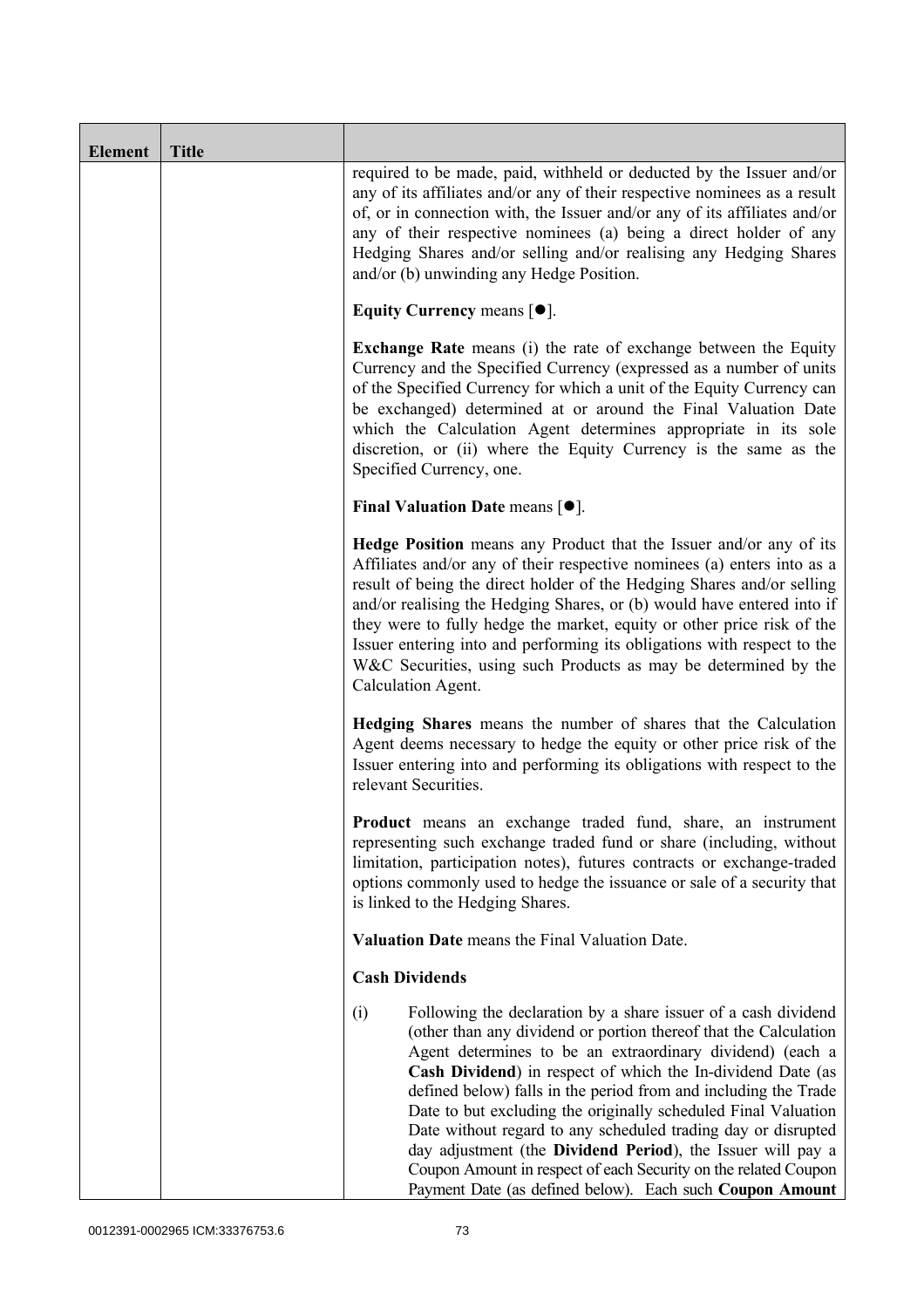| <b>Element</b> | <b>Title</b> |       |                                                                                                                                                                                                                                                                                                                                                                                                                                                                                                                                                                                 |
|----------------|--------------|-------|---------------------------------------------------------------------------------------------------------------------------------------------------------------------------------------------------------------------------------------------------------------------------------------------------------------------------------------------------------------------------------------------------------------------------------------------------------------------------------------------------------------------------------------------------------------------------------|
|                |              |       | will equal the amount of such Cash Dividend declared in<br>relation to one share (less (a) all withholding taxes, if any,<br>including, but without limitation, those that would have been<br>withheld in relation to the payment of such cash dividend to a<br>foreign investor and (b) any other expenses or deductions<br>which would apply to or be made in relation to the payment of<br>such cash dividend to a foreign investor all determined in the<br>Equity Currency and on a per share basis, <i>multiplied by</i> the<br>Dividend Exchange Rate as defined below). |
|                |              |       | Dividend Exchange Rate means, in relation to a Cash<br>Dividend, (i) the rate of exchange between the Equity<br>Currency and the Specified Currency (expressed as a number<br>of units of the Specified Currency for which a unit of the<br>Equity Currency can be exchanged) at or around the Dividend<br>Receipt Date, as determined by the Calculation Agent or, (ii)<br>where the Equity Currency is the same as the Specified<br>Currency, one.                                                                                                                            |
|                |              |       | Dividend Receipt Date means the date upon which a holder<br>of shares entitled to the relevant Cash Dividend would have<br>received such Cash Dividend according to prevailing market<br>practice, as determined by the Calculation Agent.                                                                                                                                                                                                                                                                                                                                      |
|                |              |       | In-dividend Date means, in relation to a Cash Dividend, the<br>final date upon which a purchaser of shares on the exchange<br>would, according to prevailing market practice, be entitled to<br>receive the Cash Dividend.                                                                                                                                                                                                                                                                                                                                                      |
|                |              | (ii)  | Coupon Amounts (if any) will only be payable on the<br>Securities in the circumstances set out in paragraph (i) above<br>and subject to the provisions of paragraphs (iii) and (iv) below<br>and will be deemed only to have accrued on the Securities as<br>of the relevant Coupon Payment Date. No interest will accrue<br>or be payable in any other circumstance.                                                                                                                                                                                                           |
|                |              | (iii) | In the event any Coupon Payment Date would fall after the<br>Maturity Date the Issuer will give notice to the<br>Securityholders of procedures for payment of such Coupon<br>Amount(s) which may be made outside of DTC or Euroclear<br>Luxembourg<br>and<br>Clearstream,<br>and<br>require<br>may<br>Securityholders as of a record date selected by the Issuer in its<br>sole discretion to provide a notice to the Issuer giving all<br>necessary details required by the Issuer in its sole discretion to<br>make such payments.                                            |
|                |              | (iv)  | Following any Cash Dividend declaration, the Calculation<br>Agent shall as soon as is reasonably practicable under the<br>circumstances procure that the Issuer will give notice to the<br>Securityholders stating the occurrence of the Cash Dividend,<br>giving details thereof and setting out the method and<br>anticipated date of the related Coupon Payment Date provided                                                                                                                                                                                                |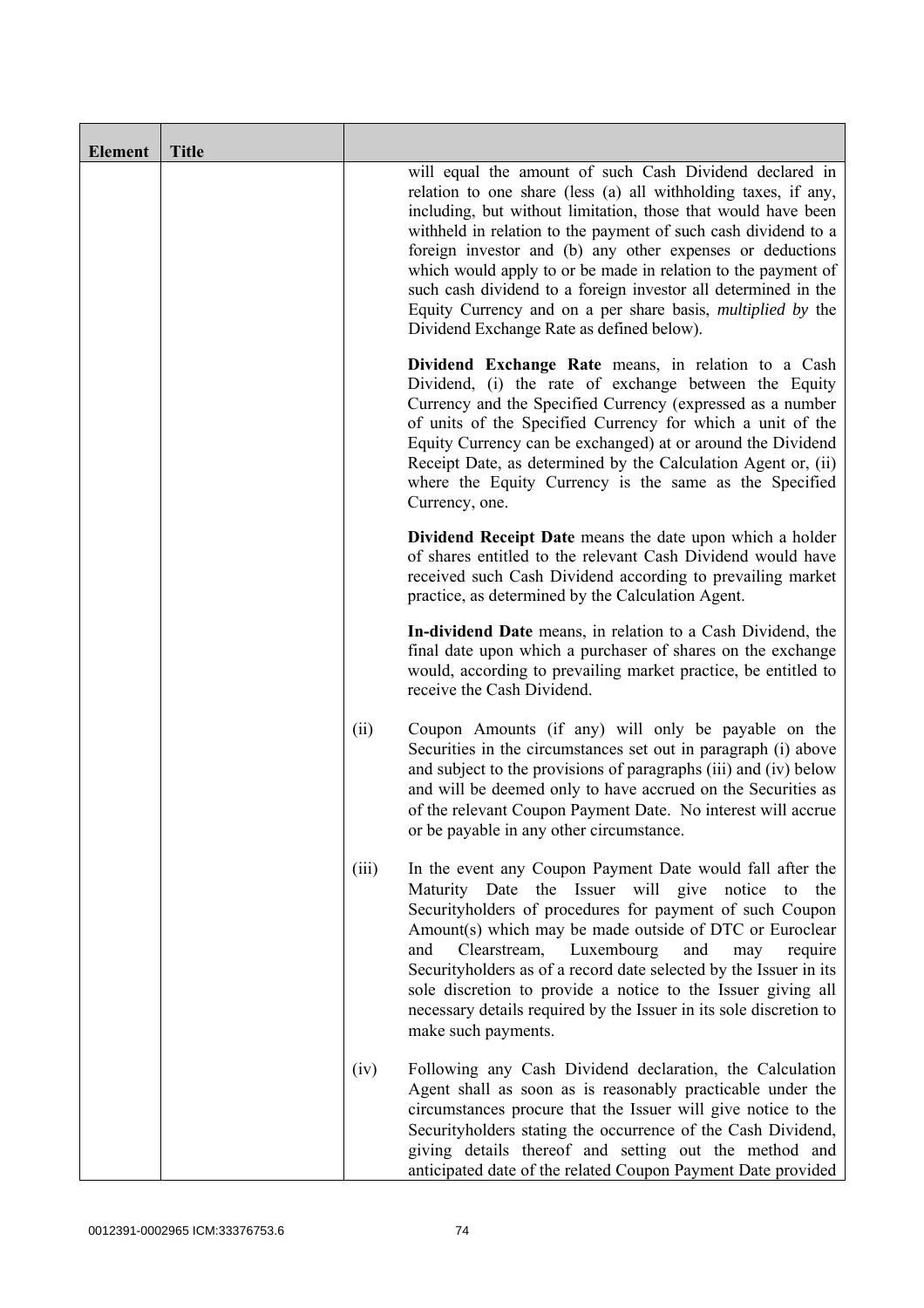| <b>Element</b> | <b>Title</b> |                                                                                                                                                                                                                                                                                                                                                                                                                                                                                                                                                                                                                                                                                                                                                                                                                                                                                                                                                                                                                                                                                                              |
|----------------|--------------|--------------------------------------------------------------------------------------------------------------------------------------------------------------------------------------------------------------------------------------------------------------------------------------------------------------------------------------------------------------------------------------------------------------------------------------------------------------------------------------------------------------------------------------------------------------------------------------------------------------------------------------------------------------------------------------------------------------------------------------------------------------------------------------------------------------------------------------------------------------------------------------------------------------------------------------------------------------------------------------------------------------------------------------------------------------------------------------------------------------|
|                |              | that any failure to give, or non-receipt of, such notice will not<br>affect the validity of any such Coupon Amount payment and<br>the Calculation Agent will determine the basis on which the<br>Coupon Amount will be paid.                                                                                                                                                                                                                                                                                                                                                                                                                                                                                                                                                                                                                                                                                                                                                                                                                                                                                 |
|                |              | <b>Coupon Payment Date</b> means the date that is three $(3)$<br>(v)<br>Business Days following the relevant Dividend Receipt Date.]                                                                                                                                                                                                                                                                                                                                                                                                                                                                                                                                                                                                                                                                                                                                                                                                                                                                                                                                                                         |
|                |              | [In the case of Equity Linked Securities, insert:                                                                                                                                                                                                                                                                                                                                                                                                                                                                                                                                                                                                                                                                                                                                                                                                                                                                                                                                                                                                                                                            |
|                |              | <b>Adjustment and Disruption Events</b>                                                                                                                                                                                                                                                                                                                                                                                                                                                                                                                                                                                                                                                                                                                                                                                                                                                                                                                                                                                                                                                                      |
|                |              | The Securities may be subject to cancellation or early redemption or<br>adjustment (including as to valuation and in certain circumstances<br>share substitutions) if certain corporate events (such as events<br>affecting the value of a Share (including Share divisions or<br>consolidations, extraordinary dividends and capital calls); de-listing of<br>a Share; insolvency, merger or nationalisation of a Share issuer; a<br>tender offer or redenomination of a Share) occur, if certain events<br>(such as illegality, disruptions or cost increases) occur with respect to<br>the Issuer's or any of its affiliates' hedging arrangements, or if<br>insolvency filings are made with respect to the issuer of a share [Insert<br>if the relevant Securities are Equity Delta One Redemption N&C<br>Securities or Equity Delta One W&C Securities: or, where the relevant<br>event is a potential adjustment event which has a dilutive effect on the<br>theoretical value of the relevant shares and the Calculation Agent<br>considers it appropriate, the distribution of further Securities]. |
|                |              | If certain disruption events occur with respect to valuation of a Share<br>such valuation will be postponed and may be made by the Calculation<br>Agent. Payments may also be postponed.                                                                                                                                                                                                                                                                                                                                                                                                                                                                                                                                                                                                                                                                                                                                                                                                                                                                                                                     |
|                |              | [In the case of Index Linked Securities, insert:                                                                                                                                                                                                                                                                                                                                                                                                                                                                                                                                                                                                                                                                                                                                                                                                                                                                                                                                                                                                                                                             |
|                |              | <b>Adjustment and Disruption Events</b>                                                                                                                                                                                                                                                                                                                                                                                                                                                                                                                                                                                                                                                                                                                                                                                                                                                                                                                                                                                                                                                                      |
|                |              | The Securities may be subject to cancellation or early redemption or<br>adjustment if an Index is modified or cancelled and there is no<br>successor Index acceptable to the Calculation Agent, if an Index's<br>sponsor fails to calculate and announce such Index, or certain events<br>(such as illegality, disruptions or cost increases) occur with respect to<br>the Issuer's or any of its affiliates' hedging arrangements.                                                                                                                                                                                                                                                                                                                                                                                                                                                                                                                                                                                                                                                                          |
|                |              | If certain disruption events occur with respect to valuation of an Index<br>such valuation will be postponed and may be made by the Calculation<br>Agent. Payments may also be postponed.]                                                                                                                                                                                                                                                                                                                                                                                                                                                                                                                                                                                                                                                                                                                                                                                                                                                                                                                   |
|                |              | [In the case of Inflation Linked Securities, insert:                                                                                                                                                                                                                                                                                                                                                                                                                                                                                                                                                                                                                                                                                                                                                                                                                                                                                                                                                                                                                                                         |
|                |              | <b>Adjustment Events</b>                                                                                                                                                                                                                                                                                                                                                                                                                                                                                                                                                                                                                                                                                                                                                                                                                                                                                                                                                                                                                                                                                     |
|                |              | The Securities may be subject to adjustment if the Index is not                                                                                                                                                                                                                                                                                                                                                                                                                                                                                                                                                                                                                                                                                                                                                                                                                                                                                                                                                                                                                                              |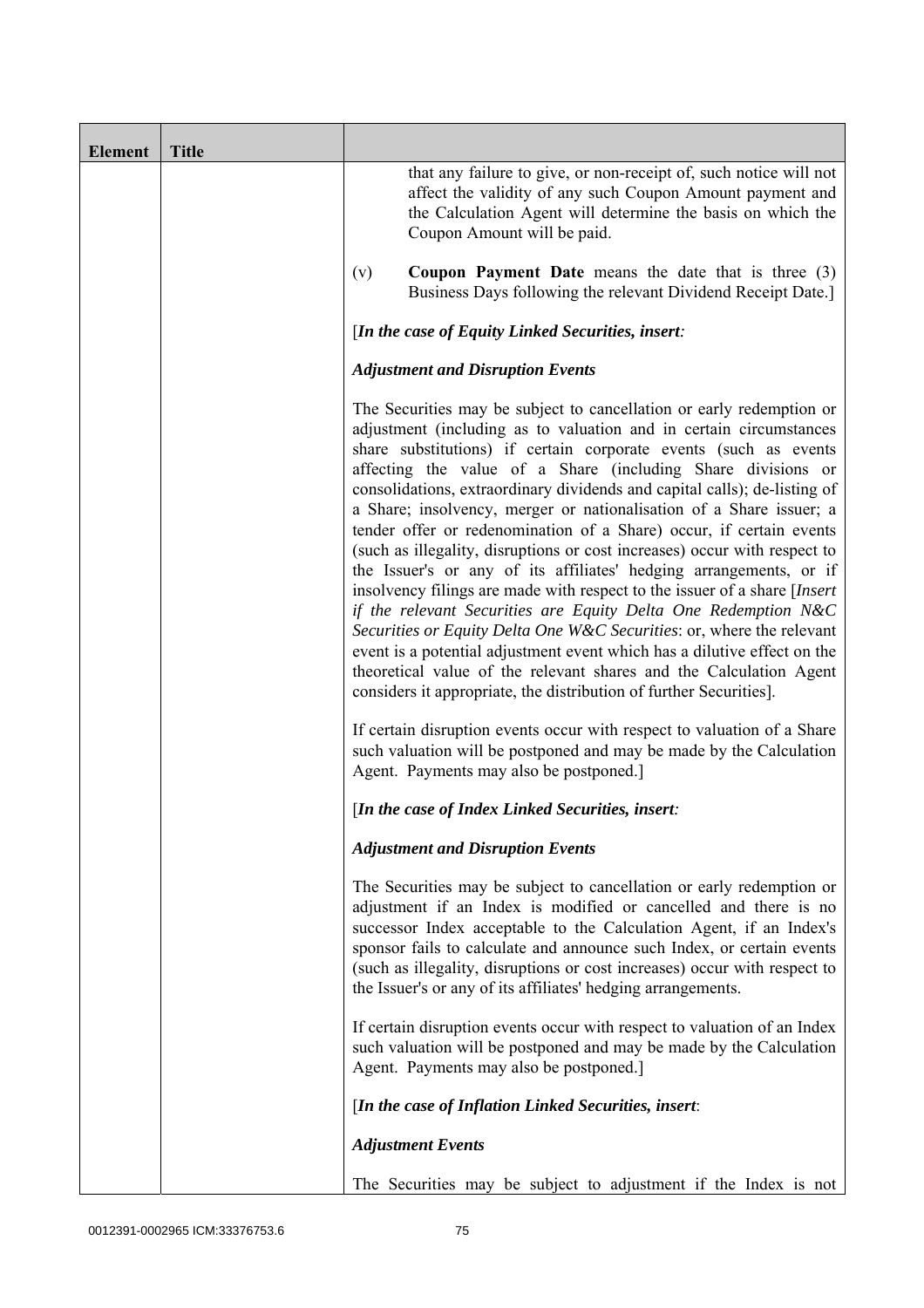| <b>Element</b> | <b>Title</b>                                                                                                                                                                                                         |                                                                                                                                                                                                                                                                                                                                                                                                                                                                                                                                                                                                                                                                                                                                                                                                                            |
|----------------|----------------------------------------------------------------------------------------------------------------------------------------------------------------------------------------------------------------------|----------------------------------------------------------------------------------------------------------------------------------------------------------------------------------------------------------------------------------------------------------------------------------------------------------------------------------------------------------------------------------------------------------------------------------------------------------------------------------------------------------------------------------------------------------------------------------------------------------------------------------------------------------------------------------------------------------------------------------------------------------------------------------------------------------------------------|
|                |                                                                                                                                                                                                                      | published or announced, there is a successor Index, an Index level is<br>corrected or the Index is rebased and may be subject to early<br>redemption or cancellation if the Index ceases to be published and<br>there is no appropriate alternative index acceptable to the Calculation<br>Agent. In certain circumstances the Calculation Agent may calculate<br>the Index level itself.]                                                                                                                                                                                                                                                                                                                                                                                                                                 |
|                |                                                                                                                                                                                                                      | [In the case of FX Linked Securities, insert:                                                                                                                                                                                                                                                                                                                                                                                                                                                                                                                                                                                                                                                                                                                                                                              |
|                |                                                                                                                                                                                                                      | <b>Disruption Events</b>                                                                                                                                                                                                                                                                                                                                                                                                                                                                                                                                                                                                                                                                                                                                                                                                   |
|                |                                                                                                                                                                                                                      | If certain disruption events occur with respect to valuation of a Currency<br>Pair, [an alternative valuation method may be used, valuation may be<br>made by the Calculation Agent, valuation may be postponed or the<br>Securities may be subject to early redemption or cancellation].]                                                                                                                                                                                                                                                                                                                                                                                                                                                                                                                                 |
|                |                                                                                                                                                                                                                      | [In the case of Credit Linked N&C Securities, insert:                                                                                                                                                                                                                                                                                                                                                                                                                                                                                                                                                                                                                                                                                                                                                                      |
|                |                                                                                                                                                                                                                      | <b>Merger Event</b>                                                                                                                                                                                                                                                                                                                                                                                                                                                                                                                                                                                                                                                                                                                                                                                                        |
|                |                                                                                                                                                                                                                      | A merger event may occur, <i>inter alia</i> , if the Issuer[, the Guarantor] or<br>the Reference Entity consolidates or amalgamates with, or merges<br>into, or transfers all or substantially all of its assets to, the Reference<br>Entity or the Issuer [or the Guarantor], as applicable, or the Issuer [or<br>the Guarantor] and the Reference Entity become affiliates.]]                                                                                                                                                                                                                                                                                                                                                                                                                                            |
| [C.19]         | Final reference price of<br>the Underlying                                                                                                                                                                           | [Not applicable, there is no final reference price of the underlying.]                                                                                                                                                                                                                                                                                                                                                                                                                                                                                                                                                                                                                                                                                                                                                     |
|                | (Include this Element<br>C.19<br>only<br>the<br>if<br>relevant Securities are<br>Derivative Securities as<br>defined in Element C.9<br><i>above</i> )                                                                | [The final reference price of the underlying will be determined in<br>accordance with the valuation mechanics set out in item C.18 above]]                                                                                                                                                                                                                                                                                                                                                                                                                                                                                                                                                                                                                                                                                 |
| C.20           | Underlying and where<br>the information on the<br>underlying can be<br>found<br>(Include this Element<br>C.20 only if the<br>relevant Securities are<br>Derivative Securities as<br>defined in Element C.9<br>above) | [Not applicable, there is no underlying] [The underlying [index/basket]<br>of indices/share[s]/reference entit[y][ies]/FX rate[s], interest rate[s]]<br>specified in item C.18 above] [insert details of relevant underlying(s)]<br>[If the Securities are Credit Linked N&C Securities, insert: [The<br>"Credit Events" are [insert relevant Credit Events]/[The "Credit<br>Events" are each of the "Credit Events" listed in the Physical<br>Settlement Matrix in respect of each of the Reference Entities listed in<br>the Index].[Insert details of the Index]] [Insert details of where<br>information on the underlying can be found. Where relevant this may<br>include references to the respective Bloomberg and/or Reuters screen<br>pages on which information relating to each underlying can be<br>$found$ ] |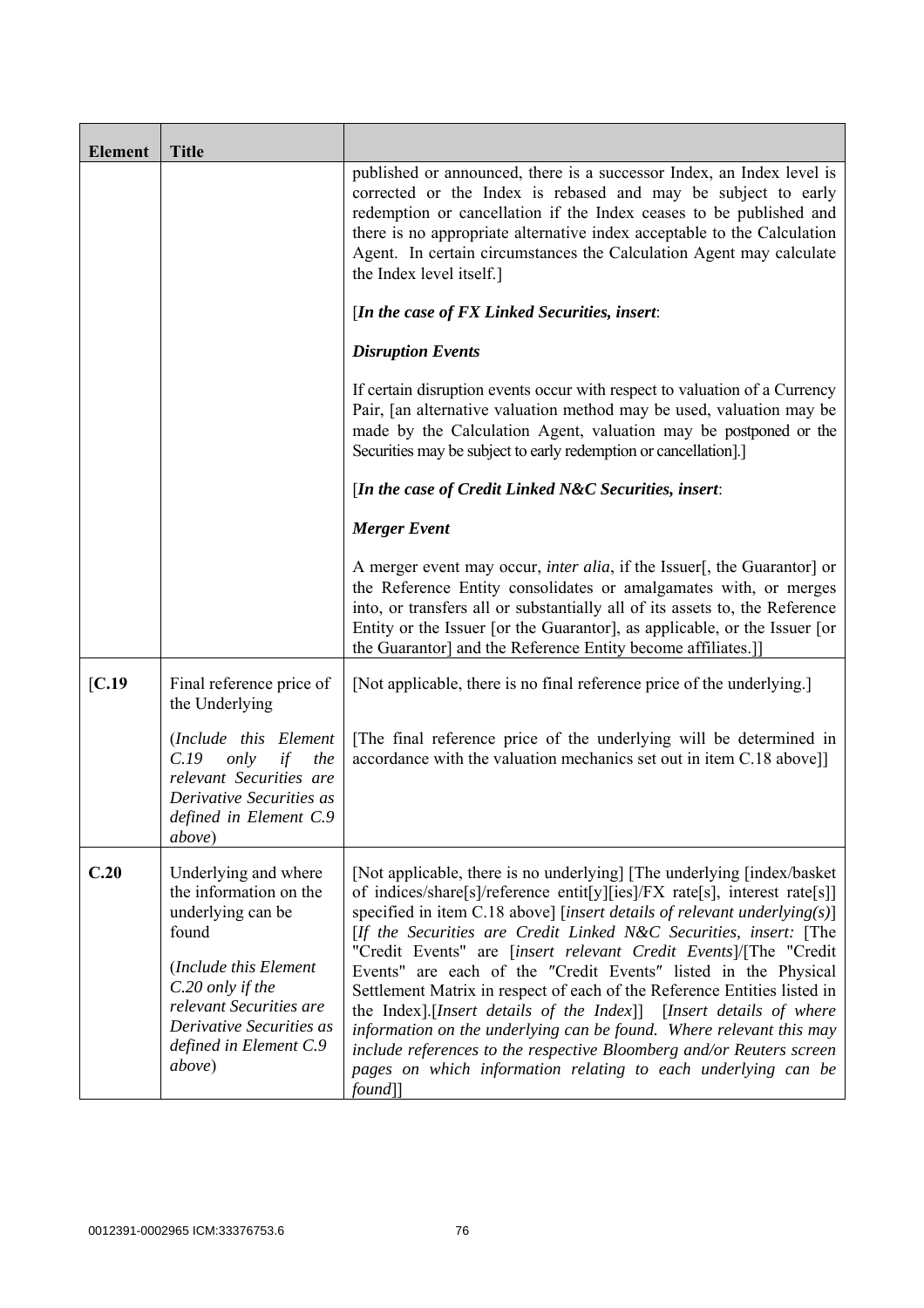## **Section D - Risks**

| <b>Element</b> | <b>Title</b>                                             |                                                                                                                                                                                                                                                                                                                                                                                                                                                                                                                                                                                                                                                                                                                                                                                                                                                                                                                                                                                                                                                                                                                                                                                                                                           |
|----------------|----------------------------------------------------------|-------------------------------------------------------------------------------------------------------------------------------------------------------------------------------------------------------------------------------------------------------------------------------------------------------------------------------------------------------------------------------------------------------------------------------------------------------------------------------------------------------------------------------------------------------------------------------------------------------------------------------------------------------------------------------------------------------------------------------------------------------------------------------------------------------------------------------------------------------------------------------------------------------------------------------------------------------------------------------------------------------------------------------------------------------------------------------------------------------------------------------------------------------------------------------------------------------------------------------------------|
| D.2            | Key risks regarding<br>the Issuer [and the<br>Guarantor] | In purchasing Securities, investors assume the risk that the Issuer [and<br>the Guarantor] may become insolvent or otherwise be unable to<br>perform [its/their] obligations (including, where relevant, payment<br>obligations) in respect of the Securities [or under the Guarantee<br>(respectively)]. There is a wide range of factors which individually or<br>together could result in the Issuer [and the Guarantor] becoming<br>unable to perform [its/their] obligations under the Securities [or<br>Guarantee (respectively). It is not possible to identify all such factors<br>or to determine which factors are most likely to occur, as the Issuer<br>[and the Guarantor] may not be aware of all relevant factors and<br>certain factors which [it/they] currently deem not to be material may<br>become material as a result of the occurrence of events outside the<br>Issuer's [and the Guarantor's] control. The Issuer [and the Guarantor]<br>[has/have] identified a number of factors which could materially<br>adversely affect [its/their] business[es] and ability to perform<br>[its/their]<br>obligations<br>under<br>the<br>Securities<br>Guarantee<br>$\lceil$ or<br>(respectively)]. These factors include: |
|                |                                                          | Issuer:<br>(i) the Issuer is an indirectly owned, wholly owned subsidiary of Nomura<br>Holdings, Inc. and there are substantial inter-relationships between the<br>Issuer and other Nomura Group companies. Accordingly, if the financial<br>condition of the Nomura Group were to deteriorate, the Issuer and its<br>investors may suffer direct and materially adverse consequences, (ii)<br>changes in market prices affecting asset values may adversely affect the<br>performance of assets in which the Issuer holds positions and therefore<br>would adversely affect the Issuer's financial situation and its profits (iii)<br>strategies for hedging against market risk may prove to be ineffective,<br>(iv) changes in interest rates, (v) foreign exchange risk, (vi) liquidity risk,<br>(vii) credit risk of third parties with whom the Issuer does business (viii)<br>increased regulation of the financial services industry, (ix) competition<br>risk, (x) reputational risk, and (xi) operational risk (including as a result<br>of the United Kingdom's potential exit from the European Union).                                                                                                                       |
|                |                                                          | Guarantor:                                                                                                                                                                                                                                                                                                                                                                                                                                                                                                                                                                                                                                                                                                                                                                                                                                                                                                                                                                                                                                                                                                                                                                                                                                |
|                |                                                          | If the financial condition of the Guarantor were to deteriorate, the<br>Issuer and investors in the Securities may suffer direct and materially<br>adverse consequences. The Guarantor is the holding company for the<br>Nomura Group and its ability to fulfil its obligations under the<br>Guarantee may therefore be affected by certain factors affecting the<br>Guarantor directly or other entities within the Nomura Group,<br>including: (i) a sustained market/economic or other downturn,<br>changes in financial or economic conditions and/or market volatility,<br>(ii) liquidity risk, (iii) unpredictable events causing large unexpected<br>market price movements ("event risk") (iv) credit risk of third parties<br>with whom the Guarantor does business, (v) competition risk, (vi)                                                                                                                                                                                                                                                                                                                                                                                                                                  |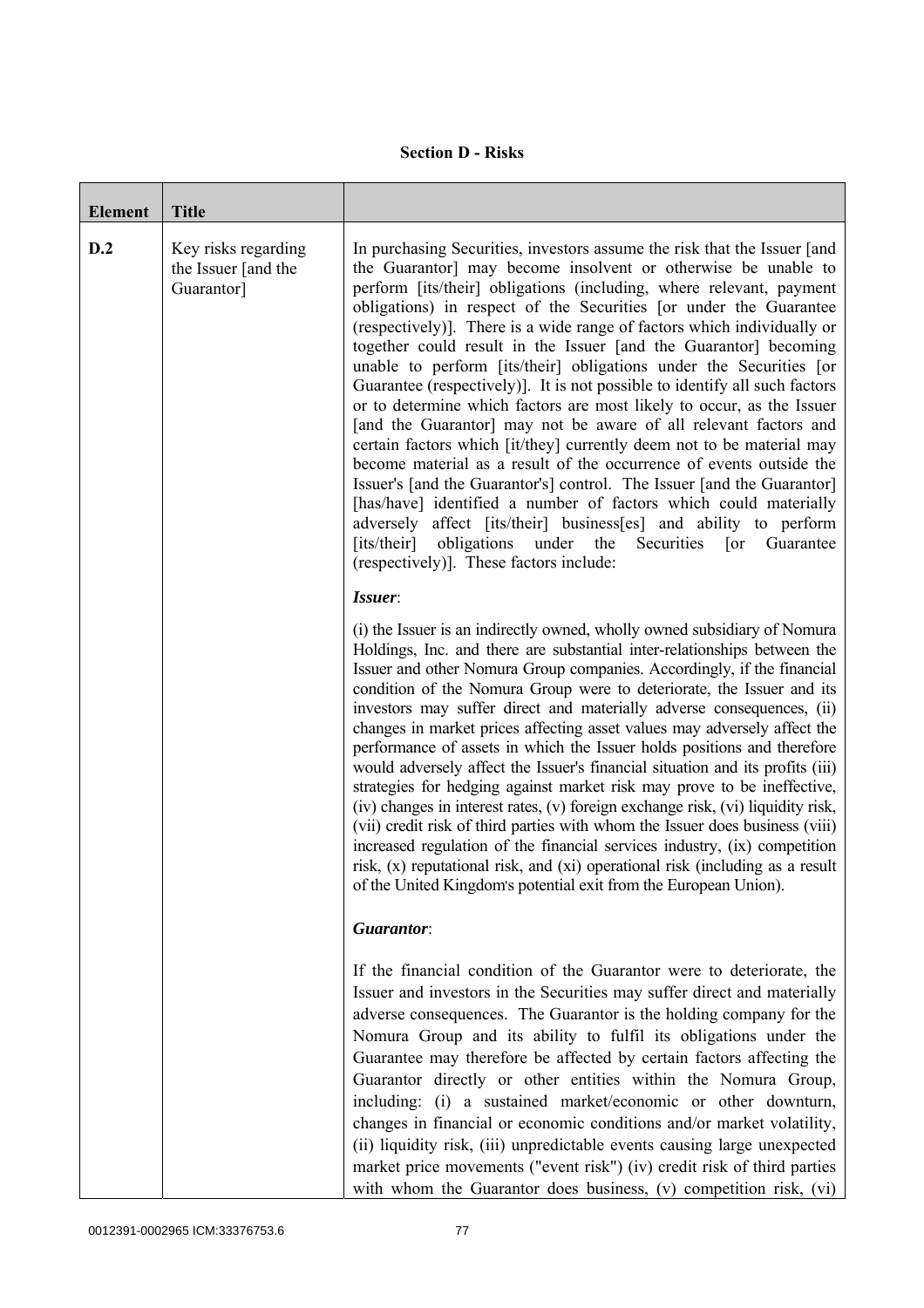| <b>Element</b> | <b>Title</b>                                                                                                                                                                                  |                                                                                                                                                                                                                                                                                                                                                                                                                                                                                                                                                                                                                                                                                                                                                                                                                                                                                                                                                                                                                                                                                                                                                                                                                                                                                                                                                                                                                                                                                                                                                                                                                                                                                                                                                                                                                                                                                                                                                                                                                                                                                                                                                                                                                                                                                                                                                                                                                                                                                                                                                                                                                                                                                                                                                                                                                                                                                                                                                                                                                                                                                                                                                                                                                                                                                                                                                                                                                                                                                                                                                                                                                                                                             |
|----------------|-----------------------------------------------------------------------------------------------------------------------------------------------------------------------------------------------|-----------------------------------------------------------------------------------------------------------------------------------------------------------------------------------------------------------------------------------------------------------------------------------------------------------------------------------------------------------------------------------------------------------------------------------------------------------------------------------------------------------------------------------------------------------------------------------------------------------------------------------------------------------------------------------------------------------------------------------------------------------------------------------------------------------------------------------------------------------------------------------------------------------------------------------------------------------------------------------------------------------------------------------------------------------------------------------------------------------------------------------------------------------------------------------------------------------------------------------------------------------------------------------------------------------------------------------------------------------------------------------------------------------------------------------------------------------------------------------------------------------------------------------------------------------------------------------------------------------------------------------------------------------------------------------------------------------------------------------------------------------------------------------------------------------------------------------------------------------------------------------------------------------------------------------------------------------------------------------------------------------------------------------------------------------------------------------------------------------------------------------------------------------------------------------------------------------------------------------------------------------------------------------------------------------------------------------------------------------------------------------------------------------------------------------------------------------------------------------------------------------------------------------------------------------------------------------------------------------------------------------------------------------------------------------------------------------------------------------------------------------------------------------------------------------------------------------------------------------------------------------------------------------------------------------------------------------------------------------------------------------------------------------------------------------------------------------------------------------------------------------------------------------------------------------------------------------------------------------------------------------------------------------------------------------------------------------------------------------------------------------------------------------------------------------------------------------------------------------------------------------------------------------------------------------------------------------------------------------------------------------------------------------------------------|
|                |                                                                                                                                                                                               | substantial legal, regulatory, operational and reputational risks<br>(including regulatory and operational risk as a result of the United<br>Kingdom's potential exit from the European Union).                                                                                                                                                                                                                                                                                                                                                                                                                                                                                                                                                                                                                                                                                                                                                                                                                                                                                                                                                                                                                                                                                                                                                                                                                                                                                                                                                                                                                                                                                                                                                                                                                                                                                                                                                                                                                                                                                                                                                                                                                                                                                                                                                                                                                                                                                                                                                                                                                                                                                                                                                                                                                                                                                                                                                                                                                                                                                                                                                                                                                                                                                                                                                                                                                                                                                                                                                                                                                                                                             |
| [D.3]          | Key risks regarding the<br>Securities<br>(Include this Element<br>D.3 only if the relevant<br><b>Securities</b><br>are<br>not<br>Derivative Securities as<br>defined in Element C.9<br>above) | There are also certain factors which are material for the purpose of<br>assessing the risks associated with investing in any issue of Securities,<br>which include, without limitation, (i) risks relating to current market<br>conditions including sovereign debt concerns in certain countries in<br>Europe, (ii) Rule 144A Securities Transfer Restrictions, (iii) risks relating<br>to the fact that the Securities are unsecured obligations of the Issuer, (iv)<br>the possibility that holders may receive payments subject to withholding<br>or other deductions imposed on the Securities, (v) there may be no, or a<br>limited, secondary market for the Securities and this would adversely<br>affect the value at which an investor could sell his Securities, (vi) risks<br>relating to postponement of valuation dates, following the occurrence of a<br>disruption event which may adversely affect the value of the Securities,<br>(vii) adjustments to the terms and conditions of the Securities being made<br>by the Calculation Agent following the occurrence of certain events and<br>any early redemption or cancellation (as applicable) of the Securities by<br>the Issuer, (viii) modification of the terms and conditions of the Securities<br>and/or the Agency Agreement by the Issuer and the relevant Agent<br>without the consent of Securityholders, (ix) modification of the terms and<br>conditions of the Securities by majority votes binding all holders, $(x)$ the<br>existence, where specified, of any right of the Issuer to redeem the<br>Securities at its option and the effect this may have on the market value of<br>the Securities, which will mean that an investor may not be able to<br>reinvest the redemption proceeds to achieve a similar effective return,<br>(xi) hedging activities and conflicts of interest of the Issuer, the Guarantor<br>(where applicable) and/or any of its/their affiliates and Securityholders,<br>(xii) where the Securities are linked to a Reference Item, risks relating to<br>the value and liquidity of such Reference Item and the markets in which<br>such Reference Item is traded, (xiii) movements in interest rates, which<br>may affect the value of Securities which bear interest at a fixed rate and<br>(where the Securities are not denominated in an investor's own currency)<br>exchange rates may affect the value of the Securities, (xiv) any<br>inconvertibility of a relevant currency, which may adversely affect the<br>payments to be made under the Securities and/or the value of the<br>Securities, (xv) any credit rating assigned to the Securities may not<br>adequately reflect all risks associated with an investment in the Securities,<br>is not a recommendation to buy, sell or hold securities and may be<br>subject to suspension, reduction or withdrawal at any time by the<br>assigning rating agency, (xvi) Investors who hold less than the minimum<br>specified denomination may be unable to sell their Securities and may be<br>adversely affected if definitive Securities are subsequently required to be<br>issued, (xvii) fees and commissions not being taken into account when<br>determining secondary market prices of Securities, (xviii) illegality of<br>securities, (xix) change in law and/or regulatory reform (xx) the<br>regulation and reform of and changes to "benchmarks" may adversely<br>affect the value of Securities linked to or referencing such "benchmarks",<br>(xxi) future discontinuance or modification of LIBOR or EURIBOR or<br>other interest rate benchmarks may adversely affect the value of |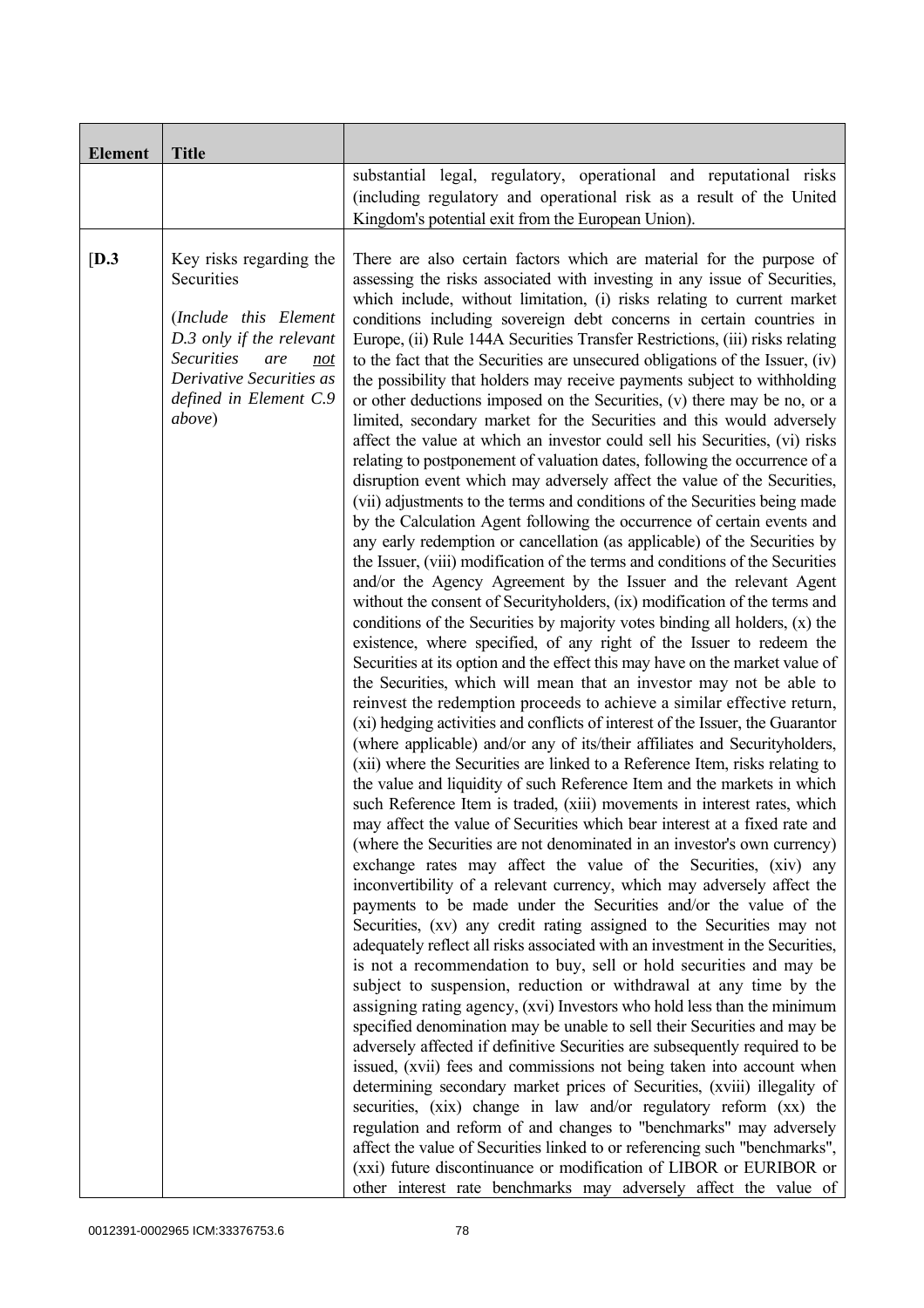| Element          | <b>Title</b>                                                                                                                                                                   |                                                                                                                                                                                                                                                                                                                                                                                                                                                                                                   |
|------------------|--------------------------------------------------------------------------------------------------------------------------------------------------------------------------------|---------------------------------------------------------------------------------------------------------------------------------------------------------------------------------------------------------------------------------------------------------------------------------------------------------------------------------------------------------------------------------------------------------------------------------------------------------------------------------------------------|
|                  |                                                                                                                                                                                | Securities which reference such benchmarks or potentially lead to<br>termination of such Securities and (xxii) where payments in respect of the<br>Securities are payable in Renminbi, risks associated with the illiquidity,<br>inconvertibility or non-transferability of Renminbi, exchange rate and<br>interest rate risks and, if CNY Currency Event is applicable, the option<br>for the Issuer to make payments in U.S. dollars if Renminbi is not<br>available in certain circumstances.] |
| $\overline{D.6}$ | Risk warning<br>(Include this Element<br>$D.6$ only if the relevant<br><i>Securities</i><br>are<br><i>Derivative Securities as</i><br>defined in Element C.9<br><i>above</i> ) | [Copy and paste the information from Element $D.3$ above and insert<br>here]<br>In addition, investors may lose all or part of their investment in the<br>Securities.]                                                                                                                                                                                                                                                                                                                            |

## **Section E - Offer**

| <b>Element</b> | <b>Title</b>                                 |                                                                                                                                                                                                                                                                                                                                                                                                                                                                                                                                                                                                                                     |
|----------------|----------------------------------------------|-------------------------------------------------------------------------------------------------------------------------------------------------------------------------------------------------------------------------------------------------------------------------------------------------------------------------------------------------------------------------------------------------------------------------------------------------------------------------------------------------------------------------------------------------------------------------------------------------------------------------------------|
| E.2b           | Reasons for the offer<br>and use of proceeds | The net proceeds from the issue of the Securities will be applied by<br>the Issuer for general corporate purposes, which include making a<br>profit. A substantial portion of the proceeds from the issue of the<br>Securities may be used to hedge market risk with respect to such<br>Securities.                                                                                                                                                                                                                                                                                                                                 |
|                |                                              | Issue specific summary                                                                                                                                                                                                                                                                                                                                                                                                                                                                                                                                                                                                              |
|                |                                              | The net proceeds from the issue of Securities will be applied by the<br>Issuer for its general corporate purposes, which include making a<br>profit [and [specify any other relevant corporate purposes of the<br>$ Issuer $ ].]                                                                                                                                                                                                                                                                                                                                                                                                    |
| E.3            | Terms and conditions<br>of the offer         | Under the programme, the Securities may be offered to the public in a<br>Non-Exempt Offer in Austria, Belgium, Denmark, France, Germany,<br>Hungary, Italy, Ireland, Luxembourg, Poland, Portugal, Spain,<br>Sweden, The Netherlands and the United Kingdom.                                                                                                                                                                                                                                                                                                                                                                        |
|                |                                              | The terms and conditions of each offer of Securities will be<br>determined by agreement between the Issuer and the relevant Dealer<br>at the time of issue and specified in the applicable Final Terms. An<br>Investor intending to acquire or acquiring any Securities in a Non-<br>Exempt Offer from an Authorised Offeror will do so, and offers and<br>sales of such Securities to an Investor by such Authorised Offeror<br>will be made, in accordance with any terms and other arrangements in<br>place between such Authorised Offeror and such Investor including<br>as to price, allocations and settlement arrangements. |
|                |                                              | Issue specific summary:                                                                                                                                                                                                                                                                                                                                                                                                                                                                                                                                                                                                             |
|                |                                              | [Not applicable, the Securities are not being offered to the public as                                                                                                                                                                                                                                                                                                                                                                                                                                                                                                                                                              |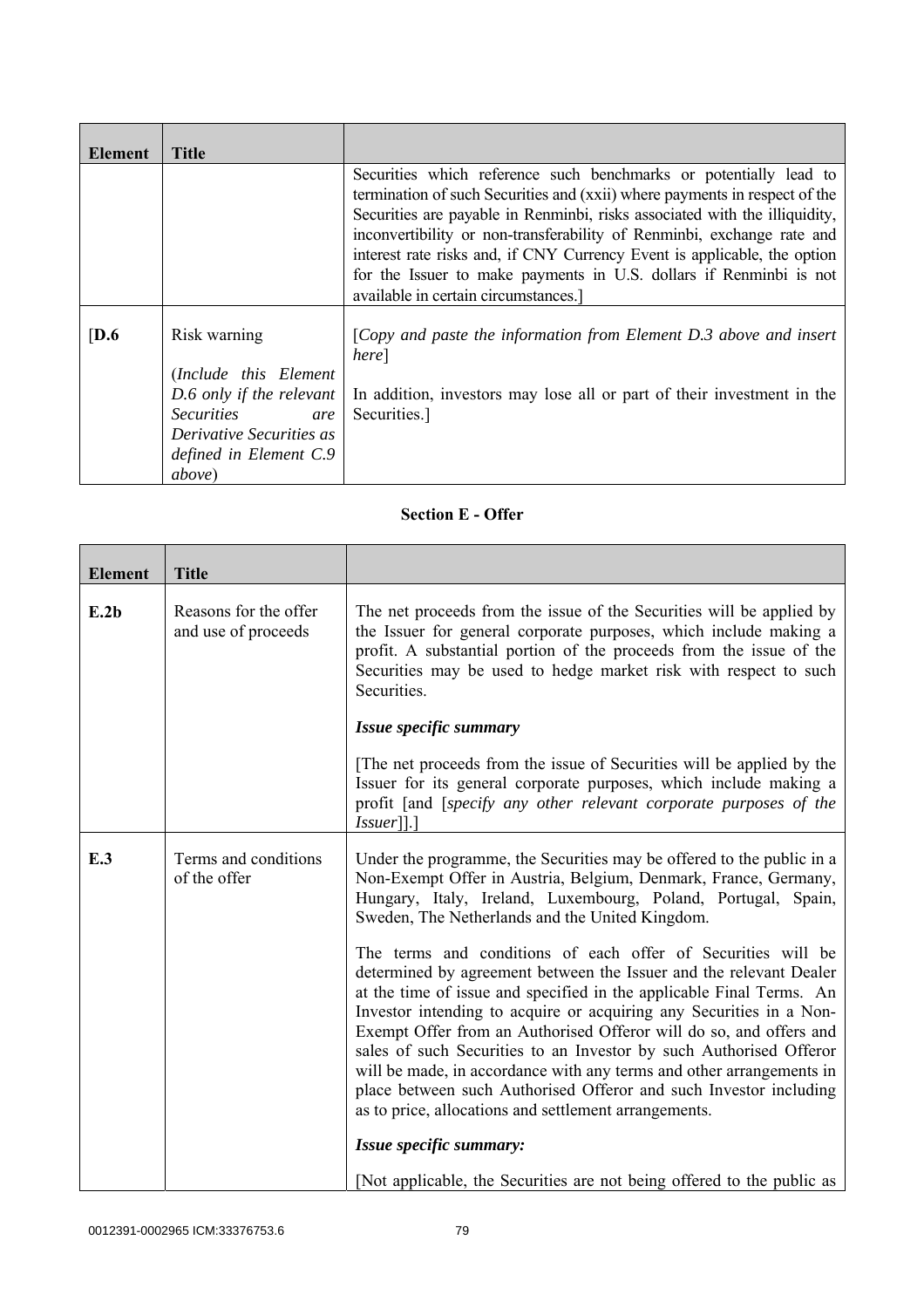| <b>Element</b> | <b>Title</b>                                                            |                                                                                                                                                                                                                                                                                                                                                                                                                                                                                    |
|----------------|-------------------------------------------------------------------------|------------------------------------------------------------------------------------------------------------------------------------------------------------------------------------------------------------------------------------------------------------------------------------------------------------------------------------------------------------------------------------------------------------------------------------------------------------------------------------|
|                |                                                                         | part of a Non-Exempt Offer.]                                                                                                                                                                                                                                                                                                                                                                                                                                                       |
|                |                                                                         | [This issue of Securities is being offered in a Non-Exempt Offer in<br>[specify particular country/ies].                                                                                                                                                                                                                                                                                                                                                                           |
|                |                                                                         | The issue price of the Securities is $[\bullet]$ [ $[\bullet]$ ] per cent. of their nominal<br>amount].                                                                                                                                                                                                                                                                                                                                                                            |
|                |                                                                         | The offer price of the Securities to which this Summary relates is $\lceil \bullet \rceil$<br>[the issue price].                                                                                                                                                                                                                                                                                                                                                                   |
|                |                                                                         | [The offer period of the Securities is the period from [specify date] until<br>[specify date]/the Issue Date/the date which falls [●] Business Days<br>thereafter.]]                                                                                                                                                                                                                                                                                                               |
|                |                                                                         | [Summarise any public offer, copying the language from paragraphs<br>$9(x)$ and 11 of Part B of the Final Terms for N&C Securities or<br>paragraphs 6(viii) or 8 of Part B of the Final Terms for W&C<br>Securities (as applicable)]                                                                                                                                                                                                                                               |
| E.4            | Interest of natural and<br>legal persons involved<br>in the issue/offer | The relevant Dealers may be paid fees in relation to any issue of<br>Securities under the Programme. Any such Dealer and its affiliates<br>may also have engaged, and may in the future engage, in investment<br>banking and/or commercial banking transactions with, and may<br>perform other services for, the Issuer and the Guarantor (if applicable)<br>and their respective affiliates in the ordinary course of business.                                                   |
|                |                                                                         | Issue specific summary                                                                                                                                                                                                                                                                                                                                                                                                                                                             |
|                |                                                                         | [The [Dealer[s]/Manager[s]] will be paid aggregate commissions<br>equal to $\lceil \bullet \rceil$ per cent. of the nominal amount of the Securities. Any<br>[Dealer/Manager] and its affiliates may also have engaged, and may<br>in the future engage, in investment banking and/or commercial<br>banking transactions with, and may perform other services for, the<br>Issuer [and the Guarantor] and [its/their respective] affiliates in the<br>ordinary course of business.] |
|                |                                                                         | [Other than as mentioned above,] and save for $\lceil \bullet \rceil$ [the [fees]<br>[commissions] payable to [●][the Authorised Offerors],]] so][So] far<br>as the Issuer is aware, no person involved in the issue of the<br>Securities has an interest material to the offer, including conflicting<br>interests.]                                                                                                                                                              |
|                |                                                                         | [For the purposes of the Securities the applicable <b>Dealer</b> [s] [is/are]:<br>[specify]                                                                                                                                                                                                                                                                                                                                                                                        |
|                |                                                                         | [For the purposes of the Securities the applicable Manager[s]<br>$[$ is/are]: $[$ <i>specify</i> $]$ ]                                                                                                                                                                                                                                                                                                                                                                             |